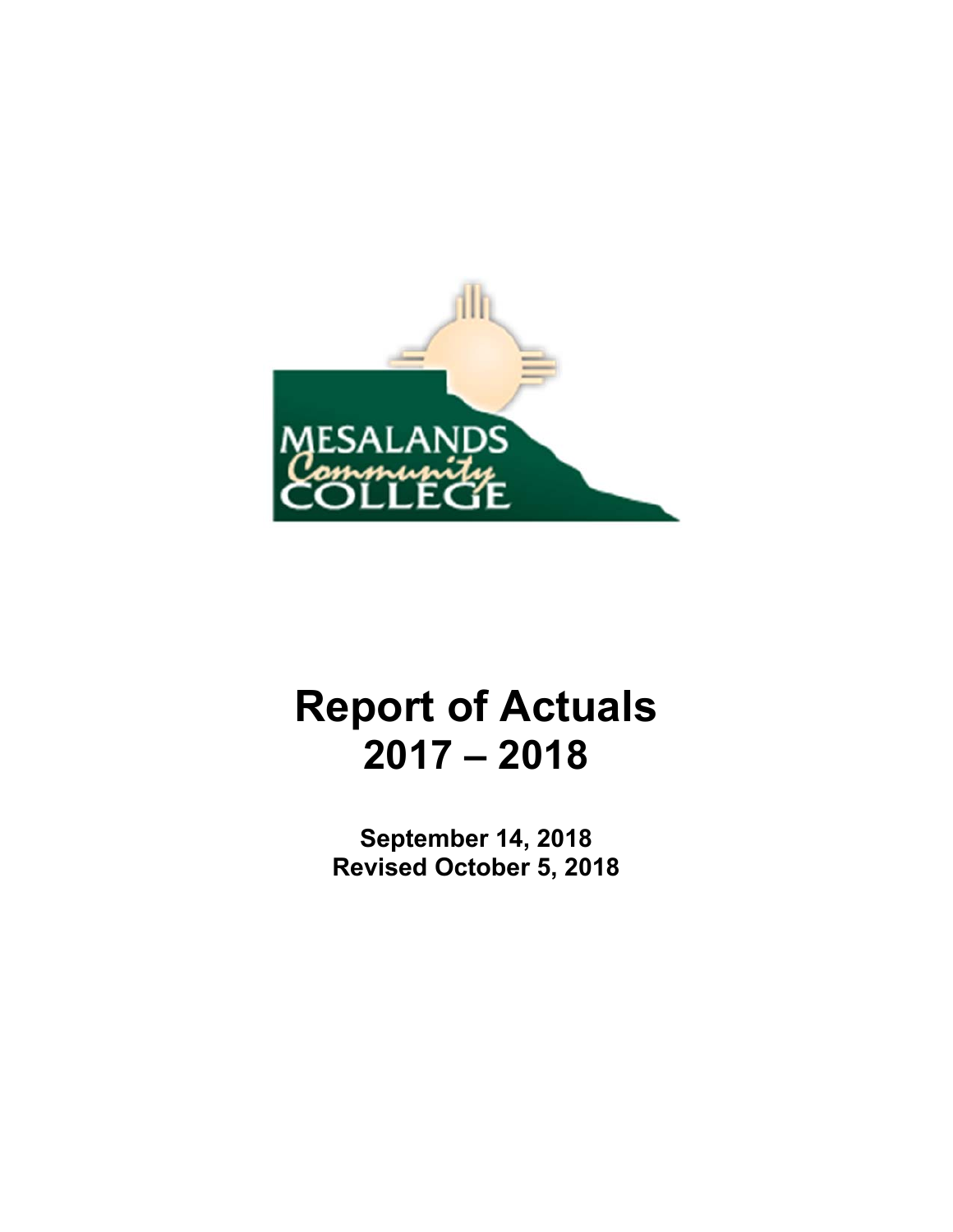#### *Exhibit 1a Details of Transfers*

|                                                            | <b>Budget</b>       | <b>Revised Budget</b> | <b>Actuals</b>      |
|------------------------------------------------------------|---------------------|-----------------------|---------------------|
| <b>Section A</b>                                           | 2017-2018           | 2017-2018             | 2017-2018           |
|                                                            |                     |                       |                     |
|                                                            |                     |                       |                     |
| <b>Required Transfers</b>                                  |                     |                       |                     |
| Instruction and General                                    | (\$33,000)          | (\$33,000)            | (\$33,000)          |
| Student Aid, Grants, Stipends<br>Renewals and Replacements | \$28,000<br>\$5,000 | \$28,000<br>\$5,000   | \$28,000<br>\$5,000 |
|                                                            |                     |                       |                     |
| <b>Non-Mandatory Transfers</b>                             |                     |                       |                     |
| Instruction and General                                    | (\$69,800)          | (\$69,800)            | (\$69,800)          |
| <b>Athletics</b>                                           | \$45,000            | \$45,000              | \$45,000            |
| Student Aid, Grants, Stipends                              | \$106,500           | \$106,500             | \$106,500           |
| Renewals and Replacements                                  | \$0                 | \$0                   | \$0                 |
| <b>Public Service</b><br>Retirement of Indebtedness        | (\$81,700)          | (\$81,700)            | (\$81,700)          |
| <b>Total Net Transfers</b>                                 | \$0.00              | \$0.00                | \$0.00              |
|                                                            |                     |                       |                     |
|                                                            |                     |                       |                     |
|                                                            |                     |                       |                     |
|                                                            |                     |                       |                     |
|                                                            |                     |                       |                     |
|                                                            |                     |                       |                     |
|                                                            |                     |                       |                     |
|                                                            |                     |                       |                     |
|                                                            |                     |                       |                     |
|                                                            |                     |                       |                     |
|                                                            |                     |                       |                     |
|                                                            |                     |                       |                     |
|                                                            |                     |                       |                     |
|                                                            |                     |                       |                     |
|                                                            |                     |                       |                     |
|                                                            |                     |                       |                     |
|                                                            |                     |                       |                     |
|                                                            |                     |                       |                     |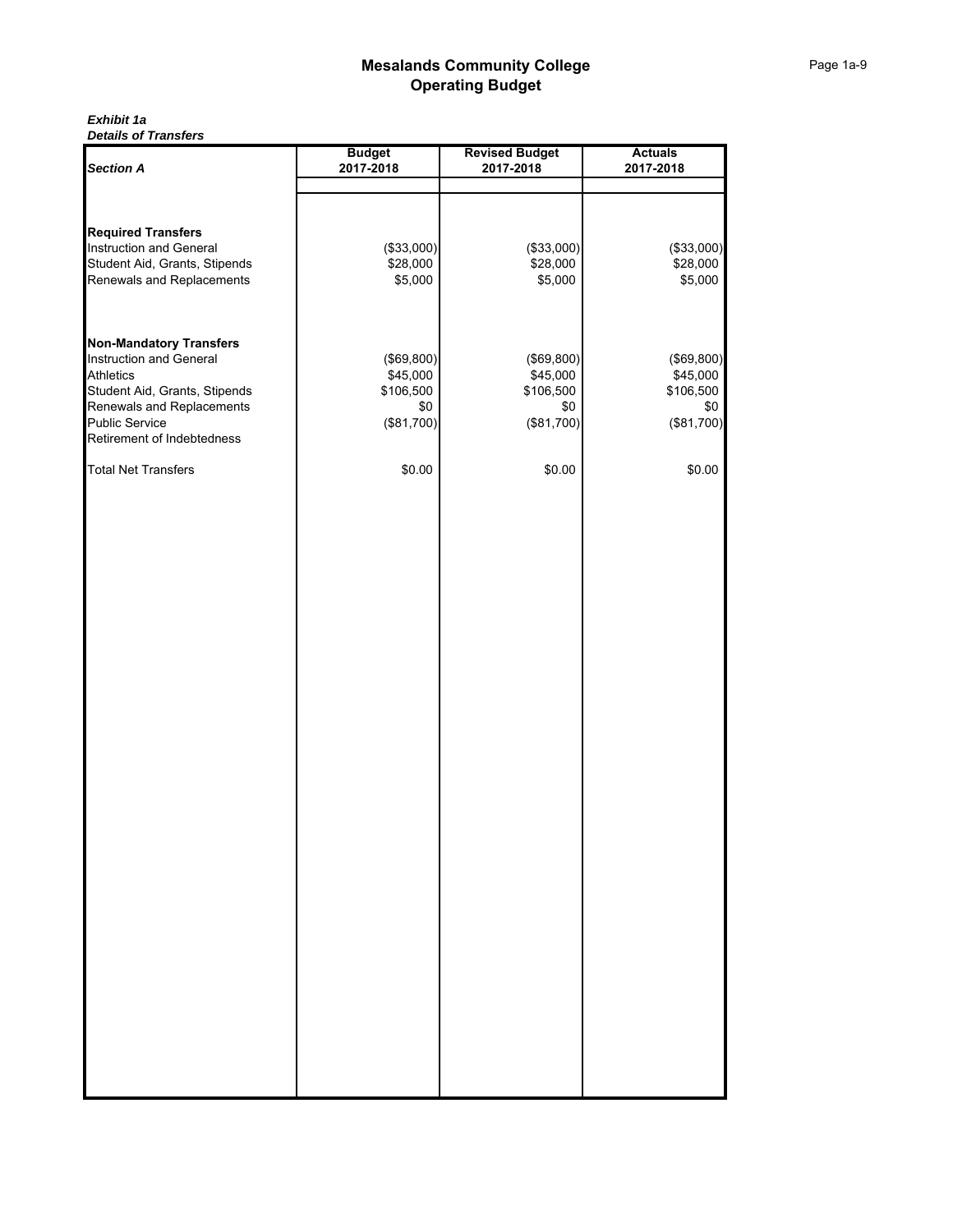# *Exhibit 1*

*Summary of Current and Plant Funds*

|                                             | <b>Budget</b>        |                   | <b>Revised Budget</b> |                   | <b>Actuals</b><br>2017-2018 |                   |  |  |
|---------------------------------------------|----------------------|-------------------|-----------------------|-------------------|-----------------------------|-------------------|--|--|
|                                             | 2017-2018            |                   | 2017-2018             |                   |                             |                   |  |  |
| <b>Revenues</b>                             | <b>Unrestricted</b>  | <b>Restricted</b> | <b>Unrestricted</b>   | <b>Restricted</b> | <b>Unrestricted</b>         | <b>Restricted</b> |  |  |
|                                             |                      |                   |                       |                   |                             |                   |  |  |
| Instruction and General (Ex 2)              | 4,906,666            | 247,330           | 4,906,666             | 291,542           | 5,058,625                   | 256,866           |  |  |
| Student Social and Cultural (Ex 15)         |                      |                   |                       |                   |                             |                   |  |  |
| Research                                    |                      |                   |                       |                   |                             |                   |  |  |
| Public Service (Ex 17)                      | 176,700              | 134,000           | 176,700               | 134,000           | 158,298                     | 130,301           |  |  |
| Internal Service Departments (Ex 18)        | 1,700                |                   | 1,700                 |                   | 155                         |                   |  |  |
| Student Aid, Grants, Stipends (Ex 19)       |                      | 1,076,312         | 0                     | 1,076,312         | U                           | 987,837           |  |  |
| Auxiliary Enterprises (Ex 20)               | 369,732              |                   | 369,732               |                   | 249,291                     |                   |  |  |
| Intercollegiate Athletics (Ex 21)           | 165,700              |                   | 165,700               |                   | 147,026                     |                   |  |  |
| <b>Independent Operations</b>               |                      |                   | 0                     |                   |                             |                   |  |  |
| Sub-Total of Current Funds                  | 5,620,498            | 1,457,642         | 5,620,498             | 1,501,854         | 5,613,396                   | 1,375,005         |  |  |
| Capital Outlay (Ex I)                       | 2,314,726            |                   | 2,314,726             |                   | 449,908                     |                   |  |  |
| Renewals and Replacements (Ex II)           |                      |                   |                       |                   |                             |                   |  |  |
| Retirement of Indebtedness                  |                      |                   |                       |                   |                             |                   |  |  |
|                                             |                      |                   |                       |                   |                             |                   |  |  |
| <b>Total Revenues</b>                       | 7,935,224            | 1,457,642         | 7,935,224             | 1,501,854         | 6,063,304                   | 1,375,005         |  |  |
|                                             |                      |                   |                       |                   |                             |                   |  |  |
| <b>Beginning Balances</b>                   |                      |                   |                       |                   |                             |                   |  |  |
| Instruction and General                     | 2,691,643            | 0                 | (4,372,706)           | 0                 | 1,877,533                   |                   |  |  |
| <b>Student Social and Cultural</b>          |                      |                   |                       |                   |                             |                   |  |  |
| Research                                    |                      | 0                 |                       |                   |                             |                   |  |  |
| Public Service                              | 569,634              |                   | 502,021               |                   | 502,021                     |                   |  |  |
| <b>Internal Service Departments</b>         | 548,356              |                   | 512,037               |                   | 512,037                     |                   |  |  |
| Student Aid, Grants, Stipends               | 162,913              | 0                 | 215,585               | 0                 | 215,585                     |                   |  |  |
| <b>Auxiliary Enterprises</b>                | 240,522              | 0                 | 246,462               | 0                 | 246,462                     |                   |  |  |
| Intercollegiate Athletics                   | (226, 046)           | 0                 | (269, 523)            | 0                 | (269, 523)                  |                   |  |  |
| <b>Independent Operations</b>               |                      | 0                 |                       | 0                 |                             |                   |  |  |
| Sub-Total of Current Funds                  | 3,987,022            | 0                 | (3, 166, 124)         | 0                 | 3,084,115                   |                   |  |  |
| Capital Outlay                              | 118,329              |                   | 291,298               |                   | 291,298                     |                   |  |  |
| Renewals and Replacements                   | 367,437              |                   | 423,068               |                   | 423,068                     |                   |  |  |
| Retirement of Indebtedness                  |                      |                   | 0                     |                   |                             |                   |  |  |
| <b>Total Beginning Balances</b>             | 4,472,788            | 0                 | (2,451,758)           | 0                 | 3,798,481                   |                   |  |  |
|                                             |                      |                   |                       |                   |                             |                   |  |  |
| Available                                   |                      |                   |                       |                   |                             |                   |  |  |
| <b>Instruction and General</b>              | 7,598,309            | 247,330           | 533,960               | 291,542           | 6,936,159                   | 256,866           |  |  |
| Student Social and Cultural                 |                      |                   |                       |                   |                             |                   |  |  |
| Research                                    |                      |                   |                       |                   |                             |                   |  |  |
| <b>Public Service</b>                       | 746,334              | 134,000           | 678,721               | 134,000           | 660,319                     | 130,301           |  |  |
| <b>Internal Service Departments</b>         | 550,056              |                   | 513,737               |                   | 512,192                     |                   |  |  |
| Student Aid, Grants, Stipends               | 162,913              | 1,076,312         | 215,585               | 1,076,312         | 215,585                     | 987,837           |  |  |
| <b>Auxiliary Enterprises</b>                | 610,254              |                   | 616,194               |                   | 495,753                     |                   |  |  |
| Intercollegiate Athletics                   | $-60,346$            |                   | (103, 823)            |                   | (122, 498)                  |                   |  |  |
| <b>Independent Operations</b>               |                      |                   |                       |                   |                             |                   |  |  |
| Sub-Total of Current Funds                  | 9,607,520            | 1,457,642         | 2,454,374             | 1,501,854         | 8,697,510                   | 1,375,005         |  |  |
| Capital Outlay<br>Renewals and Replacements | 2,433,055<br>367,437 |                   | 2,606,024<br>423,068  |                   | 741,206<br>423,068          |                   |  |  |
| Retirement of Indebtedness                  |                      | 0                 | 0                     | 0                 | 0                           |                   |  |  |
|                                             |                      |                   |                       |                   |                             |                   |  |  |
| <b>Total Available</b>                      | 12,408,012           | 1,457,642         | 5,483,466             | 1,501,854         | 9,861,784                   | 1,375,005         |  |  |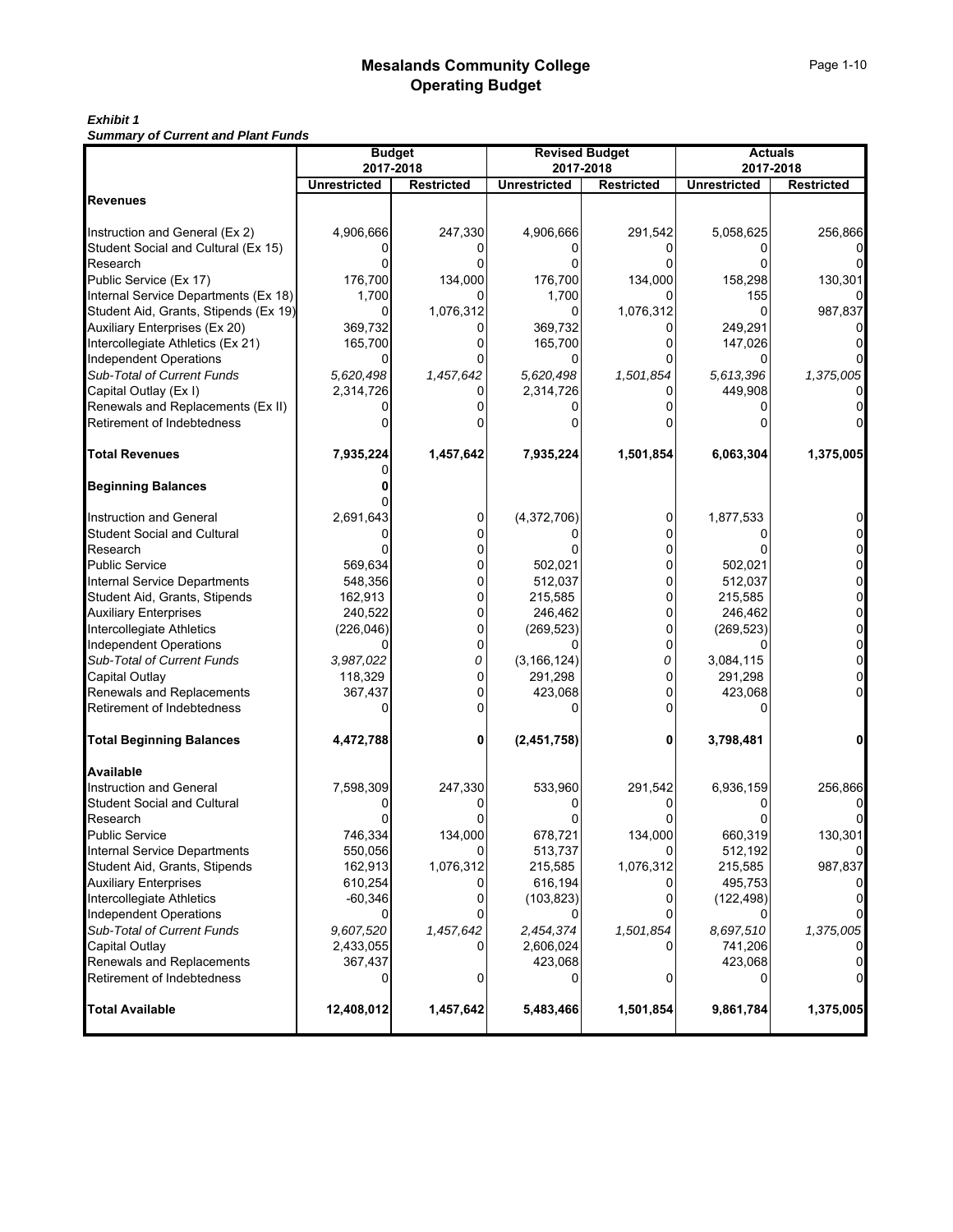# *Exhibit 1*

*Summary of Current and Plant Funds*

|                                              | <b>Budget</b><br>2017-2018 |                   | <b>Revised Budget</b>            |                   | <b>Actuals</b><br>2017-2018 |                   |  |
|----------------------------------------------|----------------------------|-------------------|----------------------------------|-------------------|-----------------------------|-------------------|--|
|                                              | <b>Unrestricted</b>        | <b>Restricted</b> | 2017-2018<br><b>Unrestricted</b> | <b>Restricted</b> | <b>Unrestricted</b>         | <b>Restricted</b> |  |
| <b>Expenditures</b>                          |                            |                   |                                  |                   |                             |                   |  |
| <b>Instruction and General</b>               | 5,007,336                  | 247,330           | 5,034,608                        | 291,542           | 4,973,515                   | 256,584           |  |
| Student Social and Cultural                  | Ω                          | O                 |                                  | O                 |                             |                   |  |
| Research                                     |                            |                   |                                  |                   |                             |                   |  |
| <b>Public Service</b>                        | 26,300                     | 134,000           | 26,300                           | 134,000           | 26,168                      | 130,301           |  |
| <b>Internal Service Departments</b>          | 5,590                      | O                 | 5,590                            |                   | (58)                        |                   |  |
| Student Aid, Grants, Stipends                | 129,500                    | 1,076,312         | 129,500                          | 1,076,312         | 52,172                      | 970,746           |  |
| <b>Auxiliary Enterprises</b>                 | 360,219                    |                   | 390,000                          | 0                 | 304,357                     |                   |  |
| Intercollegiate Athletics                    | 157,917                    | O                 | 168,000                          | 0                 | 130,947                     |                   |  |
| <b>Independent Operations</b>                | 0                          |                   |                                  |                   | 0                           |                   |  |
| Sub-Total of Current Funds                   | 5,686,862                  | 1,457,642         | 5,753,998                        | 1,501,854         | 5,487,100                   | 1,357,631         |  |
| Capital Outlay                               | 2,306,614                  |                   | 2,306,614                        | 0                 | 402,301                     |                   |  |
|                                              |                            |                   |                                  |                   |                             |                   |  |
| Renewals and Replacements                    | 5,000                      | Ω                 | 5,000                            |                   | 5,000                       |                   |  |
| Retirement of Indebtedness                   | ŋ                          |                   |                                  | 0                 |                             |                   |  |
| <b>Total Expenditures</b>                    | 7,998,476                  | 1,457,642         | 8,065,612                        | 1,501,854         | 5,894,401                   | 1,357,631         |  |
| Transfers to or (from)                       |                            |                   |                                  |                   |                             |                   |  |
| <b>Instruction and General</b>               | (102, 800)                 | 0                 | (102, 800)                       | 0                 | (102, 800)                  | 0                 |  |
| <b>Student Social and Cultural</b>           | 0                          | $\Omega$          | 0                                | 0                 |                             | U                 |  |
| Research                                     | 0                          | $\Omega$          | 0                                | 0                 |                             | ŋ                 |  |
| <b>Public Service</b>                        | (81,700)                   | 0                 | (81,700)                         | 0                 | (81,700)                    | 0                 |  |
| Internal Service Departments                 | O                          | 0                 |                                  | 0                 |                             | 0                 |  |
| Student Aid, Grants, Stipends                | 134,500                    | 0                 | 134,500                          | 0                 | 134,500                     | n                 |  |
| <b>Auxiliary Enterprises</b>                 | 0                          | 0                 | 0                                | 0                 |                             | 0                 |  |
| Intercollegiate Athletics                    | 45,000                     | $\mathbf{0}$      | 45,000                           | 0                 | 45,000                      | 0                 |  |
| <b>Independent Operations</b>                |                            |                   |                                  |                   |                             |                   |  |
| Sub-Total of Current Funds                   | (5,000)                    | 0                 | (5,000)                          | 0                 | (5,000)                     | 0                 |  |
| Capital Outlay                               |                            | 0                 |                                  | 0                 |                             | 0                 |  |
| Renewals and Replacements                    | 5,000                      | 0                 | 5,000                            | 0                 | 5,000                       | ŋ                 |  |
| Retirement of Indebtedness                   | 0                          | $\Omega$          | 0                                | 0                 |                             | n                 |  |
|                                              |                            |                   |                                  |                   |                             |                   |  |
| <b>Total Transfers</b>                       | 0                          | 0                 | 0                                | 0                 | 0                           |                   |  |
| <b>Ending Balances</b>                       |                            |                   |                                  |                   |                             |                   |  |
| Instruction and General                      | 2,488,173                  | 0                 | (4,603,448)                      | $\mathbf 0$       | 1,859,843                   | 282               |  |
| Student Social and Cultural                  | U                          | 0                 |                                  | 0                 |                             | $\Omega$          |  |
| Research                                     |                            |                   |                                  |                   |                             |                   |  |
| <b>Public Service</b>                        | 638,334                    | 0                 | 570,721                          | $\Omega$          | 552,451                     |                   |  |
| Internal Service Departments                 | 544,466                    | 0                 | 508,147                          | 0                 | 512,251                     |                   |  |
| Student Aid, Grants, Stipends                | 167,913                    | 0                 | 220,585                          | $\overline{0}$    | 297,913                     | 17,091            |  |
| <b>Auxiliary Enterprises</b>                 | 250,035                    | 0                 | 226,194                          | 0                 | 191,396                     |                   |  |
| Intercollegiate Athletics                    | (173, 263)                 | 0                 | (226, 823)                       | 0                 | (208, 444)                  |                   |  |
| <b>Independent Operations</b>                |                            | 0                 |                                  | $\mathbf 0$       |                             |                   |  |
| Sub-Total of Current Funds                   | 3,915,658                  | 0                 | (3,304,624)                      | 0                 | 3,205,410                   | 17,374            |  |
| Capital Outlay                               | 126,441                    |                   | 299,410                          |                   | 338,905                     |                   |  |
| Renewals and Replacements                    | 367,437                    | 0                 | 423,068                          | 0                 | 423,068                     |                   |  |
| Retirement of Indebtedness                   | 0                          |                   |                                  | 0                 |                             |                   |  |
|                                              |                            |                   |                                  |                   |                             |                   |  |
| <b>Total Balances</b><br><b>Grand Total.</b> | 4,409,536                  | 0                 | $-2,582,146$                     | 0                 | 3,967,383                   | 17,374            |  |
| <b>Transfers and Balances</b>                | 12,408,012                 | 1,457,642         | 5,483,466                        | 1,501,854         | 9,861,784                   | 1,375,005         |  |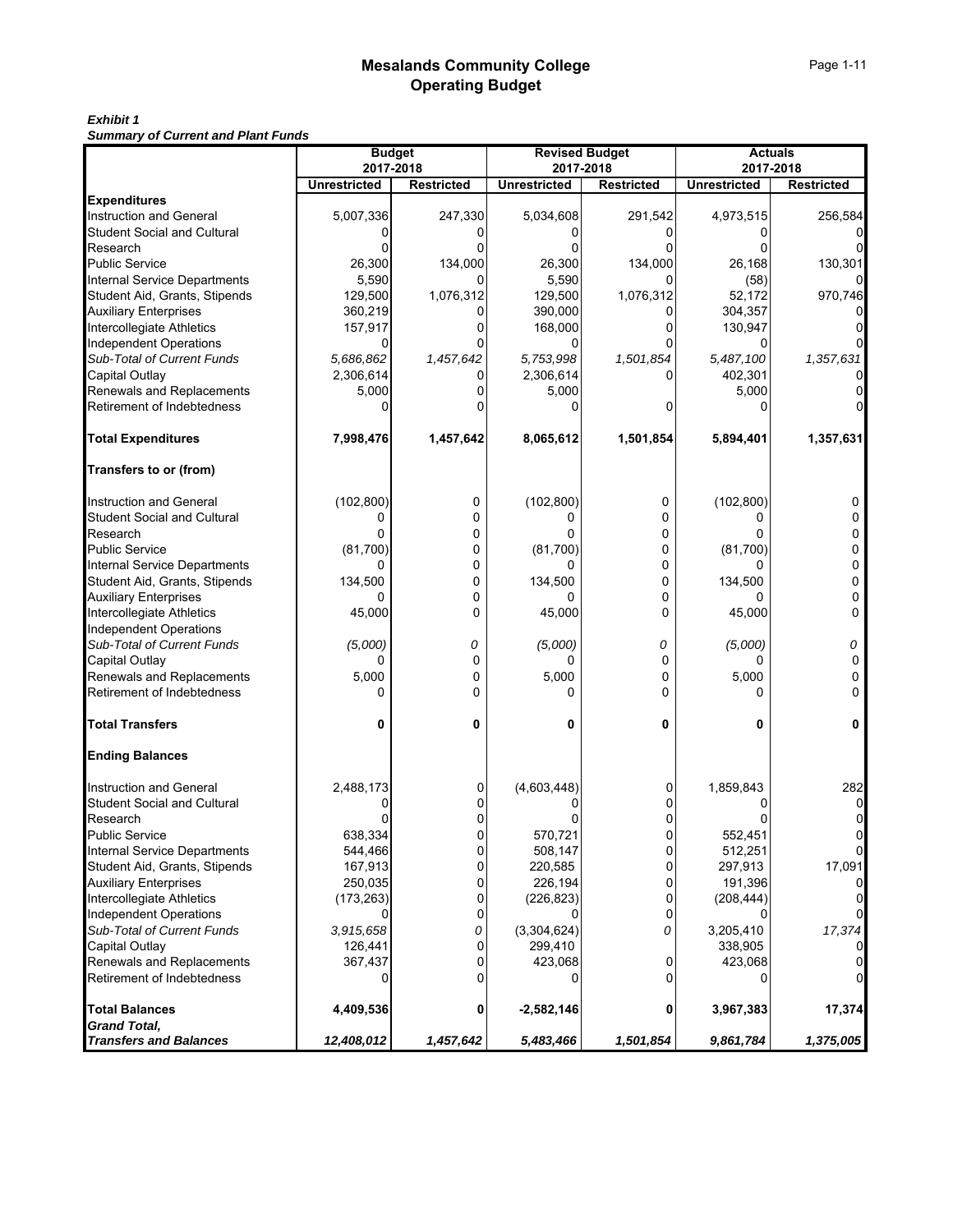# *Exhibit 2*

*Summary of Instruction and General*

| Summary or msuucuon and General              | <b>Budget</b><br>2017-2018 |                   | 2017-2018           | <b>Revised Budget</b> | 2017-2018           | <b>Actuals</b>    |
|----------------------------------------------|----------------------------|-------------------|---------------------|-----------------------|---------------------|-------------------|
|                                              | <b>Unrestricted</b>        | <b>Restricted</b> | <b>Unrestricted</b> | <b>Restricted</b>     | <b>Unrestricted</b> | <b>Restricted</b> |
| <b>Revenues</b>                              |                            |                   |                     |                       |                     |                   |
| <b>Tuition and Miscellaneous Fees</b>        | 699,185                    | 0                 | 699,185             | 0                     | 822,609             |                   |
| <b>Federal Government Appropriations</b>     | U                          | 0                 | 0                   | 0                     |                     |                   |
| <b>State Government Appropriations</b>       | 3,864,200                  | 0                 | 3,864,200           | 0                     | 3,864,200           |                   |
| <b>Local Government Appropriations</b>       | 270,000                    | O                 | 270,000             | O                     | 278,939             |                   |
| <b>Federal Govt Grants and Contracts</b>     | $\Omega$                   | 141,672           | 0                   | 185,884               | 0                   | 155,799           |
| <b>State Govt Grants and Contracts</b>       | 0                          | 105,658           | 0                   | 105,658               | 0                   | 96,799            |
| <b>Local Govt Grants and Contracts</b>       | 0                          | 0                 | 0                   | 0                     | $\Omega$            | 4,268             |
| <b>Private Gifts</b>                         | O                          |                   | O                   | 0                     |                     | $\Omega$          |
| Endowments, Land, Perm Fund                  | U                          |                   | 0                   | 0                     | 0                   |                   |
| <b>Sales and Services</b>                    |                            |                   |                     |                       |                     |                   |
| Other Sources                                | 73,281                     |                   | 73,281              | 0                     | 92,878              |                   |
| <b>Total Revenues</b>                        | 4,906,666                  | 247,330           | 4,906,666           | 291,542               | 5,058,625           | 256,866           |
| <b>Beginning Balances</b>                    | 2,691,643                  |                   | (4,372,706)         |                       | 1,877,533           |                   |
| <b>Total Available</b>                       | 7,598,309                  | 247,330           | 533,960             | 291,542               | 6,936,159           | 256,866           |
| <b>Expenditures</b>                          |                            |                   |                     |                       |                     |                   |
| Instruction                                  | 1,996,562                  | 247,330           | 1,996,562           | 291,542               | 1,976,581           | 256,584           |
| <b>Academic Support</b>                      | 585,492                    |                   | 585,492             |                       | 583,882             |                   |
| <b>Student Support</b>                       | 710,226                    | 0                 | 710,226             | 0                     | 689,625             |                   |
| <b>Institutional Support</b>                 | 1,150,328                  | 0                 | 1,150,328           | 0                     | 1,131,599           |                   |
| Operation & Maintenance of Plant             | 564,728                    |                   | 592,000             | 0                     | 591,828             |                   |
| <b>Total Expenditures</b>                    | 5,007,336                  | 247,330           | 5,034,608           | 291,542               | 4,973,515           | 256,584           |
| <b>Transfers To (From)</b>                   |                            |                   |                     |                       |                     |                   |
| <b>Mandatory Transfers</b>                   |                            |                   |                     |                       |                     |                   |
| <b>CHE Building Renewal &amp; Replacemer</b> | 5,000                      |                   | 5,000               |                       | 5,000               |                   |
| CHE Equipment R & R                          | 0                          |                   | 0                   |                       | 0                   |                   |
| Equipment                                    |                            |                   |                     |                       |                     |                   |
| State Scholarship (3%)                       | 28,000                     |                   | 28,000              |                       | 28,000              |                   |
| <b>Student Aid</b>                           | 54,800                     |                   | 54,800              |                       | 54,800              |                   |
| <b>Athletics</b>                             | 15,000                     |                   | 15,000              |                       | 15,000              |                   |
| Capital Outlay                               |                            |                   |                     |                       |                     |                   |
| <b>Total Net Transfers</b>                   | 102,800                    | 0                 | 102,800             | 0                     | 102,800             | U                 |
| <b>Ending Balance</b>                        | 2,488,173                  | 0                 | (4,603,448)         | 0                     | 1,859,843           | 282               |
|                                              |                            |                   |                     |                       |                     |                   |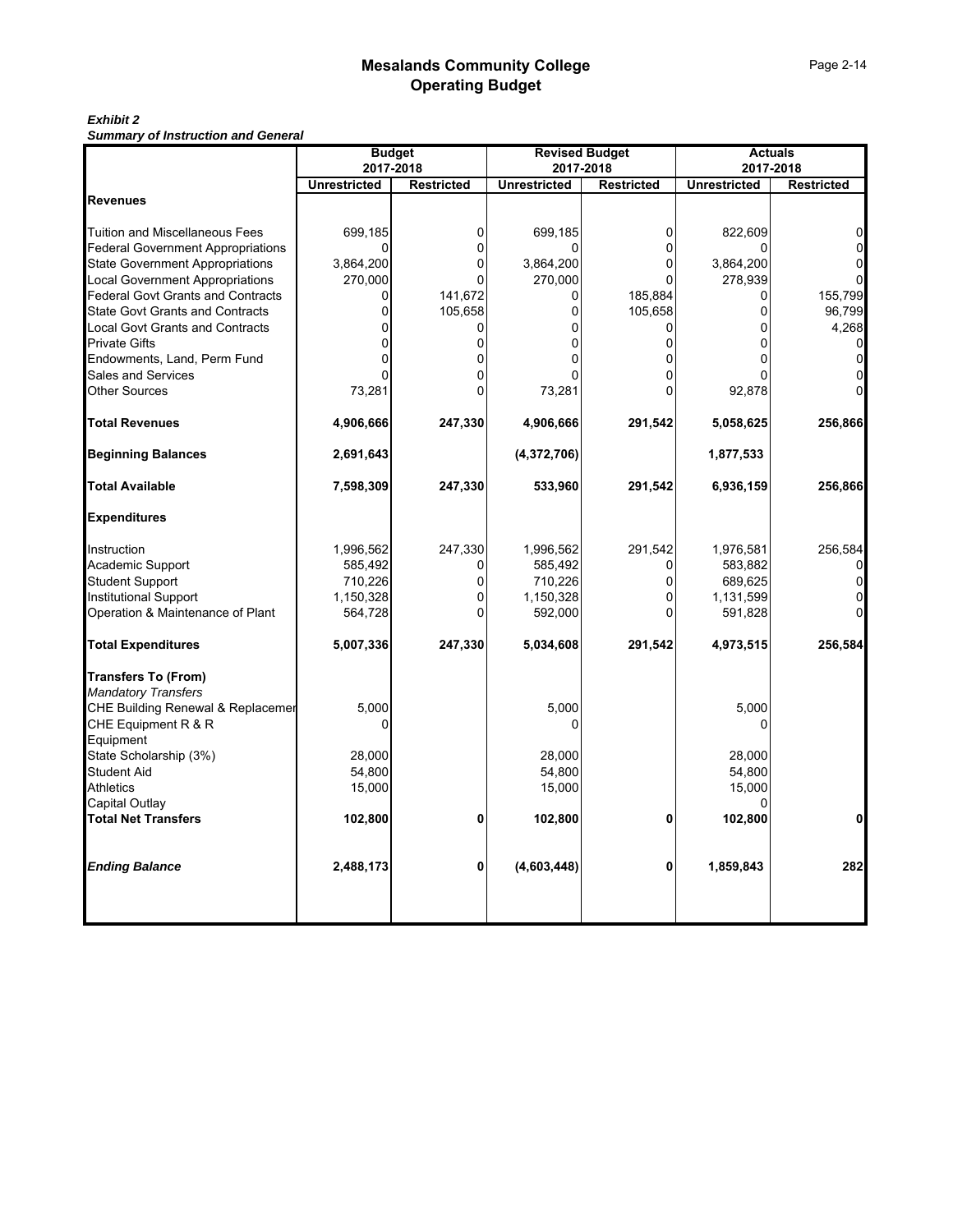#### *Exhibit 3*

*Student Tuition and Miscellaneous Fees for Instruction and General*

|                                                    | <b>Budget</b><br>2017-2018 | <b>Revised Budget</b><br>2017-2018 | <b>Actuals</b><br>2017-2018 |
|----------------------------------------------------|----------------------------|------------------------------------|-----------------------------|
|                                                    |                            |                                    |                             |
| <b>In-District Resident Tuition</b>                |                            |                                    |                             |
| Summer                                             | 73,406                     | 73,406                             | 47,394                      |
| Fall                                               | 128,461                    | 128,461                            | 204,846                     |
| Spring                                             | 165,164                    | 165,164                            | 228,923                     |
| <b>Total</b>                                       | 367,031                    | 367,031                            | 481,162                     |
| Out-of-District Resident Tuition<br>Summer<br>Fall |                            |                                    |                             |
| Spring                                             |                            |                                    |                             |
| <b>Total</b>                                       | 0                          | 0                                  | 0                           |
| <b>Total Resident Tuition</b>                      | 367,031                    | 367,031                            | 481,162                     |
| <b>Non-Resident Tuition</b>                        |                            |                                    |                             |
| Summer                                             | 26,036                     | 26,036                             | 13,870                      |
| Fall                                               | 45,563                     | 45,563                             | 59,264                      |
| Spring                                             | 58,581                     | 58,581                             | 58,624                      |
| <b>Total</b>                                       | 130,180                    | 130,180                            | 131,758                     |
| <b>Non-Credit Instruction</b>                      |                            |                                    |                             |
| <b>Community Education</b>                         | 28,000                     | 28,000                             | 35,637                      |
| Geo Group Revenue                                  | O                          | O                                  |                             |
| <b>Total</b>                                       | 28,000                     | 28,000                             | 35,637                      |
| <b>Fees</b>                                        |                            |                                    |                             |
| <b>Enrollment Fees</b>                             | 29,145                     | 29,145                             | 33,547                      |
| <b>Laboratory Fees</b>                             | 77,805                     | 77,805                             | 85,595                      |
| <b>Distance Education Fees</b>                     | 15,000                     | 15,000                             | 21,009                      |
|                                                    |                            |                                    |                             |
| <b>Other Fees</b><br><b>Total</b>                  | 52,024                     | 52,024                             | 33,901                      |
|                                                    | 173,974                    | 173,974                            | 174,051                     |
| <b>Total Tuition and Fees</b>                      |                            |                                    |                             |
| for Instruction and General                        | 699,185                    | 699,185                            | 822,609                     |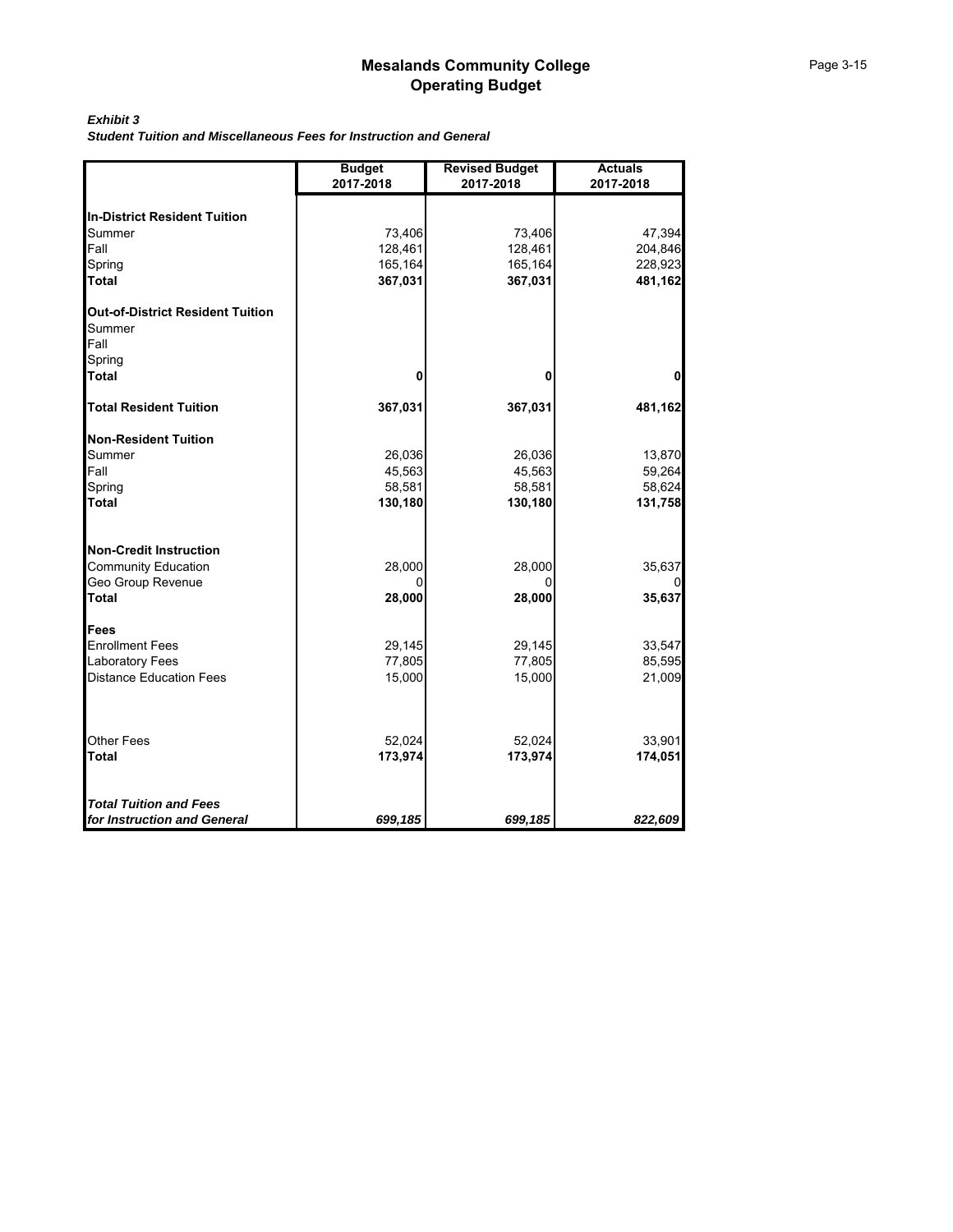#### *Exhibit 4*

*Governmental Appropriations for Instruction and General*

|                                                                                                          | <b>Budget</b><br>2017-2018 | <b>Revised Budget</b><br>2017-2018 | <b>Actuals</b><br>2017-2018 |
|----------------------------------------------------------------------------------------------------------|----------------------------|------------------------------------|-----------------------------|
| <b>Federal Appropriations</b>                                                                            |                            |                                    |                             |
| <b>Total</b>                                                                                             | 0                          | $\bf{0}$                           | 0                           |
| <b>State Appropriations</b><br>Regular Appropriation<br>Special Projects/Rodeo<br>Special - WindTraining | 3,864,200                  | 3,864,200                          | 3,864,200                   |
| <b>Total</b>                                                                                             | 3,864,200                  | 3,864,200                          | 3,864,200                   |
| <b>Local Appropriations</b><br>Local Tax Levy                                                            | 270,000                    | 270,000                            | 278,939                     |
| <b>Total</b>                                                                                             | 270,000                    | 270,000                            | 278,939                     |
|                                                                                                          |                            |                                    |                             |
| <b>Total Appropriations</b>                                                                              |                            |                                    |                             |
| for Instruction and General                                                                              | 4,134,200                  | 4,134,200                          | 4, 143, 139                 |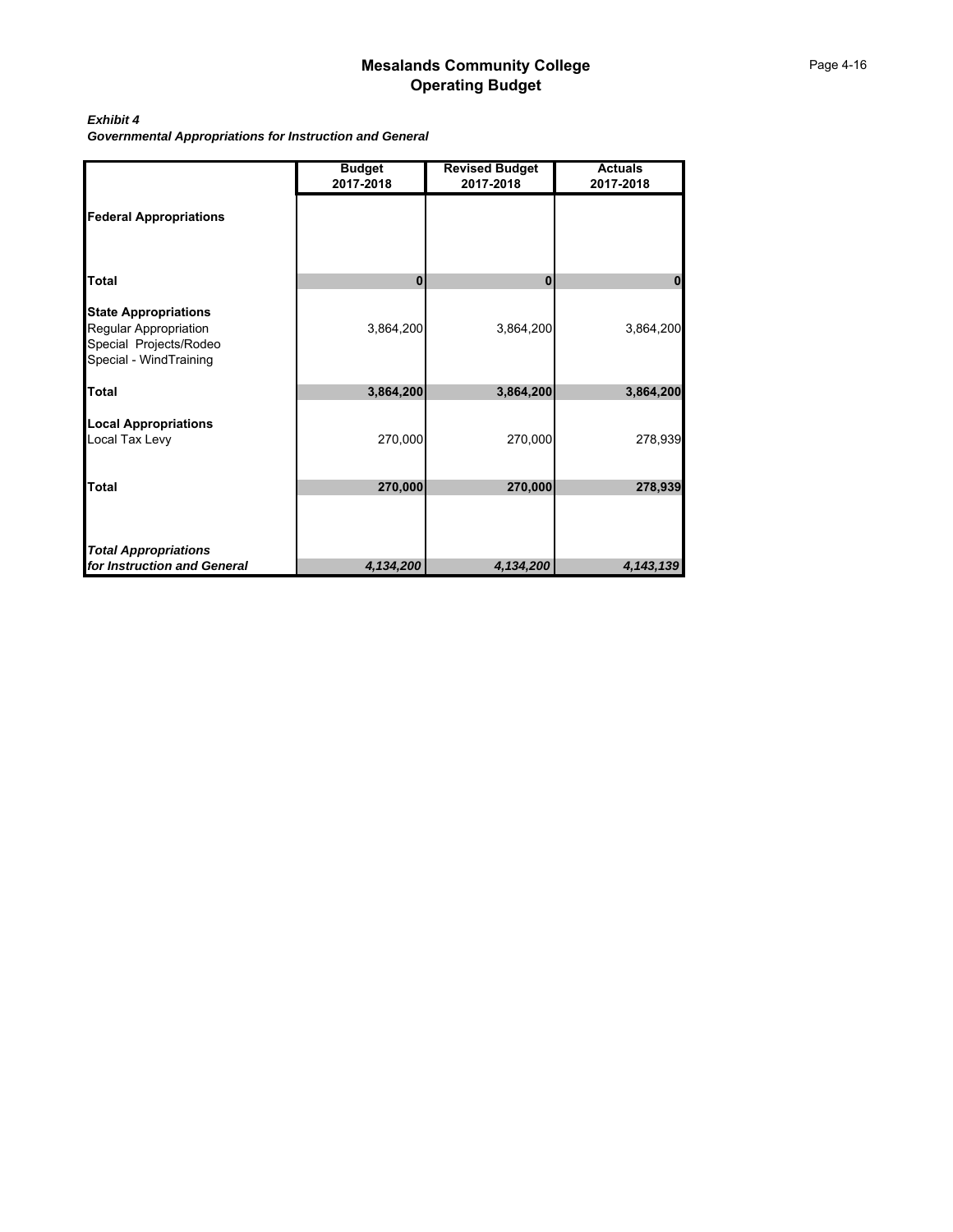#### *Exhibit 5*

*Government Grants and Contracts for Instruction and General*

|                                                                                 | <b>Budget</b><br>2017-2018 | <b>Revised Budget</b><br>2017-2018 | <b>Actuals</b><br>2017-2018 |
|---------------------------------------------------------------------------------|----------------------------|------------------------------------|-----------------------------|
| <b>Unrestricted</b><br><b>Federal Unrestricted</b><br><b>Reporting Veterans</b> |                            |                                    |                             |
| Administration of Student Aid<br><b>Total</b>                                   | $\bf{0}$                   | 0                                  | $\bf{0}$                    |
|                                                                                 |                            |                                    |                             |
| <b>State Unrestricted</b>                                                       |                            |                                    |                             |
| Total                                                                           | $\mathbf{0}$               | 0                                  | $\mathbf 0$                 |
| <b>Local Unrestricted</b>                                                       |                            |                                    |                             |
| <b>Total</b>                                                                    | $\pmb{0}$                  | $\mathbf{0}$                       | $\pmb{0}$                   |
| <b>Total Unrestricted</b>                                                       | $\mathbf{0}$               | $\mathbf{0}$                       | $\mathbf 0$                 |
| <b>Restricted</b><br><b>Federal Restricted</b>                                  |                            |                                    |                             |
| ABE 2012                                                                        | 48,612                     | 49,279                             | 48,402                      |
| El Civics 2014                                                                  | 0                          |                                    | 0                           |
| SUN PATH 2022<br>SUN PATH 2023                                                  | 33,605<br>59,455           | 33,605<br>103,000                  | 35,070<br>72,327            |
|                                                                                 |                            |                                    |                             |
| <b>Total</b>                                                                    | 141,672                    | 185,884                            | 155,799                     |
| <b>State Restricted</b>                                                         |                            |                                    |                             |
| ABE 2011<br>Instructional Materials 2013                                        | 65,158<br>500              | 65,158<br>500                      | 64,551<br>701               |
| <b>New Mexico Corrections 2017</b>                                              | 40,000                     | 40,000                             | 31,547                      |
| <b>Total</b>                                                                    | 105,658                    | 105,658                            | 96,799                      |
| <b>Local Restricted</b><br>ECMC Emergency Aid 2260                              |                            |                                    | 4,268                       |
| Total                                                                           | 0                          | 0                                  | 4,268                       |
| <b>Total Restricted</b>                                                         | 247,330                    | 291,542                            | 256,866                     |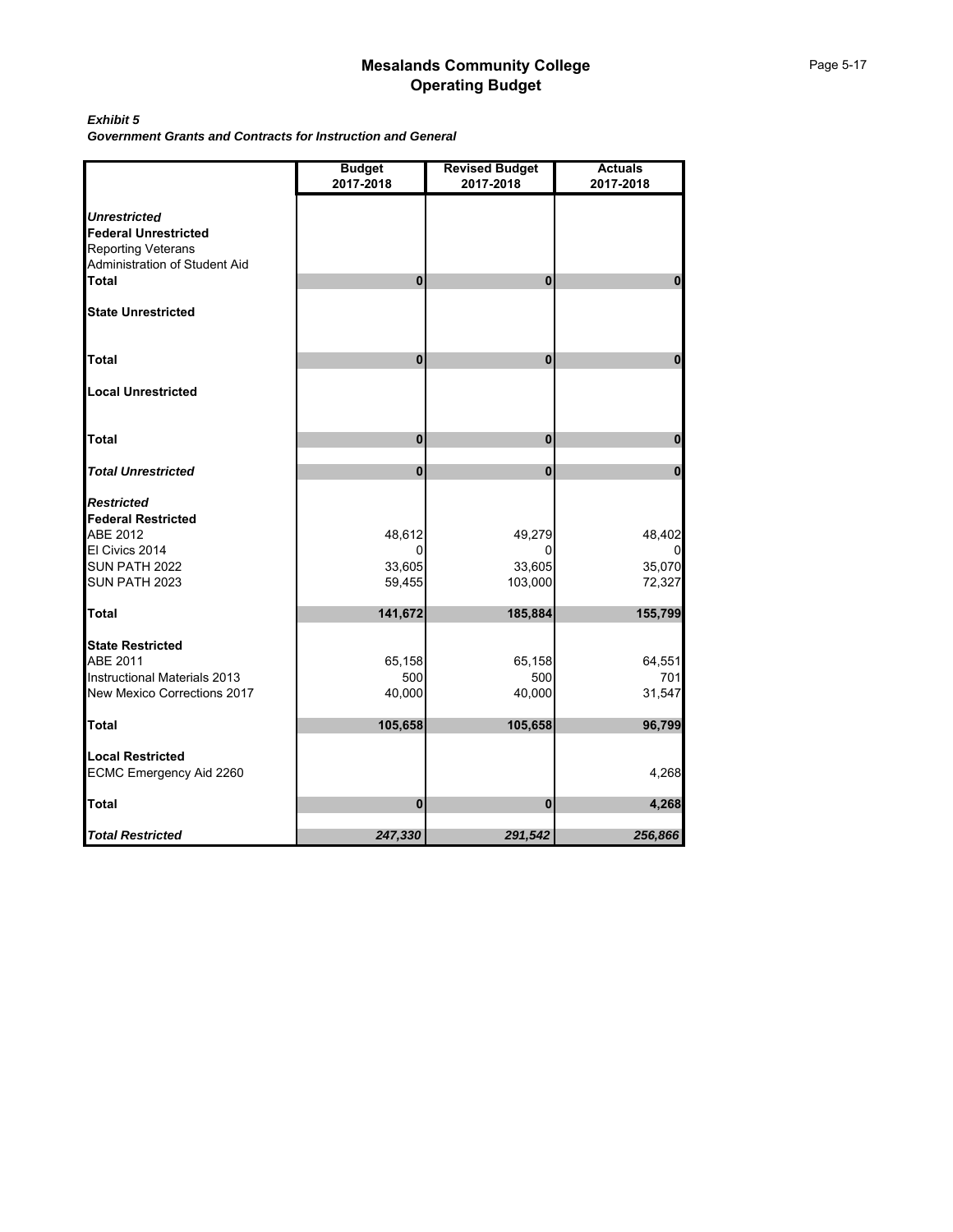*Exhibit 6 Private Gifts, Grants, and Contracts for Instruction and General*

|                     | <b>Budget</b><br>2017-2018 | <b>Revised Budget</b><br>2017-2018 | <b>Actuals</b><br>2017-2018 |
|---------------------|----------------------------|------------------------------------|-----------------------------|
| <b>Unrestricted</b> |                            |                                    |                             |
|                     |                            |                                    |                             |
| <b>Total</b>        | $\Omega$                   | $\mathbf{0}$                       | П                           |
| <b>Restricted</b>   |                            |                                    |                             |
|                     |                            |                                    |                             |
| <b>Total</b>        | $\bf{0}$                   | $\mathbf{0}$                       | Λ                           |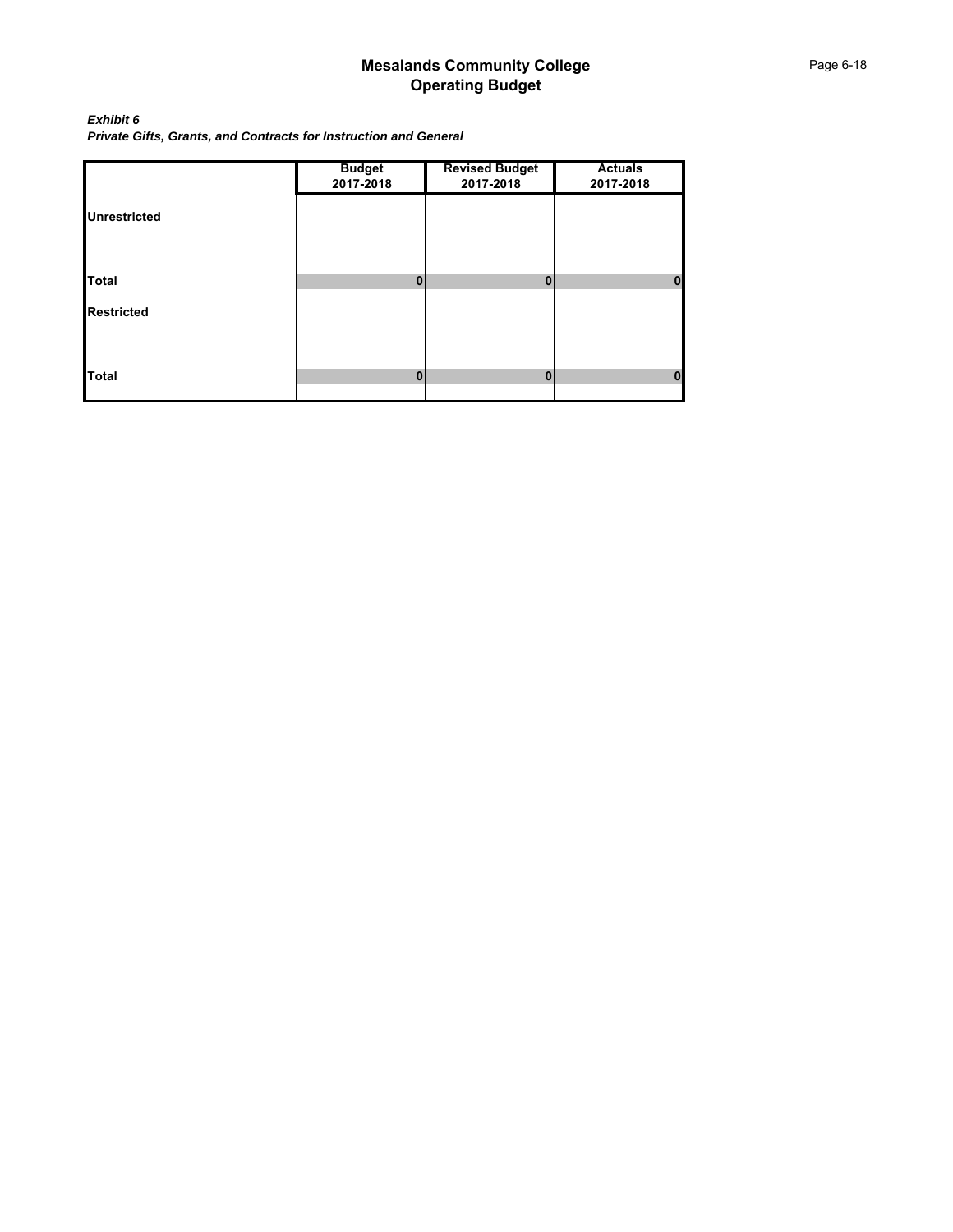#### *Exhibit 9*

*Other Sources of Revenue for Instruction and General*

|                                                             | <b>Budget</b><br>2017-2018 | <b>Revised Budget</b><br>2017-2018 | <b>Actuals</b><br>2017-2018 |
|-------------------------------------------------------------|----------------------------|------------------------------------|-----------------------------|
|                                                             |                            |                                    |                             |
| Interest on Current Fund Balance<br><b>Vending Machines</b> | 10,000                     | 10,000                             | 15,564                      |
| Miscellaneous Fees                                          | 2,500                      | 2,500                              | 3,638                       |
| <b>Community Education</b>                                  |                            |                                    |                             |
| <b>Museum Gate Receipts</b>                                 | 51,394                     | 51,394                             | 58,752                      |
| Farrier                                                     | 2,387                      | 2,387                              | 3,990                       |
| <b>Testing Fees</b>                                         |                            |                                    |                             |
| <b>Duplicating Machines</b>                                 |                            |                                    |                             |
| <b>Indirect Costs</b>                                       | 7.000                      | 7.000                              | 10,933                      |
| <b>Total Other Sources of Revenue</b>                       |                            |                                    |                             |
| for Instruction and General                                 | 73,281                     | 73,281                             | 92,878                      |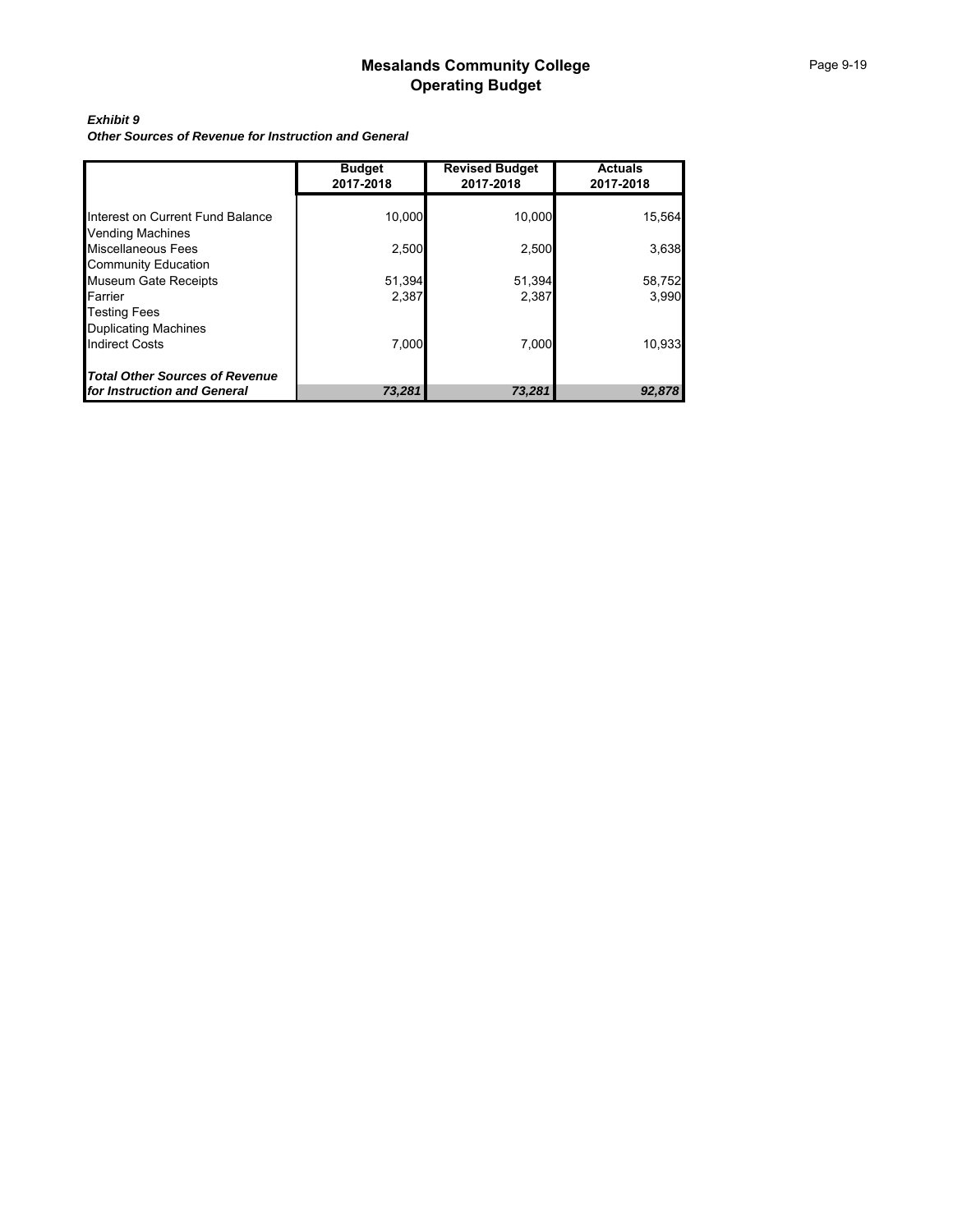#### *Exhibit 10*

*Expenditures for Academic Instruction*

|                                                    | <b>Budget</b>       |                   |                     | <b>Revised Budget</b> | <b>Actuals</b>      |                   |  |  |
|----------------------------------------------------|---------------------|-------------------|---------------------|-----------------------|---------------------|-------------------|--|--|
|                                                    | 2017-2018           |                   |                     | 2017-2018             |                     | 2017-2018         |  |  |
| <b>Academic Instruction</b>                        | <b>Unrestricted</b> | <b>Restricted</b> | <b>Unrestricted</b> | <b>Restricted</b>     | <b>Unrestricted</b> | <b>Restricted</b> |  |  |
|                                                    |                     | 0                 |                     | 0                     |                     |                   |  |  |
| Agriculture Science 5000<br>Health & Wellness 5005 | 36,000<br>50,420    | $\mathbf 0$       | 36,000<br>50,420    | 0                     | 36,133<br>23,871    |                   |  |  |
| <b>Building Trades 5015</b>                        | 39,354              | $\Omega$          | 39,354              | 0                     | 42,571              |                   |  |  |
| <b>Business Education 5020</b>                     | 25,000              | 0                 | 25,000              | 0                     |                     |                   |  |  |
| Computer Systems 5025                              |                     | $\mathbf{0}$      |                     | $\Omega$              |                     |                   |  |  |
| Allied Health 5002                                 | 55,205              | 0                 | 55,205              | 0                     | 39,810              |                   |  |  |
| English/Communications 5035                        | 45,437              | $\Omega$          | 45,437              | 0                     | 45,234              |                   |  |  |
| Farrier Science 5040                               | 46,150              | 0                 | 46,150              | $\mathbf 0$           | 46,495              |                   |  |  |
| Fine Arts 5045                                     | 222,000             | $\mathbf{0}$      | 222,000             | 0                     | 212,493             |                   |  |  |
| History 5050                                       |                     | $\mathbf{0}$      |                     | 0                     | 35                  |                   |  |  |
| Animal Science 5055                                | 40,201              | 0                 | 40,201              | 0                     | 41,115              |                   |  |  |
| Mathematics 5060                                   | 45,223              | $\Omega$          | 45,223              | $\Omega$              | 45,388              |                   |  |  |
| Auto 5010                                          |                     | 0                 |                     | 0                     |                     |                   |  |  |
| PreCollegiate 5070                                 | 42,221              | $\mathbf{0}$      | 42,221              | $\Omega$              | 42,209              |                   |  |  |
|                                                    | 59,115              | 0                 | 59,115              | $\mathbf 0$           | 58,217              |                   |  |  |
| Science/Geology 5075<br>Wind Director 5080         | <sup>0</sup>        | $\Omega$          |                     | $\Omega$              |                     |                   |  |  |
| Wind Energy 5088                                   | 103,869             | $\mathbf{0}$      | 103,869             | 0                     | 98,932              |                   |  |  |
| Part-time Instruction 5090                         | 432,750             | $\Omega$          | 432,750             | 0                     | 540,260             |                   |  |  |
| Summer Instruction 5091                            | 47,875              | $\Omega$          | 47,875              | 0                     | 2,896               |                   |  |  |
| Off Campus Programs 5092                           | 83,000              | $\Omega$          | 83,000              | 0                     | 93,353              |                   |  |  |
| Distance Education 5094                            | 43,876              | $\Omega$          | 43,876              |                       | 63.052              |                   |  |  |
| Division Chairs 5095                               | 15                  | 0                 | 15                  |                       |                     |                   |  |  |
| Community Service 5096                             | 5,900               |                   | 5,900               |                       | 4,024               |                   |  |  |
| <b>Adult Basic Education 2011</b>                  | 0                   | 65,158            | 0                   | 65,158                | 0                   | 64,551            |  |  |
| <b>Adult Basic Education 2012</b>                  |                     | 48,612            | 0                   | 49,279                |                     | 48,239            |  |  |
| EL CIVICS 2014                                     |                     | $\Omega$          | 0                   |                       |                     |                   |  |  |
| <b>INSTRUCTIONAL MATERIALS 2013</b>                |                     | 500               | 0                   | 500                   |                     | 582               |  |  |
| NM CORRECTIONS GRANT 2017                          |                     | 40,000            | 0                   | 40,000                | 0                   | 31,547            |  |  |
| SUN PATH 2023                                      |                     | 59,455            | 0                   | 103,000               | 0                   | 72,327            |  |  |
| SUN PATH 2022                                      |                     | $\Omega$          | $\Omega$            |                       |                     |                   |  |  |
| <b>ECMC Emergency Aid</b>                          |                     | $\Omega$          | 0                   |                       | 0                   | 4,268             |  |  |
| SUN PATH 2022                                      |                     | 33,605            | 0                   | 33,605                | 0                   | 35,070            |  |  |
| Unassigned<br>Unassigned                           |                     | 0                 | 0                   |                       | 0                   |                   |  |  |
|                                                    |                     |                   |                     |                       |                     |                   |  |  |
| Unassigned                                         |                     |                   |                     |                       |                     |                   |  |  |
| Unassigned                                         |                     |                   |                     |                       |                     |                   |  |  |
| <b>Untitled</b>                                    |                     |                   |                     |                       |                     |                   |  |  |
| Untitled                                           |                     |                   |                     |                       |                     |                   |  |  |
| Untitled                                           |                     |                   |                     |                       |                     |                   |  |  |
| <b>Total</b>                                       | 1,423,611           | 247,330           | 1,423,611           | 291,542               | 1,436,097           | 256,584           |  |  |
| Items Not Included in 10a                          |                     |                   |                     |                       |                     |                   |  |  |
| Group Insurance 6205                               | 87,210              |                   | 87,210              |                       | 86,411              |                   |  |  |
| Educational Retirement 6225/6230                   | 173,823             |                   | 173,823             |                       | 160,964             |                   |  |  |
| Retiree Health 6235                                | 25,016              |                   | 25,016              |                       | 22,577              |                   |  |  |
| Social Security 6240                               | 77,550              |                   | 77,550              |                       | 77,424              |                   |  |  |
| Medicare Taxes 6245                                | 18,137              |                   | 18,137              |                       | 18,108              |                   |  |  |
| Unemployment Compensation 6260                     | 10,544              |                   | 10,544              |                       |                     |                   |  |  |
| Workmen's Compensation                             | 421                 |                   | 421                 |                       |                     |                   |  |  |
| Waiver of Tuition                                  |                     |                   |                     |                       |                     |                   |  |  |
| <b>Internal Services</b>                           | 77,250              |                   | 77,250              |                       | 21,000              |                   |  |  |
| <b>Computer Service</b>                            | 103,000             |                   | 103,000             |                       | 154,000             |                   |  |  |
| <b>Vacation Accrual</b>                            |                     |                   |                     |                       |                     |                   |  |  |
| Total Items Not Included in 10a                    | 572,951             | 0                 | 572,951             | 0                     | 540,484             | $\mathbf{0}$      |  |  |
| <b>Grand Total</b>                                 |                     |                   |                     |                       |                     |                   |  |  |
| <b>Expenditures for Instruction</b>                | 1,996,562           | 247,330           | 1,996,562           | 291,542               | 1,976,581           | 256,584           |  |  |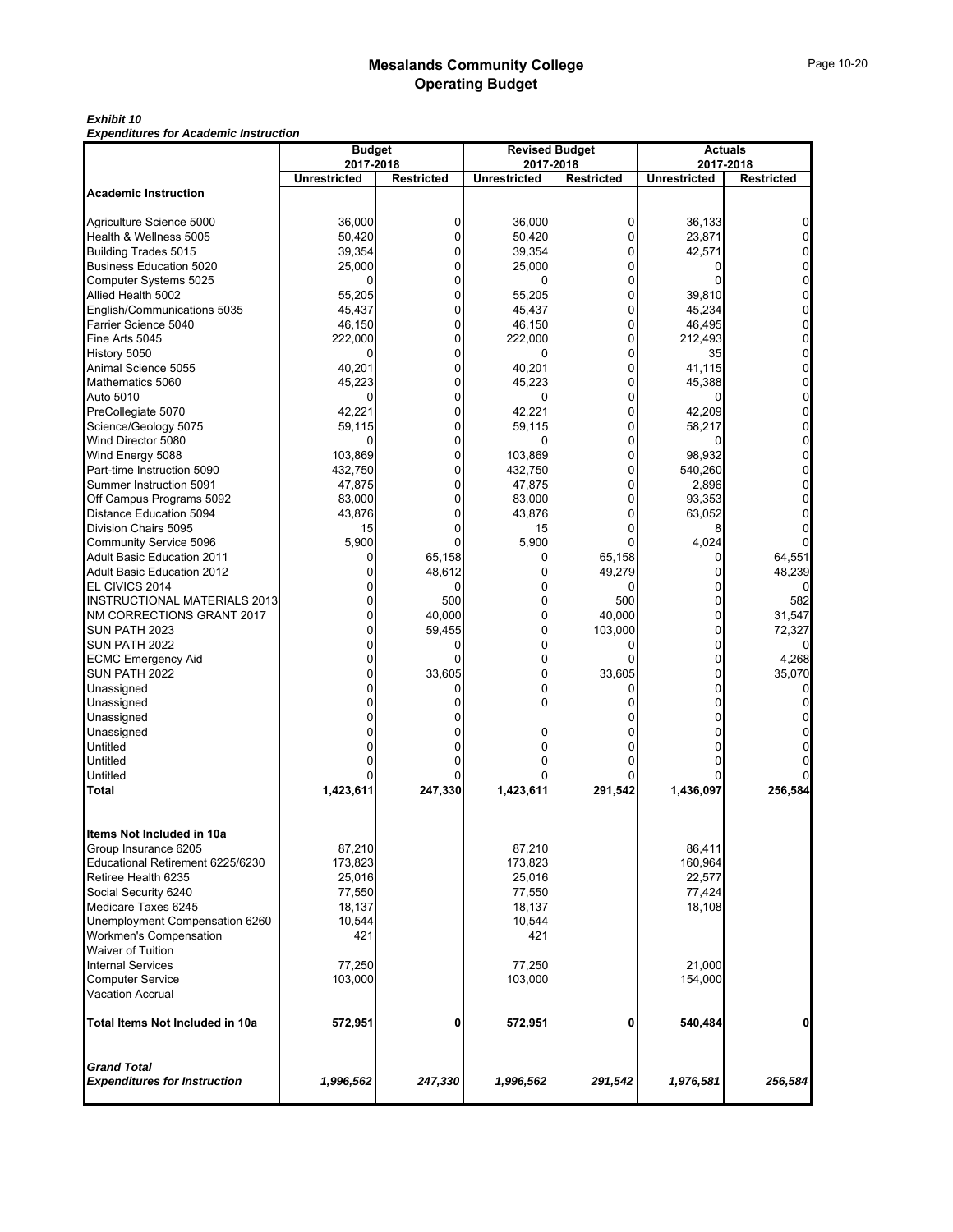#### *Exhibit 10a*

|                                                                                                                                                                                                                                                      |     | <b>Budget</b>                 |            |                             |            | <b>Revised Budget</b>              |            |              |            | <b>Actuals</b>                     |            |             |
|------------------------------------------------------------------------------------------------------------------------------------------------------------------------------------------------------------------------------------------------------|-----|-------------------------------|------------|-----------------------------|------------|------------------------------------|------------|--------------|------------|------------------------------------|------------|-------------|
|                                                                                                                                                                                                                                                      |     | 2017-2018                     |            |                             |            | 2017-2018                          |            |              |            | 2017-2018                          |            |             |
| <b>General Academic Instruction FTE</b>                                                                                                                                                                                                              |     | <b>Unrestricted</b><br>Amount | <b>FTE</b> | <b>Restricted</b><br>Amount | <b>FTE</b> | <b>Unrestricted</b>                |            | Restricted   | <b>FTE</b> | <b>Unrestricted</b>                | <b>FTE</b> | Restricted  |
|                                                                                                                                                                                                                                                      |     |                               |            |                             |            | <b>Amount</b>                      | <b>FTE</b> | Amount       |            | Amount                             |            | Amount      |
| <b>Agriculture Science 5000</b><br><b>Faculty Salaries</b><br><b>Professional Salaries</b><br><b>Support Staff Salaries</b><br><b>GA/TA/RA Salaries</b><br><b>Student Salaries</b>                                                                   | 1.0 | 36,000                        |            |                             | 1.0        | 36,000                             |            |              | 1.0        | 36,028                             |            |             |
| Federal Work Study Salaries<br><b>State Work Study Salaries</b><br><b>Other Salaries</b><br>Supplies and Expenses<br>Travel<br>Equipment                                                                                                             |     | 0                             |            |                             |            | 0<br>$\Omega$                      |            |              |            | 105<br>$\Omega$                    |            |             |
| Total                                                                                                                                                                                                                                                | 1.0 | 36,000                        | 0.0        | 0                           | 1.0        | 36,000                             | 0.0        | $\mathbf 0$  | 1.0        | 36,133                             | 0.0        |             |
| Health & Wellness 5005<br><b>Faculty Salaries</b><br><b>Professional Salaries</b><br><b>Support Staff Salaries</b><br><b>GA/TA/RA Salaries</b><br><b>Student Salaries</b><br>Federal Work Study Salaries<br><b>State Work Study Salaries</b>         | 1.0 | 45,320                        |            |                             | 1.0        | 45,320                             |            |              | 1.0        | 20,000                             |            |             |
| <b>Other Salaries</b><br>Supplies and Expenses<br>Travel<br>Equipment<br><b>Total</b>                                                                                                                                                                | 1.0 | 4,600<br>500<br>0<br>50,420   | 0.0        | 0                           | 1.0        | 4,600<br>500<br>$\Omega$<br>50,420 | 0.0        | 0            | 1.0        | 3,014<br>857<br>$\Omega$<br>23,871 | 0.0        | 0           |
| <b>Building Trades 5015</b><br><b>Faculty Salaries</b><br><b>Professional Salaries</b><br><b>Support Staff Salaries</b><br><b>GA/TA/RA Salaries</b><br><b>Student Salaries</b><br>Federal Work Study Salaries<br><b>State Work Study Salaries</b>    | 1.0 | 37,704                        |            |                             | 1.0        | 37,704                             |            |              | 1.0        | 39,781                             |            |             |
| <b>Other Salaries</b><br>Supplies and Expenses<br>Travel<br>Equipment                                                                                                                                                                                |     | 1,500<br>150                  |            |                             |            | 1,500<br>150                       |            |              |            | 2,762<br>28                        |            |             |
| <b>Total</b>                                                                                                                                                                                                                                         | 1.0 | 39,354                        | 0.0        | 0                           | 1.0        | 39,354                             | 0.0        | $\mathbf{0}$ | 1.0        | 42,571                             | 0.0        | 0           |
| <b>Business Education 5020</b><br><b>Faculty Salaries</b><br><b>Professional Salaries</b><br><b>Support Staff Salaries</b><br><b>GA/TA/RA Salaries</b><br><b>Student Salaries</b><br>Federal Work Study Salaries<br><b>State Work Study Salaries</b> | 1.0 | 25,000                        |            |                             | 1.0        | 25,000                             |            |              | 1.0        | 0                                  |            |             |
| <b>Other Salaries</b><br>Supplies and Expenses<br>Travel<br>Equipment<br><b>Total</b>                                                                                                                                                                | 1.0 | 0<br>0<br>25,000              | 0.0        | 0                           | 1.0        | 0<br>$\Omega$<br>25,000            | 0.0        | $\mathbf{0}$ | 1.0        | 0<br>$\overline{0}$<br>$\mathbf 0$ | 0.0        | $\mathbf 0$ |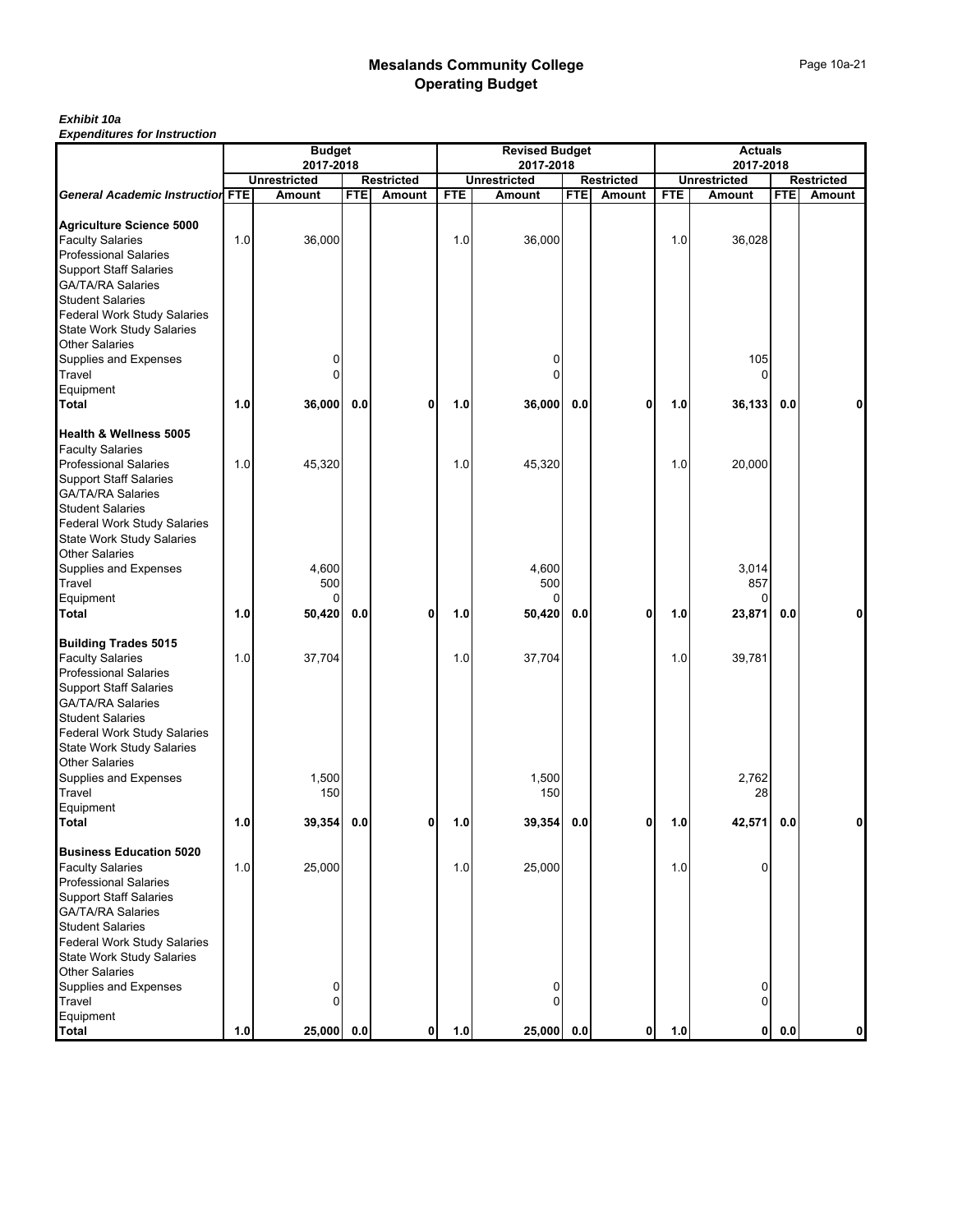#### *Exhibit 10a*

|                                                                                                                                                                                                                           | <b>Budget</b><br>2017-2018 |                     |            | <b>Revised Budget</b><br>2017-2018 |            |                                          |            | <b>Actuals</b><br>2017-2018 |                                          |                   |            |        |
|---------------------------------------------------------------------------------------------------------------------------------------------------------------------------------------------------------------------------|----------------------------|---------------------|------------|------------------------------------|------------|------------------------------------------|------------|-----------------------------|------------------------------------------|-------------------|------------|--------|
|                                                                                                                                                                                                                           |                            | <b>Unrestricted</b> |            | <b>Restricted</b>                  |            | <b>Unrestricted</b><br><b>Restricted</b> |            |                             | <b>Unrestricted</b><br><b>Restricted</b> |                   |            |        |
| <b>General Academic Instruction FTE</b>                                                                                                                                                                                   |                            | Amount              | <b>FTE</b> | Amount                             | <b>FTE</b> | Amount                                   | <b>FTE</b> | Amount                      | <b>FTE</b>                               | Amount            | <b>FTE</b> | Amount |
| <b>Computer Systems 5025</b><br><b>Faculty Salaries</b>                                                                                                                                                                   | 0.0                        | $\Omega$            |            |                                    | 0.0        | 0                                        |            |                             | 0.0                                      | 0                 |            |        |
| <b>Professional Salaries</b><br><b>Support Staff Salaries</b><br><b>GA/TA/RA Salaries</b>                                                                                                                                 |                            |                     |            |                                    |            |                                          |            |                             |                                          |                   |            |        |
| <b>Student Salaries</b><br><b>Federal Work Study Salaries</b><br><b>State Work Study Salaries</b>                                                                                                                         |                            |                     |            |                                    |            |                                          |            |                             |                                          |                   |            |        |
| <b>Other Salaries</b><br>Supplies and Expenses<br>Travel                                                                                                                                                                  |                            | 0<br>$\overline{0}$ |            |                                    |            | 0<br>0                                   |            |                             |                                          | 0<br>$\Omega$     |            |        |
| Equipment<br>Total                                                                                                                                                                                                        | 0.0                        | 0                   | 0.0        | 0                                  | 0.0        | 0                                        | 0.0        | 0                           | 0.0                                      | 0                 | 0.0        | 0      |
| Allied Health 5002                                                                                                                                                                                                        |                            |                     |            |                                    |            |                                          |            |                             |                                          |                   |            |        |
| <b>Faculty Salaries</b><br><b>Professional Salaries</b><br><b>Support Staff Salaries</b><br><b>GA/TA/RA Salaries</b><br><b>Student Salaries</b><br><b>Federal Work Study Salaries</b><br><b>State Work Study Salaries</b> | 0.8                        | 55,055              |            |                                    | 0.8        | 55,055                                   |            |                             | 0.8                                      | 39,076            |            |        |
| <b>Other Salaries</b><br><b>Supplies and Expenses</b><br>Travel                                                                                                                                                           |                            | 150                 |            |                                    |            | 150                                      |            |                             |                                          | 733               |            |        |
| Equipment<br>Total                                                                                                                                                                                                        | 0.8                        | 55,205              | 0.0        | 0                                  | 0.8        | 55,205                                   | 0.0        | 0                           | 0.8                                      | 39,810            | 0.0        | 0      |
| <b>English/Communications 5035</b><br><b>Faculty Salaries</b><br><b>Professional Salaries</b><br><b>Support Staff Salaries</b><br><b>GA/TA/RA Salaries</b><br><b>Student Salaries</b>                                     | 1.0                        | 42,441              |            |                                    | 1.0        | 42,441                                   |            |                             | 1.0                                      | 42,440            |            |        |
| Federal Work Study Salaries<br><b>State Work Study Salaries</b><br><b>Other Salaries</b><br>Supplies and Expenses<br>Travel                                                                                               |                            | 2,346<br>500<br>150 |            |                                    |            | 2,346<br>500<br>150                      |            |                             |                                          | 2,655<br>138      |            |        |
| Equipment<br><b>Total</b>                                                                                                                                                                                                 | 1.0                        | 45,437              | 0.0        | 0                                  | 1.0        | 45,437                                   | 0.0        | 0                           | 1.0                                      | 45,234            | 0.0        | 0      |
| <b>Farrier Science 5040</b><br><b>Faculty Salaries</b><br><b>Professional Salaries</b><br><b>Support Staff Salaries</b><br><b>GA/TA/RA Salaries</b>                                                                       | 1.0                        | 41,500              |            |                                    | 1.0        | 41,500                                   |            |                             | 1.0                                      | 41,500            |            |        |
| <b>Student Salaries</b><br>Federal Work Study Salaries<br><b>State Work Study Salaries</b><br><b>Other Salaries</b>                                                                                                       |                            |                     |            |                                    |            |                                          |            |                             |                                          |                   |            |        |
| Supplies and Expenses<br>Travel<br>Equipment                                                                                                                                                                              |                            | 4,500<br>150        |            |                                    |            | 4,500<br>150                             |            |                             |                                          | 4,755<br>239<br>0 |            |        |
| <b>Total</b>                                                                                                                                                                                                              | 1.0                        | 46,150 0.0          |            | 0                                  | 1.0        | 46,150                                   | 0.0        | 0                           | 1.0                                      | 46,495            | 0.0        | 0      |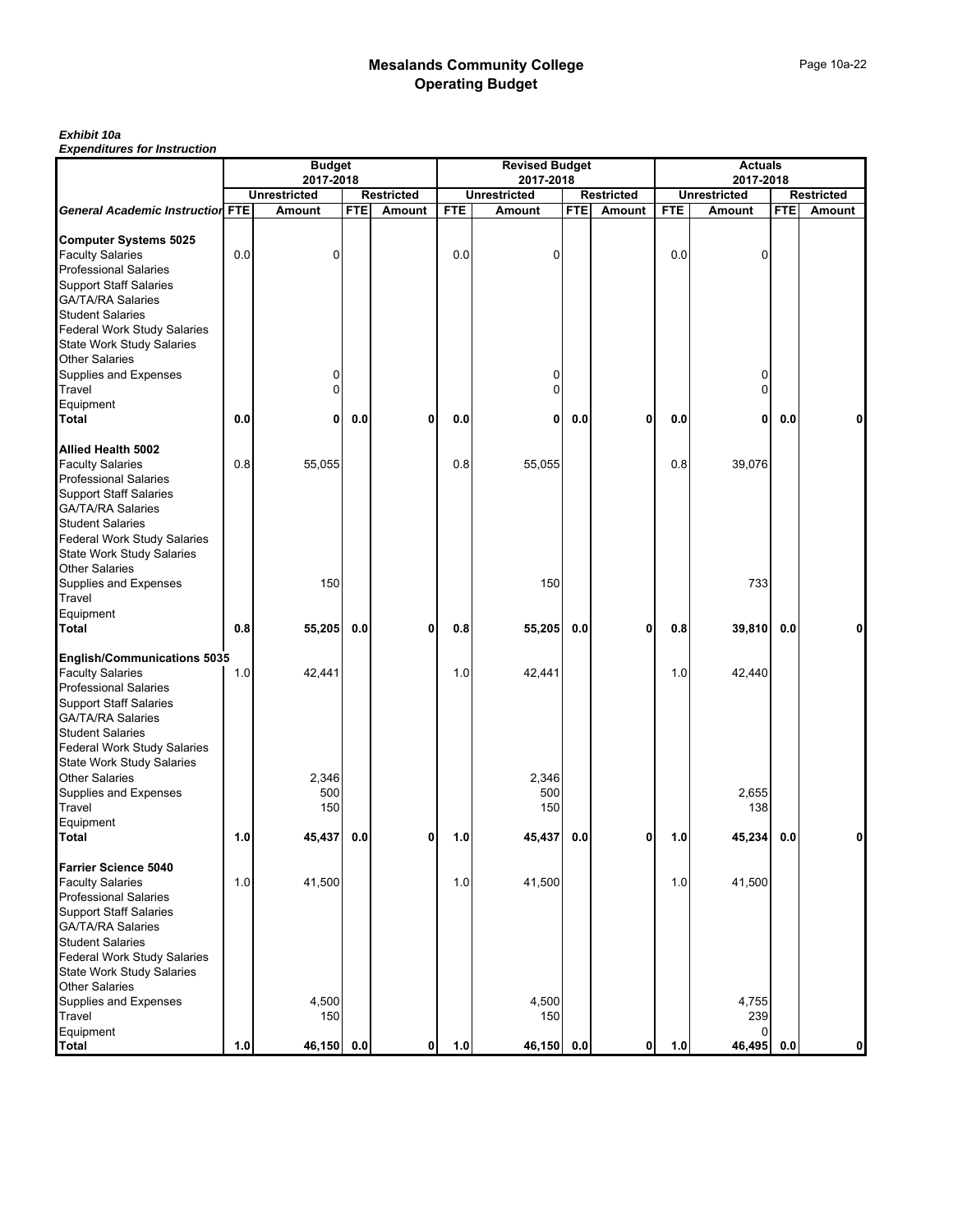#### *Exhibit 10a*

|                                                               |     | <b>Budget</b>                    |            |                   |            | <b>Revised Budget</b>            |            |                             |            | <b>Actuals</b>                   |            |                      |
|---------------------------------------------------------------|-----|----------------------------------|------------|-------------------|------------|----------------------------------|------------|-----------------------------|------------|----------------------------------|------------|----------------------|
|                                                               |     | 2017-2018<br><b>Unrestricted</b> |            | <b>Restricted</b> |            | 2017-2018<br><b>Unrestricted</b> |            |                             |            | 2017-2018<br><b>Unrestricted</b> |            |                      |
| <b>General Academic Instruction FTE</b>                       |     | Amount                           | <b>FTE</b> | Amount            | <b>FTE</b> | Amount                           | <b>FTE</b> | <b>Restricted</b><br>Amount | <b>FTE</b> | Amount                           | <b>FTE</b> | Restricted<br>Amount |
|                                                               |     |                                  |            |                   |            |                                  |            |                             |            |                                  |            |                      |
| Fine Arts 5045                                                |     |                                  |            |                   |            |                                  |            |                             |            |                                  |            |                      |
| <b>Faculty Salaries</b>                                       | 5.0 | 188,000                          |            |                   | 5.0        | 188,000                          |            |                             | 5.0        | 164,672                          |            |                      |
| <b>Professional Salaries</b>                                  |     |                                  |            |                   |            |                                  |            |                             |            |                                  |            |                      |
| <b>Support Staff Salaries</b>                                 | 1.0 | 10,000                           |            |                   | 1.0        | 10,000                           |            |                             | 0.5        | 11,547                           |            |                      |
| <b>GA/TA/RA Salaries</b><br><b>Student Salaries</b>           |     |                                  |            |                   |            |                                  |            |                             |            |                                  |            |                      |
| Federal Work Study Salaries                                   |     |                                  |            |                   |            |                                  |            |                             |            |                                  |            |                      |
| <b>State Work Study Salaries</b>                              |     |                                  |            |                   |            |                                  |            |                             |            |                                  |            |                      |
| <b>Other Salaries</b>                                         |     |                                  |            |                   |            |                                  |            |                             |            |                                  |            |                      |
| <b>Supplies and Expenses</b>                                  |     | 19,000                           |            |                   |            | 19,000                           |            |                             |            | 25,330                           |            |                      |
| Travel                                                        |     | 5,000                            |            |                   |            | 5,000                            |            |                             |            | 10,944                           |            |                      |
| Equipment                                                     |     |                                  |            |                   |            | 0                                |            |                             |            |                                  |            |                      |
| Total                                                         | 6.0 | 222,000                          | 0.0        | 0                 | 6.0        | 222,000                          | 0.0        | $\mathbf 0$                 | 5.5        | 212,493                          | 0.0        |                      |
|                                                               |     |                                  |            |                   |            |                                  |            |                             |            |                                  |            |                      |
| History 5050<br><b>Faculty Salaries</b>                       |     |                                  |            |                   |            |                                  |            |                             |            |                                  |            |                      |
| <b>Professional Salaries</b>                                  |     |                                  |            |                   |            |                                  |            |                             |            |                                  |            |                      |
| <b>Support Staff Salaries</b>                                 |     |                                  |            |                   |            |                                  |            |                             |            |                                  |            |                      |
| <b>GA/TA/RA Salaries</b>                                      |     |                                  |            |                   |            |                                  |            |                             |            |                                  |            |                      |
| <b>Student Salaries</b>                                       |     |                                  |            |                   |            |                                  |            |                             |            |                                  |            |                      |
| <b>Federal Work Study Salaries</b>                            |     |                                  |            |                   |            |                                  |            |                             |            |                                  |            |                      |
| <b>State Work Study Salaries</b>                              |     |                                  |            |                   |            |                                  |            |                             |            |                                  |            |                      |
| <b>Other Salaries</b>                                         |     |                                  |            |                   |            |                                  |            |                             |            |                                  |            |                      |
| Supplies and Expenses<br>Travel                               |     |                                  |            |                   |            |                                  |            |                             |            | 35                               |            |                      |
| Equipment                                                     |     |                                  |            |                   |            |                                  |            |                             |            |                                  |            |                      |
| Total                                                         | 0.0 | 0                                | 0.0        | 0                 | 0.0        | $\mathbf{0}$                     | 0.0        | $\mathbf 0$                 | 0.0        | 35                               | 0.0        |                      |
|                                                               |     |                                  |            |                   |            |                                  |            |                             |            |                                  |            |                      |
| Animal Science 5055                                           |     |                                  |            |                   |            |                                  |            |                             |            |                                  |            |                      |
| <b>Faculty Salaries</b>                                       | 1.0 | 39,351                           |            |                   | 1.0        | 39,351                           |            |                             | 1.0        | 39,350                           |            |                      |
| <b>Professional Salaries</b><br><b>Support Staff Salaries</b> |     |                                  |            |                   |            |                                  |            |                             |            |                                  |            |                      |
| <b>GA/TA/RA Salaries</b>                                      |     |                                  |            |                   |            |                                  |            |                             |            |                                  |            |                      |
| <b>Student Salaries</b>                                       |     |                                  |            |                   |            |                                  |            |                             |            |                                  |            |                      |
| Federal Work Study Salaries                                   |     |                                  |            |                   |            |                                  |            |                             |            |                                  |            |                      |
| <b>State Work Study Salaries</b>                              |     |                                  |            |                   |            |                                  |            |                             |            |                                  |            |                      |
| Other Salaries                                                |     |                                  |            |                   |            |                                  |            |                             |            | 400                              |            |                      |
| Supplies and Expenses                                         |     | 375                              |            |                   |            | 375                              |            |                             |            | 378                              |            |                      |
| Travel                                                        |     | 475                              |            |                   |            | 475                              |            |                             |            | 987                              |            |                      |
| Equipment<br>Total                                            | 1.0 | 40,201                           | 0.0        | 0                 | 1.0        | 40,201                           | 0.0        | 0                           | 1.0        | 41,115                           | 0.0        |                      |
|                                                               |     |                                  |            |                   |            |                                  |            |                             |            |                                  |            |                      |
| <b>Mathematics 5060</b>                                       |     |                                  |            |                   |            |                                  |            |                             |            |                                  |            |                      |
| <b>Faculty Salaries</b>                                       | 1.0 | 44,573                           |            |                   | 1.0        | 44,573                           |            |                             | 1.0        | 44,573                           |            |                      |
| <b>Professional Salaries</b>                                  |     |                                  |            |                   |            |                                  |            |                             |            |                                  |            |                      |
| <b>Support Staff Salaries</b>                                 |     |                                  |            |                   |            |                                  |            |                             |            |                                  |            |                      |
| <b>GA/TA/RA Salaries</b><br><b>Student Salaries</b>           |     |                                  |            |                   |            |                                  |            |                             |            |                                  |            |                      |
| Federal Work Study Salaries                                   |     |                                  |            |                   |            |                                  |            |                             |            |                                  |            |                      |
| <b>State Work Study Salaries</b>                              |     |                                  |            |                   |            |                                  |            |                             |            |                                  |            |                      |
| <b>Other Salaries</b>                                         |     |                                  |            |                   |            |                                  |            |                             |            |                                  |            |                      |
| Supplies and Expenses                                         |     | 500                              |            |                   |            | 500                              |            |                             |            | 349                              |            |                      |
| Travel                                                        |     | 150                              |            |                   |            | 150                              |            |                             |            | 467                              |            |                      |
| Equipment                                                     |     |                                  |            |                   |            |                                  |            |                             |            |                                  |            |                      |
| <b>Total</b>                                                  | 1.0 | 45,223                           | 0.0        | 0                 | 1.0        | 45,223                           | 0.0        | 0                           | 1.0        | 45,388                           | 0.0        | 0                    |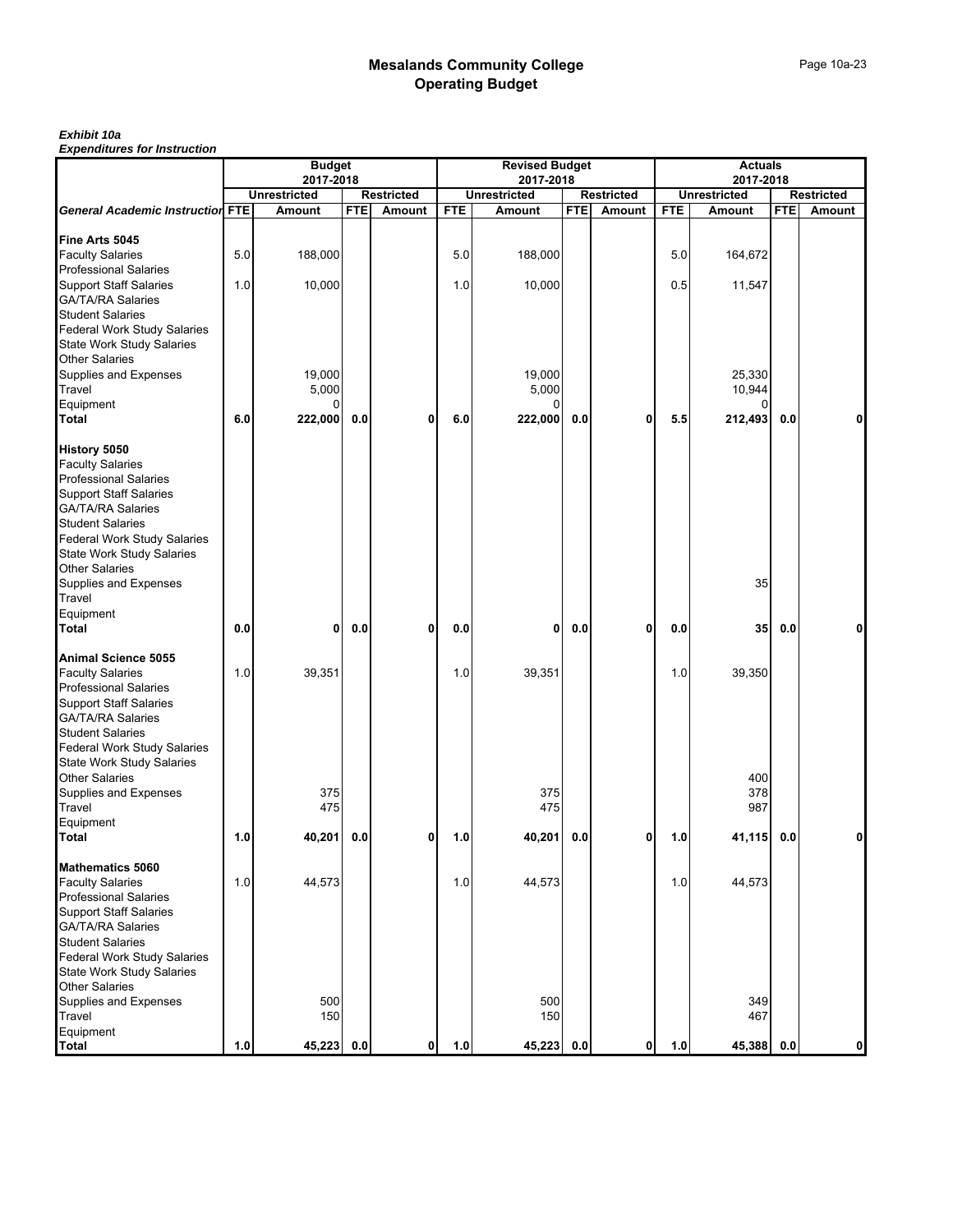#### *Exhibit 10a*

|                                                     |         | <b>Budget</b>                    |            |                   |            | <b>Revised Budget</b>            |            |                   |            | <b>Actuals</b>            |            |                   |
|-----------------------------------------------------|---------|----------------------------------|------------|-------------------|------------|----------------------------------|------------|-------------------|------------|---------------------------|------------|-------------------|
|                                                     |         | 2017-2018<br><b>Unrestricted</b> |            | <b>Restricted</b> |            | 2017-2018<br><b>Unrestricted</b> |            | <b>Restricted</b> |            | 2017-2018<br>Unrestricted |            | <b>Restricted</b> |
| <b>General Academic Instruction FTE</b>             |         | <b>Amount</b>                    | <b>FTE</b> | Amount            | <b>FTE</b> | Amount                           | <b>FTE</b> | Amount            | <b>FTE</b> | Amount                    | <b>FTE</b> | Amount            |
|                                                     |         |                                  |            |                   |            |                                  |            |                   |            |                           |            |                   |
| <b>Auto 5010</b>                                    |         |                                  |            |                   |            |                                  |            |                   |            |                           |            |                   |
| <b>Faculty Salaries</b>                             | 0.0     | 0                                |            |                   | 0.0        | 0                                |            |                   | 0.0        | 0                         |            |                   |
| <b>Professional Salaries</b>                        |         |                                  |            |                   |            |                                  |            |                   |            |                           |            |                   |
| <b>Support Staff Salaries</b>                       |         |                                  |            |                   |            |                                  |            |                   |            |                           |            |                   |
| <b>GA/TA/RA Salaries</b><br><b>Student Salaries</b> |         |                                  |            |                   |            |                                  |            |                   |            |                           |            |                   |
| <b>Federal Work Study Salaries</b>                  |         |                                  |            |                   |            |                                  |            |                   |            |                           |            |                   |
| <b>State Work Study Salaries</b>                    |         |                                  |            |                   |            |                                  |            |                   |            |                           |            |                   |
| <b>Other Salaries</b>                               |         |                                  |            |                   |            |                                  |            |                   |            |                           |            |                   |
| Supplies and Expenses                               |         | 0                                |            |                   |            | $\mathbf 0$                      |            |                   |            | 0                         |            |                   |
| Travel                                              |         |                                  |            |                   |            |                                  |            |                   |            |                           |            |                   |
| Equipment                                           |         |                                  |            |                   |            |                                  |            |                   |            |                           |            |                   |
| <b>Total</b>                                        | 0.0     | 0.0                              | 0.0        | 0.0               | 0.0        | 0.0                              | 0.0        | 0.0               | 0.0        | 0.0                       | 0.0        | 0.0               |
|                                                     |         |                                  |            |                   |            |                                  |            |                   |            |                           |            |                   |
| PreCollegiate 5070                                  |         |                                  |            |                   |            |                                  |            |                   |            |                           |            |                   |
| <b>Faculty Salaries</b>                             | 1.0     | 40,996                           |            |                   | 1.0        | 40,996                           |            |                   | 1.0        | 40,997                    |            |                   |
| <b>Professional Salaries</b>                        |         |                                  |            |                   |            |                                  |            |                   |            |                           |            |                   |
| <b>Support Staff Salaries</b>                       |         |                                  |            |                   |            |                                  |            |                   |            |                           |            |                   |
| <b>GA/TA/RA Salaries</b>                            |         |                                  |            |                   |            |                                  |            |                   |            |                           |            |                   |
| <b>Student Salaries</b>                             |         |                                  |            |                   |            |                                  |            |                   |            |                           |            |                   |
| Federal Work Study Salaries                         |         |                                  |            |                   |            |                                  |            |                   |            |                           |            |                   |
| <b>State Work Study Salaries</b>                    |         |                                  |            |                   |            |                                  |            |                   |            |                           |            |                   |
| <b>Other Salaries</b>                               |         |                                  |            |                   |            |                                  |            |                   |            |                           |            |                   |
| Supplies and Expenses                               |         | 950                              |            |                   |            | 950                              |            |                   |            | 1,212                     |            |                   |
| Travel                                              |         | 275                              |            |                   |            | 275                              |            |                   |            |                           |            |                   |
| Equipment                                           |         |                                  |            |                   |            |                                  |            |                   |            |                           |            |                   |
| <b>Total</b>                                        | 1.0     | 42,221                           | 0.0        | 0                 | 1.0        | 42,221                           | 0.0        | 0                 | 1.0        | 42,209                    | 0.0        | 0                 |
| Science/Geology 5075                                |         |                                  |            |                   |            |                                  |            |                   |            |                           |            |                   |
| <b>Faculty Salaries</b>                             | 0.8     | 36,586                           |            |                   | 0.8        | 36,586                           |            |                   | 0.8        | 36,614                    |            |                   |
| <b>Professional Salaries</b>                        | 0.5     | 20,829                           |            |                   | 0.5        | 20,829                           |            |                   | 0.5        | 20,845                    |            |                   |
| <b>Support Staff Salaries</b>                       |         |                                  |            |                   |            |                                  |            |                   |            |                           |            |                   |
| <b>GA/TA/RA Salaries</b>                            |         |                                  |            |                   |            |                                  |            |                   |            |                           |            |                   |
| <b>Student Salaries</b>                             |         |                                  |            |                   |            |                                  |            |                   |            |                           |            |                   |
| Federal Work Study Salaries                         |         |                                  |            |                   |            |                                  |            |                   |            |                           |            |                   |
| <b>State Work Study Salaries</b>                    |         |                                  |            |                   |            |                                  |            |                   |            |                           |            |                   |
| <b>Other Salaries</b>                               |         |                                  |            |                   |            |                                  |            |                   |            |                           |            |                   |
| Supplies and Expenses                               |         | 900                              |            |                   |            | 900                              |            |                   |            | 283                       |            |                   |
| Travel                                              |         | 500                              |            |                   |            | 500                              |            |                   |            | 176                       |            |                   |
| Equipment                                           |         | 300                              |            |                   |            | 300                              |            |                   |            | 300                       |            |                   |
| Total                                               | 1.3     | 59,115                           | 0.0        | 0                 | 1.3        | 59,115                           | 0.0        | 0                 | 1.3        | 58,217                    | 0.0        | 0                 |
| Wind Director 5080                                  |         |                                  |            |                   |            |                                  |            |                   |            |                           |            |                   |
| <b>Faculty Salaries</b>                             |         |                                  |            |                   |            |                                  |            |                   |            |                           |            |                   |
| <b>Professional Salaries</b>                        |         |                                  |            |                   |            |                                  |            |                   |            |                           |            |                   |
| <b>Support Staff Salaries</b>                       |         |                                  |            |                   |            |                                  |            |                   |            |                           |            |                   |
| <b>GA/TA/RA Salaries</b>                            |         |                                  |            |                   |            |                                  |            |                   |            |                           |            |                   |
| <b>Student Salaries</b>                             |         |                                  |            |                   |            |                                  |            |                   |            |                           |            |                   |
| Federal Work Study Salaries                         |         |                                  |            |                   |            |                                  |            |                   |            |                           |            |                   |
| <b>State Work Study Salaries</b>                    |         |                                  |            |                   |            |                                  |            |                   |            |                           |            |                   |
| <b>Other Salaries</b>                               |         |                                  |            |                   |            |                                  |            |                   |            |                           |            |                   |
| Supplies and Expenses                               |         |                                  |            |                   |            |                                  |            |                   |            | $\overline{0}$            |            |                   |
| Travel                                              |         |                                  |            |                   |            |                                  |            |                   |            | $\mathbf 0$               |            |                   |
| Equipment                                           |         |                                  |            |                   |            |                                  |            |                   |            |                           |            |                   |
| <b>Total</b>                                        | $0.0\,$ | 0                                | 0.0        | $\mathbf 0$       | 0.0        | 0                                | 0.0        | 0                 | 0.0        |                           | $0$ 0.0    | $\mathbf{0}$      |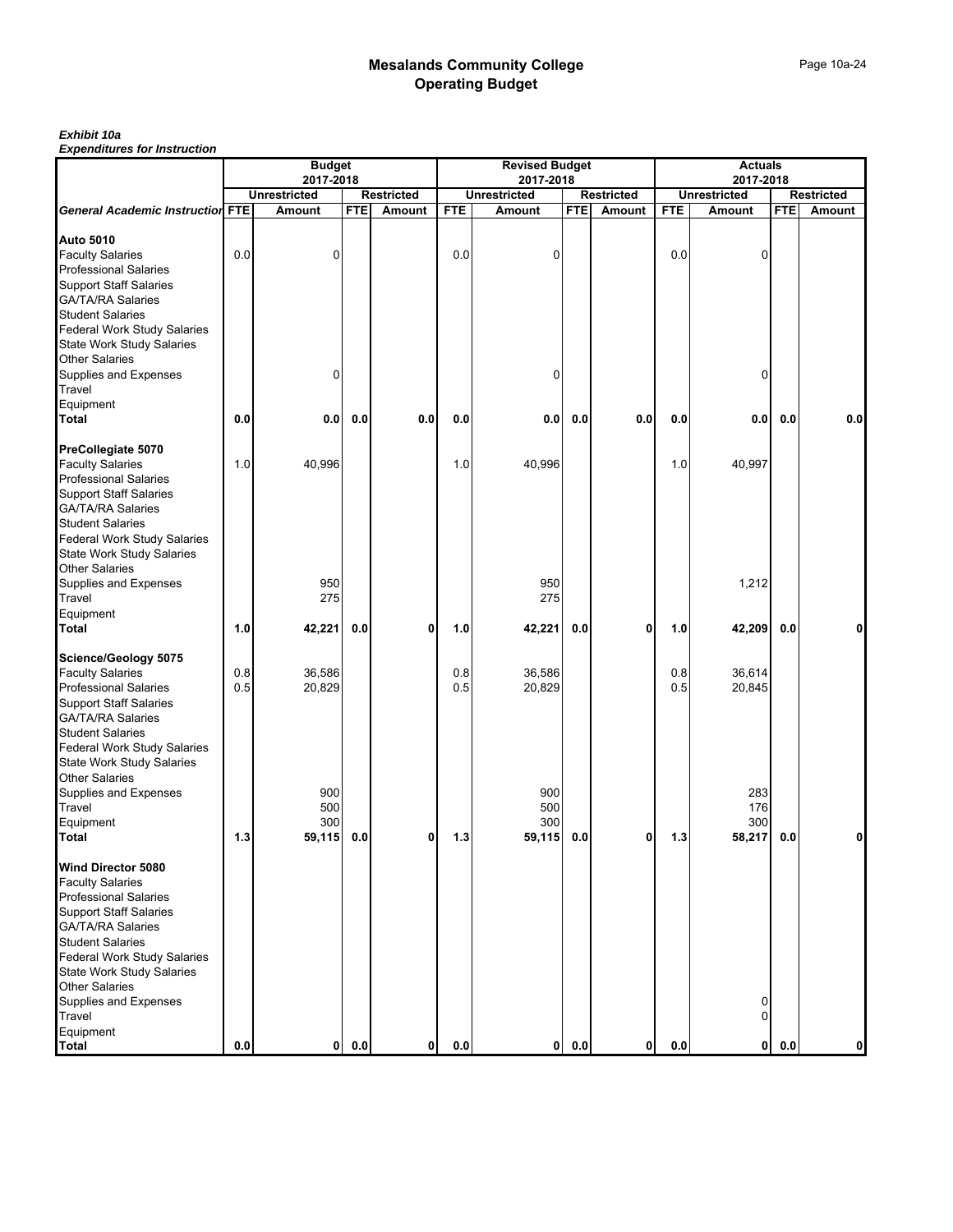*Exhibit 10a Expenditures for Instruction*

|                                                                                                                                                  |         | <b>Budget</b><br>2017-2018 |            |                   |            | <b>Revised Budget</b><br>2017-2018 |            |                   |            | <b>Actuals</b><br>2017-2018       |            |                   |
|--------------------------------------------------------------------------------------------------------------------------------------------------|---------|----------------------------|------------|-------------------|------------|------------------------------------|------------|-------------------|------------|-----------------------------------|------------|-------------------|
|                                                                                                                                                  |         | <b>Unrestricted</b>        |            | <b>Restricted</b> |            | <b>Unrestricted</b>                |            | <b>Restricted</b> |            | <b>Unrestricted</b>               |            | <b>Restricted</b> |
| <b>General Academic Instruction FTE</b>                                                                                                          |         | Amount                     | <b>FTE</b> | Amount            | <b>FTE</b> | Amount                             | <b>FTE</b> | Amount            | <b>FTE</b> | Amount                            | <b>FTE</b> | Amount            |
| Wind Energy 5088                                                                                                                                 |         |                            |            |                   |            |                                    |            |                   |            |                                   |            |                   |
| <b>Faculty Salaries</b><br><b>Professional Salaries</b><br><b>Support Staff Salaries</b>                                                         | 2.0     | 102,119                    |            |                   | 2.0        | 102,119                            |            |                   | 2.0        | 102,418                           |            |                   |
| <b>GA/TA/RA Salaries</b><br><b>Student Salaries</b>                                                                                              |         |                            |            |                   |            |                                    |            |                   |            |                                   |            |                   |
| <b>Federal Work Study Salaries</b><br><b>State Work Study Salaries</b><br><b>Other Salaries</b>                                                  |         |                            |            |                   |            |                                    |            |                   |            |                                   |            |                   |
| Supplies and Expenses<br>Travel                                                                                                                  |         | 1,500<br>250               |            |                   |            | 1,500<br>250                       |            |                   |            | $-6,997$<br>3,511                 |            |                   |
| Equipment<br>Total                                                                                                                               | 2.0     | 103,869                    | 0.0        | 0                 | 2.0        | 103,869                            | 0.0        | 0                 | 2.0        | 98,932                            | 0.0        | 0                 |
| Part-time Instruction 5090<br><b>Faculty Salaries</b><br><b>Professional Salaries</b><br><b>Support Staff Salaries</b>                           | $6.0\,$ | 410,000                    |            |                   | 6.0        | 410,000                            |            |                   | 6.0        | 516,765                           |            |                   |
| <b>GA/TA/RA Salaries</b><br><b>Student Salaries</b><br>Federal Work Study Salaries<br><b>State Work Study Salaries</b>                           |         |                            |            |                   |            |                                    |            |                   |            |                                   |            |                   |
| <b>Other Salaries</b><br>Supplies and Expenses<br>Travel                                                                                         |         | 22,000<br>750              |            |                   |            | 22,000<br>750                      |            |                   |            | 6,379<br>12,902<br>2,664<br>1,550 |            |                   |
| Equipment<br><b>Total</b>                                                                                                                        | 6.0     | 432,750                    | 0.0        | 0                 | 6.0        | 432,750                            | 0.0        | 0                 | 6.0        | 540,260                           | 0.0        | 0                 |
| <b>Summer Instruction 5091</b><br><b>Faculty Salaries</b><br><b>Professional Salaries</b>                                                        | 2.0     | 45,000                     |            |                   | 2.0        | 45,000                             |            |                   |            |                                   |            |                   |
| <b>Support Staff Salaries</b><br><b>GA/TA/RA Salaries</b><br><b>Student Salaries</b><br>Federal Work Study Salaries                              |         |                            |            |                   |            |                                    |            |                   | 1.0        |                                   |            |                   |
| <b>State Work Study Salaries</b><br><b>Other Salaries</b><br>Supplies and Expenses<br>Travel                                                     |         | 2,375<br>500               |            |                   |            | 2,375<br>500                       |            |                   |            | 2,227<br>669                      |            |                   |
| Equipment<br><b>Total</b>                                                                                                                        | 2.0     | 47,875                     | 0.0        | 0                 | 2.0        | 47,875                             | 0.0        | 0                 | 1.0        | 2,896                             | 0.0        | $\mathbf{0}$      |
| Off Campus Programs 5092<br><b>Faculty Salaries</b><br><b>Professional Salaries</b><br><b>Support Staff Salaries</b><br><b>GA/TA/RA Salaries</b> |         |                            |            |                   |            |                                    |            |                   |            |                                   |            |                   |
| <b>Student Salaries</b><br>Federal Work Study Salaries<br><b>State Work Study Salaries</b>                                                       |         |                            |            |                   |            |                                    |            |                   |            |                                   |            |                   |
| <b>Other Salaries</b><br>Supplies and Expenses<br>Travel                                                                                         |         | 81,000<br>2,000            |            |                   |            | 81,000<br>2,000                    |            |                   |            | 92,216<br>1,137                   |            |                   |
| Equipment<br><b>Total</b>                                                                                                                        | $0.0\,$ | 83,000 0.0                 |            | 0                 | 0.0        | 83,000 0.0                         |            | 0                 | 0.0        | 93,353 0.0                        |            | $\mathbf{0}$      |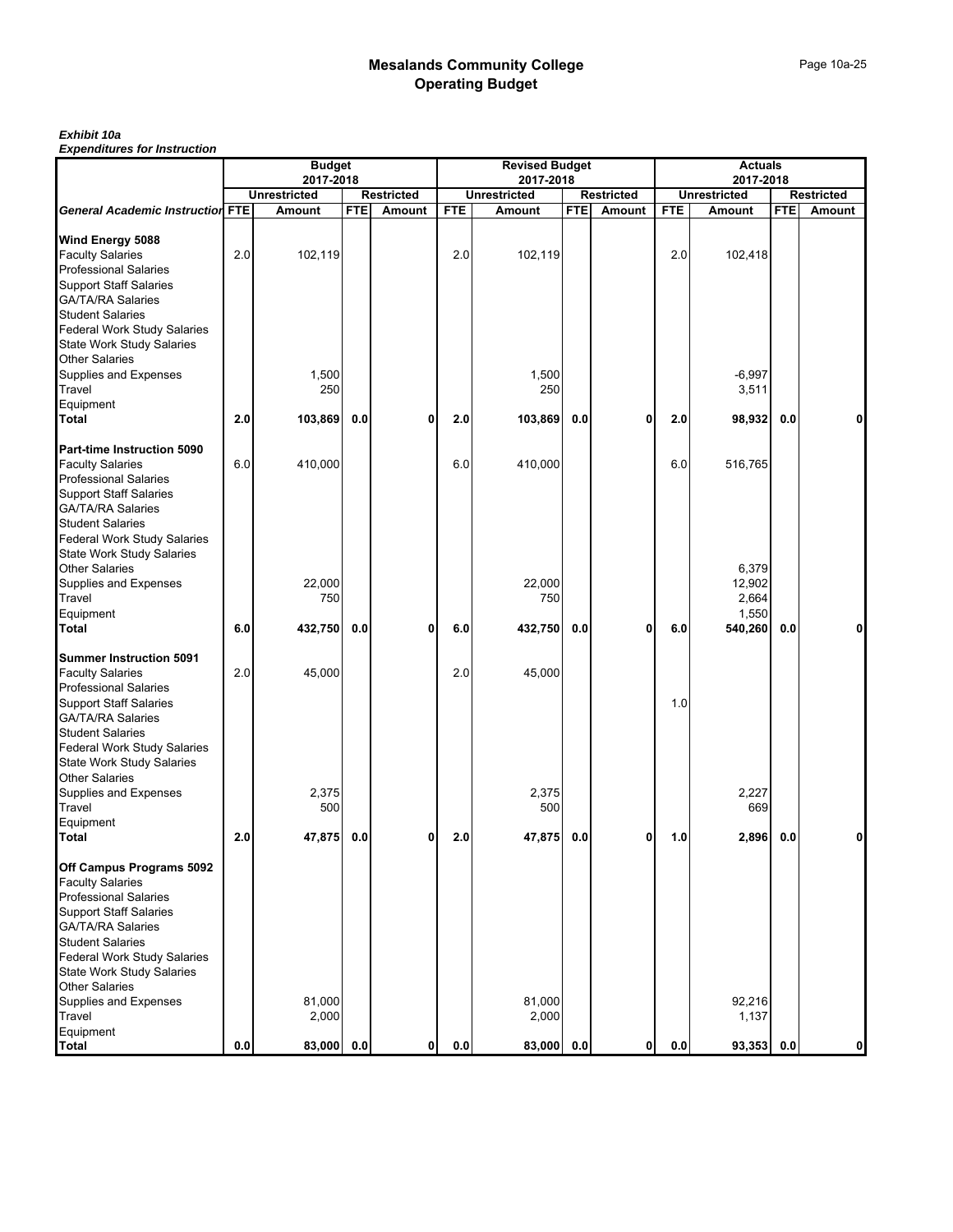#### *Exhibit 10a*

|                                                           |     | <b>Budget</b>       |            |                   |            | <b>Revised Budget</b> |            |                   |            | <b>Actuals</b>      |            |                   |
|-----------------------------------------------------------|-----|---------------------|------------|-------------------|------------|-----------------------|------------|-------------------|------------|---------------------|------------|-------------------|
|                                                           |     | 2017-2018           |            |                   |            | 2017-2018             |            |                   |            | 2017-2018           |            |                   |
|                                                           |     | <b>Unrestricted</b> |            | <b>Restricted</b> |            | <b>Unrestricted</b>   |            | <b>Restricted</b> |            | <b>Unrestricted</b> |            | <b>Restricted</b> |
| <b>General Academic Instruction FTE</b>                   |     | Amount              | <b>FTE</b> | Amount            | <b>FTE</b> | Amount                | <b>FTE</b> | Amount            | <b>FTE</b> | Amount              | <b>FTE</b> | Amount            |
| <b>Distance Education 5094</b>                            |     |                     |            |                   |            |                       |            |                   |            |                     |            |                   |
| <b>Faculty Salaries</b>                                   |     |                     |            |                   |            |                       |            |                   |            |                     |            |                   |
| <b>Professional Salaries</b>                              | 1.0 | 41,376              |            |                   | 1.0        | 41,376                |            |                   | 1.0        | 55,209              |            |                   |
| <b>Support Staff Salaries</b>                             |     |                     |            |                   |            |                       |            |                   |            |                     |            |                   |
| <b>GA/TA/RA Salaries</b>                                  |     |                     |            |                   |            |                       |            |                   |            |                     |            |                   |
| <b>Student Salaries</b>                                   |     |                     |            |                   |            |                       |            |                   |            |                     |            |                   |
| Federal Work Study Salaries                               |     |                     |            |                   |            |                       |            |                   |            |                     |            |                   |
| <b>State Work Study Salaries</b><br><b>Other Salaries</b> |     |                     |            |                   |            |                       |            |                   |            |                     |            |                   |
| Supplies and Expenses                                     |     | 1,000               |            |                   |            | 1,000                 |            |                   |            | 1,157               |            |                   |
| Travel                                                    |     | 1,500               |            |                   |            | 1,500                 |            |                   |            | 6,686               |            |                   |
| Equipment                                                 |     |                     |            |                   |            |                       |            |                   |            |                     |            |                   |
| <b>Total</b>                                              | 1.0 | 43,876              | 0.0        | 0                 | 1.0        | 43,876                | 0.0        | 0                 | 1.0        | 63,052              | 0.0        |                   |
|                                                           |     |                     |            |                   |            |                       |            |                   |            |                     |            |                   |
| <b>Division Chairs 5095</b>                               |     |                     |            |                   |            |                       |            |                   |            |                     |            |                   |
| <b>Faculty Salaries</b>                                   | 0.0 |                     |            |                   | 0.0        |                       |            |                   |            |                     |            |                   |
| <b>Professional Salaries</b>                              |     |                     |            |                   |            |                       |            |                   |            |                     |            |                   |
| <b>Support Staff Salaries</b>                             |     |                     |            |                   |            |                       |            |                   |            |                     |            |                   |
| <b>GA/TA/RA Salaries</b>                                  |     |                     |            |                   |            |                       |            |                   |            |                     |            |                   |
| <b>Student Salaries</b>                                   |     |                     |            |                   |            |                       |            |                   |            |                     |            |                   |
| <b>Federal Work Study Salaries</b>                        |     |                     |            |                   |            |                       |            |                   |            |                     |            |                   |
| <b>State Work Study Salaries</b>                          |     |                     |            |                   |            |                       |            |                   |            |                     |            |                   |
| <b>Other Salaries</b>                                     |     |                     |            |                   |            |                       |            |                   |            |                     |            |                   |
| Supplies and Expenses                                     |     | 15                  |            |                   |            | 15                    |            |                   |            | 8                   |            |                   |
| Travel                                                    |     |                     |            |                   |            |                       |            |                   |            |                     |            |                   |
| Equipment                                                 |     |                     |            |                   |            |                       |            |                   |            |                     |            |                   |
| <b>Total</b>                                              | 0.0 | 15                  | 0.0        | 0                 | 0.0        | 15                    | 0.0        | 0                 | 0.0        | 8                   | 0.0        |                   |
| <b>Community Education 5096</b>                           |     |                     |            |                   |            |                       |            |                   |            |                     |            |                   |
| <b>Faculty Salaries</b>                                   |     |                     |            |                   |            |                       |            |                   |            |                     |            |                   |
| <b>Professional Salaries</b>                              | 0.0 |                     |            |                   |            |                       |            |                   |            |                     |            |                   |
| <b>Support Staff Salaries</b>                             | 0.0 | 0                   |            |                   | 0.0        | 0                     |            |                   | 0.0        | 0                   |            |                   |
| <b>GA/TA/RA Salaries</b>                                  |     |                     |            |                   |            |                       |            |                   |            |                     |            |                   |
| <b>Student Salaries</b>                                   |     |                     |            |                   |            |                       |            |                   |            |                     |            |                   |
| Federal Work Study Salaries                               |     |                     |            |                   |            |                       |            |                   |            |                     |            |                   |
| <b>State Work Study Salaries</b>                          |     |                     |            |                   |            |                       |            |                   |            |                     |            |                   |
| <b>Other Salaries</b>                                     |     | 5,000               |            |                   |            | 5,000                 |            |                   |            | 2,112               |            |                   |
| Supplies and Expenses                                     |     | 900                 |            |                   |            | 900                   |            |                   |            | 1,912               |            |                   |
| Travel                                                    |     |                     |            |                   |            |                       |            |                   |            |                     |            |                   |
| Equipment                                                 |     |                     |            |                   |            |                       |            |                   |            |                     |            |                   |
| Total                                                     | 0.0 | 5,900 0.0           |            | 0                 | 0.0        | 5,900                 | 0.0        | 0                 | 0.0        | $4,024$ 0.0         |            | 0                 |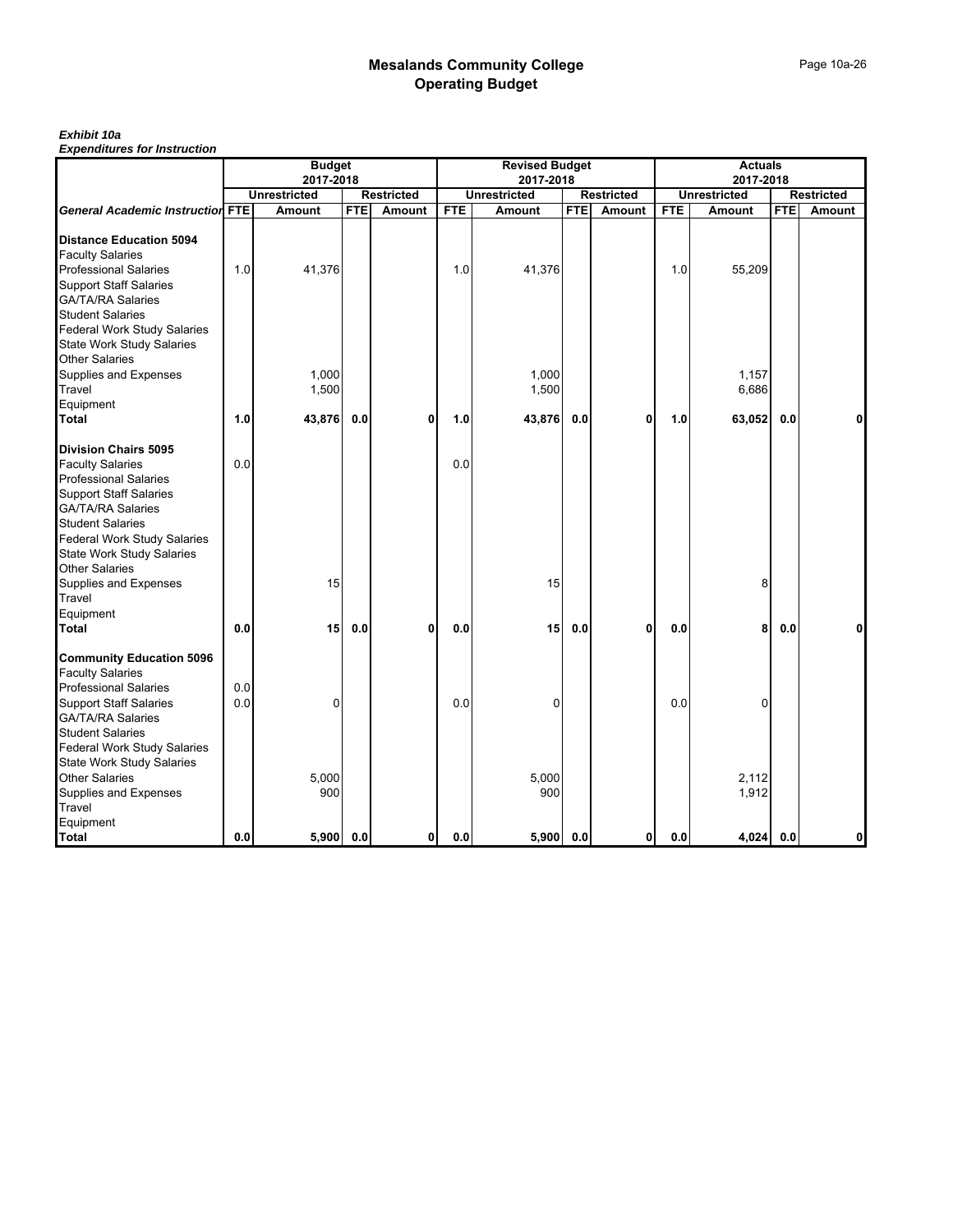# *Exhibit 10a*

|                                                                                                                                                                                                                                                                                                                               |         | <b>Budget</b><br>2017-2018 |            |                                    |            | <b>Revised Budget</b><br>2017-2018 |              |                                  |            | <b>Actuals</b><br>2017-2018 |            |                                  |
|-------------------------------------------------------------------------------------------------------------------------------------------------------------------------------------------------------------------------------------------------------------------------------------------------------------------------------|---------|----------------------------|------------|------------------------------------|------------|------------------------------------|--------------|----------------------------------|------------|-----------------------------|------------|----------------------------------|
|                                                                                                                                                                                                                                                                                                                               |         | <b>Unrestricted</b>        |            | <b>Restricted</b>                  |            | <b>Unrestricted</b>                |              | <b>Restricted</b>                |            | <b>Unrestricted</b>         |            | <b>Restricted</b>                |
| <b>General Academic Instruction FTE</b>                                                                                                                                                                                                                                                                                       |         | Amount                     | <b>FTE</b> | Amount                             | <b>FTE</b> | <b>Amount</b>                      | <b>FTE</b>   | Amount                           | <b>FTE</b> | Amount                      | <b>FTE</b> | Amount                           |
| <b>Adult Basic Education 2011</b><br><b>Faculty Salaries</b><br><b>Professional Salaries</b><br><b>Support Staff Salaries</b><br><b>GA/TA/RA Salaries</b><br><b>Student Salaries</b><br><b>Federal Work Study Salaries</b>                                                                                                    |         |                            | 0.2<br>1.2 | 17,780<br>27,820                   |            |                                    | 0.2<br>$1.2$ | 17,780<br>27,820                 |            |                             | 0.8<br>0.5 | 33,348<br>10,420                 |
| <b>State Work Study Salaries</b><br><b>Other Salaries</b><br>Supplies and Expenses<br>Travel<br>Equipment                                                                                                                                                                                                                     |         |                            |            | 2,688                              |            |                                    |              | 2,688                            |            |                             |            | 2,975                            |
| <b>Benefits</b>                                                                                                                                                                                                                                                                                                               |         |                            |            | 16,870                             |            |                                    |              | 16,870                           |            |                             |            | 17,808                           |
| Total                                                                                                                                                                                                                                                                                                                         | $0.0\,$ | 0                          | $1.4$      | 65,158                             | 0.0        | 0                                  | $1.4$        | 65,158                           | 0.0        | 0                           | 1.3        | 64,551                           |
| <b>Adult Basic Education 2012</b><br><b>Faculty Salaries</b><br><b>Professional Salaries</b><br><b>Support Staff Salaries</b><br><b>GA/TA/RA Salaries</b><br><b>Student Salaries</b><br>Federal Work Study Salaries<br>State Work Study Salaries                                                                              |         |                            | 0.6<br>0.6 | 8,890<br>18,546                    |            |                                    | 1.2          | 33,628                           |            |                             | 1.2        | 33,960                           |
| <b>Other Salaries</b><br>Supplies and Expenses<br>Travel<br>Equipment<br><b>Benefits</b><br>Total                                                                                                                                                                                                                             | 0.0     | 0                          | $1.2$      | 10,000<br>1,257<br>9,919<br>48,612 | 0.0        | 0                                  | $1.2$        | 3,931<br>200<br>11,520<br>49,279 | 0.0        | 0                           | $1.2$      | 2,804<br>162<br>11,313<br>48,239 |
| EL CIVICS 2014<br><b>Faculty Salaries</b><br><b>Professional Salaries</b><br><b>Support Staff Salaries</b><br><b>GA/TA/RA Salaries</b><br><b>Student Salaries</b><br>Federal Work Study Salaries<br><b>State Work Study Salaries</b><br><b>Other Salaries</b><br>Supplies and Expenses<br>Travel<br>Equipment<br><b>Total</b> | 0.0     | 0                          | 0.0        | $\mathbf{0}$                       | 0.0        | 0                                  | $0.0\,$      | 0                                | $0.0\,$    | $\mathbf{0}$                | 0.0        | 0                                |
| <b>INSTRUCTIONAL MATERIALS 2013</b><br><b>Faculty Salaries</b><br><b>Professional Salaries</b><br><b>Support Staff Salaries</b><br><b>GA/TA/RA Salaries</b><br><b>Student Salaries</b><br>Federal Work Study Salaries<br><b>State Work Study Salaries</b><br><b>Other Salaries</b><br>Supplies and Expenses                   |         |                            |            | 500                                |            |                                    |              | 500                              |            |                             |            | 582                              |
| Travel<br>Equipment<br><b>Total</b>                                                                                                                                                                                                                                                                                           | $0.0\,$ | $\mathbf{0}$               | 0.0        | 500                                | 0.0        | 0                                  | $0.0\,$      | 500                              | 0.0        | $\mathbf{0}$                | 0.0        | 582                              |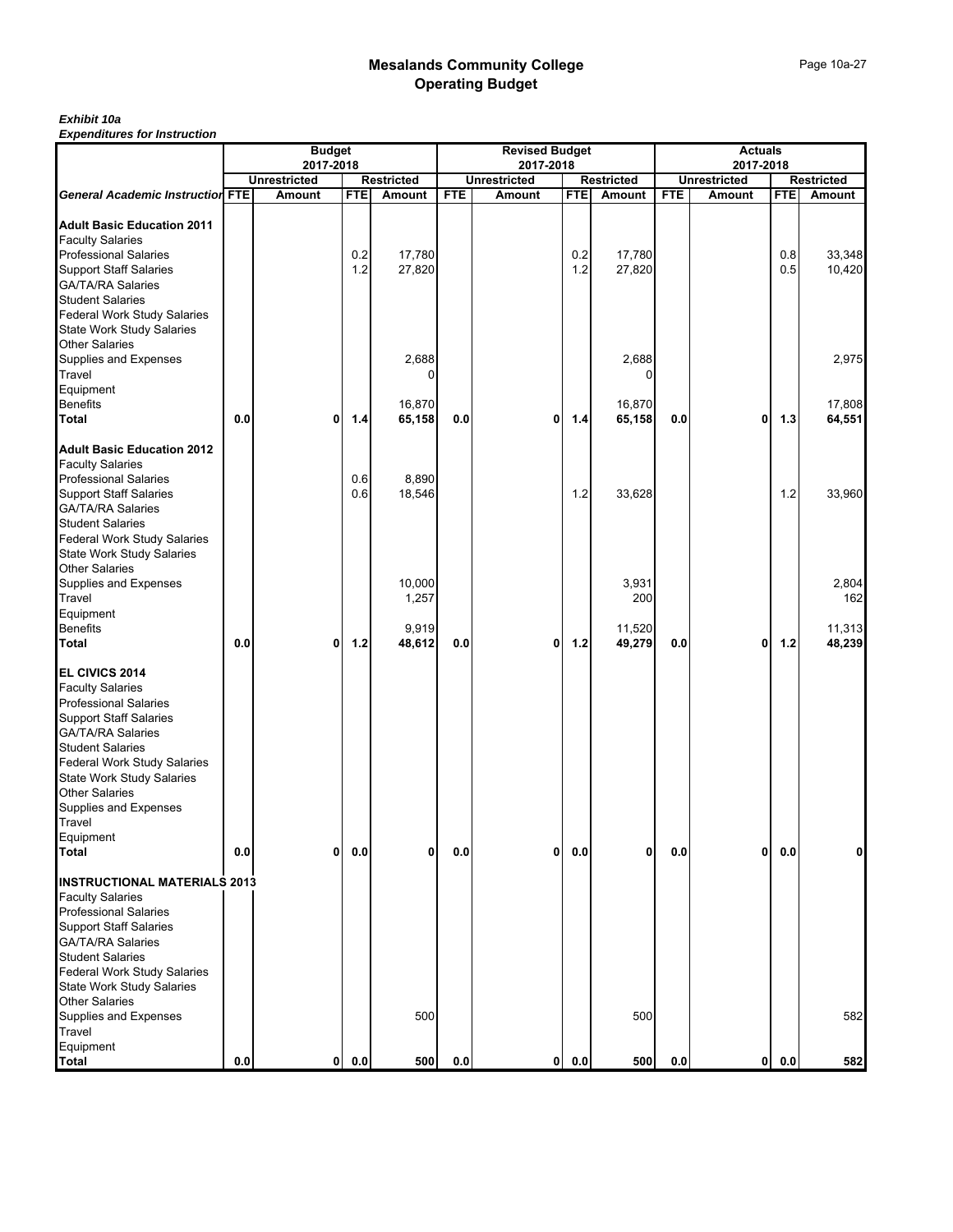#### *Exhibit 10a*

|                                         |     | <b>Budget</b>       |            |                   |              | <b>Revised Budget</b> |            |                   |            | <b>Actuals</b>      |            |                   |
|-----------------------------------------|-----|---------------------|------------|-------------------|--------------|-----------------------|------------|-------------------|------------|---------------------|------------|-------------------|
|                                         |     | 2017-2018           |            |                   |              | 2017-2018             |            |                   |            | 2017-2018           |            |                   |
|                                         |     | <b>Unrestricted</b> |            | <b>Restricted</b> |              | <b>Unrestricted</b>   |            | <b>Restricted</b> |            | <b>Unrestricted</b> |            | <b>Restricted</b> |
| <b>General Academic Instruction FTE</b> |     | Amount              | <b>FTE</b> | Amount            | <b>FTE</b>   | Amount                | <b>FTE</b> | <b>Amount</b>     | <b>FTE</b> | Amount              | <b>FTE</b> | Amount            |
|                                         |     |                     |            |                   |              |                       |            |                   |            |                     |            |                   |
| <b>NM CORRECTIONS GRANT 2017</b>        |     |                     |            |                   |              |                       |            |                   |            |                     |            |                   |
| <b>Faculty Salaries</b>                 |     |                     |            |                   |              |                       |            |                   |            |                     |            |                   |
| <b>Professional Salaries</b>            |     |                     |            |                   |              |                       |            |                   |            |                     |            |                   |
| <b>Support Staff Salaries</b>           |     |                     |            |                   |              |                       |            |                   |            |                     |            |                   |
| <b>GA/TA/RA Salaries</b>                |     |                     |            |                   |              |                       |            |                   |            |                     |            |                   |
| <b>Student Salaries</b>                 |     |                     |            |                   |              |                       |            |                   |            |                     |            |                   |
| <b>Federal Work Study Salaries</b>      |     |                     |            |                   |              |                       |            |                   |            |                     |            |                   |
| <b>State Work Study Salaries</b>        |     |                     |            |                   |              |                       |            |                   |            |                     |            |                   |
| <b>Other Salaries</b>                   |     |                     |            |                   |              |                       |            |                   |            |                     |            |                   |
| <b>Supplies and Expenses</b>            |     |                     |            | 40,000            |              |                       |            | 40,000            |            |                     |            | 31,283            |
| Travel                                  |     |                     |            |                   |              |                       |            | $\Omega$          |            |                     |            | 264               |
| Equipment                               |     |                     |            | $\Omega$          |              |                       |            | $\mathbf{0}$      |            |                     |            |                   |
| Total                                   | 0.0 | 0                   | 0.0        | 40,000            | 0.0          | 0                     | 0.0        | 40,000            | 0.0        | 0                   | 0.0        | 31,547            |
| <b>SUN PATH 2023</b>                    |     |                     |            |                   |              |                       |            |                   |            |                     |            |                   |
| <b>Faculty Salaries</b>                 |     |                     | 0.5        | 14,004            |              |                       | 0.5        | 24,000            |            |                     | 0.5        | 23,382            |
| <b>Professional Salaries</b>            |     |                     | 0.8        | 26,393            |              |                       | 0.8        | 25,000            |            |                     | 0.5        | 24,472            |
| <b>Support Staff Salaries</b>           |     |                     |            |                   |              |                       |            |                   |            |                     |            |                   |
| <b>GA/TA/RA Salaries</b>                |     |                     |            |                   |              |                       |            |                   |            |                     |            |                   |
| <b>Student Salaries</b>                 |     |                     |            |                   |              |                       |            |                   |            |                     |            |                   |
| Federal Work Study Salaries             |     |                     |            |                   |              |                       |            |                   |            |                     |            |                   |
| <b>State Work Study Salaries</b>        |     |                     |            |                   |              |                       |            |                   |            |                     |            |                   |
| <b>Other Salaries</b>                   |     |                     |            | 3,230             |              |                       |            |                   |            |                     |            |                   |
| Supplies and Expenses                   |     |                     |            |                   |              |                       |            | 38,172            |            |                     |            | 10,674            |
| Travel                                  |     |                     |            | 15,828            |              |                       |            | 15,828            |            |                     |            | 1,071             |
| Equipment                               |     |                     |            |                   |              |                       |            |                   |            |                     |            |                   |
| <b>Benefits</b>                         |     |                     |            |                   |              |                       |            |                   |            |                     |            | 12,728            |
| <b>Total</b>                            | 0   | $\mathbf{0}$        | 1.3        | 59,455            | $\mathbf{0}$ | 0                     | 1          | 103,000           | 0          | 0                   | 1          | 72,327            |
|                                         |     |                     |            |                   |              |                       |            |                   |            |                     |            |                   |
| SUN PATH 2022                           |     |                     |            |                   |              |                       |            |                   |            |                     |            |                   |
| <b>Faculty Salaries</b>                 |     |                     |            |                   |              |                       |            |                   |            |                     |            |                   |
| <b>Professional Salaries</b>            |     |                     |            |                   |              |                       |            |                   |            |                     |            |                   |
| <b>Support Staff Salaries</b>           |     |                     |            |                   |              |                       |            |                   |            |                     |            |                   |
| <b>GA/TA/RA Salaries</b>                |     |                     |            |                   |              |                       |            |                   |            |                     |            |                   |
| <b>Student Salaries</b>                 |     |                     |            |                   |              |                       |            |                   |            |                     |            |                   |
| <b>Other Salaries</b>                   |     |                     |            |                   |              |                       |            |                   |            |                     |            |                   |
| <b>Supplies and Expenses</b>            |     |                     |            |                   |              |                       |            |                   |            |                     |            |                   |
| Travel                                  |     |                     |            |                   |              |                       |            |                   |            |                     |            |                   |
| Equipment                               |     |                     |            |                   |              |                       |            |                   |            |                     |            |                   |
| <b>Benefits</b>                         |     |                     |            |                   |              |                       |            |                   |            |                     |            |                   |
| <b>Total</b>                            | 0.0 | $\mathbf{0}$        | 0.0        | $\mathbf{0}$      | 0.0          | 0l                    | 0.0        | $\mathbf{0}$      | 0.0        | 0                   | 0.0        | 0                 |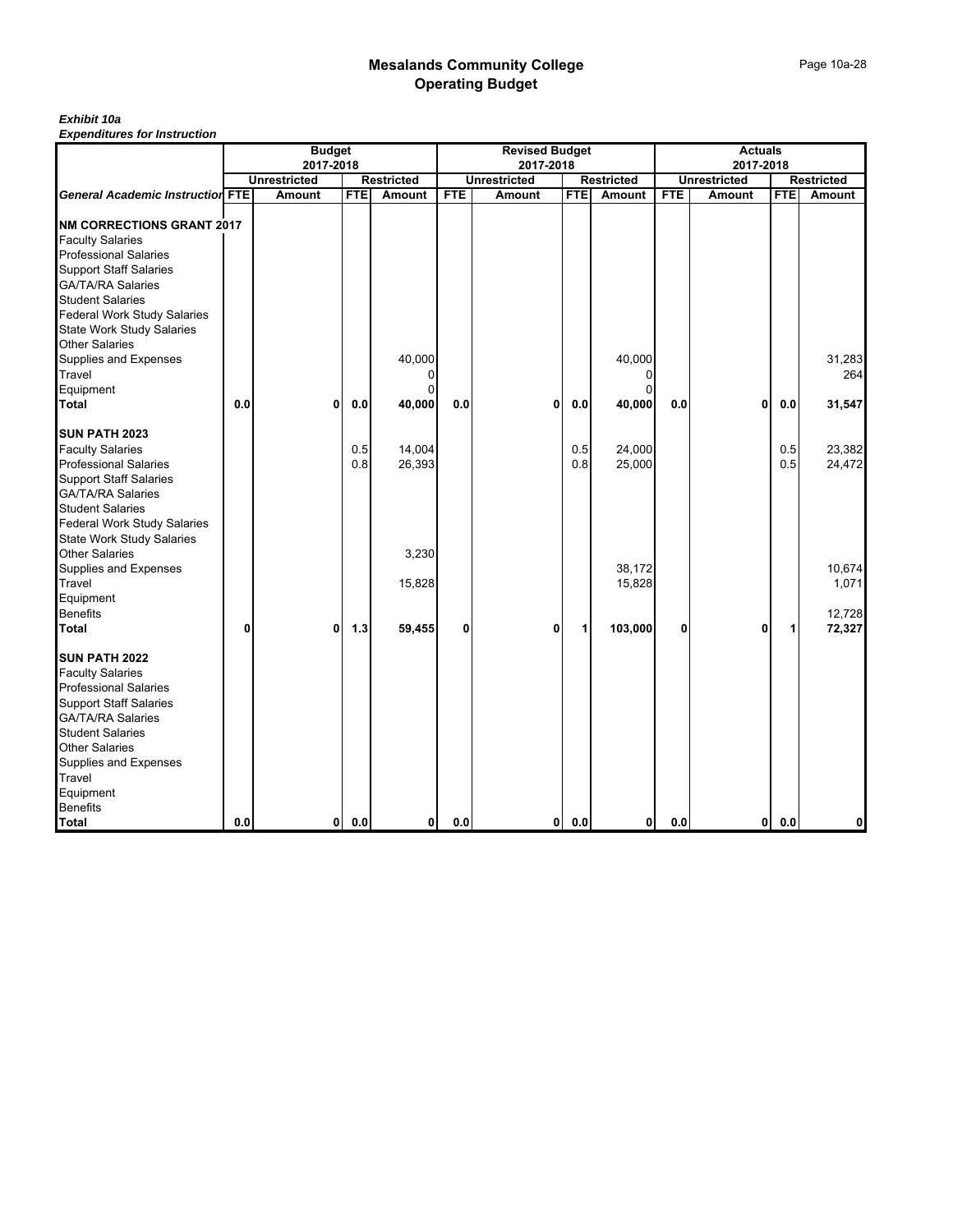#### *Exhibit 10a*

|                                         |     | <b>Budget</b>       |            |                   |            | <b>Revised Budget</b> |            |                   |            | <b>Actuals</b>      |            |                   |
|-----------------------------------------|-----|---------------------|------------|-------------------|------------|-----------------------|------------|-------------------|------------|---------------------|------------|-------------------|
|                                         |     | 2017-2018           |            |                   |            | 2017-2018             |            |                   |            | 2017-2018           |            |                   |
|                                         |     | <b>Unrestricted</b> |            | <b>Restricted</b> |            | <b>Unrestricted</b>   |            | <b>Restricted</b> |            | <b>Unrestricted</b> |            | <b>Restricted</b> |
| <b>General Academic Instruction FTE</b> |     | Amount              | <b>FTE</b> | Amount            | <b>FTE</b> | Amount                | <b>FTE</b> | Amount            | <b>FTE</b> | Amount              | <b>FTE</b> | Amount            |
|                                         |     |                     |            |                   |            |                       |            |                   |            |                     |            |                   |
| <b>ECMC Emergency Aid</b>               |     |                     |            |                   |            |                       |            |                   |            |                     |            |                   |
| <b>Faculty Salaries</b>                 |     |                     |            |                   |            |                       |            |                   |            |                     |            |                   |
| <b>Professional Salaries</b>            |     |                     |            |                   |            |                       |            |                   |            |                     |            |                   |
| <b>Support Staff Salaries</b>           |     |                     |            |                   |            |                       |            |                   |            |                     |            |                   |
| <b>GA/TA/RA Salaries</b>                |     |                     |            |                   |            |                       |            |                   |            |                     |            |                   |
| <b>Student Salaries</b>                 |     |                     |            |                   |            |                       |            |                   |            |                     |            |                   |
| <b>Federal Work Study Salaries</b>      |     |                     |            |                   |            |                       |            |                   |            |                     |            |                   |
| State Work Study Salaries               |     |                     |            |                   |            |                       |            |                   |            |                     |            |                   |
| <b>Other Salaries</b>                   |     |                     |            |                   |            |                       |            |                   |            |                     |            |                   |
| Supplies and Expenses                   |     |                     |            |                   |            |                       |            |                   |            |                     |            | 4,268             |
| Travel                                  |     |                     |            |                   |            |                       |            |                   |            |                     |            |                   |
| Equipment                               |     |                     |            |                   |            |                       |            |                   |            |                     |            |                   |
| Benefits                                |     |                     |            |                   |            |                       |            |                   |            |                     |            |                   |
| <b>Total</b>                            | 0.0 | 0                   | 0.0        | 0                 | 0.0        | $\mathbf{0}$          | 0.0        | $\mathbf 0$       | $0.0\,$    | 0                   | $0.0\,$    | 4,268             |
| SUN PATH 2022                           |     |                     |            |                   |            |                       |            |                   |            |                     |            |                   |
| <b>Faculty Salaries</b>                 |     |                     | 1.0        | 13,730            |            |                       | 1.0        | 13,730            |            |                     | 0.5        | 8,533             |
| <b>Professional Salaries</b>            |     |                     | 1.0        | 11,730            |            |                       | 1.0        | 11,730            |            |                     | 0.8        | 10,828            |
| <b>Support Staff Salaries</b>           |     |                     |            |                   |            |                       |            |                   |            |                     |            |                   |
| <b>GA/TA/RA Salaries</b>                |     |                     |            |                   |            |                       |            |                   |            |                     |            |                   |
| <b>Student Salaries</b>                 |     |                     |            |                   |            |                       |            |                   |            |                     |            |                   |
| <b>Other Salaries</b>                   |     |                     |            |                   |            |                       |            |                   |            |                     |            |                   |
| <b>Supplies and Expenses</b>            |     |                     |            |                   |            |                       |            |                   |            |                     |            | 5,813             |
| <b>Travel</b>                           |     |                     |            |                   |            |                       |            |                   |            |                     |            | 3,554             |
| Equipment                               |     |                     |            |                   |            |                       |            |                   |            |                     |            |                   |
| <b>Benefits</b>                         |     |                     |            | 8,145             |            |                       |            | 8,145             |            |                     |            | 6,342             |
| Total                                   | 0.0 | 0                   | 0.0        | 33,605            | 0.0        | 0                     | 0.0        | 33,605            | 0.0        | 0                   | 0.0        | 35,070            |
|                                         |     |                     |            |                   |            |                       |            |                   |            |                     |            |                   |
| Unassigned                              |     |                     |            |                   |            |                       |            |                   |            |                     |            |                   |
| <b>Faculty Salaries</b>                 |     |                     |            |                   |            |                       |            |                   |            |                     |            |                   |
| <b>Professional Salaries</b>            |     |                     |            |                   |            |                       |            |                   |            |                     |            |                   |
| <b>Support Staff Salaries</b>           |     |                     |            |                   |            |                       |            |                   |            |                     |            |                   |
| <b>GA/TA/RA Salaries</b>                |     |                     |            |                   |            |                       |            |                   |            |                     |            |                   |
| <b>Student Salaries</b>                 |     |                     |            |                   |            |                       |            |                   |            |                     |            |                   |
| <b>Other Salaries</b>                   |     |                     |            |                   |            |                       |            |                   |            |                     |            |                   |
| Supplies and Expenses                   |     |                     |            |                   |            |                       |            |                   |            |                     |            |                   |
| Travel                                  |     |                     |            |                   |            |                       |            |                   |            |                     |            |                   |
| Equipment                               |     |                     |            |                   |            |                       |            |                   |            |                     |            |                   |
| <b>Benefits</b>                         |     |                     |            |                   |            |                       |            |                   |            |                     |            |                   |
| <b>Total</b>                            | 0.0 | $\mathbf{0}$        | 0.0        | οI                | 0.0        | 0                     | 0.0        | $\mathbf{0}$      | 0.0        | 0                   | 0.0        | 0                 |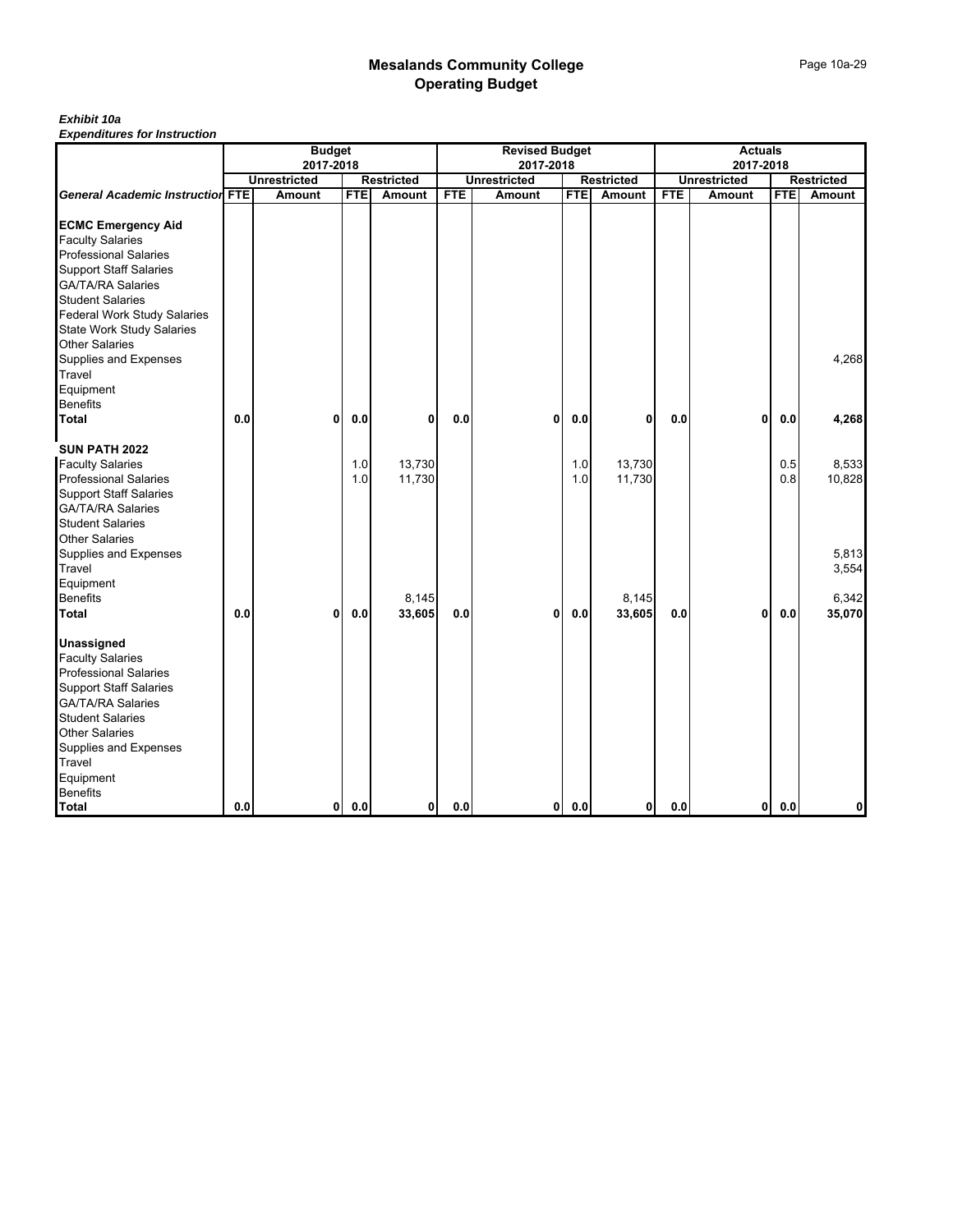#### *Exhibit 10a*

|                                                           |         | <b>Budget</b>                 |            |                                    |            | <b>Revised Budget</b>         |            |                             |            | <b>Actuals</b>                |            |                             |
|-----------------------------------------------------------|---------|-------------------------------|------------|------------------------------------|------------|-------------------------------|------------|-----------------------------|------------|-------------------------------|------------|-----------------------------|
|                                                           |         | 2017-2018                     |            |                                    |            | 2017-2018                     |            |                             |            | 2017-2018                     |            |                             |
| <b>General Academic Instruction FTE</b>                   |         | <b>Unrestricted</b><br>Amount | <b>FTE</b> | <b>Restricted</b><br><b>Amount</b> | <b>FTE</b> | <b>Unrestricted</b><br>Amount | <b>FTE</b> | <b>Restricted</b><br>Amount | <b>FTE</b> | <b>Unrestricted</b><br>Amount | <b>FTE</b> | <b>Restricted</b><br>Amount |
|                                                           |         |                               |            |                                    |            |                               |            |                             |            |                               |            |                             |
| Unassigned                                                |         |                               |            |                                    |            |                               |            |                             |            |                               |            |                             |
| <b>Faculty Salaries</b>                                   |         |                               |            |                                    |            |                               |            |                             |            |                               |            |                             |
| <b>Professional Salaries</b>                              |         |                               |            |                                    |            |                               |            |                             |            |                               |            |                             |
| <b>Support Staff Salaries</b>                             |         |                               |            |                                    |            |                               |            |                             |            |                               |            |                             |
| <b>GA/TA/RA Salaries</b>                                  |         |                               |            |                                    |            |                               |            |                             |            |                               |            |                             |
| <b>Student Salaries</b>                                   |         |                               |            |                                    |            |                               |            |                             |            |                               |            |                             |
| Federal Work Study Salaries                               |         |                               |            |                                    |            |                               |            |                             |            |                               |            |                             |
| <b>State Work Study Salaries</b>                          |         |                               |            |                                    |            |                               |            |                             |            |                               |            |                             |
| <b>Other Salaries</b>                                     |         |                               |            |                                    |            |                               |            |                             |            |                               |            |                             |
| Supplies and Expenses                                     |         |                               |            |                                    |            |                               |            |                             |            |                               |            |                             |
| Travel                                                    |         |                               |            |                                    |            |                               |            |                             |            |                               |            |                             |
| Equipment                                                 |         |                               |            |                                    |            |                               |            |                             |            |                               |            |                             |
| <b>Benefits</b>                                           |         |                               |            |                                    |            |                               |            |                             |            |                               |            |                             |
| Total                                                     | 0.0     | 0                             | 0.0        | 0                                  | 0.0        | 0                             | 0.0        | 0                           | 0.0        | 0                             | 0.0        | 0                           |
|                                                           |         |                               |            |                                    |            |                               |            |                             |            |                               |            |                             |
| <b>Unassigned</b>                                         |         |                               |            |                                    |            |                               |            |                             |            |                               |            |                             |
| <b>Faculty Salaries</b><br><b>Professional Salaries</b>   |         |                               |            |                                    |            |                               |            |                             |            |                               |            |                             |
|                                                           |         |                               |            |                                    |            |                               |            |                             |            |                               |            |                             |
| <b>Support Staff Salaries</b><br><b>GA/TA/RA Salaries</b> |         |                               |            |                                    |            |                               |            |                             |            |                               |            |                             |
| <b>Student Salaries</b>                                   |         |                               |            |                                    |            |                               |            |                             |            |                               |            |                             |
| <b>Other Salaries</b>                                     |         |                               |            |                                    |            |                               |            |                             |            |                               |            |                             |
| Supplies and Expenses                                     |         |                               |            |                                    |            |                               |            |                             |            |                               |            |                             |
| Travel                                                    |         |                               |            |                                    |            |                               |            |                             |            |                               |            |                             |
| Equipment                                                 |         |                               |            |                                    |            |                               |            |                             |            |                               |            |                             |
| <b>Benefits</b>                                           |         |                               |            |                                    |            |                               |            |                             |            |                               |            |                             |
| Total                                                     | $0.0\,$ | 0                             | 0.0        | 0                                  | 0.0        | 0                             | 0.0        | 0                           | 0.0        | 0                             | 0.0        | 0                           |
|                                                           |         |                               |            |                                    |            |                               |            |                             |            |                               |            |                             |
| <b>Unassigned</b>                                         |         |                               |            |                                    |            |                               |            |                             |            |                               |            |                             |
| <b>Faculty Salaries</b>                                   |         |                               |            |                                    |            |                               |            |                             |            |                               |            |                             |
| <b>Professional Salaries</b>                              |         |                               |            |                                    |            |                               |            |                             |            |                               |            |                             |
| <b>Support Staff Salaries</b>                             |         |                               |            |                                    |            |                               |            |                             |            |                               |            |                             |
| <b>GA/TA/RA Salaries</b>                                  |         |                               |            |                                    |            |                               |            |                             |            |                               |            |                             |
| <b>Student Salaries</b>                                   |         |                               |            |                                    |            |                               |            |                             |            |                               |            |                             |
| Federal Work Study Salaries                               |         |                               |            |                                    |            |                               |            |                             |            |                               |            |                             |
| <b>Other Salaries</b>                                     |         |                               |            |                                    |            |                               |            |                             |            |                               |            |                             |
| Supplies and Expenses                                     |         |                               |            |                                    |            |                               |            |                             |            |                               |            |                             |
| Travel                                                    |         |                               |            |                                    |            |                               |            |                             |            |                               |            |                             |
| Equipment                                                 |         |                               |            |                                    |            |                               |            |                             |            |                               |            |                             |
| <b>Benefits</b>                                           |         |                               |            |                                    |            |                               |            |                             |            |                               |            |                             |
| <b>Total</b>                                              | $0.0\,$ | 0                             | 0.0        | 0                                  | 0.0        | 0                             | 0.0        | 0                           | 0.0        | $\mathbf{0}$                  | 0.0        | 0                           |
|                                                           |         |                               |            |                                    |            |                               |            |                             |            |                               |            |                             |
| <b>Untitled</b>                                           |         |                               |            |                                    |            |                               |            |                             |            |                               |            |                             |
| <b>Faculty Salaries</b>                                   |         |                               |            |                                    |            |                               |            |                             |            |                               |            |                             |
| <b>Professional Salaries</b>                              |         |                               |            |                                    |            |                               |            |                             |            |                               |            |                             |
| <b>Support Staff Salaries</b>                             |         |                               |            |                                    |            |                               |            |                             |            |                               |            |                             |
| <b>GA/TA/RA Salaries</b>                                  |         |                               |            |                                    |            |                               |            |                             |            |                               |            |                             |
| <b>Student Salaries</b>                                   |         |                               |            |                                    |            |                               |            |                             |            |                               |            |                             |
| Federal Work Study Salaries                               |         |                               |            |                                    |            |                               |            |                             |            |                               |            |                             |
| <b>State Work Study Salaries</b>                          |         |                               |            |                                    |            |                               |            |                             |            |                               |            |                             |
| <b>Other Salaries</b>                                     |         |                               |            |                                    |            |                               |            |                             |            |                               |            |                             |
| Supplies and Expenses                                     |         |                               |            |                                    |            |                               |            |                             |            |                               |            |                             |
| Travel                                                    |         |                               |            |                                    |            |                               |            |                             |            |                               |            |                             |
| Equipment                                                 |         |                               |            |                                    |            |                               |            |                             |            |                               |            |                             |
| <b>Total</b>                                              | $0.0\,$ |                               | 0 0.0      | $\mathbf{0}$                       | 0.0        | 0                             | $0.0\,$    | $\mathbf 0$                 | 0.0        | 0                             | 0.0        | 0                           |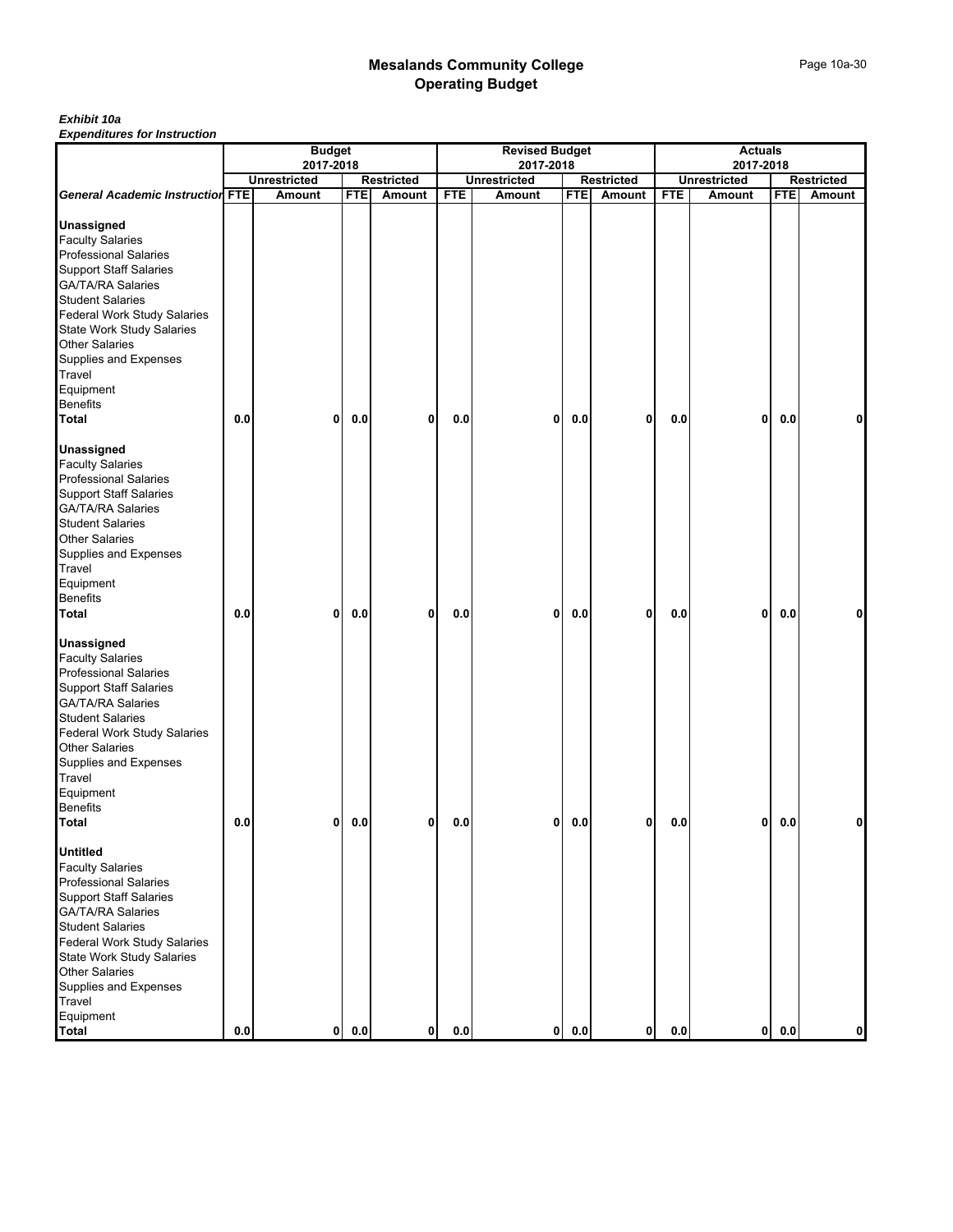#### *Exhibit 10a*

*Expenditures for Instruction*

|                                         |     | <b>Budget</b>       |            |                   |            | <b>Revised Budget</b> |            |                   |     | <b>Actuals</b>      |            |                   |
|-----------------------------------------|-----|---------------------|------------|-------------------|------------|-----------------------|------------|-------------------|-----|---------------------|------------|-------------------|
|                                         |     | 2017-2018           |            |                   |            | 2017-2018             |            |                   |     | 2017-2018           |            |                   |
|                                         |     | <b>Unrestricted</b> |            | <b>Restricted</b> |            | <b>Unrestricted</b>   |            | <b>Restricted</b> |     | <b>Unrestricted</b> |            | <b>Restricted</b> |
| <b>General Academic Instruction FTE</b> |     | Amount              | <b>FTE</b> | Amount            | <b>FTE</b> | Amount                | <b>FTE</b> | Amount            | FTE | Amount              | <b>FTE</b> | Amount            |
|                                         |     |                     |            |                   |            |                       |            |                   |     |                     |            |                   |
| <b>Untitled</b>                         |     |                     |            |                   |            |                       |            |                   |     |                     |            |                   |
| <b>Faculty Salaries</b>                 |     |                     |            |                   |            |                       |            |                   |     |                     |            |                   |
| <b>Professional Salaries</b>            |     |                     |            |                   |            |                       |            |                   |     |                     |            |                   |
| <b>Support Staff Salaries</b>           |     |                     |            |                   |            |                       |            |                   |     |                     |            |                   |
| <b>GA/TA/RA Salaries</b>                |     |                     |            |                   |            |                       |            |                   |     |                     |            |                   |
| <b>Student Salaries</b>                 |     |                     |            |                   |            |                       |            |                   |     |                     |            |                   |
| <b>Federal Work Study Salaries</b>      |     |                     |            |                   |            |                       |            |                   |     |                     |            |                   |
| <b>State Work Study Salaries</b>        |     |                     |            |                   |            |                       |            |                   |     |                     |            |                   |
| <b>Other Salaries</b>                   |     |                     |            |                   |            |                       |            |                   |     |                     |            |                   |
| Supplies and Expenses                   |     |                     |            |                   |            |                       |            |                   |     |                     |            |                   |
| Travel                                  |     |                     |            |                   |            |                       |            |                   |     |                     |            |                   |
| Equipment                               |     |                     |            |                   |            |                       |            |                   |     |                     |            |                   |
| <b>Total</b>                            | 0.0 | 0                   | 0.0        | $\mathbf{0}$      | 0.0        | 0                     | 0.0        | 0                 | 0.0 | 0                   | 0.0        | 0                 |
| <b>Untitled</b>                         |     |                     |            |                   |            |                       |            |                   |     |                     |            |                   |
| <b>Faculty Salaries</b>                 |     |                     |            |                   |            |                       |            |                   |     |                     |            |                   |
| <b>Professional Salaries</b>            |     |                     |            |                   |            |                       |            |                   |     |                     |            |                   |
| <b>Support Staff Salaries</b>           |     |                     |            |                   |            |                       |            |                   |     |                     |            |                   |
| <b>GA/TA/RA Salaries</b>                |     |                     |            |                   |            |                       |            |                   |     |                     |            |                   |
| <b>Student Salaries</b>                 |     |                     |            |                   |            |                       |            |                   |     |                     |            |                   |
| <b>Federal Work Study Salaries</b>      |     |                     |            |                   |            |                       |            |                   |     |                     |            |                   |
| <b>State Work Study Salaries</b>        |     |                     |            |                   |            |                       |            |                   |     |                     |            |                   |
| <b>Other Salaries</b>                   |     |                     |            |                   |            |                       |            |                   |     |                     |            |                   |
| Supplies and Expenses                   |     |                     |            |                   |            |                       |            |                   |     |                     |            |                   |
| <b>Travel</b>                           |     |                     |            |                   |            |                       |            |                   |     |                     |            |                   |
| Equipment                               |     |                     |            |                   |            |                       |            |                   |     |                     |            |                   |
| Total                                   | 0.0 | 01                  | 0.0        | 01                | 0.0        | 01                    | 0.0        | $\mathbf{0}$      | 0.0 | 01                  | 0.0        | 0                 |

#### *Exhibit 10a Grand Total*

|                               |                  | <b>Budget</b>       |                  |                   |                  | <b>Revised Budget</b> |                  |                   |                  | <b>Actuals</b>      |            |                   |
|-------------------------------|------------------|---------------------|------------------|-------------------|------------------|-----------------------|------------------|-------------------|------------------|---------------------|------------|-------------------|
|                               |                  | 2017-2018           |                  |                   |                  | 2017-2018             |                  |                   |                  | 2017-2018           |            |                   |
|                               |                  | <b>Unrestricted</b> |                  | <b>Restricted</b> |                  | <b>Unrestricted</b>   |                  | <b>Restricted</b> |                  | <b>Unrestricted</b> |            | <b>Restricted</b> |
| <b>Details</b>                | <b>FTE</b>       | Amount              | <b>FTE</b>       | Amount            | <b>FTE</b>       | Amount                | <b>FTE</b>       | <b>Amount</b>     | <b>FTE</b>       | Amount              | <b>FTE</b> | <b>Amount</b>     |
|                               |                  |                     |                  |                   |                  |                       |                  |                   |                  |                     |            |                   |
| <b>Faculty Salaries</b>       | 24.6             | 1,144,325.0         | .5 <sub>1</sub>  | 27.734.0          | 24.6             | 1,144,325.0           | 1.5              | 37,730.0          | 22.5             | 1,144,214.1         | 1.0        | 31,915.8          |
| <b>Professional Salaries</b>  | 2.5              | 107.525.0           | 2.6              | 64.793.0          | 2.5              | 107.525.0             | 2.0              | 54.510.0          | 2.5              | 96.054.6            | 2.1        | 68.647.9          |
| <b>Support Staff Salaries</b> | 1.0 <sub>l</sub> | 10.000.0            | 1.8              | 46.366.0          | 1.0 <sub>l</sub> | 10.000.0              | 2.4              | 61.448.0          | 1.5              | 11,547.3            | 1.7        | 44,379.7          |
| <b>GA/TA/RA Salaries</b>      | 0.0              | 0.01                | 0.01             | 0.0               | 0.0              | 0.0                   | 0.0              | 0.0               | 0.01             | 0.01                | 0.0        | 0.0               |
| <b>Student Salaries</b>       | 0.0              | 0.01                | 0.0              | 0.0               | 0.0              | 0.01                  | 0.0              | 0.01              | 0.0 <sub>1</sub> | 0.01                | 0.0        | 0.0               |
| <b>Other Salaries</b>         | 0.0              | 7.346.0             | 0.0 <sub>l</sub> | 3.230.0           | 0.0              | 7,346.0               | 0.0 <sub>l</sub> | 0.01              | 0.0 <sub>1</sub> | 8.890.6             | 0.0        | 0.0               |
| Supplies and Expenses         | 0.0              | 141,765.0           | 0.0              | 53.188.0          | 0.0              | 141,765.0             | 0.0 <sub>l</sub> | 85.291.0          | 0.0              | 145.037.6           | 0.0        | 58,398.5          |
| Travel                        | 0.0              | 12.350.0            | 0.01             | 17.085.0          | 0.0              | 12,350.0              | 0.0 <sub>l</sub> | 16.028.0          | 0.0 <sub>1</sub> | 28,502.3            | 0.0        | 5,051.7           |
| Equipment                     | 0.0              | 300.0               | 0.01             | 0.0               | 0.0              | 300.0                 | 0.0 <sub>l</sub> | 0.01              | 0.0 <sub>1</sub> | 1.850.4             | 0.01       | 0.0 <sub>l</sub>  |
| Benefits (Restricted)         |                  |                     |                  | 34.934.0          |                  |                       |                  | 36.535.0          |                  |                     |            | 48,190.4          |
| Total                         | 28.1             | 1,423,611           | 5.9              | 247,330           | 28.1             | 1,423,611             | 5.91             | 291,542           | 26.5             | 1,436,097           | 4.81       | 256,584           |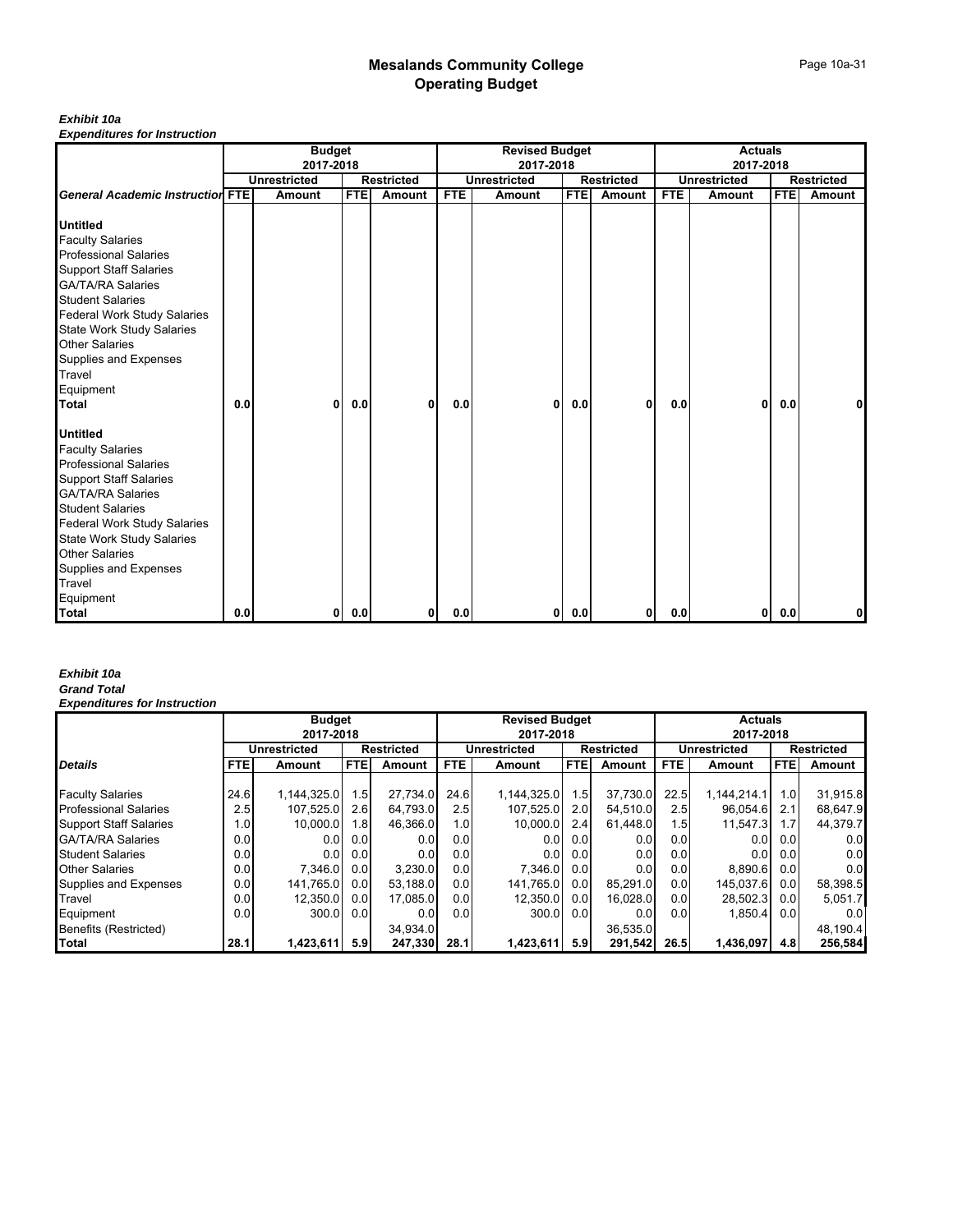*Exhibit 11 Expenditures for Academic Support*

| <b>Lybenatures for Academic Support</b> | <b>Budget</b>       | 2017-2018         |                     | <b>Revised Budget</b><br>2017-2018 |                     | <b>Actuals</b><br>2017-2018 |
|-----------------------------------------|---------------------|-------------------|---------------------|------------------------------------|---------------------|-----------------------------|
|                                         | <b>Unrestricted</b> | <b>Restricted</b> | <b>Unrestricted</b> | <b>Restricted</b>                  | <b>Unrestricted</b> | <b>Restricted</b>           |
| <b>Academic Support</b>                 |                     |                   |                     |                                    |                     |                             |
| VP of Academic Affairs 5110             | 132,840             | 0                 | 132,840             | $\overline{0}$                     | 137,770             | $\Omega$                    |
| Library 5115                            | 39,175              | $\Omega$          | 39,175              | $\overline{0}$                     | 25,763              | $\overline{0}$              |
| Central Services 5111                   | 26,200              | 0                 | 26,200              | $\overline{0}$                     | 28,481              | 0                           |
| Academic Affairs 5165                   | 42,453              | 0                 | 42,453              | $\Omega$                           | 42,397              | $\mathbf 0$                 |
| Unassigned                              | 0                   | $\Omega$          | 0                   | $\Omega$                           | $\Omega$            | $\mathbf 0$                 |
| Academic Publications 5135              | 7,000               | $\Omega$          | 7,000               | $\Omega$                           | 9.797               | $\mathbf 0$                 |
| Assessment Committee 5140               | 500                 | $\Omega$          | 500                 | $\overline{0}$                     | 2,978               | $\mathbf 0$                 |
| North Central 5145                      | 20,000              | 0                 | 20,000              | $\Omega$                           | 19,584              | $\mathbf 0$                 |
| Unassigned                              | $\Omega$            | 0                 | 0                   | $\overline{0}$                     | 0                   | $\mathbf 0$                 |
| Unassigned                              | $\Omega$            | $\Omega$          | $\mathbf{0}$        | $\Omega$                           | $\Omega$            | $\overline{0}$              |
| Dinosaur Museum 5160                    | 56,775              | 0                 | 56,775              | $\Omega$                           | 53,984              | $\overline{0}$              |
| Director of Academic Affairs 5180       | 61,412              | $\Omega$          | 61,412              | $\Omega$                           | 75,627              | $\overline{0}$              |
| <b>Educational Services 5112</b>        | 8,890               |                   | 8,890               |                                    | 11,165              |                             |
| Unassigned                              |                     | 0                 |                     | $\Omega$                           |                     | 0                           |
| Total                                   | 395,245             | O                 | 395,245             | $\Omega$                           | 407,548             | <sup>0</sup>                |
| Items Not Included in 11a               |                     |                   |                     |                                    |                     |                             |
| Group Insurance 6205                    | 40,995              |                   | 40,995              |                                    | 36,530              | 0                           |
| Educational Retirement 6225/6230        | 48,628              |                   | 48,628              |                                    | 44,493              | $\mathbf 0$                 |
| Retiree Health Care 6235                | 6,997               |                   | 6,997               |                                    | 6,277               | 0                           |
| Social Security 6240                    | 21,690              |                   | 21,690              |                                    | 18,969              | $\mathbf 0$                 |
| Medicare Taxes 6245                     | 5,073               |                   | 5,073               |                                    | 5,429               | $\overline{0}$              |
| Unemployment Compensation 6260          | 4,878               |                   | 4,878               |                                    | 4,436               |                             |
| <b>Workmen's Compensation</b>           | 186                 |                   | 186                 |                                    |                     |                             |
| <b>Waiver of Tuition</b>                |                     |                   |                     |                                    |                     |                             |
| <b>Internal Services</b>                | 20,600              |                   | 20,600              |                                    | 10.000              |                             |
| <b>Computer Service</b>                 | 41,200              |                   | 41,200              |                                    | 50,200              |                             |
| Total Items Not Included in 11a         | 190,247             | 0                 | 190,247             | 0                                  | 176,334             | $\mathbf 0$                 |
|                                         |                     |                   |                     |                                    |                     |                             |
| <b>Grand Total Expenditures</b>         |                     |                   |                     |                                    |                     |                             |
| for Academic Support                    | 585,492             | 0                 | 585,492             | 0                                  | 583,882             | 0                           |
|                                         |                     |                   |                     |                                    |                     |                             |
|                                         |                     |                   |                     |                                    |                     |                             |
|                                         |                     |                   |                     |                                    |                     |                             |
|                                         |                     |                   |                     |                                    |                     |                             |
|                                         |                     |                   |                     |                                    |                     |                             |
|                                         |                     |                   |                     |                                    |                     |                             |
|                                         |                     |                   |                     |                                    |                     |                             |
|                                         |                     |                   |                     |                                    |                     |                             |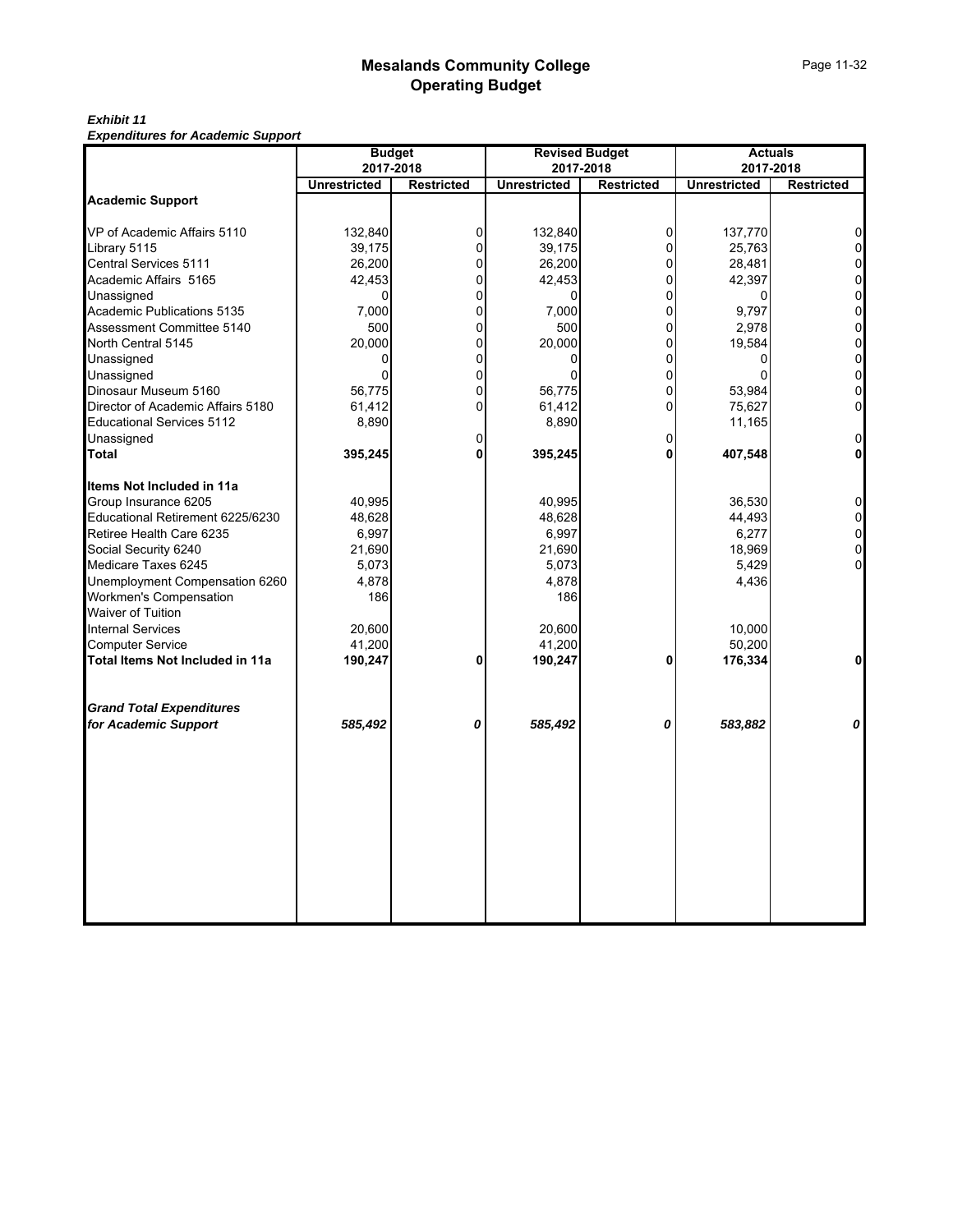#### *Exhibit 11a Expenitures for Academic Support*

|                                                                            |            |                                      | <b>Budget</b> |                                    |            | <b>Revised Budget</b>                |            |                             |            | <b>Actuals</b>                |            |                                    |
|----------------------------------------------------------------------------|------------|--------------------------------------|---------------|------------------------------------|------------|--------------------------------------|------------|-----------------------------|------------|-------------------------------|------------|------------------------------------|
|                                                                            |            | 2017-2018                            |               |                                    |            | 2017-2018                            |            |                             |            | 2017-2018                     |            |                                    |
|                                                                            | <b>FTE</b> | <b>Unrestricted</b><br><b>Amount</b> | <b>FTE</b>    | <b>Restricted</b><br><b>Amount</b> | <b>FTE</b> | <b>Unrestricted</b><br><b>Amount</b> | <b>FTE</b> | <b>Restricted</b><br>Amount | <b>FTE</b> | <b>Unrestricted</b><br>Amount | <b>FTE</b> | <b>Restricted</b><br><b>Amount</b> |
| VP of Academic Affairs 5110                                                |            |                                      |               |                                    |            |                                      |            |                             |            |                               |            |                                    |
| <b>Faculty Salaries</b>                                                    |            |                                      |               |                                    |            |                                      |            |                             |            |                               |            |                                    |
| <b>Professional Salaries</b>                                               | 1.0        | 87,409                               |               |                                    | 1.0        | 87,409                               |            |                             | 1.0        | 87,511                        |            |                                    |
|                                                                            | 1.0        | 33,031                               |               |                                    | 1.0        | 33,031                               |            |                             | 1.0        | 34,862                        |            |                                    |
| Support Staff Salaries<br>GA/TA/RA Salaries                                |            |                                      |               |                                    |            |                                      |            |                             |            |                               |            |                                    |
| <b>Student Salaries</b>                                                    |            |                                      |               |                                    |            |                                      |            |                             |            |                               |            |                                    |
| Federal Work Study Salaries<br>State Work Study Salaries<br>Other Salaries |            |                                      |               |                                    |            |                                      |            |                             |            |                               |            |                                    |
|                                                                            |            |                                      |               |                                    |            |                                      |            |                             |            |                               |            |                                    |
|                                                                            |            | 1,900                                |               |                                    |            | 1,900                                |            |                             |            | 1,900                         |            |                                    |
| Supplies and Expenses                                                      |            | 6,500                                |               |                                    |            | 6,500                                |            |                             |            | 8,229                         |            |                                    |
| Travel<br>Equipment                                                        |            | 4,000                                |               |                                    |            | 4,000                                |            |                             |            | 5,269                         |            |                                    |
|                                                                            |            |                                      |               |                                    |            |                                      |            |                             |            |                               |            |                                    |
| <b>Total</b>                                                               | 2.0        | 132,840                              | 0.0           | 0                                  | 2.0        | 132,840                              | 0.0        | 0                           | 2.0        | 137,770                       | 0.0        | 0                                  |
| <b>Educational Services 5112</b>                                           |            |                                      |               |                                    |            |                                      |            |                             |            |                               |            |                                    |
| <b>Faculty Salaries</b>                                                    |            |                                      |               |                                    |            |                                      |            |                             |            |                               |            |                                    |
| <b>Professional Salaries</b>                                               | 0.2        | 8,890                                |               |                                    | 0.2        | 8,890                                |            |                             | 0.2        | 11,134                        |            |                                    |
|                                                                            |            |                                      |               |                                    |            |                                      |            |                             |            |                               |            |                                    |
| Support Staff Salaries<br>GA/TA/RA Salaries                                |            |                                      |               |                                    |            |                                      |            |                             |            |                               |            |                                    |
| <b>Student Salaries</b>                                                    |            |                                      |               |                                    |            |                                      |            |                             |            |                               |            |                                    |
| <b>Federal Work Study Salaries</b>                                         |            |                                      |               |                                    |            |                                      |            |                             |            |                               |            |                                    |
| State Work Study Salaries                                                  |            |                                      |               |                                    |            |                                      |            |                             |            |                               |            |                                    |
| <b>Other Salaries</b>                                                      |            |                                      |               |                                    |            | 0                                    |            |                             |            |                               |            |                                    |
| Supplies and Expenses<br>Travel                                            |            | 0                                    |               |                                    |            | 0                                    |            |                             |            | 31                            |            |                                    |
|                                                                            |            | 0                                    |               |                                    |            | 0                                    |            |                             |            | 0                             |            |                                    |
| Equipment                                                                  |            |                                      |               |                                    |            |                                      |            |                             |            |                               |            |                                    |
| <b>Total</b>                                                               | 0.2        | 8,890                                | 0.0           | 0                                  | 0.2        | 8,890                                | 0.0        | 0                           | 0.2        | 11,165                        | 0.0        | 0                                  |
| Library 5115                                                               |            |                                      |               |                                    |            |                                      |            |                             |            |                               |            |                                    |
| <b>Faculty Salaries</b>                                                    |            |                                      |               |                                    |            |                                      |            |                             |            |                               |            |                                    |
| <b>Professional Salaries</b>                                               | 1.0        | 30,000                               |               |                                    | 1.0        | 30,000                               |            |                             | 1.0        | 6,500                         |            |                                    |
| <b>Support Staff Salaries</b>                                              |            |                                      |               |                                    |            |                                      |            |                             |            |                               |            |                                    |
| GA/TA/RA Salaries                                                          |            |                                      |               |                                    |            |                                      |            |                             |            |                               |            |                                    |
|                                                                            |            |                                      |               |                                    |            |                                      |            |                             |            |                               |            |                                    |
| Student Salaries<br>Federal Work Study Salaries                            |            |                                      |               |                                    |            |                                      |            |                             |            |                               |            |                                    |
| <b>State Work Study Salaries</b>                                           |            |                                      |               |                                    |            |                                      |            |                             |            |                               |            |                                    |
| <b>Other Salaries</b>                                                      |            |                                      |               |                                    |            |                                      |            |                             |            |                               |            |                                    |
| Supplies and Expenses<br>Travel                                            |            | 4,000                                |               |                                    |            | 4,000                                |            |                             |            | 14,263                        |            |                                    |
|                                                                            |            | 175                                  |               |                                    |            | 175                                  |            |                             |            |                               |            |                                    |
| Equipment                                                                  |            |                                      |               |                                    |            |                                      |            |                             |            |                               |            |                                    |
| Collection<br>Total                                                        |            | 5,000                                |               |                                    |            | 5,000                                |            |                             |            | 5,000                         |            |                                    |
|                                                                            | 1.0        | 39,175                               | $0.0\,$       | $\mathbf 0$                        | 1.0        | 39,175                               | 0.0        | $\mathbf 0$                 | 1.0        | 25,763                        | 0.0        | $\mathbf 0$                        |
| <b>Central Services 5111</b>                                               |            |                                      |               |                                    |            |                                      |            |                             |            |                               |            |                                    |
| <b>Faculty Salaries</b>                                                    |            |                                      |               |                                    |            |                                      |            |                             |            |                               |            |                                    |
| <b>Professional Salaries</b>                                               |            |                                      |               |                                    |            |                                      |            |                             |            |                               |            |                                    |
| <b>Support Staff Salaries</b>                                              | 1.0        | 24,960                               |               |                                    | 1.0        | 24,960                               |            |                             | 1.0        | 24,979                        |            |                                    |
| <b>GA/TA/RA Salaries</b>                                                   |            |                                      |               |                                    |            |                                      |            |                             |            |                               |            |                                    |
| <b>Student Salaries</b>                                                    |            |                                      |               |                                    |            |                                      |            |                             |            |                               |            |                                    |
| <b>Federal Work Study Salaries</b>                                         |            |                                      |               |                                    |            |                                      |            |                             |            |                               |            |                                    |
|                                                                            |            |                                      |               |                                    |            |                                      |            |                             |            |                               |            |                                    |
| State Work Study Salaries<br>Other Salaries                                |            |                                      |               |                                    |            |                                      |            |                             |            |                               |            |                                    |
| Supplies and Expenses                                                      |            | 1,140                                |               |                                    |            | 1,140                                |            |                             |            | 3,401                         |            |                                    |
| Travel                                                                     |            | 100                                  |               |                                    |            | 100                                  |            |                             |            | 101                           |            |                                    |
| Equipment                                                                  |            |                                      |               |                                    |            |                                      |            |                             |            |                               |            |                                    |
| <b>Total</b>                                                               | 1.0        | 26,200                               | $0.0\,$       | $\mathbf 0$                        | 1.0        | 26,200                               | 0.0        | $\mathbf 0$                 | 1.0        | 28,481                        | 0.0        | $\mathbf 0$                        |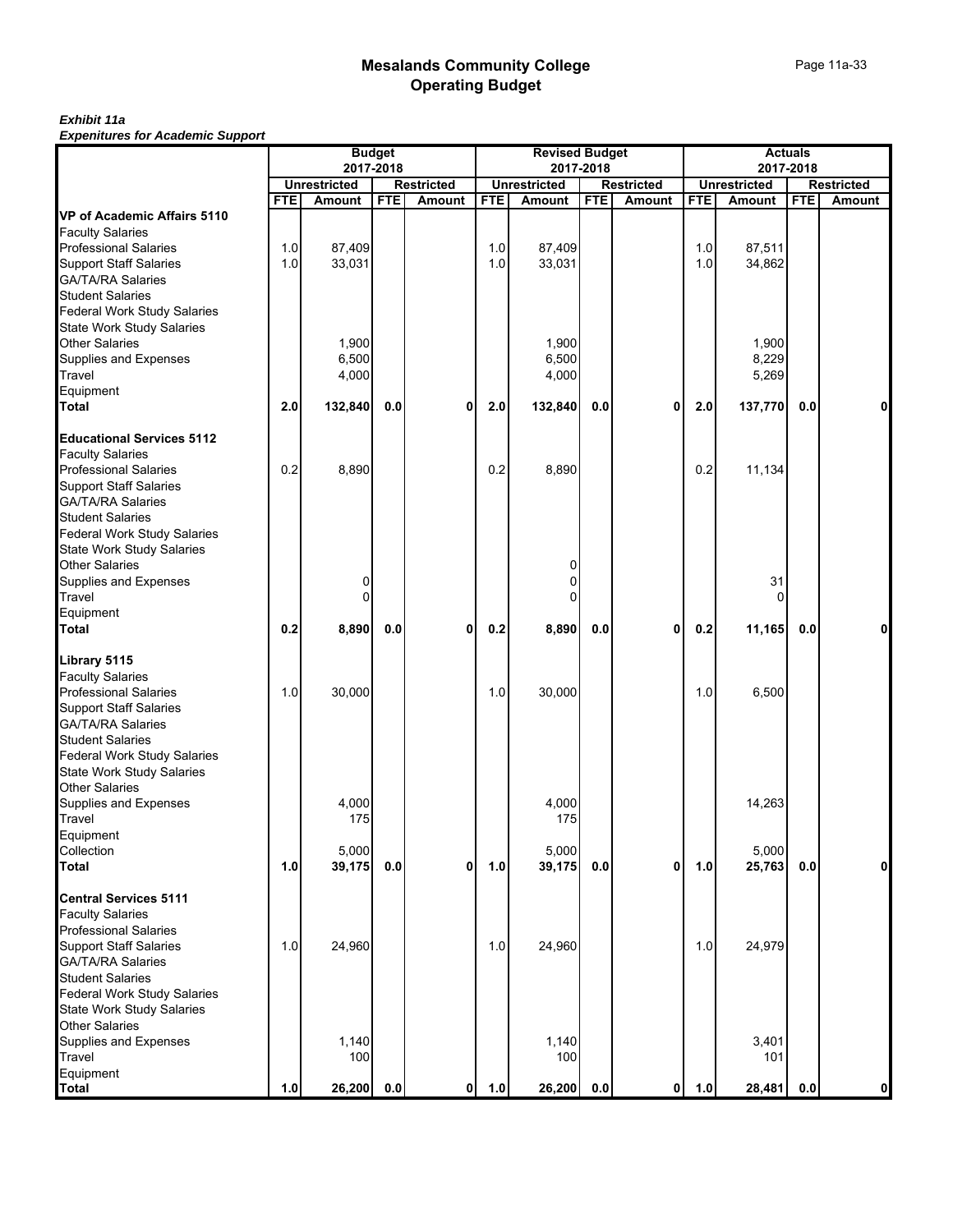#### *Exhibit 11a Expenditures for Academic Support*

|                                    |            |                     | <b>Budget</b> |                             |                | <b>Revised Budget</b> |            |                             |            |                     | <b>Actuals</b> |                             |
|------------------------------------|------------|---------------------|---------------|-----------------------------|----------------|-----------------------|------------|-----------------------------|------------|---------------------|----------------|-----------------------------|
|                                    |            | <b>Unrestricted</b> | 2017-2018     |                             |                | <b>Unrestricted</b>   | 2017-2018  |                             |            | <b>Unrestricted</b> | 2017-2018      |                             |
|                                    | <b>FTE</b> | Amount              | <b>FTE</b>    | <b>Restricted</b><br>Amount | <b>FTE</b>     | Amount                | <b>FTE</b> | <b>Restricted</b><br>Amount | <b>FTE</b> | Amount              | <b>FTE</b>     | <b>Restricted</b><br>Amount |
| <b>Unassigned</b>                  |            |                     |               |                             |                |                       |            |                             |            |                     |                |                             |
| <b>Faculty Salaries</b>            |            |                     |               |                             |                |                       |            |                             |            |                     |                |                             |
| <b>Professional Salaries</b>       |            |                     |               |                             |                |                       |            |                             |            |                     |                |                             |
| <b>Support Staff Salaries</b>      |            |                     |               |                             |                |                       |            |                             |            |                     |                |                             |
| <b>GA/TA/RA Salaries</b>           |            |                     |               |                             |                |                       |            |                             |            |                     |                |                             |
| <b>Student Salaries</b>            |            |                     |               |                             |                |                       |            |                             |            |                     |                |                             |
| <b>Federal Work Study Salaries</b> |            |                     |               |                             |                |                       |            |                             |            |                     |                |                             |
| <b>State Work Study Salaries</b>   |            |                     |               |                             |                |                       |            |                             |            |                     |                |                             |
| <b>Other Salaries</b>              |            |                     |               |                             |                |                       |            |                             |            |                     |                |                             |
| Supplies and Expenses              |            | 0                   |               |                             |                | 0                     |            |                             |            | 0                   |                |                             |
|                                    |            | 0                   |               |                             |                | $\Omega$              |            |                             |            | $\Omega$            |                |                             |
| Travel                             |            |                     |               |                             |                |                       |            |                             |            |                     |                |                             |
| Equipment                          |            |                     |               |                             |                |                       |            |                             |            |                     |                |                             |
| <b>Total</b>                       | 0.0        | 0                   | 0.0           | 0                           | 0.0            | 0                     | 0.0        | $\mathbf{0}$                | 0.0        | 0                   | 0.0            | 0                           |
| <b>Academic Publications 5135</b>  |            |                     |               |                             |                |                       |            |                             |            |                     |                |                             |
| <b>Faculty Salaries</b>            |            |                     |               |                             |                |                       |            |                             |            |                     |                |                             |
| <b>Professional Salaries</b>       |            |                     |               |                             |                |                       |            |                             |            |                     |                |                             |
| <b>Support Staff Salaries</b>      |            |                     |               |                             |                |                       |            |                             |            |                     |                |                             |
| <b>GA/TA/RA Salaries</b>           |            |                     |               |                             |                |                       |            |                             |            |                     |                |                             |
| <b>Student Salaries</b>            |            |                     |               |                             |                |                       |            |                             |            |                     |                |                             |
| <b>Federal Work Study Salaries</b> |            |                     |               |                             |                |                       |            |                             |            |                     |                |                             |
| <b>State Work Study Salaries</b>   |            |                     |               |                             |                |                       |            |                             |            |                     |                |                             |
| <b>Other Salaries</b>              |            |                     |               |                             |                |                       |            |                             |            |                     |                |                             |
| Supplies and Expenses              |            | 7,000               |               |                             |                | 7,000                 |            |                             |            | 9,797               |                |                             |
| Travel                             |            |                     |               |                             |                |                       |            |                             |            |                     |                |                             |
| Equipment                          |            |                     |               |                             |                |                       |            |                             |            |                     |                |                             |
| <b>Total</b>                       | 0.0        | 7,000               | $0.0\,$       | 0                           | 0.0            | 7,000                 | 0.0        | $\mathbf 0$                 | 0.0        | 9,797               | 0.0            |                             |
|                                    |            |                     |               |                             |                |                       |            |                             |            |                     |                |                             |
| <b>Assessment Committee 5140</b>   |            |                     |               |                             |                |                       |            |                             |            |                     |                |                             |
| <b>Faculty Salaries</b>            |            |                     |               |                             |                |                       |            |                             |            |                     |                |                             |
| <b>Professional Salaries</b>       |            |                     |               |                             |                |                       |            |                             |            |                     |                |                             |
| <b>Support Staff Salaries</b>      |            |                     |               |                             |                |                       |            |                             |            |                     |                |                             |
| <b>GA/TA/RA Salaries</b>           |            |                     |               |                             |                |                       |            |                             |            |                     |                |                             |
| <b>Student Salaries</b>            |            |                     |               |                             |                |                       |            |                             |            |                     |                |                             |
| Federal Work Study Salaries        |            |                     |               |                             |                |                       |            |                             |            |                     |                |                             |
| <b>State Work Study Salaries</b>   |            |                     |               |                             |                |                       |            |                             |            |                     |                |                             |
| <b>Other Salaries</b>              |            |                     |               |                             |                |                       |            |                             |            |                     |                |                             |
| Supplies and Expenses              |            | 500                 |               |                             |                | 500                   |            |                             |            | 2,372               |                |                             |
| Travel                             |            | 0                   |               |                             |                | 0                     |            |                             |            | 606                 |                |                             |
| Equipment                          |            |                     |               |                             |                |                       |            |                             |            |                     |                |                             |
| <b>Total</b>                       | 0.0        | 500                 | $0.0\,$       | $\mathbf{0}$                | $\mathbf{0.0}$ | 500                   | 0.0        | $\mathbf 0$                 | $0.0\,$    | 2,978               | 0.0            | $\mathbf 0$                 |
|                                    |            |                     |               |                             |                |                       |            |                             |            |                     |                |                             |
| North Central 5145                 |            |                     |               |                             |                |                       |            |                             |            |                     |                |                             |
| <b>Faculty Salaries</b>            |            |                     |               |                             |                |                       |            |                             |            |                     |                |                             |
| <b>Professional Salaries</b>       |            |                     |               |                             |                |                       |            |                             |            |                     |                |                             |
| <b>Support Staff Salaries</b>      |            |                     |               |                             |                |                       |            |                             |            |                     |                |                             |
| <b>GA/TA/RA Salaries</b>           |            |                     |               |                             |                |                       |            |                             |            |                     |                |                             |
| <b>Student Salaries</b>            |            |                     |               |                             |                |                       |            |                             |            |                     |                |                             |
| <b>Federal Work Study Salaries</b> |            |                     |               |                             |                |                       |            |                             |            |                     |                |                             |
| <b>State Work Study Salaries</b>   |            |                     |               |                             |                |                       |            |                             |            |                     |                |                             |
| <b>Other Salaries</b>              |            |                     |               |                             |                |                       |            |                             |            |                     |                |                             |
| Supplies and Expenses              |            | 5,000               |               |                             |                | 5,000                 |            |                             |            | 12,221              |                |                             |
| Travel                             |            | 15,000              |               |                             |                | 15,000                |            |                             |            | 7,364               |                |                             |
| Equipment                          |            |                     |               |                             |                |                       |            |                             |            |                     |                |                             |
| <b>Total</b>                       | 0.0        | 20,000              | $0.0\,$       | $\mathbf{0}$                | 0.0            | 20,000                | 0.0        | $\mathbf{0}$                | 0.0        | 19,584              | 0.0            | 0                           |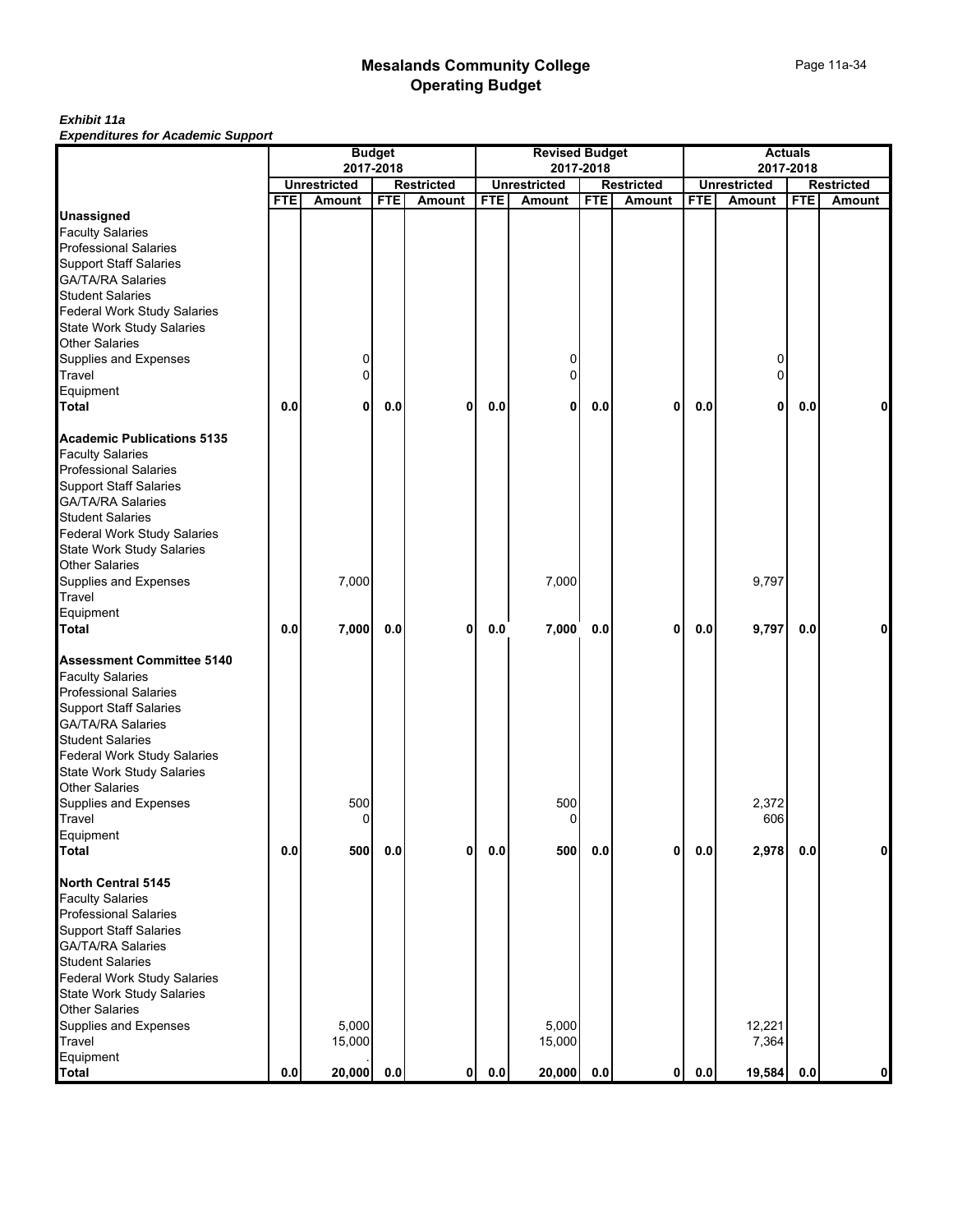#### *Exhibit 11a Expenitures for Academic Support*

|                                    |            | 2017-2018           | <b>Budget</b> |                   |            | <b>Revised Budget</b><br>2017-2018 |            |                   |            | 2017-2018           | <b>Actuals</b> |                   |
|------------------------------------|------------|---------------------|---------------|-------------------|------------|------------------------------------|------------|-------------------|------------|---------------------|----------------|-------------------|
|                                    |            | <b>Unrestricted</b> |               | <b>Restricted</b> |            | <b>Unrestricted</b>                |            | <b>Restricted</b> |            | <b>Unrestricted</b> |                | <b>Restricted</b> |
|                                    | <b>FTE</b> | Amount              | <b>FTE</b>    | Amount            | <b>FTE</b> | Amount                             | <b>FTE</b> | <b>Amount</b>     | <b>FTE</b> | Amount              | <b>FTE</b>     | Amount            |
| <b>Unassigned</b>                  |            |                     |               |                   |            |                                    |            |                   |            |                     |                |                   |
| <b>Faculty Salaries</b>            |            |                     |               |                   |            |                                    |            |                   |            |                     |                |                   |
| <b>Professional Salaries</b>       |            |                     |               |                   |            |                                    |            |                   |            |                     |                |                   |
| <b>Support Staff Salaries</b>      |            |                     |               |                   |            |                                    |            |                   |            |                     |                |                   |
| <b>GA/TA/RA Salaries</b>           |            |                     |               |                   |            |                                    |            |                   |            |                     |                |                   |
| <b>Student Salaries</b>            |            |                     |               |                   |            |                                    |            |                   |            |                     |                |                   |
| <b>Federal Work Study Salaries</b> |            |                     |               |                   |            |                                    |            |                   |            |                     |                |                   |
| <b>State Work Study Salaries</b>   |            |                     |               |                   |            |                                    |            |                   |            |                     |                |                   |
| <b>Other Salaries</b>              |            |                     |               |                   |            |                                    |            |                   |            |                     |                |                   |
| Supplies and Expenses              |            |                     |               |                   |            |                                    |            |                   |            |                     |                |                   |
| Travel                             |            |                     |               |                   |            |                                    |            |                   |            |                     |                |                   |
| Collection                         |            |                     |               |                   |            |                                    |            |                   |            |                     |                |                   |
| Equipment                          |            |                     |               |                   |            |                                    |            |                   |            |                     |                |                   |
| <b>Total</b>                       | 0.0        | 0                   | 0.0           | 0                 | 0.0        | 0                                  | 0.0        | $\mathbf 0$       | 0.0        | 0                   | 0.0            | 0                 |
| <b>Unassigned</b>                  |            |                     |               |                   |            |                                    |            |                   |            |                     |                |                   |
| <b>Faculty Salaries</b>            |            |                     |               |                   |            |                                    |            |                   |            |                     |                |                   |
| <b>Professional Salaries</b>       |            |                     |               |                   |            |                                    |            |                   |            |                     |                |                   |
| <b>Support Staff Salaries</b>      |            |                     |               |                   |            |                                    |            |                   |            |                     |                |                   |
| <b>GA/TA/RA Salaries</b>           |            |                     |               |                   |            |                                    |            |                   |            |                     |                |                   |
| <b>Student Salaries</b>            |            |                     |               |                   |            |                                    |            |                   |            |                     |                |                   |
| <b>Federal Work Study Salaries</b> |            |                     |               |                   |            |                                    |            |                   |            |                     |                |                   |
| <b>State Work Study Salaries</b>   |            |                     |               |                   |            |                                    |            |                   |            |                     |                |                   |
| Other Salaries                     |            |                     |               |                   |            |                                    |            |                   |            |                     |                |                   |
| Supplies and Expenses              |            |                     |               |                   |            |                                    |            |                   |            |                     |                |                   |
| Travel                             |            |                     |               |                   |            |                                    |            |                   |            |                     |                |                   |
| Equipment                          |            |                     |               |                   |            |                                    |            |                   |            |                     |                |                   |
| <b>Total</b>                       | 0.0        | 0                   | 0.0           | 0                 | 0.0        | 0                                  | 0.0        | 0                 | 0.0        | 0                   | 0.0            | 0                 |
| Dinosaur Museum 5160               |            |                     |               |                   |            |                                    |            |                   |            |                     |                |                   |
| <b>Faculty Salaries</b>            |            |                     |               |                   |            |                                    |            |                   |            |                     |                |                   |
| <b>Professional Salaries</b>       | 0.8        | 33,025              |               |                   | 0.8        | 33,025                             |            |                   | 1.3        | 33,051              |                |                   |
| <b>Support Staff Salaries</b>      | 0.5        | 16,750              |               |                   | 0.5        | 16,750                             |            |                   |            | 16,763              |                |                   |
| <b>GA/TA/RA Salaries</b>           |            |                     |               |                   |            |                                    |            |                   |            |                     |                |                   |
| <b>Student Salaries</b>            |            |                     |               |                   |            |                                    |            |                   |            |                     |                |                   |
| <b>Federal Work Study Salaries</b> |            |                     |               |                   |            |                                    |            |                   |            |                     |                |                   |
| <b>State Work Study Salaries</b>   |            |                     |               |                   |            |                                    |            |                   |            |                     |                |                   |
| <b>Other Salaries</b>              |            |                     |               |                   |            |                                    |            |                   |            |                     |                |                   |
| Supplies and Expenses              |            | 5,000               |               |                   |            | 5,000                              |            |                   |            | 2,676               |                |                   |
| Travel                             |            | 2,000               |               |                   |            | 2,000                              |            |                   |            | 1,495               |                |                   |
| Equipment                          |            |                     |               |                   |            |                                    |            |                   |            |                     |                |                   |
| <b>Total</b>                       | 1.3        | 56,775              | 0.0           | $\mathbf 0$       | $1.3$      | 56,775                             | 0.0        | $\mathbf{0}$      | $1.3$      | 53,984              | 0.0            | $\mathbf{0}$      |
| Director of Academic Affairs 5180  |            |                     |               |                   |            |                                    |            |                   |            |                     |                |                   |
| <b>Faculty Salaries</b>            |            |                     |               |                   |            |                                    |            |                   |            |                     |                |                   |
| <b>Professional Salaries</b>       | 1.0        | 43,572              |               |                   | 1.0        | 43,572                             |            |                   | 1.0        | 43,629              |                |                   |
| <b>Support Staff Salaries</b>      | 1.0        | 11,440              |               |                   | 1.0        | 11,440                             |            |                   | $1.0$      | 21,156              |                |                   |
| <b>GA/TA/RA Salaries</b>           |            |                     |               |                   |            |                                    |            |                   |            |                     |                |                   |
| <b>Student Salaries</b>            |            |                     |               |                   |            |                                    |            |                   |            |                     |                |                   |
| <b>Federal Work Study Salaries</b> |            |                     |               |                   |            |                                    |            |                   |            |                     |                |                   |
| <b>State Work Study Salaries</b>   |            |                     |               |                   |            |                                    |            |                   |            |                     |                |                   |
| <b>Other Salaries</b>              |            | 600                 |               |                   |            | 600                                |            |                   |            | 600                 |                |                   |
| Supplies and Expenses              |            | 3,800               |               |                   |            | 3,800                              |            |                   |            | 9,723               |                |                   |
| Travel                             |            | 2,000               |               |                   |            | 2,000                              |            |                   |            | 520                 |                |                   |
| Equipment                          |            |                     |               |                   |            |                                    |            |                   |            |                     |                |                   |
| <b>Total</b>                       | 2.0        | 61,412              | 0.0           | $\mathbf 0$       | 2.0        | 61,412                             | 0.0        | $\mathbf{0}$      | 2.0        | 75,627              | 0.0            | $\mathbf 0$       |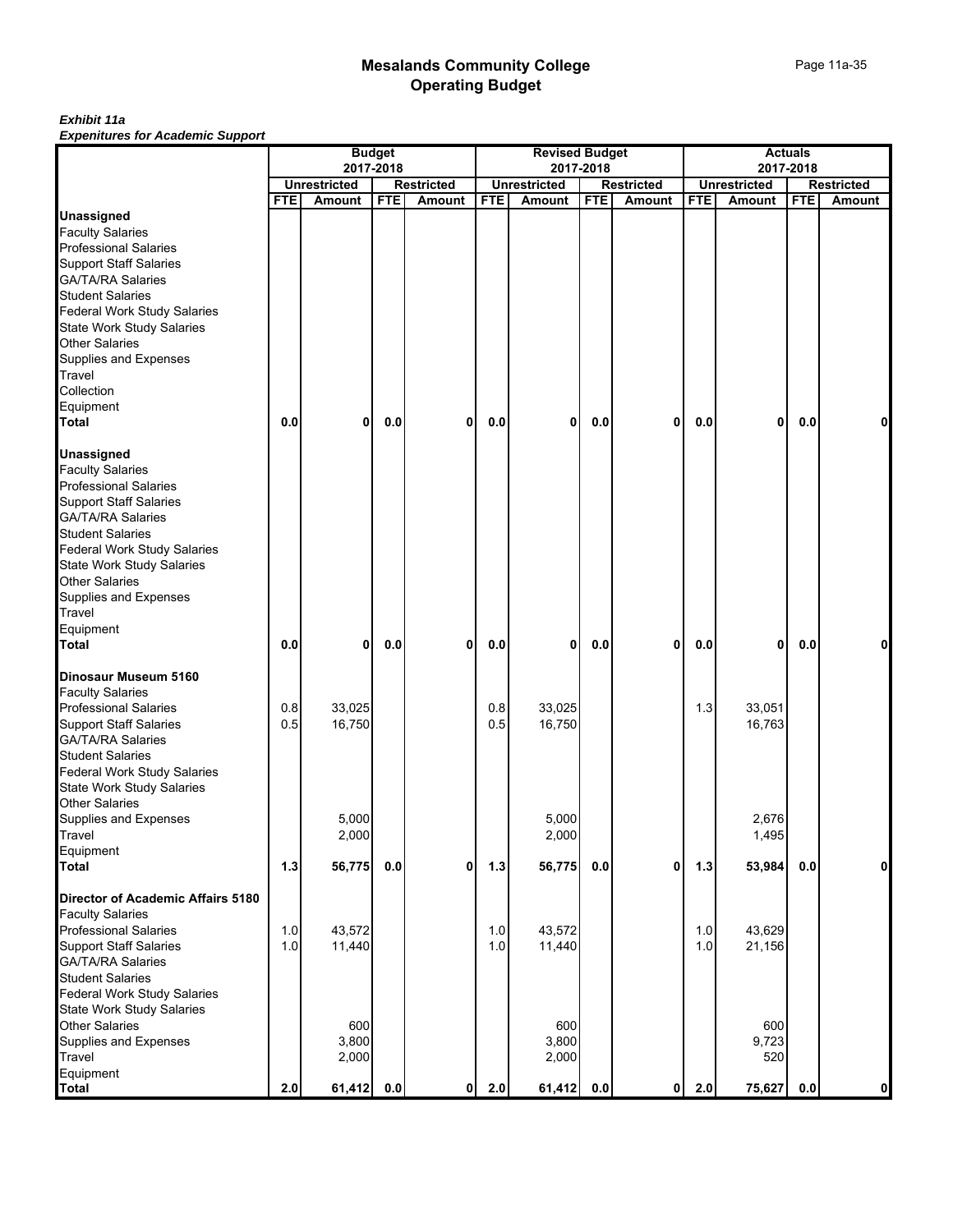#### *Exhibit 11a*

*Expenitures for Academic Support*

|                                    |                  |                     | <b>Budget</b> |                   |            | <b>Revised Budget</b> |            |                   |                  |                     | <b>Actuals</b> |                   |
|------------------------------------|------------------|---------------------|---------------|-------------------|------------|-----------------------|------------|-------------------|------------------|---------------------|----------------|-------------------|
|                                    |                  |                     | 2017-2018     |                   |            |                       | 2017-2018  |                   |                  |                     | 2017-2018      |                   |
|                                    |                  | <b>Unrestricted</b> |               | <b>Restricted</b> |            | <b>Unrestricted</b>   |            | <b>Restricted</b> |                  | <b>Unrestricted</b> |                | <b>Restricted</b> |
|                                    | FTE <sub>I</sub> | Amount              | <b>FTE</b>    | Amount            | <b>FTE</b> | Amount                | <b>FTE</b> | <b>Amount</b>     | FTE.             | Amount              | <b>FTE</b>     | <b>Amount</b>     |
| Academic Affairs 5165              |                  |                     |               |                   |            |                       |            |                   |                  |                     |                |                   |
| <b>Faculty Salaries</b>            |                  |                     |               |                   |            |                       |            |                   |                  |                     |                |                   |
| <b>Professional Salaries</b>       | 1.0              | 41,953              |               |                   | 1.0        | 41,953                |            |                   | 1.0 <sub>l</sub> | 41,985              |                |                   |
| <b>Support Staff Salaries</b>      |                  |                     |               |                   |            |                       |            |                   |                  |                     |                |                   |
| <b>GA/TA/RA Salaries</b>           |                  |                     |               |                   |            |                       |            |                   |                  |                     |                |                   |
| <b>Student Salaries</b>            |                  |                     |               |                   |            |                       |            |                   |                  |                     |                |                   |
| <b>Federal Work Study Salaries</b> |                  |                     |               |                   |            |                       |            |                   |                  |                     |                |                   |
| <b>State Work Study Salaries</b>   |                  |                     |               |                   |            |                       |            |                   |                  |                     |                |                   |
| <b>Other Salaries</b>              |                  |                     |               |                   |            |                       |            |                   |                  |                     |                |                   |
| Supplies and Expenses              |                  | 100                 |               |                   |            | 100                   |            |                   |                  | 11                  |                |                   |
| Travel                             |                  | 400                 |               |                   |            | 400                   |            |                   |                  | 400                 |                |                   |
| Equipment                          |                  |                     |               |                   |            |                       |            |                   |                  |                     |                |                   |
| Total                              | 1.0              | 42,453              | 0.0           | 0                 | 1.0        | 42,453                | 0.0        | $\mathbf{0}$      | 1.0              | 42,397              | 0.0            | 0                 |
| <b>Unassigned</b>                  |                  |                     |               |                   |            |                       |            |                   |                  |                     |                |                   |
| <b>Faculty Salaries</b>            |                  |                     |               |                   |            |                       |            |                   |                  |                     |                |                   |
| <b>Professional Salaries</b>       |                  |                     |               |                   |            |                       |            |                   |                  |                     |                |                   |
| <b>Support Staff Salaries</b>      |                  |                     |               |                   |            |                       |            |                   |                  |                     |                |                   |
| <b>GA/TA/RA Salaries</b>           |                  |                     |               |                   |            |                       |            |                   |                  |                     |                |                   |
| <b>Student Salaries</b>            |                  |                     |               |                   |            |                       |            |                   |                  |                     |                |                   |
| <b>Federal Work Study Salaries</b> |                  |                     |               |                   |            |                       |            |                   |                  |                     |                |                   |
| <b>State Work Study Salaries</b>   |                  |                     |               |                   |            |                       |            |                   |                  |                     |                |                   |
| <b>Other Salaries</b>              |                  |                     |               |                   |            |                       |            |                   |                  |                     |                |                   |
| Supplies and Expenses              |                  |                     |               |                   |            |                       |            |                   |                  |                     |                |                   |
| Travel                             |                  |                     |               |                   |            |                       |            |                   |                  |                     |                |                   |
| Equipment                          |                  |                     |               |                   |            |                       |            |                   |                  |                     |                |                   |
| <b>Total</b>                       | 0.0              | $\mathbf{0}$        | 0.0           | 0                 | 0.0        | 0                     | 0.0        | 01                | 0.0              | 0                   | 0.0            | 0                 |

# *Exhibit 11a*

#### *Grand Total Expenditures for Academic Support*

|                                    |                  | <b>Budget</b>       |                  |                   |                  | <b>Revised Budget</b> |            |                   |      |              | <b>Actuals</b> |                   |
|------------------------------------|------------------|---------------------|------------------|-------------------|------------------|-----------------------|------------|-------------------|------|--------------|----------------|-------------------|
|                                    |                  | 2017-2018           |                  |                   |                  |                       | 2017-2018  |                   |      |              | 2017-2018      |                   |
|                                    |                  | <b>Unrestricted</b> |                  | <b>Restricted</b> |                  | <b>Unrestricted</b>   |            | <b>Restricted</b> |      | Unrestricted |                | <b>Restricted</b> |
| <b>Details</b>                     | <b>FTEI</b>      | Amount              | FTE.             | <b>Amount</b>     | FTE.             | Amount                | <b>FTE</b> | Amount            | FTE. | Amount       | <b>FTE</b>     | Amount            |
|                                    |                  |                     |                  |                   |                  |                       |            |                   |      |              |                |                   |
| Faculty Salaries 6110              | 0.0              | 0.0                 | 0.0              | 0.0               | 0.0              | 0.0 <sub>l</sub>      | 0.0        | 0.0               | 0.0  | 0.0          | 0.0            | 0.0               |
| Professional Salaries 6120         | 4.8              | 244,849.0           | 0.0              | 0.0               | 4.8              | 244,849.0             | 0.01       | 0.0               | 5.3  | 223,809.4    | 0.0            | 0.0               |
| Support Staff Salaries 6130        | 3.5              | 86,181.0            | 0.0              | 0.0               | 3.5              | 86,181.0              | 0.01       | 0.0               | 3.0  | 97,759.9     | 0.0            | 0.0               |
| <b>GA/TA/RA Salaries</b>           | 0.0              | 0.0                 | 0.0              | 0.0               | 0.01             | 0.0                   | 0.01       | 0.0               | 0.0  | 0.0          | 0.0            | 0.0               |
| <b>Student Salaries</b>            | 0.01             | 0.0                 | 0.01             | 0.0               | 0.0 <sub>l</sub> | 0.0                   | 0.01       | 0.01              | 0.0  | 0.0          | 0.0            | 0.0               |
| <b>Federal Work Study Salaries</b> | 0.01             | 0.0                 | 0.01             | 0.0               | 0.0 <sub>l</sub> | 0.0                   | 0.01       | 0.0 <sub>l</sub>  | 0.0  | 0.0          | 0.0            | 0.0               |
| <b>State Work Study Salaries</b>   | 0.01             | 0.0                 | 0.0              | 0.0               | 0.0 <sub>l</sub> | 0.0                   | 0.01       | 0.0 <sub>l</sub>  | 0.0  | 0.0          | 0.0            | 0.0               |
| Other Salaries 6180                | 0.01             | 2,500.0             | 0.0              | 0.0               | 0.0              | 2.500.0               | 0.01       | 0.0               | 0.0  | 2,500.0      | 0.0            | 0.0               |
| Supplies and Expenses 6310         | 0.01             | 33.040.0            | 0.0 <sub>l</sub> | 0.0               | 0.0              | 33.040.0              | 0.01       | 0.0               | 0.0  | 62,724.5     | 0.0            | 0.0               |
| Travel 6500                        | 0.01             | 23.675.0            | 0.0 <sub>l</sub> | 0.0               | 0.0 <sub>l</sub> | 23.675.0              | 0.01       | 0.0               | 0.0  | 15,754.1     | 0.0            | 0.0               |
| Equipment 6600                     | 0.01             |                     | 0.0              | 0.0               | 0.0 <sub>l</sub> | 0.0                   | 0.01       | 0.0               | 0.01 | 0.0          | 0.0            | 0.0               |
| Collection(Library) 6800           |                  | 5.000.0             |                  |                   |                  | 5.000.0               |            |                   |      | 5,000.0      |                |                   |
| Total                              | 8.3 <sub>l</sub> | 395,245             | 0.0              | 0                 | 8.3 <sub>l</sub> | 395,245               | 0.0        | 0                 | 8.3  | 407,548      | 0.0            | 0                 |
|                                    |                  |                     |                  |                   |                  |                       |            |                   |      |              |                |                   |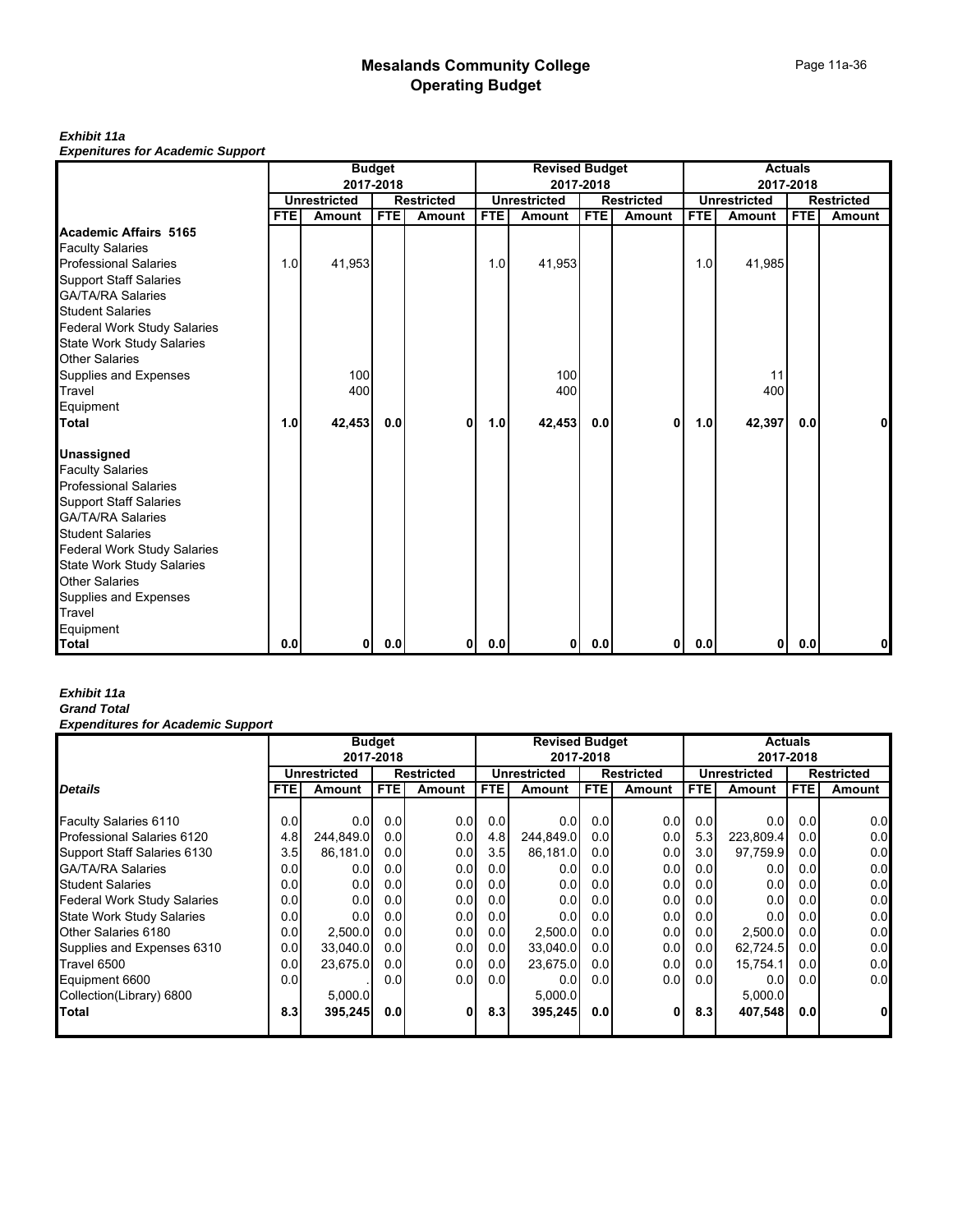#### *Exhibit 12 Expenditures for Student Affairs*

| Lypenulules for Student Andre    | <b>Budget</b>       |                   |                     | <b>Revised Budget</b> |                     | <b>Actuals</b>    |
|----------------------------------|---------------------|-------------------|---------------------|-----------------------|---------------------|-------------------|
|                                  | 2017-2018           |                   | 2017-2018           |                       |                     | 2017-2018         |
|                                  | <b>Unrestricted</b> | <b>Restricted</b> | <b>Unrestricted</b> | <b>Restricted</b>     | <b>Unrestricted</b> | <b>Restricted</b> |
| <b>Student Affairs</b>           |                     |                   |                     |                       |                     |                   |
| VP of Student Affairs 5210       | 135,455             | 0                 | 135,455             | $\overline{0}$        | 148,507             |                   |
| Unassigned                       | 0                   | 0                 | 0                   | 0                     | 0                   |                   |
| <b>Student Activities 5220</b>   | 14,500              | 0                 | 14,500              | 0                     | 9,810               |                   |
| Student IDs 5221                 | 6,500               | 0                 | 6,500               | 0                     | 2,837               | U                 |
| Enrollment Management 5230       | 126,939             | 0                 | 126,939             | 0                     | 113,598             | 0                 |
| Unassigned                       | 0                   | 0                 | 0                   | $\Omega$              |                     | 0                 |
| Recruitment 5240                 | 51,474              | 0                 | 51,474              | $\Omega$              | 49,008              |                   |
| Financial Aid 5245               | 67,420              | 0                 | 67,420              | 0                     | 70,188              | 0                 |
| Unassigned                       | 0                   |                   |                     | 0                     |                     | 0                 |
| Unassigned                       |                     |                   |                     | 0                     |                     |                   |
| Unassigned                       |                     | 0                 |                     | 0                     |                     | 0                 |
| Career Services 5260             | 97,488              | 0                 | 97,488              | 0                     | 97,191              | 0                 |
| Testing 5265                     | 3,250               | 0                 | 3,250               | 0                     | 3,349               | 0                 |
| Student Events 5262              | 5,000               | 0                 | 5,000               | $\Omega$              | 1,000               | 0                 |
| Unassigned                       | 0                   | 0                 | 0                   | 0                     | 0                   | 0                 |
| Unassigned                       |                     | 0                 |                     | 0                     |                     | 0                 |
| Unassigned 1                     |                     | O                 |                     | 0                     |                     |                   |
| Unassigned 2                     | 0                   | 0                 | 0                   | 0                     |                     | 0                 |
| Unassigned 3                     |                     | 0                 |                     | 0                     |                     | 0                 |
| Unassigned 4                     |                     |                   |                     | 0                     |                     |                   |
| <b>Total</b>                     | 508,026             | 0                 | 508,026             | 0                     | 495,487             | 0                 |
| ltems Not Included in 12a        |                     |                   |                     |                       |                     |                   |
| Group Insurance 6205             | 39,009              |                   | 39,009              |                       | 40,051              | 0                 |
| Educational Retirement 6225/6230 | 55,966              |                   | 55,966              |                       | 55,799              | 0                 |
| Retiree Health Care 6235         | 8,217               |                   | 8,217               |                       | 7,913               | 0                 |
| Social Security 6240             | 26,054              |                   | 26,054              |                       | 24,455              | $\Omega$          |
| Medicare Taxes 6245              | 5,838               |                   | 5,838               |                       | 5,720               | 0                 |
| Unemployment Compensation 6260   | 5,112               |                   | 5,112               |                       |                     | 0                 |
| Workmen's Compensation           | 204                 |                   | 204                 |                       |                     |                   |
| Waiver of Tuition                |                     |                   |                     |                       |                     |                   |
| <b>Internal Services</b>         | 20,600              |                   | 20,600              |                       | 10,000              |                   |
| Computer Service                 | 41,200              |                   | 41,200              |                       | 50,200              |                   |
| Total Items Not Included in 12a  | 202,200             | 0                 | 202,200             | 0                     | 194,138             | $\mathbf{0}$      |
|                                  |                     |                   |                     |                       |                     |                   |
| <b>Grand Total Expenditures</b>  |                     |                   |                     |                       |                     |                   |
| for Student Support              | 710,226             | n                 | 710,226             | <sup>n</sup>          | 689,625             |                   |
|                                  |                     |                   |                     |                       |                     |                   |
|                                  |                     |                   |                     |                       |                     |                   |
|                                  |                     |                   |                     |                       |                     |                   |
|                                  |                     |                   |                     |                       |                     |                   |
|                                  |                     |                   |                     |                       |                     |                   |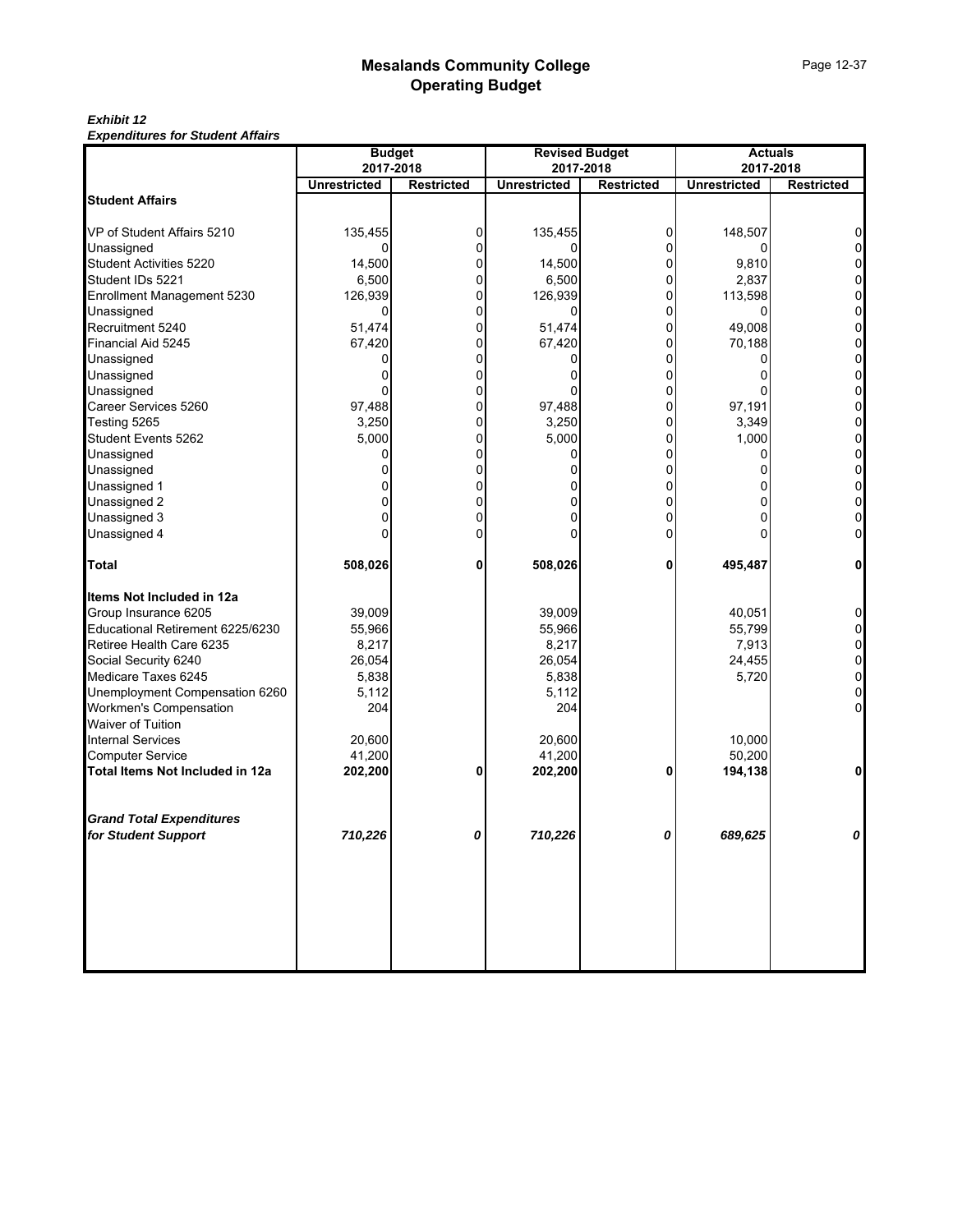|                                                                        |     | 2017-2018           | <b>Budget</b> |                   |     | <b>Revised Budget</b><br>2017-2018 |     |                   |         | <b>Actuals</b><br>2017-2018 |     |                   |
|------------------------------------------------------------------------|-----|---------------------|---------------|-------------------|-----|------------------------------------|-----|-------------------|---------|-----------------------------|-----|-------------------|
| <b>Student Affairs</b>                                                 |     | <b>Unrestricted</b> |               | <b>Restricted</b> |     | <b>Unrestricted</b>                |     | <b>Restricted</b> |         | <b>Unrestricted</b>         |     | <b>Restricted</b> |
|                                                                        |     |                     |               |                   |     |                                    |     |                   |         |                             |     |                   |
| VP of Student Affairs 5210                                             |     |                     |               |                   |     |                                    |     |                   |         |                             |     |                   |
| <b>Faculty Salaries</b><br><b>Professional Salaries</b>                | 1.0 | 87,409              |               |                   | 1.0 | 87,409                             |     |                   | 1.0     | 87,511                      |     |                   |
| <b>Support Staff Salaries</b>                                          | 1.0 | 30,846              |               |                   | 1.0 | 30,846                             |     |                   | 1.0     | 31,713                      |     |                   |
| GA/TA/RA Salaries                                                      |     |                     |               |                   |     |                                    |     |                   |         |                             |     |                   |
| <b>Student Salaries</b>                                                |     |                     |               |                   |     |                                    |     |                   |         |                             |     |                   |
| Federal Work Study Salaries                                            |     |                     |               |                   |     |                                    |     |                   |         |                             |     |                   |
| <b>State Work Study Salaries</b>                                       |     |                     |               |                   |     |                                    |     |                   |         |                             |     |                   |
| <b>Other Salaries</b>                                                  |     | 900                 |               |                   |     | 900                                |     |                   |         | 900                         |     |                   |
| Supplies and Expenses                                                  |     | 15,000              |               |                   |     | 15,000                             |     |                   |         | 27,088                      |     |                   |
| Travel                                                                 |     | 1,300               |               |                   |     | 1,300                              |     |                   |         | 1,295                       |     |                   |
| Equipment                                                              |     |                     |               |                   |     |                                    |     |                   |         |                             |     |                   |
| <b>Total</b>                                                           | 2.0 | 135,455             | 0.0           |                   | 2.0 | 135,455                            | 0.0 | 0.0               | 2.0     | 148,507                     | 0.0 | 0.0               |
| <b>Unassigned</b>                                                      |     |                     |               |                   |     |                                    |     |                   |         |                             |     |                   |
| <b>Faculty Salaries</b>                                                |     |                     |               |                   |     |                                    |     |                   |         |                             |     |                   |
| <b>Professional Salaries</b>                                           |     |                     |               |                   |     |                                    |     |                   |         |                             |     |                   |
| <b>Support Staff Salaries</b>                                          |     |                     |               |                   |     |                                    |     |                   |         |                             |     |                   |
| <b>GA/TA/RA Salaries</b>                                               |     |                     |               |                   |     |                                    |     |                   |         |                             |     |                   |
| <b>Student Salaries</b>                                                |     |                     |               |                   |     |                                    |     |                   |         |                             |     |                   |
| Federal Work Study Salaries                                            |     |                     |               |                   |     |                                    |     |                   |         |                             |     |                   |
| <b>State Work Study Salaries</b>                                       |     |                     |               |                   |     |                                    |     |                   |         |                             |     |                   |
| <b>Other Salaries</b>                                                  |     |                     |               |                   |     |                                    |     |                   |         |                             |     |                   |
| Supplies and Expenses                                                  |     | 0                   |               |                   |     | 0                                  |     |                   |         | 0                           |     |                   |
| Travel                                                                 |     |                     |               |                   |     |                                    |     |                   |         |                             |     |                   |
| Equipment                                                              |     |                     |               |                   |     |                                    |     |                   |         |                             |     |                   |
| <b>Total</b>                                                           | 0.0 |                     | 0.0           | 0.0               | 0.0 |                                    | 0.0 | 0.0               | 0.0     | 0.0                         | 0.0 | 0.0               |
| <b>Student Activities 5220</b>                                         |     |                     |               |                   |     |                                    |     |                   |         |                             |     |                   |
| <b>Faculty Salaries</b>                                                |     |                     |               |                   |     |                                    |     |                   |         |                             |     |                   |
| <b>Professional Salaries</b>                                           |     |                     |               |                   |     |                                    |     |                   |         |                             |     |                   |
| <b>Support Staff Salaries</b>                                          |     |                     |               |                   |     |                                    |     |                   |         |                             |     |                   |
| <b>GA/TA/RA Salaries</b>                                               |     |                     |               |                   |     |                                    |     |                   |         |                             |     |                   |
| <b>Student Salaries</b>                                                |     |                     |               |                   |     |                                    |     |                   |         |                             |     |                   |
| <b>Federal Work Study Salaries</b>                                     |     |                     |               |                   |     |                                    |     |                   |         |                             |     |                   |
| <b>State Work Study Salaries</b>                                       |     |                     |               |                   |     |                                    |     |                   |         |                             |     |                   |
| <b>Other Salaries</b>                                                  |     |                     |               |                   |     |                                    |     |                   |         |                             |     |                   |
| Supplies and Expenses                                                  |     | 13,500              |               |                   |     | 13,500                             |     |                   |         | 9,750                       |     |                   |
| Travel<br>Equipment                                                    |     | 1,000               |               |                   |     | 1,000                              |     |                   |         | 60                          |     |                   |
| <b>Total</b>                                                           | 0.0 | 14,500              | 0.0           | 0.0               | 0.0 | 14,500                             | 0.0 | 0.0               | $0.0\,$ | 9,810                       | 0.0 | 0.0               |
|                                                                        |     |                     |               |                   |     |                                    |     |                   |         |                             |     |                   |
| <b>Student IDs 5221</b>                                                |     |                     |               |                   |     |                                    |     |                   |         |                             |     |                   |
| <b>Faculty Salaries</b>                                                |     |                     |               |                   |     |                                    |     |                   |         |                             |     |                   |
| <b>Professional Salaries</b>                                           |     |                     |               |                   |     |                                    |     |                   |         |                             |     |                   |
| <b>Support Staff Salaries</b>                                          |     |                     |               |                   |     |                                    |     |                   |         |                             |     |                   |
| <b>GA/TA/RA Salaries</b>                                               |     |                     |               |                   |     |                                    |     |                   |         |                             |     |                   |
| <b>Student Salaries</b>                                                |     |                     |               |                   |     |                                    |     |                   |         |                             |     |                   |
| <b>Federal Work Study Salaries</b><br><b>State Work Study Salaries</b> |     |                     |               |                   |     |                                    |     |                   |         |                             |     |                   |
| <b>Other Salaries</b>                                                  |     |                     |               |                   |     |                                    |     |                   |         |                             |     |                   |
| Supplies and Expenses                                                  |     | 6,500               |               |                   |     | 6,500                              |     |                   |         | 2,837                       |     |                   |
| Travel                                                                 |     |                     |               |                   |     |                                    |     |                   |         |                             |     |                   |
| Equipment                                                              |     |                     |               |                   |     |                                    |     |                   |         |                             |     |                   |
| <b>Total</b>                                                           | 0.0 | 6,500               | 0.0           | 0.0               | 0.0 | 6,500                              | 0.0 | 0.0               | $0.0\,$ | 2,837                       | 0.0 | 0.0               |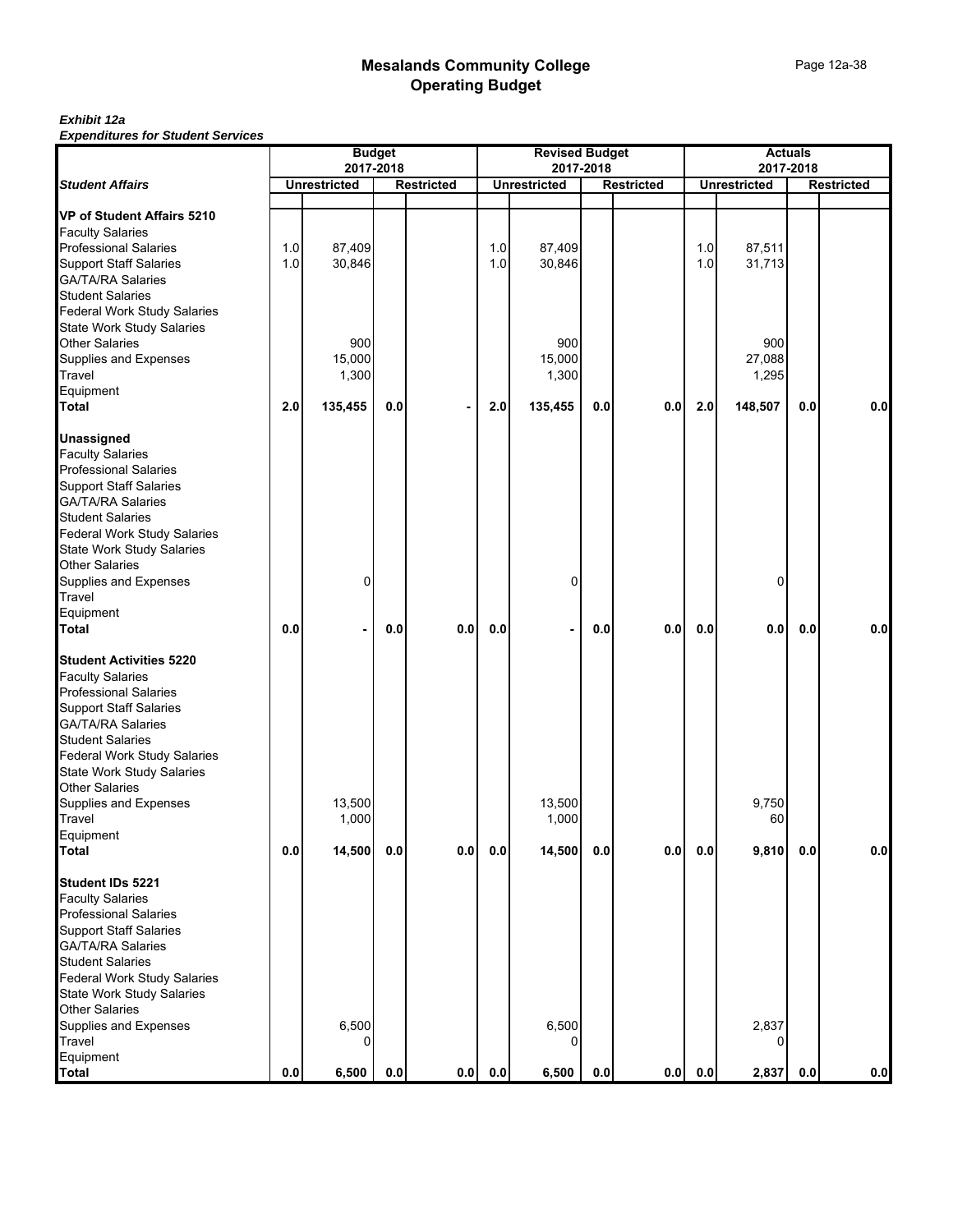|                                    |            |                     | <b>Budget</b><br>2017-2018 |                   |            | <b>Revised Budget</b> | 2017-2018  |                   |            |                     | <b>Actuals</b><br>2017-2018 |                   |
|------------------------------------|------------|---------------------|----------------------------|-------------------|------------|-----------------------|------------|-------------------|------------|---------------------|-----------------------------|-------------------|
|                                    |            | <b>Unrestricted</b> |                            | <b>Restricted</b> |            | <b>Unrestricted</b>   |            | <b>Restricted</b> |            | <b>Unrestricted</b> |                             | <b>Restricted</b> |
|                                    | <b>FTE</b> | <b>Amount</b>       | <b>FTE</b>                 | <b>Amount</b>     | <b>FTE</b> | <b>Amount</b>         | <b>FTE</b> | <b>Amount</b>     | <b>FTE</b> | Amount              | <b>FTE</b>                  | Amount            |
| <b>Enrollment Management 5230</b>  |            |                     |                            |                   |            |                       |            |                   |            |                     |                             |                   |
| <b>Faculty Salaries</b>            |            |                     |                            |                   |            |                       |            |                   |            |                     |                             |                   |
| <b>Professional Salaries</b>       | 1.0        | 45,024              |                            |                   | 1.0        | 45,024                |            |                   | 1.0        | 45,058              |                             |                   |
| <b>Support Staff Salaries</b>      | 2.5        | 65,645              |                            |                   | 2.5        | 65,645                |            |                   | 2.5        | 56,367              |                             |                   |
| <b>GA/TA/RA Salaries</b>           |            |                     |                            |                   |            |                       |            |                   |            |                     |                             |                   |
| <b>Student Salaries</b>            |            |                     |                            |                   |            |                       |            |                   |            |                     |                             |                   |
| <b>Federal Work Study Salaries</b> |            |                     |                            |                   |            |                       |            |                   |            |                     |                             |                   |
| <b>State Work Study Salaries</b>   |            |                     |                            |                   |            |                       |            |                   |            |                     |                             |                   |
| <b>Other Salaries</b>              |            | 9,270               |                            |                   |            | 9,270                 |            |                   |            |                     |                             |                   |
| Supplies and Expenses              |            | 5,000               |                            |                   |            | 5,000                 |            |                   |            | 12.113              |                             |                   |
| Travel                             |            | 2,000               |                            |                   |            | 2,000                 |            |                   |            | 60                  |                             |                   |
| Equipment                          |            |                     |                            |                   |            |                       |            |                   |            |                     |                             |                   |
| <b>Total</b>                       | 3.5        | 126,939             | 0.0                        | 0.0               | 3.5        | 126,939               | 0.0        | 0.0               | 3.5        | 113,598             | 0.0                         | 0.0               |
| <b>Unassigned</b>                  |            |                     |                            |                   |            |                       |            |                   |            |                     |                             |                   |
| <b>Faculty Salaries</b>            |            |                     |                            |                   |            |                       |            |                   |            |                     |                             |                   |
| Professional Salaries              |            |                     |                            |                   |            |                       |            |                   |            |                     |                             |                   |
| <b>Support Staff Salaries</b>      |            |                     |                            |                   |            |                       |            |                   |            |                     |                             |                   |
| <b>GA/TA/RA Salaries</b>           |            |                     |                            |                   |            |                       |            |                   |            |                     |                             |                   |
| <b>Student Salaries</b>            |            |                     |                            |                   |            |                       |            |                   |            |                     |                             |                   |
| Federal Work Study Salaries        |            |                     |                            |                   |            |                       |            |                   |            |                     |                             |                   |
| <b>State Work Study Salaries</b>   |            |                     |                            |                   |            |                       |            |                   |            |                     |                             |                   |
| <b>Other Salaries</b>              |            |                     |                            |                   |            |                       |            |                   |            |                     |                             |                   |
| Supplies and Expenses              |            |                     |                            |                   |            |                       |            |                   |            |                     |                             |                   |
| Travel                             |            |                     |                            |                   |            |                       |            |                   |            |                     |                             |                   |
| Equipment                          |            |                     |                            |                   |            |                       |            |                   |            |                     |                             |                   |
| <b>Total</b>                       | 0.0        | 0                   | 0.0                        | 0.0               | 0.0        | 0                     | 0.0        | 0.0               | 0.0        | 0                   | 0.0                         | 0.0               |
| <b>Recruitment 5240</b>            |            |                     |                            |                   |            |                       |            |                   |            |                     |                             |                   |
| <b>Faculty Salaries</b>            |            |                     |                            |                   |            |                       |            |                   |            |                     |                             |                   |
| <b>Professional Salaries</b>       | 1.0        | 39,874              |                            |                   | 1.0        | 39,874                |            |                   | 1.0        | 39,928              |                             |                   |
| <b>Support Staff Salaries</b>      |            |                     |                            |                   |            |                       |            |                   |            |                     |                             |                   |
| <b>GA/TA/RA Salaries</b>           |            |                     |                            |                   |            |                       |            |                   |            |                     |                             |                   |
| <b>Student Salaries</b>            |            |                     |                            |                   |            |                       |            |                   |            |                     |                             |                   |
| Federal Work Study Salaries        |            |                     |                            |                   |            |                       |            |                   |            |                     |                             |                   |
| <b>State Work Study Salaries</b>   |            |                     |                            |                   |            |                       |            |                   |            |                     |                             |                   |
| <b>Other Salaries</b>              |            | 600                 |                            |                   |            | 600                   |            |                   |            | 600                 |                             |                   |
| Supplies and Expenses              |            | 4,500               |                            |                   |            | 4,500                 |            |                   |            | 3,956               |                             |                   |
| Travel                             |            | 6,500               |                            |                   |            | 6,500                 |            |                   |            | 4,525               |                             |                   |
| Equipment                          |            |                     |                            |                   |            |                       |            |                   |            |                     |                             |                   |
| <b>Total</b>                       | 1.0        | 51,474              | $0.0\,$                    | 0.0               | 1.0        | 51,474                | 0.0        | 0.0               | 1.0        | 49,008              | 0.0                         | 0.0               |
| <b>Financial Aid 5245</b>          |            |                     |                            |                   |            |                       |            |                   |            |                     |                             |                   |
| <b>Faculty Salaries</b>            |            |                     |                            |                   |            |                       |            |                   |            |                     |                             |                   |
| <b>Professional Salaries</b>       | 1.0        | 45,320              |                            |                   | 1.0        | 45,320                |            |                   | 1.0        | 45,355              |                             |                   |
| <b>Support Staff Salaries</b>      |            |                     |                            |                   |            |                       |            |                   | 0.0        |                     |                             |                   |
| GA/TA/RA Salaries                  |            |                     |                            |                   |            |                       |            |                   |            |                     |                             |                   |
| <b>Student Salaries</b>            |            |                     |                            |                   |            |                       |            |                   |            |                     |                             |                   |
| <b>Federal Work Study Salaries</b> |            | 10,000              |                            |                   |            | 10,000                |            |                   |            | 5,493               |                             |                   |
| <b>State Work Study Salaries</b>   |            | 7,600               |                            |                   |            | 7,600                 |            |                   |            | 6,513               |                             |                   |
| <b>Other Salaries</b>              |            | 2,500               |                            |                   |            | 2,500                 |            |                   |            |                     |                             |                   |
| Supplies and Expenses              |            | 1,000               |                            |                   |            | 1,000                 |            |                   |            | 12,359              |                             |                   |
| <b>Travel</b>                      |            | 1,000               |                            |                   |            | 1,000                 |            |                   |            | 468                 |                             |                   |
| Equipment                          |            |                     |                            |                   |            |                       |            |                   |            |                     |                             |                   |
| <b>Total</b>                       | 1.0        | 67,420              | 0.0                        | 0.0               | 1.0        | 67,420                | 0.0        | 0.0               | 1.0        | 70,188              | 0.0                         | 0.0               |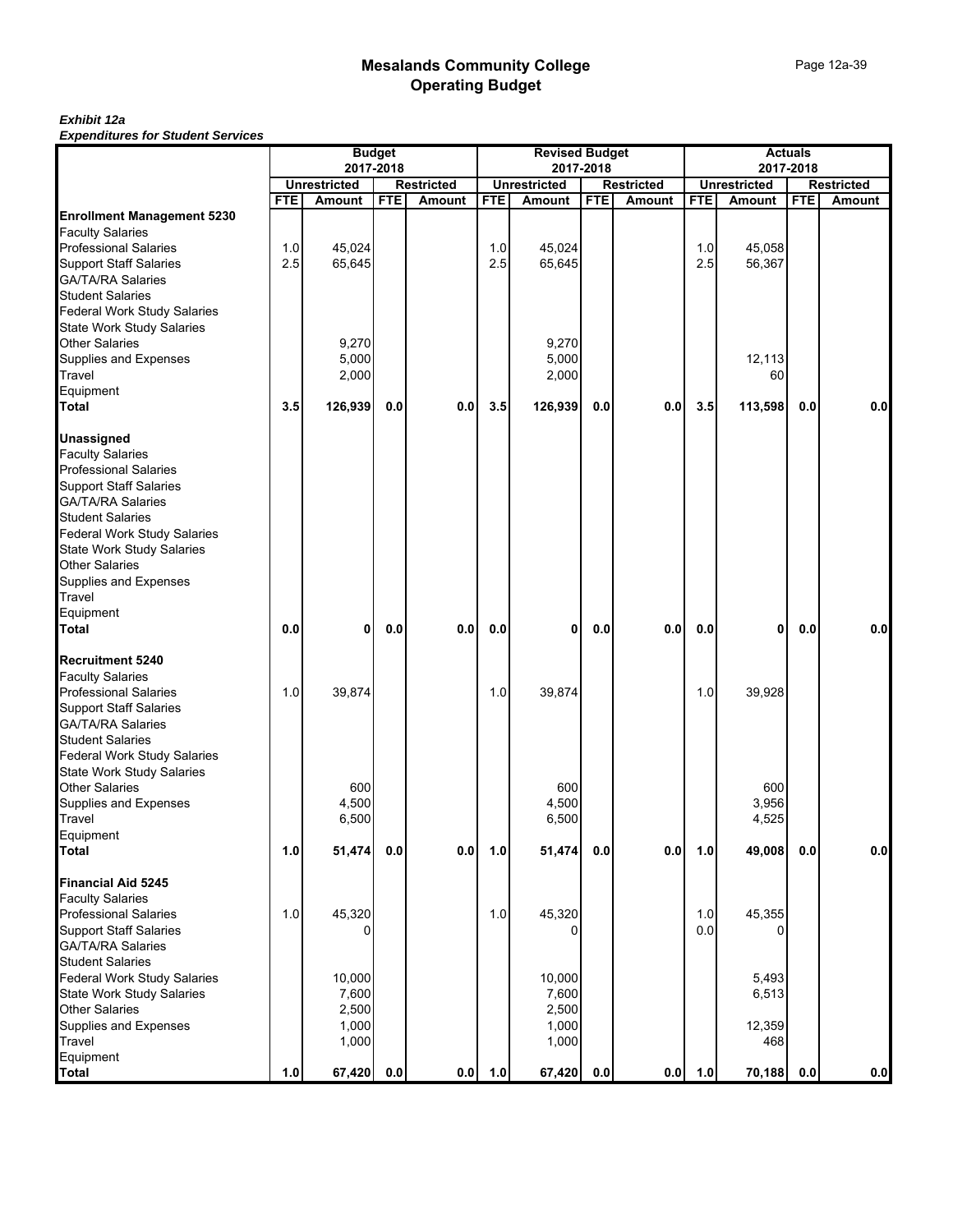|                                        |            | <b>Budget</b>                        |            |                                    |            | <b>Revised Budget</b>                |            |                                    |                |                               | <b>Actuals</b> |                                    |
|----------------------------------------|------------|--------------------------------------|------------|------------------------------------|------------|--------------------------------------|------------|------------------------------------|----------------|-------------------------------|----------------|------------------------------------|
|                                        |            | 2017-2018                            |            |                                    |            | 2017-2018                            |            |                                    |                |                               | 2017-2018      |                                    |
|                                        | <b>FTE</b> | <b>Unrestricted</b><br><b>Amount</b> | <b>FTE</b> | <b>Restricted</b><br><b>Amount</b> | <b>FTE</b> | <b>Unrestricted</b><br><b>Amount</b> | <b>FTE</b> | <b>Restricted</b><br><b>Amount</b> | <b>FTE</b>     | <b>Unrestricted</b><br>Amount | <b>FTE</b>     | <b>Restricted</b><br><b>Amount</b> |
| <b>Unassigned</b>                      |            |                                      |            |                                    |            |                                      |            |                                    |                |                               |                |                                    |
| <b>Faculty Salaries</b>                |            |                                      |            |                                    |            |                                      |            |                                    |                |                               |                |                                    |
| <b>Professional Salaries</b>           |            |                                      |            |                                    |            |                                      |            |                                    |                |                               |                |                                    |
| <b>Support Staff Salaries</b>          |            |                                      |            |                                    |            |                                      |            |                                    |                |                               |                |                                    |
| <b>GA/TA/RA Salaries</b>               |            |                                      |            |                                    |            |                                      |            |                                    |                |                               |                |                                    |
| <b>Student Salaries</b>                |            |                                      |            |                                    |            |                                      |            |                                    |                |                               |                |                                    |
| <b>Federal Work Study Salaries</b>     |            |                                      |            |                                    |            |                                      |            |                                    |                |                               |                |                                    |
| State Work Study Salaries              |            |                                      |            |                                    |            |                                      |            |                                    |                |                               |                |                                    |
| <b>Other Salaries</b>                  |            |                                      |            |                                    |            |                                      |            |                                    |                |                               |                |                                    |
| Supplies and Expenses                  |            |                                      |            |                                    |            |                                      |            |                                    |                |                               |                |                                    |
|                                        |            |                                      |            |                                    |            |                                      |            |                                    |                |                               |                |                                    |
| Travel                                 |            |                                      |            |                                    |            |                                      |            |                                    |                |                               |                |                                    |
| Equipment                              |            |                                      |            |                                    |            |                                      |            |                                    |                |                               |                |                                    |
| <b>Total</b>                           | 0.0        | 0                                    | 0.0        | 0                                  | 0.0        | 0                                    | 0.0        | 0                                  | 0.0            | 0                             | 0.0            | 0                                  |
| <b>Unassigned</b>                      |            |                                      |            |                                    |            |                                      |            |                                    |                |                               |                |                                    |
| <b>Faculty Salaries</b>                |            |                                      |            |                                    |            |                                      |            |                                    |                |                               |                |                                    |
| <b>Professional Salaries</b>           |            |                                      |            |                                    |            |                                      |            |                                    |                |                               |                |                                    |
| <b>Support Staff Salaries</b>          |            |                                      |            |                                    |            |                                      |            |                                    |                |                               |                |                                    |
| <b>GA/TA/RA Salaries</b>               |            |                                      |            |                                    |            |                                      |            |                                    |                |                               |                |                                    |
| <b>Student Salaries</b>                |            |                                      |            |                                    |            |                                      |            |                                    |                |                               |                |                                    |
| <b>Federal Work Study Salaries</b>     |            |                                      |            |                                    |            |                                      |            |                                    |                |                               |                |                                    |
| State Work Study Salaries              |            |                                      |            |                                    |            |                                      |            |                                    |                |                               |                |                                    |
| <b>Other Salaries</b>                  |            |                                      |            |                                    |            |                                      |            |                                    |                |                               |                |                                    |
| Supplies and Expenses                  |            |                                      |            |                                    |            |                                      |            |                                    |                |                               |                |                                    |
| Travel                                 |            |                                      |            |                                    |            |                                      |            |                                    |                |                               |                |                                    |
| Equipment                              |            |                                      |            |                                    |            |                                      |            |                                    |                |                               |                |                                    |
| <b>Total</b>                           | 0.0        | 0                                    | 0.0        | 0                                  | 0.0        | 0                                    | 0.0        | 0                                  | 0.0            | 0                             | 0.0            | 0                                  |
|                                        |            |                                      |            |                                    |            |                                      |            |                                    |                |                               |                |                                    |
| <b>Unassigned</b>                      |            |                                      |            |                                    |            |                                      |            |                                    |                |                               |                |                                    |
| <b>Faculty Salaries</b>                |            |                                      |            |                                    |            |                                      |            |                                    |                |                               |                |                                    |
| <b>Professional Salaries</b>           |            |                                      |            |                                    |            |                                      |            |                                    |                |                               |                |                                    |
| <b>Support Staff Salaries</b>          |            |                                      |            |                                    |            |                                      |            |                                    |                |                               |                |                                    |
| <b>GA/TA/RA Salaries</b>               |            |                                      |            |                                    |            |                                      |            |                                    |                |                               |                |                                    |
| <b>Student Salaries</b>                |            |                                      |            |                                    |            |                                      |            |                                    |                |                               |                |                                    |
| <b>Federal Work Study Salaries</b>     |            |                                      |            |                                    |            |                                      |            |                                    |                |                               |                |                                    |
| <b>State Work Study Salaries</b>       |            |                                      |            |                                    |            |                                      |            |                                    |                |                               |                |                                    |
| <b>Other Salaries</b>                  |            |                                      |            |                                    |            |                                      |            |                                    |                |                               |                |                                    |
| Supplies and Expenses                  |            |                                      |            |                                    |            |                                      |            |                                    |                |                               |                |                                    |
| Travel                                 |            |                                      |            |                                    |            |                                      |            |                                    |                |                               |                |                                    |
| Equipment                              |            |                                      |            |                                    |            |                                      |            |                                    |                |                               |                |                                    |
| <b>Total</b>                           | 0.0        | $\mathbf{0}$                         | 0.0        | $\mathbf 0$                        | 0.0        | 0                                    | 0.0        | 0                                  | $\mathbf{0.0}$ | 0                             | 0.0            | $\mathbf 0$                        |
| <b>Career Services 5260</b>            |            |                                      |            |                                    |            |                                      |            |                                    |                |                               |                |                                    |
| <b>Faculty Salaries</b>                |            |                                      |            |                                    |            |                                      |            |                                    |                |                               |                |                                    |
| <b>Professional Salaries</b>           | 2.0        | 95,488                               |            |                                    | 2.0        | 95,488                               |            |                                    | 2.0            | 95,562                        |                |                                    |
| <b>Support Staff Salaries</b>          |            |                                      |            |                                    |            |                                      |            |                                    |                |                               |                |                                    |
| GA/TA/RA Salaries                      |            |                                      |            |                                    |            |                                      |            |                                    |                |                               |                |                                    |
| <b>Student Salaries</b>                |            |                                      |            |                                    |            |                                      |            |                                    |                |                               |                |                                    |
| <b>Federal Work Study Salaries</b>     |            |                                      |            |                                    |            |                                      |            |                                    |                |                               |                |                                    |
|                                        |            |                                      |            |                                    |            |                                      |            |                                    |                |                               |                |                                    |
| <b>State Work Study Salaries</b>       |            |                                      |            |                                    |            |                                      |            |                                    |                |                               |                |                                    |
| <b>Other Salaries</b>                  |            | 1,000                                |            |                                    |            | 1,000                                |            |                                    |                | 629                           |                |                                    |
| Supplies and Expenses<br><b>Travel</b> |            | 1,000                                |            |                                    |            | 1,000                                |            |                                    |                | 1,000                         |                |                                    |
| Equipment                              |            |                                      |            |                                    |            |                                      |            |                                    |                |                               |                |                                    |
| Total                                  | 2.0        | 97,488                               | $0.0\,$    | $\mathbf{0}$                       | 2.0        | 97,488                               | 0.0        | 0l                                 | 2.0            | 97,191                        | 0.0            | $\mathbf{0}$                       |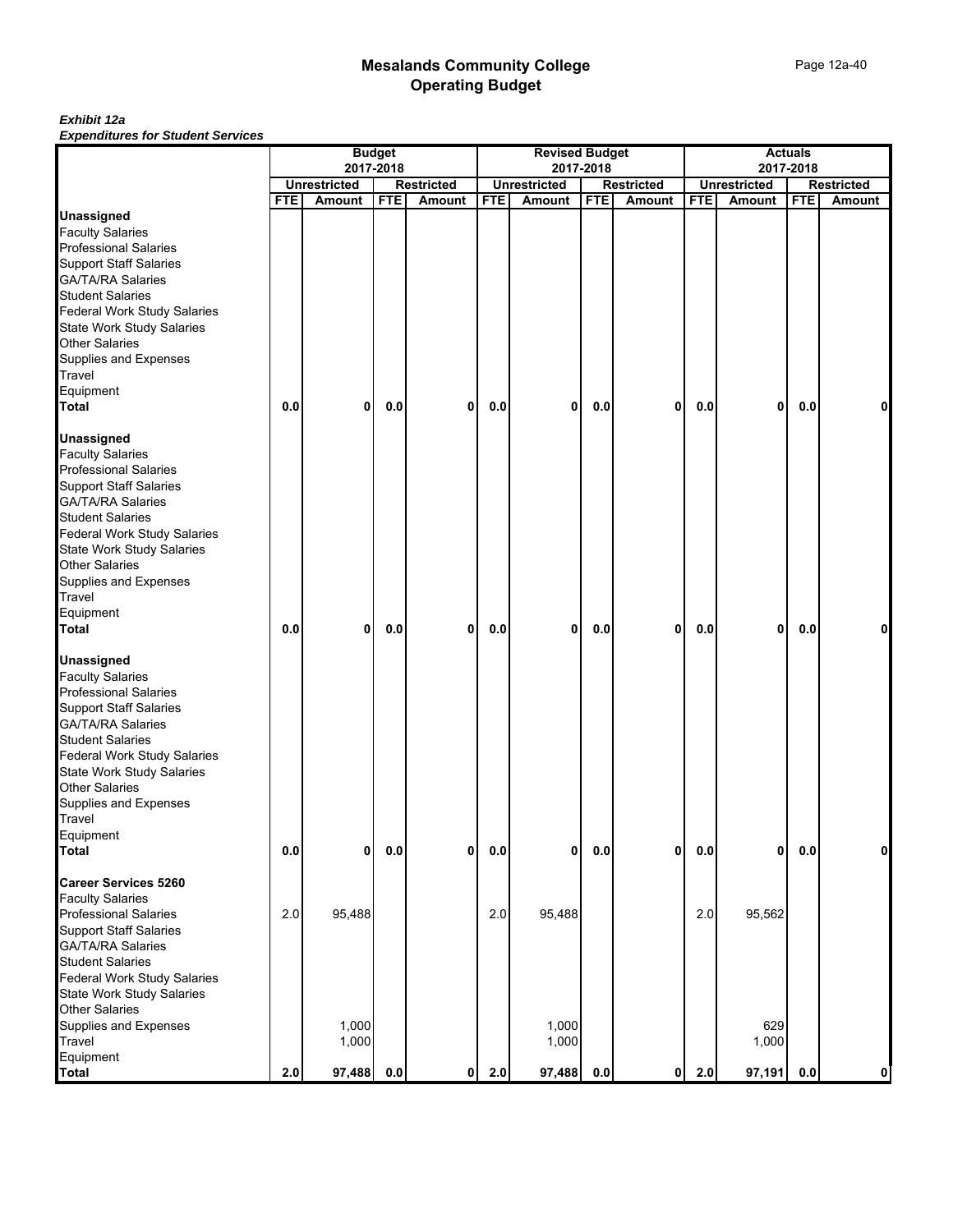|                                    |            |                               | <b>Budget</b> |                                    |            | <b>Revised Budget</b>                |            |                                    |            |                                      | <b>Actuals</b> |                                    |
|------------------------------------|------------|-------------------------------|---------------|------------------------------------|------------|--------------------------------------|------------|------------------------------------|------------|--------------------------------------|----------------|------------------------------------|
|                                    |            |                               | 2017-2018     |                                    |            |                                      | 2017-2018  |                                    |            | 2017-2018                            |                |                                    |
|                                    | <b>FTE</b> | <b>Unrestricted</b><br>Amount | <b>FTE</b>    | <b>Restricted</b><br><b>Amount</b> | <b>FTE</b> | <b>Unrestricted</b><br><b>Amount</b> | <b>FTE</b> | <b>Restricted</b><br><b>Amount</b> | <b>FTE</b> | <b>Unrestricted</b><br><b>Amount</b> | <b>FTE</b>     | <b>Restricted</b><br><b>Amount</b> |
| Testing 5265                       |            |                               |               |                                    |            |                                      |            |                                    |            |                                      |                |                                    |
| <b>Faculty Salaries</b>            |            |                               |               |                                    |            |                                      |            |                                    |            |                                      |                |                                    |
| <b>Professional Salaries</b>       |            |                               |               |                                    |            |                                      |            |                                    |            |                                      |                |                                    |
| <b>Support Staff Salaries</b>      |            |                               |               |                                    |            |                                      |            |                                    |            |                                      |                |                                    |
| <b>GA/TA/RA Salaries</b>           |            |                               |               |                                    |            |                                      |            |                                    |            |                                      |                |                                    |
| <b>Student Salaries</b>            |            |                               |               |                                    |            |                                      |            |                                    |            |                                      |                |                                    |
| <b>Federal Work Study Salaries</b> |            |                               |               |                                    |            |                                      |            |                                    |            |                                      |                |                                    |
| <b>State Work Study Salaries</b>   |            |                               |               |                                    |            |                                      |            |                                    |            |                                      |                |                                    |
| <b>Other Salaries</b>              |            |                               |               |                                    |            |                                      |            |                                    |            |                                      |                |                                    |
| Supplies and Expenses              |            | 3,000                         |               |                                    |            | 3,000                                |            |                                    |            | 3,099                                |                |                                    |
| Travel                             |            | 250                           |               |                                    |            | 250                                  |            |                                    |            | 250                                  |                |                                    |
| Equipment                          |            |                               |               |                                    |            |                                      |            |                                    |            |                                      |                |                                    |
| <b>Total</b>                       | 0.0        | 3,250                         | 0.0           | 0                                  | 0.0        | 3,250                                | 0.0        | 0                                  | 0.0        | 3,349                                | 0.0            | 0                                  |
|                                    |            |                               |               |                                    |            |                                      |            |                                    |            |                                      |                |                                    |
| <b>Student Events 5262</b>         |            |                               |               |                                    |            |                                      |            |                                    |            |                                      |                |                                    |
| <b>Faculty Salaries</b>            |            |                               |               |                                    |            |                                      |            |                                    |            |                                      |                |                                    |
| <b>Professional Salaries</b>       |            |                               |               |                                    |            |                                      |            |                                    |            |                                      |                |                                    |
| <b>Support Staff Salaries</b>      |            |                               |               |                                    |            |                                      |            |                                    |            |                                      |                |                                    |
| <b>GA/TA/RA Salaries</b>           |            |                               |               |                                    |            |                                      |            |                                    |            |                                      |                |                                    |
| <b>Student Salaries</b>            |            |                               |               |                                    |            |                                      |            |                                    |            |                                      |                |                                    |
| <b>Federal Work Study Salaries</b> |            |                               |               |                                    |            |                                      |            |                                    |            |                                      |                |                                    |
| <b>State Work Study Salaries</b>   |            |                               |               |                                    |            |                                      |            |                                    |            |                                      |                |                                    |
| <b>Other Salaries</b>              |            |                               |               |                                    |            |                                      |            |                                    |            |                                      |                |                                    |
| Supplies and Expenses              |            | 5,000                         |               |                                    |            | 5,000                                |            |                                    |            |                                      |                |                                    |
| Travel                             |            |                               |               |                                    |            |                                      |            |                                    |            | 1,000                                |                |                                    |
| Equipment                          |            |                               |               |                                    |            |                                      |            |                                    |            |                                      |                |                                    |
| <b>Total</b>                       | 0.0        | 5,000                         | 0.0           | 0                                  | 0.0        | 5,000                                | 0.0        | $\mathbf{0}$                       | 0.0        | 1,000                                | 0.0            | 0                                  |
|                                    |            |                               |               |                                    |            |                                      |            |                                    |            |                                      |                |                                    |
| <b>Unassigned</b>                  |            |                               |               |                                    |            |                                      |            |                                    |            |                                      |                |                                    |
| <b>Faculty Salaries</b>            |            |                               |               |                                    |            |                                      |            |                                    |            |                                      |                |                                    |
| <b>Professional Salaries</b>       |            |                               |               |                                    |            |                                      |            |                                    |            |                                      |                |                                    |
| <b>Support Staff Salaries</b>      |            |                               |               |                                    |            |                                      |            |                                    |            |                                      |                |                                    |
| <b>GA/TA/RA Salaries</b>           |            |                               |               |                                    |            |                                      |            |                                    |            |                                      |                |                                    |
| <b>Student Salaries</b>            |            |                               |               |                                    |            |                                      |            |                                    |            |                                      |                |                                    |
| Federal Work Study Salaries        |            |                               |               |                                    |            |                                      |            |                                    |            |                                      |                |                                    |
| <b>State Work Study Salaries</b>   |            |                               |               |                                    |            |                                      |            |                                    |            |                                      |                |                                    |
| <b>Other Salaries</b>              |            |                               |               |                                    |            |                                      |            |                                    |            |                                      |                |                                    |
| Supplies and Expenses              |            |                               |               |                                    |            |                                      |            |                                    |            |                                      |                |                                    |
| Travel                             |            |                               |               |                                    |            |                                      |            |                                    |            |                                      |                |                                    |
| Equipment                          |            |                               |               |                                    |            |                                      |            |                                    |            |                                      |                |                                    |
| <b>Total</b>                       | 0.0        | 0                             | $0.0\,$       | 0                                  | 0.0        | 0                                    | 0.0        | 0                                  | $0.0\,$    | $\mathbf{0}$                         | 0.0            | $\mathbf{0}$                       |
|                                    |            |                               |               |                                    |            |                                      |            |                                    |            |                                      |                |                                    |
| <b>Unassigned</b>                  |            |                               |               |                                    |            |                                      |            |                                    |            |                                      |                |                                    |
| <b>Faculty Salaries</b>            |            |                               |               |                                    |            |                                      |            |                                    |            |                                      |                |                                    |
| <b>Professional Salaries</b>       |            |                               |               |                                    |            |                                      |            |                                    |            |                                      |                |                                    |
| <b>Support Staff Salaries</b>      |            |                               |               |                                    |            |                                      |            |                                    |            |                                      |                |                                    |
| <b>GA/TA/RA Salaries</b>           |            |                               |               |                                    |            |                                      |            |                                    |            |                                      |                |                                    |
| <b>Student Salaries</b>            |            |                               |               |                                    |            |                                      |            |                                    |            |                                      |                |                                    |
| <b>Federal Work Study Salaries</b> |            |                               |               |                                    |            |                                      |            |                                    |            |                                      |                |                                    |
| <b>State Work Study Salaries</b>   |            |                               |               |                                    |            |                                      |            |                                    |            |                                      |                |                                    |
| <b>Other Salaries</b>              |            |                               |               |                                    |            |                                      |            |                                    |            |                                      |                |                                    |
| Supplies and Expenses              |            |                               |               |                                    |            |                                      |            |                                    |            |                                      |                |                                    |
| Travel                             |            |                               |               |                                    |            |                                      |            |                                    |            |                                      |                |                                    |
| Equipment                          |            |                               |               |                                    |            |                                      |            |                                    |            |                                      |                |                                    |
| <b>Total</b>                       | $0.0\,$    | 0                             | 0.0           | 0                                  | 0.0        | $\mathbf{0}$                         | 0.0        | 0                                  | 0.0        | 0                                    | 0.0            | $\mathbf 0$                        |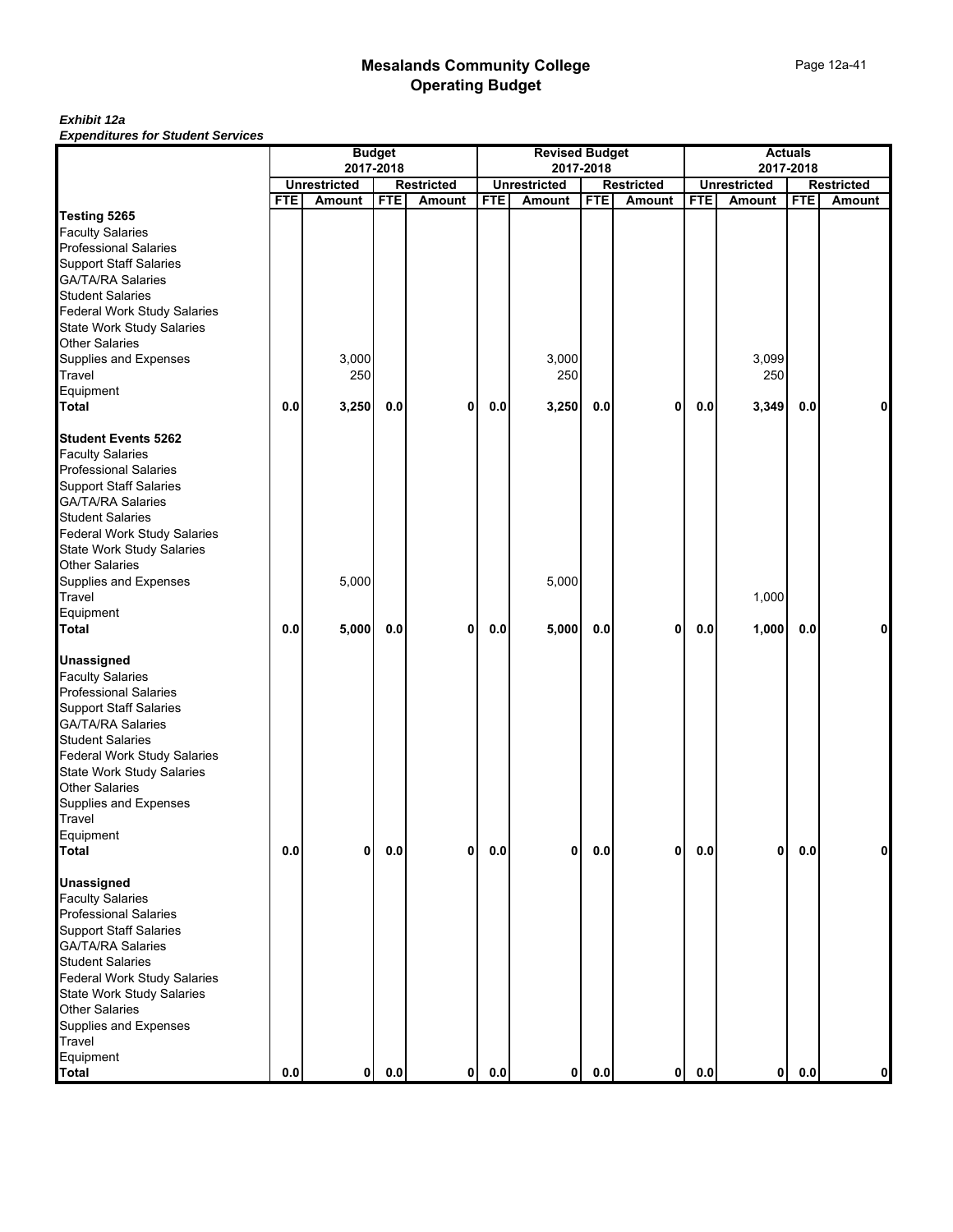|                                    |            |                     | <b>Budget</b> |                   |            | <b>Revised Budget</b> |            |                   |            |                     | <b>Actuals</b> |                   |
|------------------------------------|------------|---------------------|---------------|-------------------|------------|-----------------------|------------|-------------------|------------|---------------------|----------------|-------------------|
|                                    |            | 2017-2018           |               |                   |            |                       | 2017-2018  |                   |            |                     | 2017-2018      |                   |
|                                    |            | <b>Unrestricted</b> |               | <b>Restricted</b> |            | <b>Unrestricted</b>   |            | <b>Restricted</b> |            | <b>Unrestricted</b> |                | <b>Restricted</b> |
|                                    | <b>FTE</b> | <b>Amount</b>       | <b>FTE</b>    | <b>Amount</b>     | <b>FTE</b> | <b>Amount</b>         | <b>FTE</b> | Amount            | <b>FTE</b> | Amount              | <b>FTE</b>     | Amount            |
| <b>Unassigned 1</b>                |            |                     |               |                   |            |                       |            |                   |            |                     |                |                   |
| <b>Faculty Salaries</b>            |            |                     |               |                   |            |                       |            |                   |            |                     |                |                   |
| <b>Professional Salaries</b>       |            |                     |               |                   |            |                       |            |                   |            |                     |                |                   |
| <b>Support Staff Salaries</b>      |            |                     |               |                   |            |                       |            |                   |            |                     |                |                   |
| <b>GA/TA/RA Salaries</b>           |            |                     |               |                   |            |                       |            |                   |            |                     |                |                   |
| <b>Student Salaries</b>            |            |                     |               |                   |            |                       |            |                   |            |                     |                |                   |
| <b>Federal Work Study Salaries</b> |            |                     |               |                   |            |                       |            |                   |            |                     |                |                   |
| <b>State Work Study Salaries</b>   |            |                     |               |                   |            |                       |            |                   |            |                     |                |                   |
| <b>Other Salaries</b>              |            |                     |               |                   |            |                       |            |                   |            |                     |                |                   |
| Supplies and Expenses              |            |                     |               |                   |            |                       |            |                   |            |                     |                |                   |
| Travel                             |            |                     |               |                   |            |                       |            |                   |            |                     |                |                   |
| Equipment                          |            |                     |               |                   |            |                       |            |                   |            |                     |                |                   |
| <b>Total</b>                       | 0.0        | 0                   | 0.0           | 0                 | 0.0        | 0                     | 0.0        | 0                 | 0.0        | 0                   | 0.0            | 0                 |
|                                    |            |                     |               |                   |            |                       |            |                   |            |                     |                |                   |
| <b>Unassigned 2</b>                |            |                     |               |                   |            |                       |            |                   |            |                     |                |                   |
| <b>Faculty Salaries</b>            |            |                     |               |                   |            |                       |            |                   |            |                     |                |                   |
| <b>Professional Salaries</b>       |            |                     |               |                   |            |                       |            |                   |            |                     |                |                   |
| <b>Support Staff Salaries</b>      |            |                     |               |                   |            |                       |            |                   |            |                     |                |                   |
| <b>GA/TA/RA Salaries</b>           |            |                     |               |                   |            |                       |            |                   |            |                     |                |                   |
| <b>Student Salaries</b>            |            |                     |               |                   |            |                       |            |                   |            |                     |                |                   |
| <b>Federal Work Study Salaries</b> |            |                     |               |                   |            |                       |            |                   |            |                     |                |                   |
|                                    |            |                     |               |                   |            |                       |            |                   |            |                     |                |                   |
| <b>State Work Study Salaries</b>   |            |                     |               |                   |            |                       |            |                   |            |                     |                |                   |
| <b>Other Salaries</b>              |            |                     |               |                   |            |                       |            |                   |            |                     |                |                   |
| Supplies and Expenses              |            |                     |               |                   |            |                       |            |                   |            |                     |                |                   |
| Travel                             |            |                     |               |                   |            |                       |            |                   |            |                     |                |                   |
| Equipment                          |            |                     |               |                   |            |                       |            |                   |            |                     |                |                   |
| <b>Total</b>                       | 0.0        | 0                   | 0.0           | 0                 | 0.0        | 0                     | 0.0        | 0                 | 0.0        | 0                   | 0.0            | 0                 |
| <b>Unassigned 3</b>                |            |                     |               |                   |            |                       |            |                   |            |                     |                |                   |
| <b>Faculty Salaries</b>            |            |                     |               |                   |            |                       |            |                   |            |                     |                |                   |
| <b>Professional Salaries</b>       |            |                     |               |                   |            |                       |            |                   |            |                     |                |                   |
| <b>Support Staff Salaries</b>      |            |                     |               |                   |            |                       |            |                   |            |                     |                |                   |
| <b>GA/TA/RA Salaries</b>           |            |                     |               |                   |            |                       |            |                   |            |                     |                |                   |
| <b>Student Salaries</b>            |            |                     |               |                   |            |                       |            |                   |            |                     |                |                   |
| <b>Federal Work Study Salaries</b> |            |                     |               |                   |            |                       |            |                   |            |                     |                |                   |
| <b>State Work Study Salaries</b>   |            |                     |               |                   |            |                       |            |                   |            |                     |                |                   |
| <b>Other Salaries</b>              |            |                     |               |                   |            |                       |            |                   |            |                     |                |                   |
| Supplies and Expenses              |            |                     |               |                   |            |                       |            |                   |            |                     |                |                   |
| Travel                             |            |                     |               |                   |            |                       |            |                   |            |                     |                |                   |
| Equipment                          |            |                     |               |                   |            |                       |            |                   |            |                     |                |                   |
| Total                              | 0.0        | 0                   | 0.0           | 0                 | 0.0        | 01                    | 0.0        | 0                 | $0.0\,$    | $\mathbf{0}$        | 0.0            | 0                 |
|                                    |            |                     |               |                   |            |                       |            |                   |            |                     |                |                   |
| <b>Unassigned 4</b>                |            |                     |               |                   |            |                       |            |                   |            |                     |                |                   |
| <b>Faculty Salaries</b>            |            |                     |               |                   |            |                       |            |                   |            |                     |                |                   |
| <b>Professional Salaries</b>       |            |                     |               |                   |            |                       |            |                   |            |                     |                |                   |
|                                    |            |                     |               |                   |            |                       |            |                   |            |                     |                |                   |
| <b>Support Staff Salaries</b>      |            |                     |               |                   |            |                       |            |                   |            |                     |                |                   |
| <b>GA/TA/RA Salaries</b>           |            |                     |               |                   |            |                       |            |                   |            |                     |                |                   |
| <b>Student Salaries</b>            |            |                     |               |                   |            |                       |            |                   |            |                     |                |                   |
| <b>Federal Work Study Salaries</b> |            |                     |               |                   |            |                       |            |                   |            |                     |                |                   |
| <b>State Work Study Salaries</b>   |            |                     |               |                   |            |                       |            |                   |            |                     |                |                   |
| <b>Other Salaries</b>              |            |                     |               |                   |            |                       |            |                   |            |                     |                |                   |
| Supplies and Expenses              |            |                     |               |                   |            |                       |            |                   |            |                     |                |                   |
| Travel                             |            |                     |               |                   |            |                       |            |                   |            |                     |                |                   |
| Equipment                          |            |                     |               |                   |            |                       |            |                   |            |                     |                |                   |
| <b>Total</b>                       | 0.0        | $\mathbf 0$         | 0.0           | $\mathbf{0}$      | 0.0        | $\mathbf{0}$          | 0.0        | 01                | 0.0        | 0                   | 0.0            | $\mathbf{0}$      |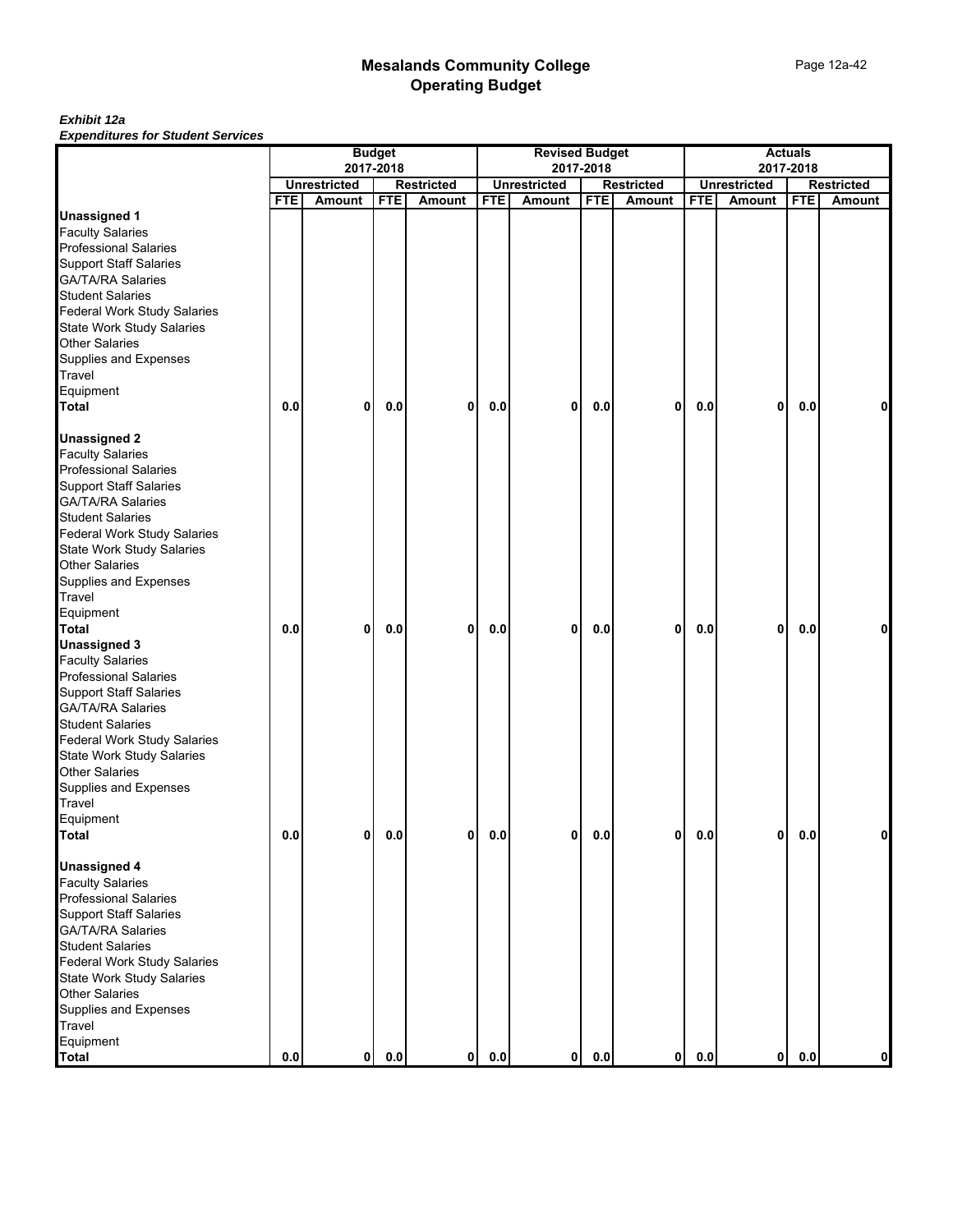#### Page 12a-43

#### *Exhibit 12a Grand Totals Expenditures for Student Services*

|                                    |      |                     | <b>Budget</b>    |                   |            | <b>Revised Budget</b> |           |                   |      |                  | <b>Actuals</b>   |            |
|------------------------------------|------|---------------------|------------------|-------------------|------------|-----------------------|-----------|-------------------|------|------------------|------------------|------------|
|                                    |      | 2017-2018           |                  |                   |            |                       | 2017-2018 |                   |      |                  | 2017-2018        |            |
|                                    |      | <b>Unrestricted</b> |                  | <b>Restricted</b> |            | Unrestricted          |           | <b>Restricted</b> |      | Unrestricted     |                  | Restricted |
| <b>Details</b>                     | FTE. | Amount              | <b>FTE</b>       | Amount            | <b>FTE</b> | Amount                | FTE.      | Amount            | FTE. | Amount           | FTE.             | Amount     |
|                                    |      |                     |                  |                   |            |                       |           |                   |      |                  |                  |            |
| <b>Faculty Salaries</b>            | 0.0  | 0.0                 | 0.0              | 0.0               | 0.0        | 0.0                   | 0.0       | 0.0               | 0.0  | 0.0              | 0.01             | 0.0        |
| <b>Professional Salaries</b>       | 6.01 | 313,115.0           | 0.0 <sub>l</sub> | 0.0               | 6.0        | 313.115.0             | 0.01      | 0.0               | 6.0  | 313,413.7        | 0.0              | 0.0        |
| <b>Support Staff Salaries</b>      | 3.5  | 96,491.0            | 0.0 <sub>l</sub> | 0.0               | 3.5        | 96,491.0              | 0.01      | 0.0               | 3.5  | 88,079.8         | 0.01             | 0.0        |
| <b>GA/TA/RA Salaries</b>           | 0.01 | 0.0                 | 0.0              | 0.0               | 0.0        | 0.0                   | 0.01      | 0.0               | 0.0  | 0.0              | 0.0              | 0.0        |
| <b>Student Salaries</b>            | 0.0  | 0.0                 | 0.0              | 0.0               | 0.0        | 0.0                   | 0.01      | 0.0               | 0.0  | 0.0              | 0.0              | 0.0        |
| <b>Federal Work Study Salaries</b> | 0.0  | 10,000.0            | 0.0 <sub>l</sub> | 0.0               | 0.0        | 10.000.0              | 0.01      | 0.0               | 0.01 | 5,492.8          | 0.0              | 0.0        |
| <b>State Work Study Salaries</b>   | 0.0  | 7,600.0             | 0.0 <sub>l</sub> | 0.0               | 0.0        | 7.600.0               | 0.01      | 0.0               | 0.01 | 6,513.0          | 0.0              | 0.0        |
| <b>Other Salaries</b>              | 0.0  | 13,270.0            | 0.0              | 0.0               | 0.0        | 13,270.0              | 0.01      | 0.0               | 0.0  | 1,500.0          | 0.01             | 0.0        |
| Supplies and Expenses              | 0.0  | 54,500.0            | 0.0              | 0.0               | 0.0        | 54,500.0              | 0.01      | 0.0               | 0.0  | 71,829.3         | 0.0 <sub>l</sub> | 0.0        |
| Travel                             | 0.0  | 13.050.0            | 0.0              | 0.0               | 0.0        | 13.050.0              | 0.01      | 0.0               | 0.01 | 8,658.5          | 0.0              | 0.0        |
| Equipment                          | 0.0  | 0.0                 | 0.0 <sub>l</sub> | 0.0               | 0.0        | 0.0                   | 0.01      | 0.0               | 0.0  | 0.0 <sub>l</sub> | 0.0 <sub>l</sub> | 0.0        |
| <b>Total</b>                       | 9.5  | 508,026             | 0.0              |                   | 9.5        | 508,026               | 0.0       | ۰                 | 9.5  | 495,487          | 0.0              |            |
|                                    |      |                     |                  |                   |            |                       |           |                   |      |                  |                  |            |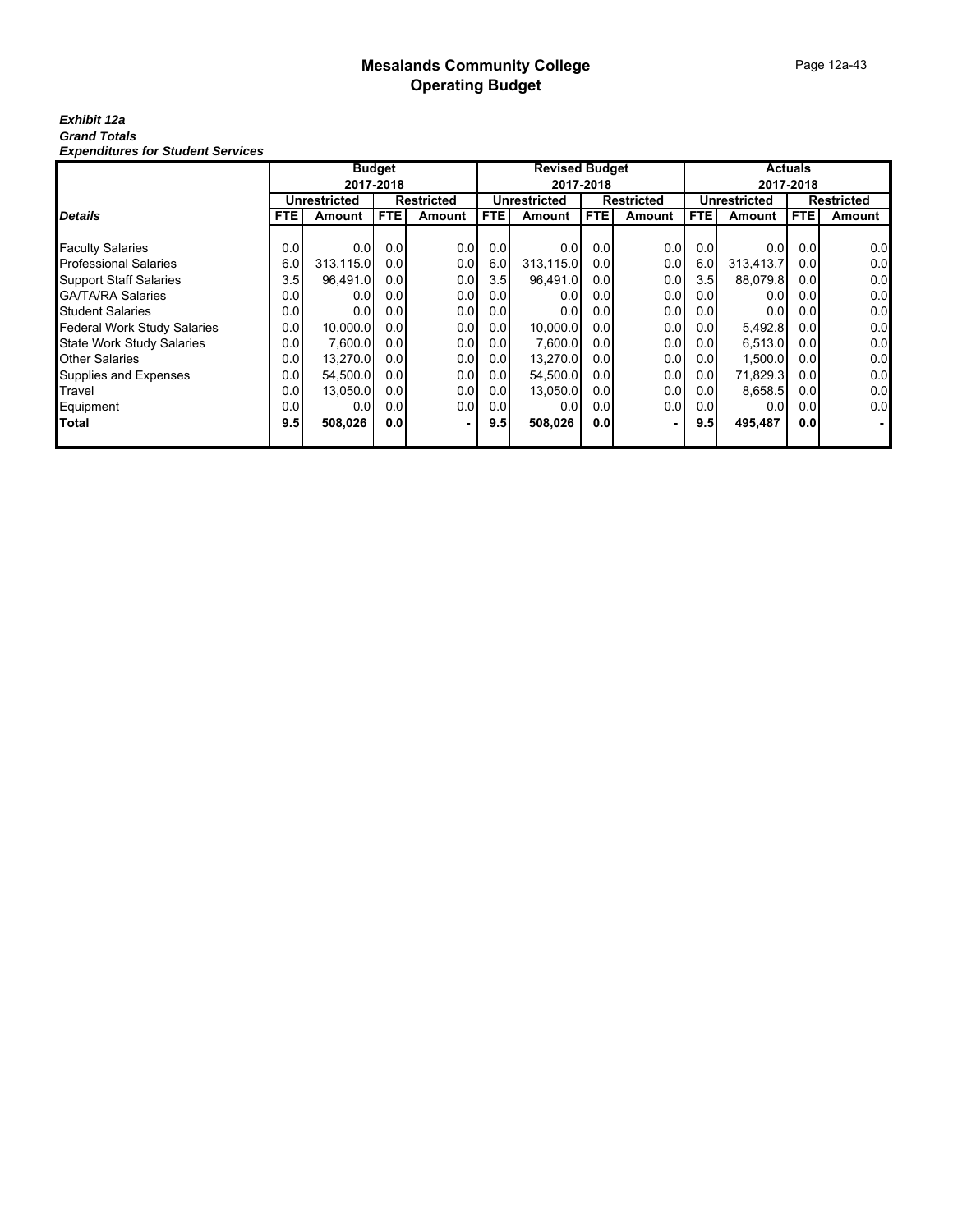#### *Exhibit 13 Expenditures for Institutional Support*

| 2017-2018<br><b>Restricted</b><br>0<br>0<br>0<br>0<br>0<br>0<br>0<br>0<br>0<br>0<br>0<br>0<br>0 | 2017-2018<br><b>Unrestricted</b><br>250,007<br>78,500<br>94,132<br>64,400<br>103,902<br>102,235<br>54,464<br>104,983<br>5,000<br>857,623<br>67,831<br>95,343<br>13,718<br>37,865 | <b>Restricted</b><br>$\Omega$<br>$\Omega$<br>$\overline{0}$<br>$\Omega$<br>$\Omega$<br>$\overline{0}$<br>$\overline{0}$<br>$\Omega$<br>$\overline{0}$<br>$\Omega$<br>0<br>0<br>0 | <b>Unrestricted</b><br>270,157<br>57,289<br>96,755<br>43,693<br>110,632<br>96,607<br>54,732<br>107,523<br>837,386<br>56,940<br>92,168<br>12,627 | 2017-2018<br><b>Restricted</b><br>0<br>0<br>0<br>$\mathsf{O}\xspace$<br>0<br>$\overline{0}$<br>0<br>0<br>0<br>0<br>$\Omega$ |
|-------------------------------------------------------------------------------------------------|----------------------------------------------------------------------------------------------------------------------------------------------------------------------------------|----------------------------------------------------------------------------------------------------------------------------------------------------------------------------------|-------------------------------------------------------------------------------------------------------------------------------------------------|-----------------------------------------------------------------------------------------------------------------------------|
|                                                                                                 |                                                                                                                                                                                  |                                                                                                                                                                                  |                                                                                                                                                 |                                                                                                                             |
|                                                                                                 |                                                                                                                                                                                  |                                                                                                                                                                                  |                                                                                                                                                 |                                                                                                                             |
|                                                                                                 |                                                                                                                                                                                  |                                                                                                                                                                                  |                                                                                                                                                 |                                                                                                                             |
|                                                                                                 |                                                                                                                                                                                  |                                                                                                                                                                                  |                                                                                                                                                 |                                                                                                                             |
|                                                                                                 |                                                                                                                                                                                  |                                                                                                                                                                                  |                                                                                                                                                 |                                                                                                                             |
|                                                                                                 |                                                                                                                                                                                  |                                                                                                                                                                                  |                                                                                                                                                 |                                                                                                                             |
|                                                                                                 |                                                                                                                                                                                  |                                                                                                                                                                                  |                                                                                                                                                 |                                                                                                                             |
|                                                                                                 |                                                                                                                                                                                  |                                                                                                                                                                                  |                                                                                                                                                 |                                                                                                                             |
|                                                                                                 |                                                                                                                                                                                  |                                                                                                                                                                                  |                                                                                                                                                 |                                                                                                                             |
|                                                                                                 |                                                                                                                                                                                  |                                                                                                                                                                                  |                                                                                                                                                 |                                                                                                                             |
|                                                                                                 |                                                                                                                                                                                  |                                                                                                                                                                                  |                                                                                                                                                 |                                                                                                                             |
|                                                                                                 |                                                                                                                                                                                  |                                                                                                                                                                                  |                                                                                                                                                 |                                                                                                                             |
|                                                                                                 |                                                                                                                                                                                  |                                                                                                                                                                                  |                                                                                                                                                 |                                                                                                                             |
|                                                                                                 |                                                                                                                                                                                  |                                                                                                                                                                                  |                                                                                                                                                 |                                                                                                                             |
|                                                                                                 |                                                                                                                                                                                  |                                                                                                                                                                                  |                                                                                                                                                 |                                                                                                                             |
|                                                                                                 |                                                                                                                                                                                  |                                                                                                                                                                                  |                                                                                                                                                 |                                                                                                                             |
|                                                                                                 |                                                                                                                                                                                  |                                                                                                                                                                                  |                                                                                                                                                 |                                                                                                                             |
|                                                                                                 |                                                                                                                                                                                  |                                                                                                                                                                                  |                                                                                                                                                 |                                                                                                                             |
|                                                                                                 |                                                                                                                                                                                  |                                                                                                                                                                                  |                                                                                                                                                 |                                                                                                                             |
|                                                                                                 |                                                                                                                                                                                  |                                                                                                                                                                                  | 34,521                                                                                                                                          |                                                                                                                             |
|                                                                                                 | 9,946                                                                                                                                                                            |                                                                                                                                                                                  | 9,648                                                                                                                                           |                                                                                                                             |
|                                                                                                 | 5,964                                                                                                                                                                            |                                                                                                                                                                                  |                                                                                                                                                 |                                                                                                                             |
|                                                                                                 | 238                                                                                                                                                                              |                                                                                                                                                                                  | 1,509                                                                                                                                           |                                                                                                                             |
|                                                                                                 |                                                                                                                                                                                  |                                                                                                                                                                                  |                                                                                                                                                 |                                                                                                                             |
|                                                                                                 |                                                                                                                                                                                  |                                                                                                                                                                                  |                                                                                                                                                 |                                                                                                                             |
| 0                                                                                               | 292,705                                                                                                                                                                          | 0                                                                                                                                                                                | 294,213                                                                                                                                         | $\Omega$                                                                                                                    |
|                                                                                                 |                                                                                                                                                                                  |                                                                                                                                                                                  |                                                                                                                                                 |                                                                                                                             |
| 0                                                                                               | 1,150,328                                                                                                                                                                        | 0                                                                                                                                                                                | 1,131,599                                                                                                                                       | 0                                                                                                                           |
|                                                                                                 |                                                                                                                                                                                  | 20,600<br>41,200                                                                                                                                                                 |                                                                                                                                                 | 10,000<br>76,800                                                                                                            |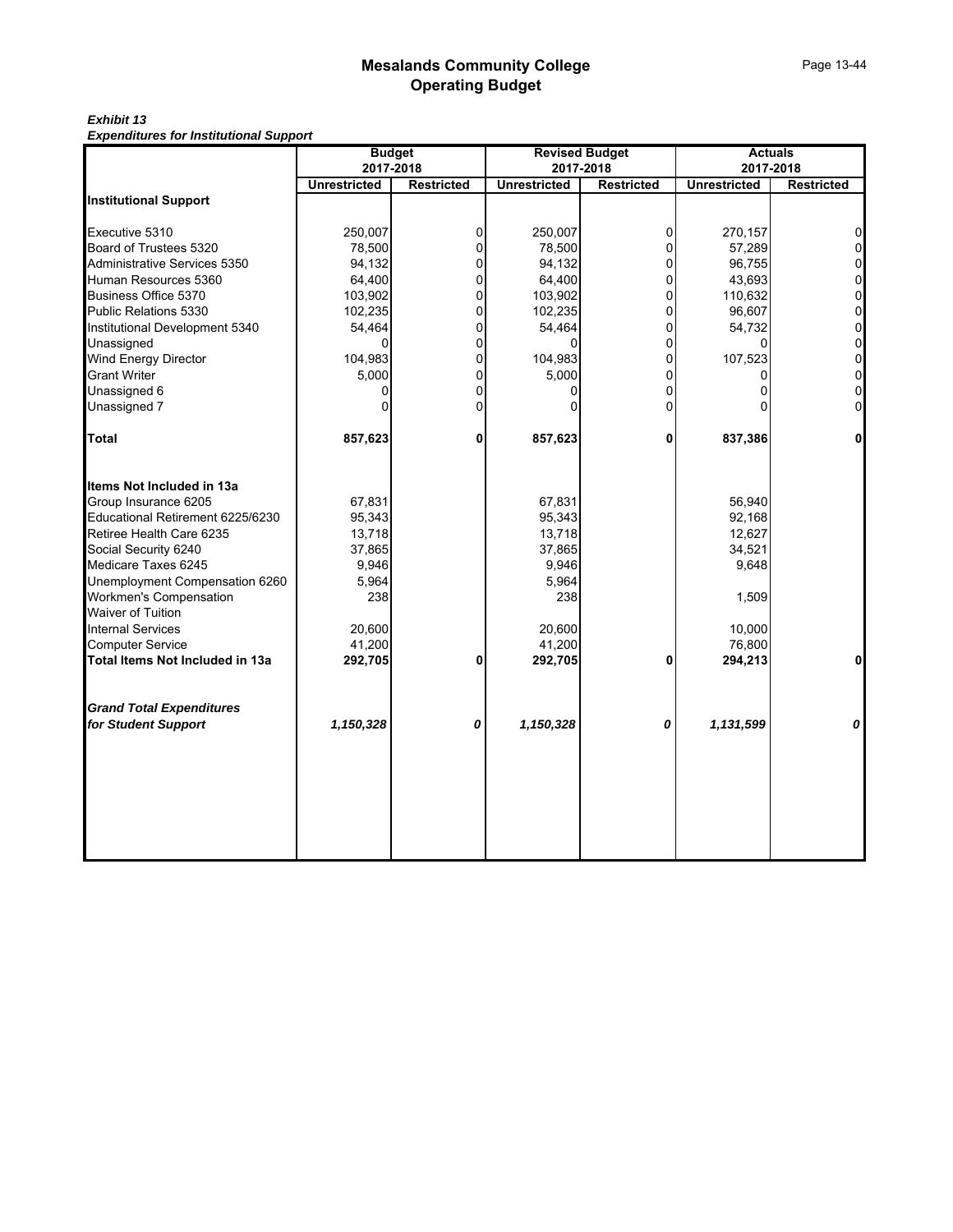#### *Exhibit 13a Expenditures for Institutional Support*

|                                                                                                                                                                                         | <b>Budget</b>                                         |                          |            |               | <b>Revised Budget</b><br>2017-2018<br><b>Unrestricted</b><br><b>Restricted</b> |                          |            |               | <b>Actuals</b><br>2017-2018<br><b>Unrestricted</b><br><b>Restricted</b> |                            |            |             |
|-----------------------------------------------------------------------------------------------------------------------------------------------------------------------------------------|-------------------------------------------------------|--------------------------|------------|---------------|--------------------------------------------------------------------------------|--------------------------|------------|---------------|-------------------------------------------------------------------------|----------------------------|------------|-------------|
|                                                                                                                                                                                         | 2017-2018<br><b>Unrestricted</b><br><b>Restricted</b> |                          |            |               |                                                                                |                          |            |               |                                                                         |                            |            |             |
| <b>Executive Management</b>                                                                                                                                                             | <b>FTE</b>                                            | Amount                   | <b>FTE</b> | <b>Amount</b> | <b>FTE</b>                                                                     | <b>Amount</b>            | <b>FTE</b> | <b>Amount</b> | <b>FTE</b>                                                              | Amount                     | <b>FTE</b> | Amount      |
| <b>Executive 5310</b><br><b>Faculty Salaries</b><br><b>Professional Salaries</b>                                                                                                        | 1.0                                                   | 160,680                  |            |               | 1.0                                                                            | 160,680                  |            |               | 1.0                                                                     | 144,600                    |            |             |
| <b>Support Staff Salaries</b><br>GA/TA/RA Salaries                                                                                                                                      | 1.0                                                   | 53,727                   |            |               | 1.0                                                                            | 53,727                   |            |               | 1.0                                                                     | 53,768                     |            |             |
| <b>Student Salaries</b><br><b>Federal Work Study Salaries</b><br><b>State Work Study Salaries</b>                                                                                       |                                                       |                          |            |               |                                                                                |                          |            |               |                                                                         |                            |            |             |
| <b>Other Salaries</b><br>Supplies and Expenses<br>Travel                                                                                                                                |                                                       | 600<br>10,000<br>25,000  |            |               |                                                                                | 600<br>10,000<br>25,000  |            |               |                                                                         | 45,786<br>12,309<br>13,694 |            |             |
| Equipment<br>Total                                                                                                                                                                      | 2.0                                                   | 250,007                  | 0.0        | $\mathbf{0}$  | 2.0                                                                            | 250,007                  | 0.0        | $\bf{0}$      | 2.0                                                                     | 270,157                    | 0.0        | $\mathbf 0$ |
| <b>Board of Trustees 5320</b><br><b>Faculty Salaries</b>                                                                                                                                |                                                       |                          |            |               |                                                                                |                          |            |               |                                                                         |                            |            |             |
| <b>Professional Salaries</b><br><b>Support Staff Salaries</b><br><b>GA/TA/RA Salaries</b><br><b>Student Salaries</b><br><b>Federal Work Study Salaries</b><br>State Work Study Salaries | 0.5                                                   | 3,000                    |            |               | 0.5                                                                            | 3,000                    |            |               | 0.5                                                                     | 3,676                      |            |             |
| <b>Other Salaries</b><br>Supplies and Expenses<br>Travel                                                                                                                                |                                                       | 75,000<br>500            |            |               |                                                                                | 75,000<br>500            |            |               |                                                                         | 50,461<br>3,152            |            |             |
| Equipment<br>Total                                                                                                                                                                      | 0.5                                                   | 78,500                   | 0.0        | 0.0           | 0.5                                                                            | 78,500                   | 0.0        | 0.0           | 0.5                                                                     | 57,289                     | 0.0        | 0.0         |
| <b>Administrative Services 5350</b><br><b>Faculty Salaries</b>                                                                                                                          |                                                       |                          |            |               |                                                                                |                          |            |               |                                                                         |                            |            |             |
| <b>Professional Salaries</b><br><b>Support Staff Salaries</b><br><b>GA/TA/RA Salaries</b><br><b>Student Salaries</b><br><b>Federal Work Study Salaries</b>                              | 1.0                                                   | 78,950                   |            |               | 1.0                                                                            | 78,950                   |            |               | 1.0<br>0.5                                                              | 79,045<br>8,131            |            |             |
| <b>State Work Study Salaries</b><br><b>Other Salaries</b><br>Supplies and Expenses<br>Travel<br>Equipment                                                                               |                                                       | 12,182<br>2,000<br>1,000 |            |               |                                                                                | 12,182<br>2,000<br>1,000 |            |               |                                                                         | 900<br>5,966<br>2,712      |            |             |
| <b>Total</b>                                                                                                                                                                            | 1.0                                                   | 94,132                   | 0.0        | 0.0           | 1.0                                                                            | 94,132                   | 0.0        | 0.0           | 1.5                                                                     | 96,755                     | 0.0        | 0.0         |
| Human Resources 5360<br><b>Faculty Salaries</b><br><b>Professional Salaries</b>                                                                                                         | 1.0                                                   | 55,000                   |            |               | 1.0                                                                            | 55,000                   |            |               | 1.0                                                                     | 34,209                     |            |             |
| <b>Support Staff Salaries</b><br><b>GA/TA/RA Salaries</b><br><b>Student Salaries</b><br><b>Federal Work Study Salaries</b>                                                              |                                                       |                          |            |               |                                                                                |                          |            |               |                                                                         | 470                        |            |             |
| State Work Study Salaries<br><b>Other Salaries</b><br>Supplies and Expenses<br>Travel<br>Equipment                                                                                      |                                                       | 900<br>5,000<br>3,500    |            |               |                                                                                | 900<br>5,000<br>3,500    |            |               |                                                                         | 525<br>7,054<br>1,435      |            |             |
| Total                                                                                                                                                                                   | 1.0                                                   | 64,400                   | 0.0        | 0.0           | 1.0                                                                            | 64,400                   | 0.0        | 0.0           | 1.0                                                                     | 43,693                     | 0.0        | 0.0         |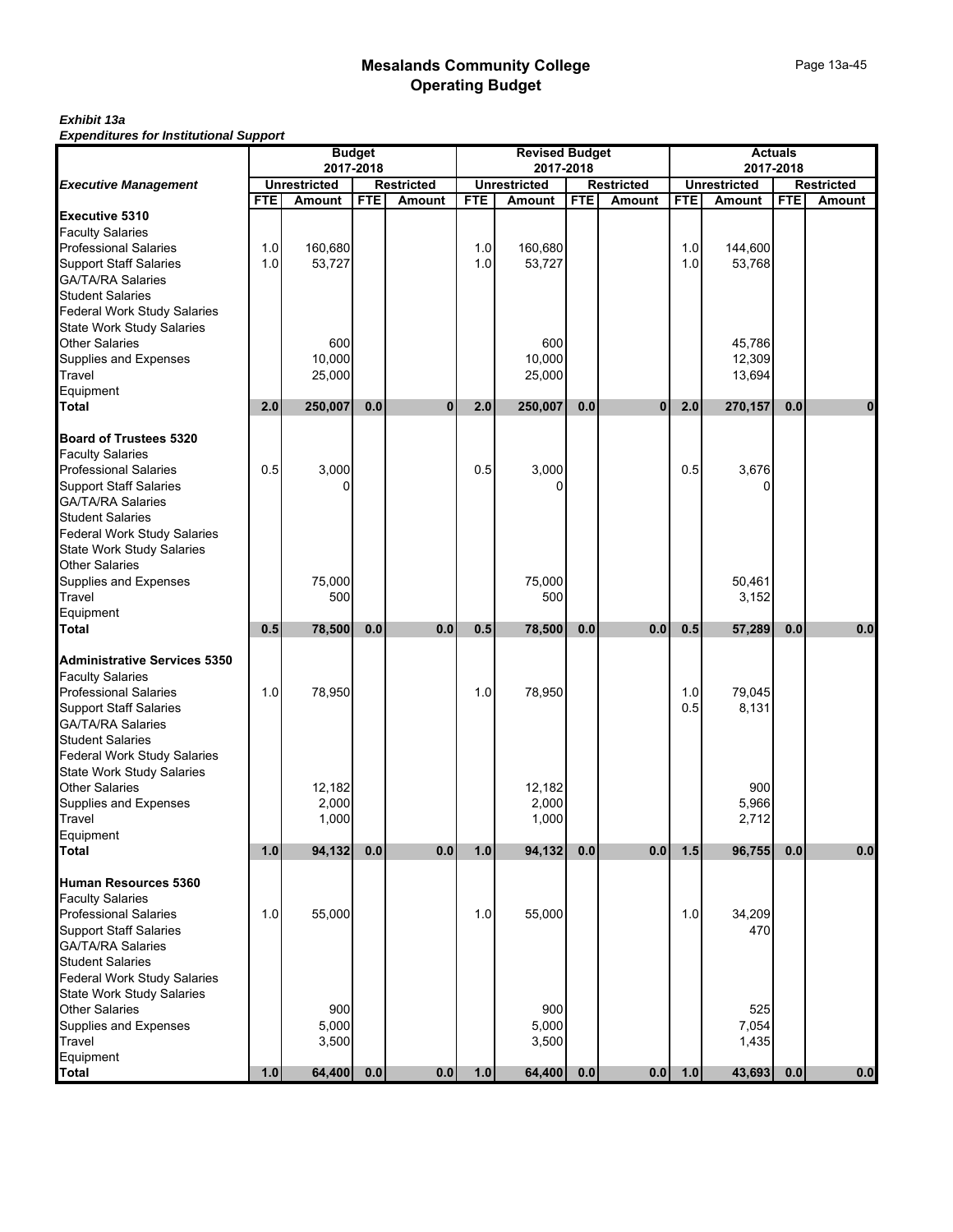# Page 13a-46

*Exhibit 13a Expenditures for Institutional Support*

|                                                                                                                                                                                                                                                                                       |            |                                  | <b>Budget</b> |                   |            | <b>Revised Budget</b>            |            |                   | <b>Actuals</b><br>2017-2018 |                          |            |                   |
|---------------------------------------------------------------------------------------------------------------------------------------------------------------------------------------------------------------------------------------------------------------------------------------|------------|----------------------------------|---------------|-------------------|------------|----------------------------------|------------|-------------------|-----------------------------|--------------------------|------------|-------------------|
|                                                                                                                                                                                                                                                                                       |            | 2017-2018<br><b>Unrestricted</b> |               | <b>Restricted</b> |            | 2017-2018<br><b>Unrestricted</b> |            | <b>Restricted</b> |                             | <b>Unrestricted</b>      |            | <b>Restricted</b> |
|                                                                                                                                                                                                                                                                                       | <b>FTE</b> | Amount                           | <b>FTE</b>    | <b>Amount</b>     | <b>FTE</b> | <b>Amount</b>                    | <b>FTE</b> | <b>Amount</b>     | <b>FTE</b>                  | Amount                   | <b>FTE</b> | Amount            |
| <b>Business Office 5370</b><br><b>Faculty Salaries</b><br><b>Professional Salaries</b><br>Support Staff Salaries<br>GA/TA/RA Salaries<br><b>Student Salaries</b>                                                                                                                      | 3.0        | 96,202                           |               |                   | 3.0        | 96,202                           |            |                   | 3.0                         | 97,489                   |            |                   |
| Federal Work Study Salaries<br>State Work Study Salaries<br><b>Other Salaries</b><br>Supplies and Expenses<br>Travel<br>Equipment<br><b>Total</b>                                                                                                                                     | 3.0        | 7,500<br>200<br>103,902          | 0.0           | 0.0               | 3.0        | 7,500<br>200<br>103,902          | 0.0        | 0.0               | 3.0                         | 12,824<br>319<br>110,632 | 0.0        | 0.0               |
| <b>Public Relations 5330</b><br><b>Faculty Salaries</b><br><b>Professional Salaries</b><br><b>Support Staff Salaries</b><br><b>GA/TA/RA Salaries</b><br>Student Salaries<br>Federal Work Study Salaries<br>State Work Study Salaries                                                  | 1.0        | 45,835                           |               |                   | 1.0        | 45,835                           |            |                   | 1.0                         | 45,905                   |            |                   |
| <b>Other Salaries</b><br>Supplies and Expenses<br>Travel<br>Equipment                                                                                                                                                                                                                 |            | 900<br>55,000<br>500             |               |                   |            | 900<br>55,000<br>500             |            |                   |                             | 900<br>49,773<br>29      |            |                   |
| <b>Total</b>                                                                                                                                                                                                                                                                          | 1.0        | 102,235                          | 0.0           | 0.0               | 1.0        | 102,235                          | 0.0        | 0.0               | 1.0                         | 96,607                   | 0.0        | 0.0               |
| <b>Institutional Development 5340</b><br><b>Faculty Salaries</b><br>Professional Salaries<br><b>Support Staff Salaries</b><br>GA/TA/RA Salaries<br><b>Student Salaries</b><br>Federal Work Study Salaries<br><b>State Work Study Salaries</b><br><b>Other Salaries</b>                | 1.0        | 53,560                           |               |                   | 1.0        | 53,560                           |            |                   | 1.0                         | 53,601                   |            |                   |
| Supplies and Expenses<br>Travel<br>Equipment                                                                                                                                                                                                                                          |            | 404<br>500                       |               |                   |            | 404<br>500                       |            |                   |                             | 21<br>1,110              |            |                   |
| <b>Total</b>                                                                                                                                                                                                                                                                          | 1.0        | 54,464                           | 0.0           | 0.0               | 1.0        | 54,464                           | $0.0\,$    | 0.0               | 1.0                         | 54,732                   | 0.0        | 0.0               |
| <b>Unassigned</b><br><b>Faculty Salaries</b><br>Professional Salaries<br><b>Support Staff Salaries</b><br><b>GA/TA/RA Salaries</b><br><b>Student Salaries</b><br><b>Federal Work Study Salaries</b><br>State Work Study Salaries<br>Other Salaries<br>Supplies and Expenses<br>Travel |            |                                  |               |                   |            |                                  |            |                   |                             |                          |            |                   |
| Equipment<br>Total                                                                                                                                                                                                                                                                    | 0.0        | 0.0                              | 0.0           | $\bf{0}$          | 0.0        | 0.0                              | 0.0        | $\overline{0}$    | 0.0                         | 0.0                      | 0.0        |                   |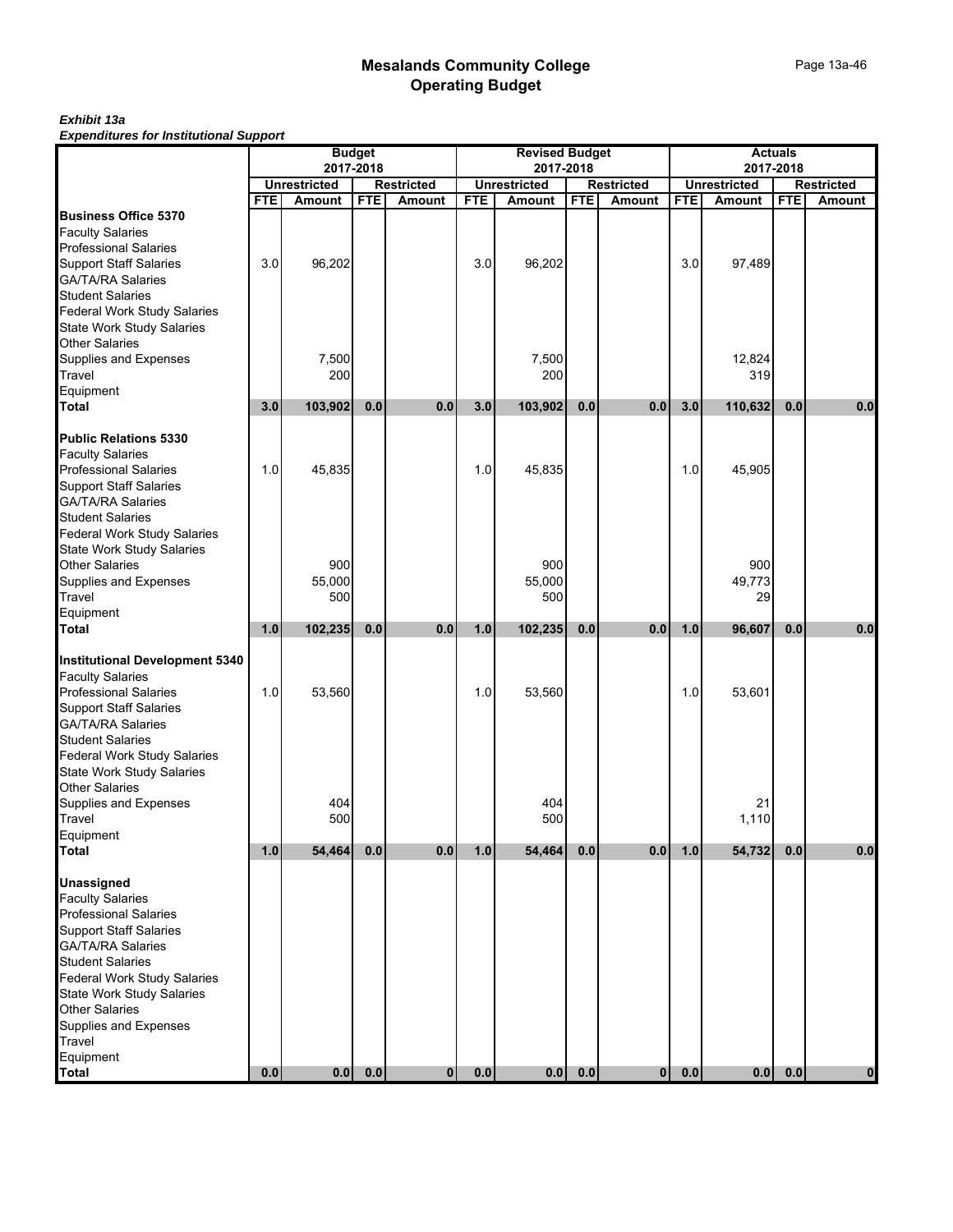#### *Exhibit 13a Expenditures for Institutional Support*

|                                                           |            |                                      | <b>Budget</b> |                             | <b>Revised Budget</b><br>2017-2018 |                                      |            |                                    | <b>Actuals</b> |                               |            |                                    |
|-----------------------------------------------------------|------------|--------------------------------------|---------------|-----------------------------|------------------------------------|--------------------------------------|------------|------------------------------------|----------------|-------------------------------|------------|------------------------------------|
|                                                           |            |                                      | 2017-2018     |                             |                                    |                                      |            |                                    |                |                               | 2017-2018  |                                    |
|                                                           | <b>FTE</b> | <b>Unrestricted</b><br><b>Amount</b> | <b>FTE</b>    | <b>Restricted</b><br>Amount | <b>FTE</b>                         | <b>Unrestricted</b><br><b>Amount</b> | <b>FTE</b> | <b>Restricted</b><br><b>Amount</b> | <b>FTE</b>     | <b>Unrestricted</b><br>Amount | <b>FTE</b> | <b>Restricted</b><br><b>Amount</b> |
| Wind Energy Directorn 5380                                |            |                                      |               |                             |                                    |                                      |            |                                    |                |                               |            |                                    |
| <b>Faculty Salaries</b>                                   |            |                                      |               |                             |                                    |                                      |            |                                    |                |                               |            |                                    |
| <b>Professional Salaries</b>                              | 1.0        | 75,190                               |               |                             | 1.0                                | 75,190                               |            |                                    | 1.0            | 75,282                        |            |                                    |
| <b>Support Staff Salaries</b>                             | 1.0        | 28,143                               |               |                             | 1.0                                | 28,143                               |            |                                    | 1.0            | 30,183                        |            |                                    |
| <b>GA/TA/RA Salaries</b>                                  |            |                                      |               |                             |                                    |                                      |            |                                    |                |                               |            |                                    |
| <b>Student Salaries</b>                                   |            |                                      |               |                             |                                    |                                      |            |                                    |                |                               |            |                                    |
| <b>Federal Work Study Salaries</b>                        |            |                                      |               |                             |                                    |                                      |            |                                    |                |                               |            |                                    |
| <b>State Work Study Salaries</b><br><b>Other Salaries</b> |            | 900                                  |               |                             |                                    | 900                                  |            |                                    |                | 900                           |            |                                    |
| Supplies and Expenses                                     |            | 500                                  |               |                             |                                    | 500                                  |            |                                    |                | 907                           |            |                                    |
| Travel                                                    |            | 250                                  |               |                             |                                    | 250                                  |            |                                    |                | 250                           |            |                                    |
| Equipment                                                 |            |                                      |               |                             |                                    |                                      |            |                                    |                |                               |            |                                    |
| <b>Total</b>                                              | 2.0        | 104983.0                             | 0.0           | 0.0                         | 2.0                                | 104983.0                             | 0.0        | 0.0                                | 2.0            | 107522.8                      | 0.0        | 0.0                                |
| <b>Grant Writer</b>                                       |            |                                      |               |                             |                                    |                                      |            |                                    |                |                               |            |                                    |
| <b>Faculty Salaries</b>                                   |            |                                      |               |                             |                                    |                                      |            |                                    |                |                               |            |                                    |
| <b>Professional Salaries</b>                              | 0.5        | 5.000                                |               |                             | 0.5                                | 5,000                                |            |                                    |                |                               |            |                                    |
| <b>Support Staff Salaries</b>                             |            |                                      |               |                             |                                    |                                      |            |                                    |                |                               |            |                                    |
| <b>GA/TA/RA Salaries</b>                                  |            |                                      |               |                             |                                    |                                      |            |                                    |                |                               |            |                                    |
| <b>Student Salaries</b>                                   |            |                                      |               |                             |                                    |                                      |            |                                    |                |                               |            |                                    |
| Federal Work Study Salaries                               |            |                                      |               |                             |                                    |                                      |            |                                    |                |                               |            |                                    |
| <b>State Work Study Salaries</b><br><b>Other Salaries</b> |            |                                      |               |                             |                                    |                                      |            |                                    |                |                               |            |                                    |
| Supplies and Expenses                                     |            |                                      |               |                             |                                    |                                      |            |                                    |                |                               |            |                                    |
| Travel                                                    |            |                                      |               |                             |                                    |                                      |            |                                    |                |                               |            |                                    |
| Equipment                                                 |            |                                      |               |                             |                                    |                                      |            |                                    |                |                               |            |                                    |
| <b>Total</b>                                              | 0.5        | 5000.0                               | 0.0           | 0.0                         | 0.5                                | 5000.0                               | 0.0        | 0.0                                | 0.0            | 0.0                           | 0.0        | 0.0                                |
| <b>Unassigned 6</b>                                       |            |                                      |               |                             |                                    |                                      |            |                                    |                |                               |            |                                    |
| <b>Faculty Salaries</b>                                   |            |                                      |               |                             |                                    |                                      |            |                                    |                |                               |            |                                    |
| <b>Professional Salaries</b>                              |            |                                      |               |                             |                                    |                                      |            |                                    |                |                               |            |                                    |
| <b>Support Staff Salaries</b>                             |            |                                      |               |                             |                                    |                                      |            |                                    |                |                               |            |                                    |
| <b>GA/TA/RA Salaries</b>                                  |            |                                      |               |                             |                                    |                                      |            |                                    |                |                               |            |                                    |
| <b>Student Salaries</b>                                   |            |                                      |               |                             |                                    |                                      |            |                                    |                |                               |            |                                    |
| Federal Work Study Salaries                               |            |                                      |               |                             |                                    |                                      |            |                                    |                |                               |            |                                    |
| State Work Study Salaries<br><b>Other Salaries</b>        |            |                                      |               |                             |                                    |                                      |            |                                    |                |                               |            |                                    |
| Supplies and Expenses                                     |            |                                      |               |                             |                                    |                                      |            |                                    |                |                               |            |                                    |
| Travel                                                    |            |                                      |               |                             |                                    |                                      |            |                                    |                |                               |            |                                    |
| Equipment                                                 |            |                                      |               |                             |                                    |                                      |            |                                    |                |                               |            |                                    |
| <b>Total</b>                                              | $0.0\,$    | 0.0                                  | 0.0           | 0.0                         | 0.0                                | 0.0                                  | 0.0        | 0.0                                | 0.0            | 0.0                           | 0.0        | 0.0                                |
| <b>Unassigned 7</b>                                       |            |                                      |               |                             |                                    |                                      |            |                                    |                |                               |            |                                    |
| <b>Faculty Salaries</b>                                   |            |                                      |               |                             |                                    |                                      |            |                                    |                |                               |            |                                    |
| <b>Professional Salaries</b>                              |            |                                      |               |                             |                                    |                                      |            |                                    |                |                               |            |                                    |
| <b>Support Staff Salaries</b>                             |            |                                      |               |                             |                                    |                                      |            |                                    |                |                               |            |                                    |
| <b>GA/TA/RA Salaries</b>                                  |            |                                      |               |                             |                                    |                                      |            |                                    |                |                               |            |                                    |
| <b>Student Salaries</b>                                   |            |                                      |               |                             |                                    |                                      |            |                                    |                |                               |            |                                    |
| <b>Federal Work Study Salaries</b>                        |            |                                      |               |                             |                                    |                                      |            |                                    |                |                               |            |                                    |
| <b>State Work Study Salaries</b>                          |            |                                      |               |                             |                                    |                                      |            |                                    |                |                               |            |                                    |
| Other Salaries                                            |            |                                      |               |                             |                                    |                                      |            |                                    |                |                               |            |                                    |
| Supplies and Expenses                                     |            |                                      |               |                             |                                    |                                      |            |                                    |                |                               |            |                                    |
| Travel                                                    |            |                                      |               |                             |                                    |                                      |            |                                    |                |                               |            |                                    |
| Equipment<br>Total                                        | 0.0        | 0.0                                  | $0.0\,$       | 0.0                         | $0.0\,$                            | 0.0                                  | 0.0        | 0.0                                | 0.0            | 0.0                           | 0.0        | 0.0                                |
|                                                           |            |                                      |               |                             |                                    |                                      |            |                                    |                |                               |            |                                    |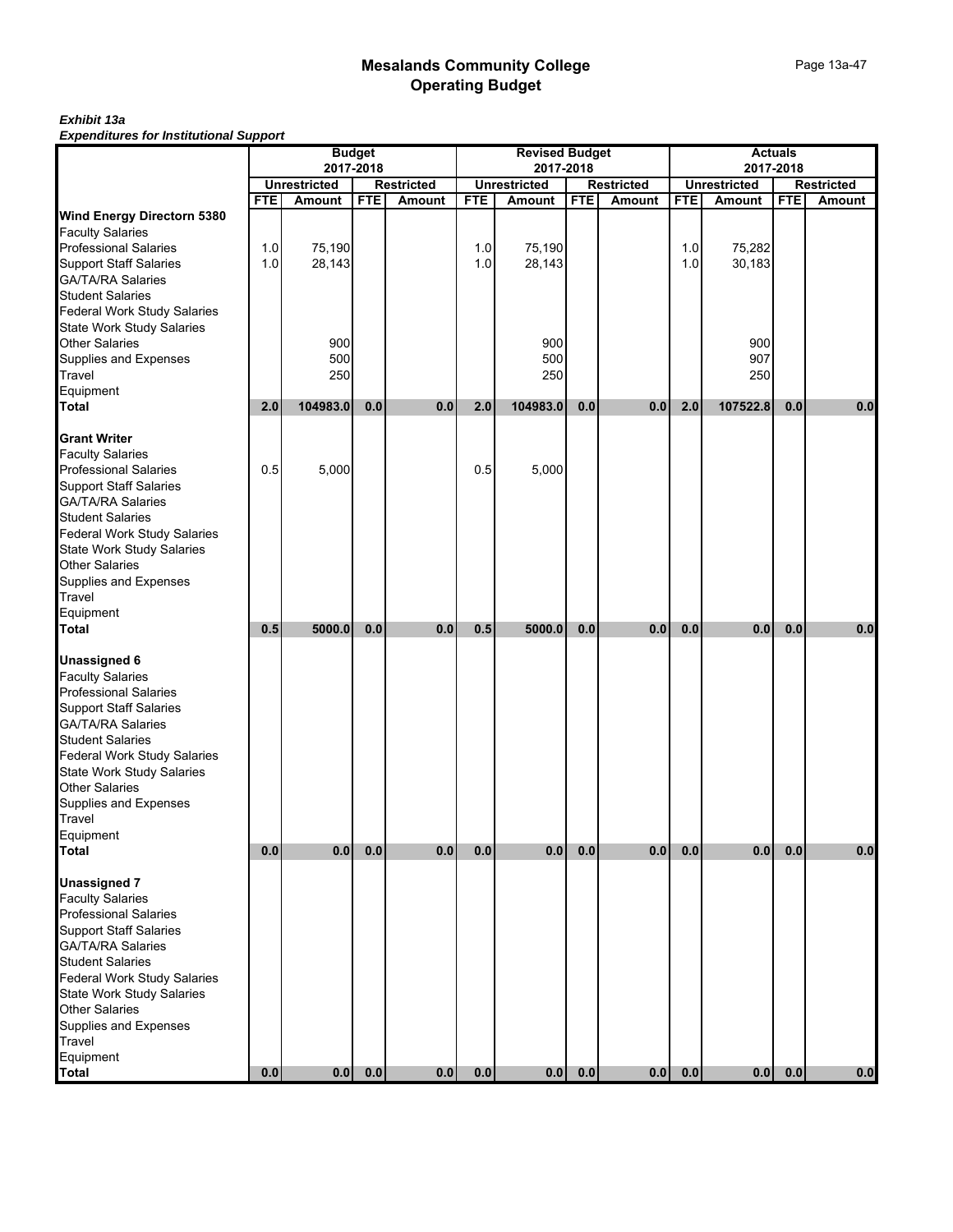#### *Exhibit 13a Expenditures for Institutional Support*

|                                    |                  | <b>Budget</b>       |                  |                   | <b>Revised Budget</b> |                     |                  |                   | <b>Actuals</b>   |                  |                  |                |
|------------------------------------|------------------|---------------------|------------------|-------------------|-----------------------|---------------------|------------------|-------------------|------------------|------------------|------------------|----------------|
|                                    |                  |                     | 2017-2018        |                   |                       | 2017-2018           |                  |                   |                  |                  | 2017-2018        |                |
|                                    |                  | <b>Unrestricted</b> |                  | <b>Restricted</b> |                       | <b>Unrestricted</b> |                  | <b>Restricted</b> |                  | Unrestricted     |                  | Restricted     |
|                                    | FTE.             | Amount              | <b>FTE</b>       | Amount            | <b>FTE</b>            | Amount              | FTE.             | Amount            | <b>FTE</b>       | <b>Amount</b>    | <b>FTE</b>       | Amount         |
| Details                            |                  |                     |                  |                   |                       |                     |                  |                   |                  |                  |                  |                |
| <b>Faculty Salaries</b>            | 0.0              | 0.0 <sub>l</sub>    | 0.0              | 0.0               | 0.0                   | 0.0                 | 0.0              | 0.0               | 0.0              | 0.0 <sub>l</sub> | 0.0              | 0.0            |
|                                    |                  |                     |                  |                   | 7.0                   |                     |                  |                   |                  |                  |                  |                |
| Professional Salaries              | 7.0              | 477,215.0           | 0.0 <sub>l</sub> | 0.0               |                       | 477,215.0           | 0.0              | 0.0               | 6.5              | 436,318.8        | 0.0 <sub>l</sub> | 0.0            |
| <b>Support Staff Salaries</b>      | 5.0              | 178,072.0           | 0.0 <sub>l</sub> | 0.0               | 5.0                   | 178,072.0           | 0.0              | 0.0               | 5.5              | 190,041.8        | 0.0 <sub>l</sub> | 0.0            |
| GA/TA/RA Salaries                  | 0.0              | 0.0                 | 0.0 <sub>l</sub> | 0.0               | 0.0                   | 0.0                 | 0.0 <sub>l</sub> | 0.0               | 0.0              | 0.0              | 0.0 <sub>l</sub> | 0.0            |
| <b>Student Salaries</b>            | 0.0 <sub>l</sub> | 0.0                 | 0.0              | 0.0               | 0.0                   | 0.0                 | 0.0 <sub>l</sub> | 0.0               | 0.0              | 0.0              | 0.0 <sub>1</sub> | 0.0            |
| <b>Federal Work Study Salaries</b> | 0.0              | 0.0                 | 0.0 <sub>l</sub> | 0.0               | 0.0                   | 0.0                 | 0.0 <sub>l</sub> | 0.0               | 0.0              | 0.0              | 0.0 <sub>1</sub> | 0.0            |
| <b>State Work Study Salaries</b>   | 0.0              | 0.0 <sub>l</sub>    | 0.0              | 0.0               | 0.0                   | 0.0                 | 0.0 <sub>l</sub> | 0.0               | 0.0 <sub>l</sub> | 0.0 <sub>l</sub> | 0.0 <sub>l</sub> | 0.0            |
| Other Salaries                     | 0.0              | 15,482.0            | 0.0 <sub>l</sub> | 0.0               | 0.0                   | 15,482.0            | 0.0 <sub>l</sub> | 0.0               | 0.0 <sub>l</sub> | 49.010.7         | 0.0 <sub>l</sub> | 0.0            |
| Supplies and Expenses              | 0.0              | 155,404.0           | 0.0              | 0.0               | 0.0                   | 155,404.0           | 0.0              | 0.0               | 0.0              | 139,313.6        | 0.0 <sub>l</sub> | 0.0            |
| Travel                             | 0.0              | 31,450.0            | 0.0 <sub>l</sub> | 0.0               | 0.0                   | 31,450.0            | 0.0              | 0.0               | 0.0              | 22,701.1         | 0.0 <sub>l</sub> | 0.0            |
| Equipment                          | 0.0              | 0.01                | 0.0              | 0.01              | 0.0                   | 0.0                 | 0.0              | 0.01              | 0.0              | 0.0 <sub>l</sub> | 0.0              | 0.0            |
| Total                              | 12.0             | 857,623             | 0.0              | <b>01</b>         | 12.0                  | 857,623             | 0.0              | 01                | 12.0             | 837,386          | 0.0              | $\overline{0}$ |
|                                    |                  |                     |                  |                   |                       |                     |                  |                   |                  |                  |                  |                |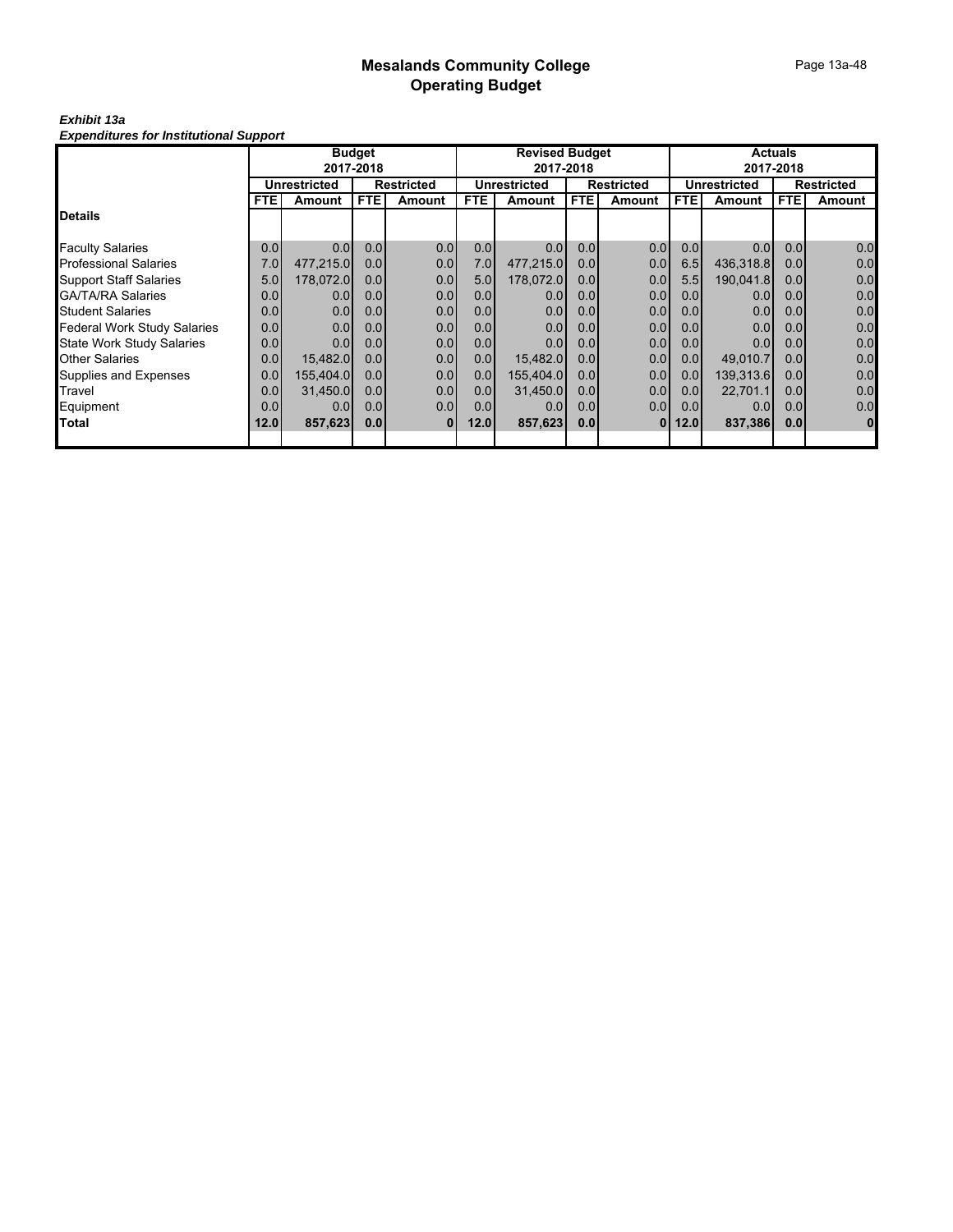### *Exhibit 14*

*Expenditures for Operation and Maintenance of Plant*

|                                  |                     | <b>Budget</b>                  |                     | <b>Revised Budget</b>          |                     | <b>Actuals</b>                 |
|----------------------------------|---------------------|--------------------------------|---------------------|--------------------------------|---------------------|--------------------------------|
|                                  | <b>Unrestricted</b> | 2017-2018<br><b>Restricted</b> | <b>Unrestricted</b> | 2017-2018<br><b>Restricted</b> | <b>Unrestricted</b> | 2017-2018<br><b>Restricted</b> |
|                                  |                     |                                |                     |                                |                     |                                |
|                                  |                     |                                |                     |                                |                     |                                |
| Maintenance 5410                 | 119,769             | $\mathbf 0$                    | 147,041             | $\pmb{0}$                      | 150,316             | $\pmb{0}$                      |
| Custodial 5420                   | 63,000              | $\pmb{0}$                      | 63,000              | $\pmb{0}$                      | 77,670              | $\pmb{0}$                      |
| Grounds 5430                     | 9,000               | $\pmb{0}$                      | 9,000               | $\overline{0}$                 | 8,323               | $\mathbf 0$                    |
| <b>Building Repair</b>           |                     | $\pmb{0}$                      |                     | $\mathbf 0$                    | $\Omega$            | $\mathbf 0$                    |
| Total                            | 191,769             | $\mathbf 0$                    | 219,041             | $\mathbf 0$                    | 236,309             | $\mathbf 0$                    |
|                                  |                     |                                |                     |                                |                     |                                |
| Items Not Included in 14a        |                     |                                |                     |                                |                     |                                |
| Group Insurance 6205             | 39,503              |                                | 39,503              |                                | 35,033              |                                |
| Educational Retirement 6225/6230 | 14,885              |                                | 14,885              |                                | 16,652              |                                |
| Retiree Health Care 6235         | 2,137               |                                | 2,137               |                                | 2,396               |                                |
| Social Security 6240             | 6,626               |                                | 6,626               |                                | 6,193               |                                |
| Medicare Taxes 6245              | 1,550               |                                | 1,550               |                                | 1,448               |                                |
| Unemployment Compensation 6260   | 2,556               |                                | 2,556               |                                | 50                  |                                |
| <b>Workmen's Compensation</b>    | 102                 |                                | 102                 |                                |                     |                                |
| <b>Internal Services</b>         | 5,150               |                                | 5,150               |                                | 0                   |                                |
| <b>Computer Service</b>          | 15,450              |                                | 15,450              |                                | $\Omega$            |                                |
| Electricity 6325                 | 63,000              |                                | 63,000              |                                | 76,822              |                                |
| Natural Gas 6330                 | 15,000              |                                | 15,000              |                                | 20,301              |                                |
| Water and Garbage 6335           | 17,000              |                                | 17,000              |                                | 18,362              |                                |
|                                  |                     |                                |                     |                                |                     |                                |
| Property Insurance 6306          | 190,000             |                                | 190,000             |                                | 178,263             |                                |
| Total Items Not Included in 14a  | 372,959             | $\mathbf 0$                    | 372,959             | $\mathbf{0}$                   | 355,519             | $\pmb{0}$                      |
|                                  |                     |                                |                     |                                |                     |                                |
|                                  |                     |                                |                     |                                |                     |                                |
| <b>Grand Total Expenditures</b>  |                     |                                |                     |                                |                     |                                |
| for Student Support              | 564,728             | $\boldsymbol{o}$               | 592,000             | 0                              | 591,828             | $\pmb{\mathit{o}}$             |
|                                  |                     |                                |                     |                                |                     |                                |
|                                  |                     |                                |                     |                                |                     |                                |
|                                  |                     |                                |                     |                                |                     |                                |
|                                  |                     |                                |                     |                                |                     |                                |
|                                  |                     |                                |                     |                                |                     |                                |
|                                  |                     |                                |                     |                                |                     |                                |
|                                  |                     |                                |                     |                                |                     |                                |
|                                  |                     |                                |                     |                                |                     |                                |
|                                  |                     |                                |                     |                                |                     |                                |
|                                  |                     |                                |                     |                                |                     |                                |
|                                  |                     |                                |                     |                                |                     |                                |
|                                  |                     |                                |                     |                                |                     |                                |
|                                  |                     |                                |                     |                                |                     |                                |
|                                  |                     |                                |                     |                                |                     |                                |
|                                  |                     |                                |                     |                                |                     |                                |
|                                  |                     |                                |                     |                                |                     |                                |
|                                  |                     |                                |                     |                                |                     |                                |
|                                  |                     |                                |                     |                                |                     |                                |
|                                  | 100,150             |                                |                     |                                |                     |                                |
|                                  |                     |                                |                     |                                |                     |                                |
|                                  |                     |                                |                     |                                |                     |                                |
|                                  |                     |                                |                     |                                |                     |                                |
|                                  |                     |                                |                     |                                |                     |                                |
|                                  |                     |                                |                     |                                |                     |                                |
|                                  |                     |                                |                     |                                |                     |                                |
|                                  |                     |                                |                     |                                |                     |                                |
|                                  |                     |                                |                     |                                |                     |                                |
|                                  |                     |                                |                     |                                |                     |                                |
|                                  |                     |                                |                     |                                |                     |                                |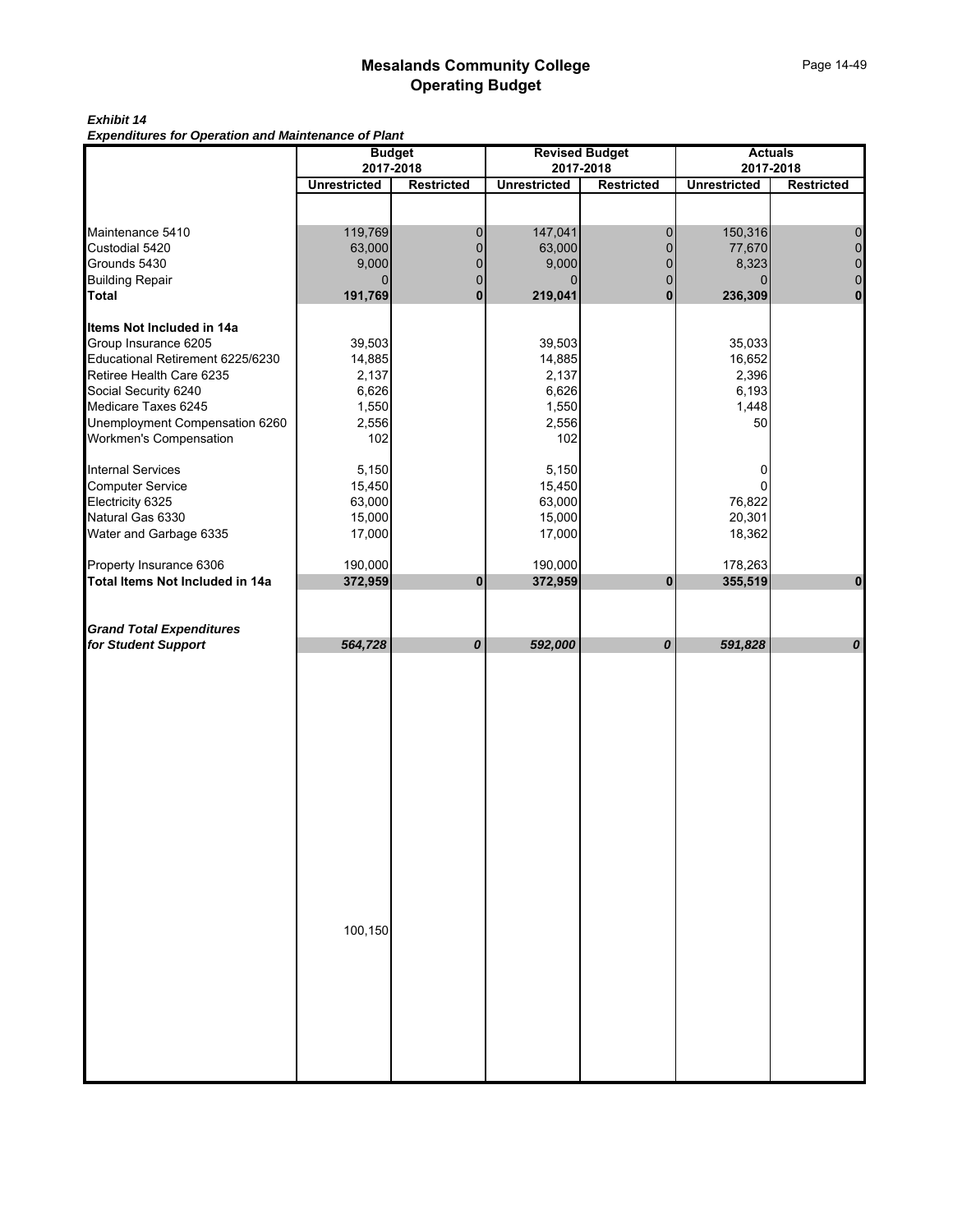### *Exhibit 14a*

*Expenditures for Operation and Maintenance of Plant*

|                                                          | <b>Budget</b><br>2017-2018 |                                      |            |                             | <b>Revised Budget</b><br>2017-2018 |                               |            |                                    | <b>Actuals</b><br>2017-2018 |                               |            |                                    |
|----------------------------------------------------------|----------------------------|--------------------------------------|------------|-----------------------------|------------------------------------|-------------------------------|------------|------------------------------------|-----------------------------|-------------------------------|------------|------------------------------------|
|                                                          |                            |                                      |            |                             |                                    |                               |            |                                    |                             |                               |            |                                    |
|                                                          | <b>FTE</b>                 | <b>Unrestricted</b><br><b>Amount</b> | <b>FTE</b> | <b>Restricted</b><br>Amount | <b>FTE</b>                         | <b>Unrestricted</b><br>Amount | <b>FTE</b> | <b>Restricted</b><br><b>Amount</b> | <b>FTE</b>                  | <b>Unrestricted</b><br>Amount | <b>FTE</b> | <b>Restricted</b><br><b>Amount</b> |
| Maintenance 5410                                         |                            |                                      |            |                             |                                    |                               |            |                                    |                             |                               |            |                                    |
| <b>Faculty Salaries</b>                                  |                            |                                      |            |                             |                                    |                               |            |                                    |                             |                               |            |                                    |
| <b>Professional Salaries</b>                             | 1.0                        | 34,009                               |            |                             | 1.0                                | 34,009                        |            |                                    | 1.0                         | 34,058                        |            |                                    |
|                                                          | 1.0                        | 30,410                               |            |                             | 1.0                                | 30,410                        |            |                                    | 1.0                         | 30,433                        |            |                                    |
| Support Staff Salaries<br>GA/TA/RA Salaries              |                            |                                      |            |                             |                                    |                               |            |                                    |                             |                               |            |                                    |
| <b>Student Salaries</b>                                  |                            |                                      |            |                             |                                    |                               |            |                                    |                             |                               |            |                                    |
| <b>Federal Work Study Salaries</b>                       |                            |                                      |            |                             |                                    |                               |            |                                    |                             |                               |            |                                    |
|                                                          |                            |                                      |            |                             |                                    |                               |            |                                    |                             |                               |            |                                    |
| State Work Study Salaries<br>Other Salaries              |                            | 600                                  |            |                             |                                    | 600                           |            |                                    |                             | 600                           |            |                                    |
| Supplies and Expenses                                    |                            | 50,000                               |            |                             |                                    | 50,000                        |            |                                    |                             | 57,813                        |            |                                    |
| Travel                                                   |                            |                                      |            |                             |                                    |                               |            |                                    |                             |                               |            |                                    |
| Equipment                                                |                            | 4,750                                |            |                             |                                    | 32,022                        |            |                                    |                             | 27,411                        |            |                                    |
| <b>Total</b>                                             | 2.0                        | 119,769                              | 0.0        | 0.0                         | 2.0                                | 147,041                       | 0.0        | 0.0                                | 2.0                         | 150,316                       | 0.0        | 0.0                                |
| Custodial 5420                                           |                            |                                      |            |                             |                                    |                               |            |                                    |                             |                               |            |                                    |
| <b>Faculty Salaries</b>                                  |                            |                                      |            |                             |                                    |                               |            |                                    |                             |                               |            |                                    |
| <b>Professional Salaries</b>                             |                            |                                      |            |                             |                                    |                               |            |                                    |                             |                               |            |                                    |
| <b>Support Staff Salaries</b>                            | 2.0                        | 43,000                               |            |                             | 2.0                                | 43,000                        |            |                                    | 3.0                         | 55,318                        |            |                                    |
| GA/TA/RA Salaries                                        |                            |                                      |            |                             |                                    |                               |            |                                    |                             |                               |            |                                    |
| <b>Student Salaries</b>                                  |                            |                                      |            |                             |                                    |                               |            |                                    |                             |                               |            |                                    |
| Federal Work Study Salaries<br>State Work Study Salaries |                            |                                      |            |                             |                                    |                               |            |                                    |                             |                               |            |                                    |
|                                                          |                            |                                      |            |                             |                                    |                               |            |                                    |                             |                               |            |                                    |
| <b>Other Salaries</b>                                    | 0.0                        | 5,000                                |            |                             | 0.0                                | 5,000                         |            |                                    | 0.0                         |                               |            |                                    |
| Supplies and Expenses<br>Travel                          |                            | 15,000                               |            |                             |                                    | 15,000                        |            |                                    |                             | 22,352                        |            |                                    |
|                                                          |                            |                                      |            |                             |                                    |                               |            |                                    |                             |                               |            |                                    |
| Equipment                                                |                            |                                      |            |                             |                                    |                               |            |                                    |                             |                               |            |                                    |
| <b>Total</b>                                             | 2.0                        | 63,000                               | 0.0        | 0.0                         | 2.0                                | 63,000                        | 0.0        | 0.0                                | 3.0                         | 77,670                        | 0.0        | 0.0                                |
| Grounds 5430                                             |                            |                                      |            |                             |                                    |                               |            |                                    |                             |                               |            |                                    |
| <b>Faculty Salaries</b>                                  |                            |                                      |            |                             |                                    |                               |            |                                    |                             |                               |            |                                    |
| <b>Professional Salaries</b>                             |                            |                                      |            |                             |                                    |                               |            |                                    |                             |                               |            |                                    |
| <b>Support Staff Salaries</b>                            |                            |                                      |            |                             |                                    |                               |            |                                    |                             |                               |            |                                    |
| <b>GA/TA/RA Salaries</b>                                 |                            |                                      |            |                             |                                    |                               |            |                                    |                             |                               |            |                                    |
| Student Salaries<br>Federal Work Study Salaries          |                            |                                      |            |                             |                                    |                               |            |                                    |                             |                               |            |                                    |
|                                                          |                            |                                      |            |                             |                                    |                               |            |                                    |                             |                               |            |                                    |
| <b>State Work Study Salaries</b>                         |                            |                                      |            |                             |                                    |                               |            |                                    |                             |                               |            |                                    |
| <b>Other Salaries</b>                                    | 0.0                        | 2,000                                |            |                             | 0.0                                | 2,000                         |            |                                    | 0.0                         |                               |            |                                    |
| Supplies and Expenses<br>Travel                          |                            | 7,000                                |            |                             |                                    | 7,000                         |            |                                    |                             | 8,323                         |            |                                    |
|                                                          |                            |                                      |            |                             |                                    |                               |            |                                    |                             |                               |            |                                    |
| Equipment<br>Total                                       | 0.0                        | 0<br>9,000                           | 0.0        | 0.0                         | $0.0\,$                            | 0<br>9,000                    | 0.0        | 0.0                                | $0.0\,$                     | 0<br>8,323                    | 0.0        | 0.0                                |
|                                                          |                            |                                      |            |                             |                                    |                               |            |                                    |                             |                               |            |                                    |
| <b>Building Repair</b>                                   |                            |                                      |            |                             |                                    |                               |            |                                    |                             |                               |            |                                    |
| <b>Faculty Salaries</b>                                  |                            |                                      |            |                             |                                    |                               |            |                                    |                             |                               |            |                                    |
| <b>Professional Salaries</b>                             |                            |                                      |            |                             |                                    |                               |            |                                    |                             |                               |            |                                    |
| <b>Support Staff Salaries</b>                            |                            |                                      |            |                             |                                    |                               |            |                                    |                             |                               |            |                                    |
| <b>GA/TA/RA Salaries</b>                                 |                            |                                      |            |                             |                                    |                               |            |                                    |                             |                               |            |                                    |
| <b>Student Salaries</b>                                  |                            |                                      |            |                             |                                    |                               |            |                                    |                             |                               |            |                                    |
| Federal Work Study Salaries                              |                            |                                      |            |                             |                                    |                               |            |                                    |                             |                               |            |                                    |
| <b>State Work Study Salaries</b>                         |                            |                                      |            |                             |                                    |                               |            |                                    |                             |                               |            |                                    |
| <b>Other Salaries</b><br>Supplies and Expenses           |                            | 0                                    |            |                             |                                    | 0                             |            |                                    |                             | 0                             |            |                                    |
| Travel                                                   |                            |                                      |            |                             |                                    |                               |            |                                    |                             |                               |            |                                    |
| Equipment                                                |                            |                                      |            |                             |                                    |                               |            |                                    |                             |                               |            |                                    |
| <b>Total</b>                                             | 0.0                        | 0.0                                  | $0.0$      | 0.0                         | 0.0                                | 0.0                           | $0.0\,$    | 0.0                                | 0.0                         | 0.0                           | 0.0        | 0.0                                |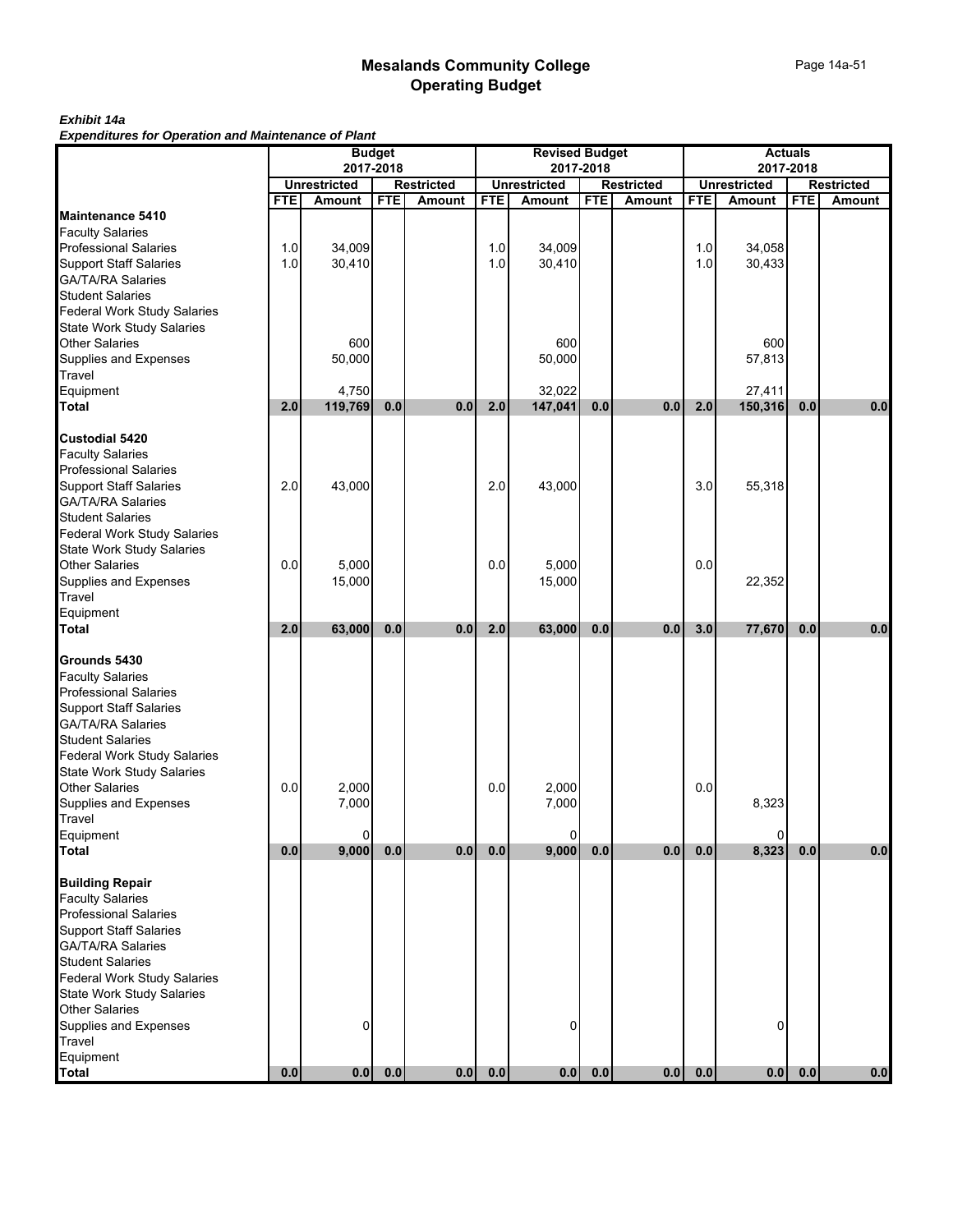### *Exhibit 14a*

*Expenditures for Operation and Maintenance of Plant*

|                                    | <b>Budget</b>    |                |            |                   | <b>Revised Budget</b> |                     |                  |                   | <b>Actuals</b>   |              |                  |                   |
|------------------------------------|------------------|----------------|------------|-------------------|-----------------------|---------------------|------------------|-------------------|------------------|--------------|------------------|-------------------|
|                                    |                  |                | 2017-2018  |                   |                       |                     | 2017-2018        |                   |                  |              | 2017-2018        |                   |
|                                    | Unrestricted     |                |            | <b>Restricted</b> |                       | <b>Unrestricted</b> |                  | <b>Restricted</b> |                  | Unrestricted |                  | <b>Restricted</b> |
|                                    | <b>FTE</b>       | Amount         | <b>FTE</b> | <b>Amount</b>     | FTE.                  | Amount              | <b>FTEI</b>      | Amount            | FTE.             | Amount       | FTE.             | Amount            |
|                                    |                  |                |            |                   |                       |                     |                  |                   |                  |              |                  |                   |
| <b>Details</b>                     |                  |                |            |                   |                       |                     |                  |                   |                  |              |                  |                   |
| <b>Faculty Salaries</b>            | 0.0              |                | 0.0        | $\overline{0}$    | 0.0                   |                     | 0.0              | $\Omega$          | 0.0              |              | 0.0              | 0                 |
| <b>Professional Salaries</b>       | 1.0              | 34,009         | 0.0        | $\overline{0}$    | 1.0                   | 34,009              | 0.0 <sub>l</sub> |                   | 1.0 <sub>l</sub> | 34,058       | 0.0              | $\mathbf{0}$      |
| <b>Support Staff Salaries</b>      | 3.0 <sub>l</sub> | 73,410         | 0.0        | $\overline{0}$    | 3.0                   | 73,410              | 0.0 <sub>l</sub> |                   | 4.0              | 85,751       | 0.0              | 0                 |
| <b>GA/TA/RA Salaries</b>           | 0.0              |                | 0.0        | $\overline{0}$    | 0.0                   |                     | 0.0              |                   | 0.0 <sub>l</sub> |              | 0.0 <sub>l</sub> | 0                 |
| <b>Student Salaries</b>            | 0.0              |                | 0.0        | $\overline{0}$    | 0.0                   |                     | 0.0 <sub>l</sub> | $\Omega$          | 0.0 <sub>l</sub> |              | 0.0              | 0                 |
| <b>Federal Work Study Salaries</b> | 0.0              | $\overline{0}$ | 0.0        | $\overline{0}$    | 0.0                   | $\Omega$            | 0.0 <sub>l</sub> | 0                 | 0.0 <sub>l</sub> | 0            | 0.0              | 0                 |
| <b>State Work Study Salaries</b>   | 0.0              |                | 0.0        | $\overline{0}$    | 0.0                   |                     | 0.0 <sub>l</sub> | 0                 | 0.0              |              | 0.0              | 0                 |
| <b>Other Salaries</b>              | 0.0              | 7,600          | 0.0        | $\overline{0}$    | 0.0                   | 7,600               | 0.0 <sub>l</sub> | 0                 | 0.0              | 600          | 0.0 <sub>l</sub> | 0                 |
| Supplies and Expenses              | 0.0              | 72,000         | 0.0        | 0                 | 0.0                   | 72,000              | 0.0 <sub>l</sub> | 0                 | 0.0              | 88,488       | 0.0              | $\overline{0}$    |
| Travel                             | 0.0              |                | 0.0        | 01                | 0.0                   | $\Omega$            | 0.0              | $\Omega$          | 0.0 <sub>l</sub> |              | 0.0              | $\mathbf 0$       |
| Equipment                          | 0.0              | 4,750          | 0.0        |                   | 0.0                   | 32,022              | 0.0              | 0                 | 0.0              | 27,411       | 0.0              | $\mathbf 0$       |
| <b>Total</b>                       | 4.0              | 191,769        | 0.0        | 0.0               | 4.0                   | 219,041             | 0.0              | 0.0               | 5.0 <sub>1</sub> | 236,309      | 0.0              | 0.0               |
|                                    |                  |                |            |                   |                       |                     |                  |                   |                  |              |                  |                   |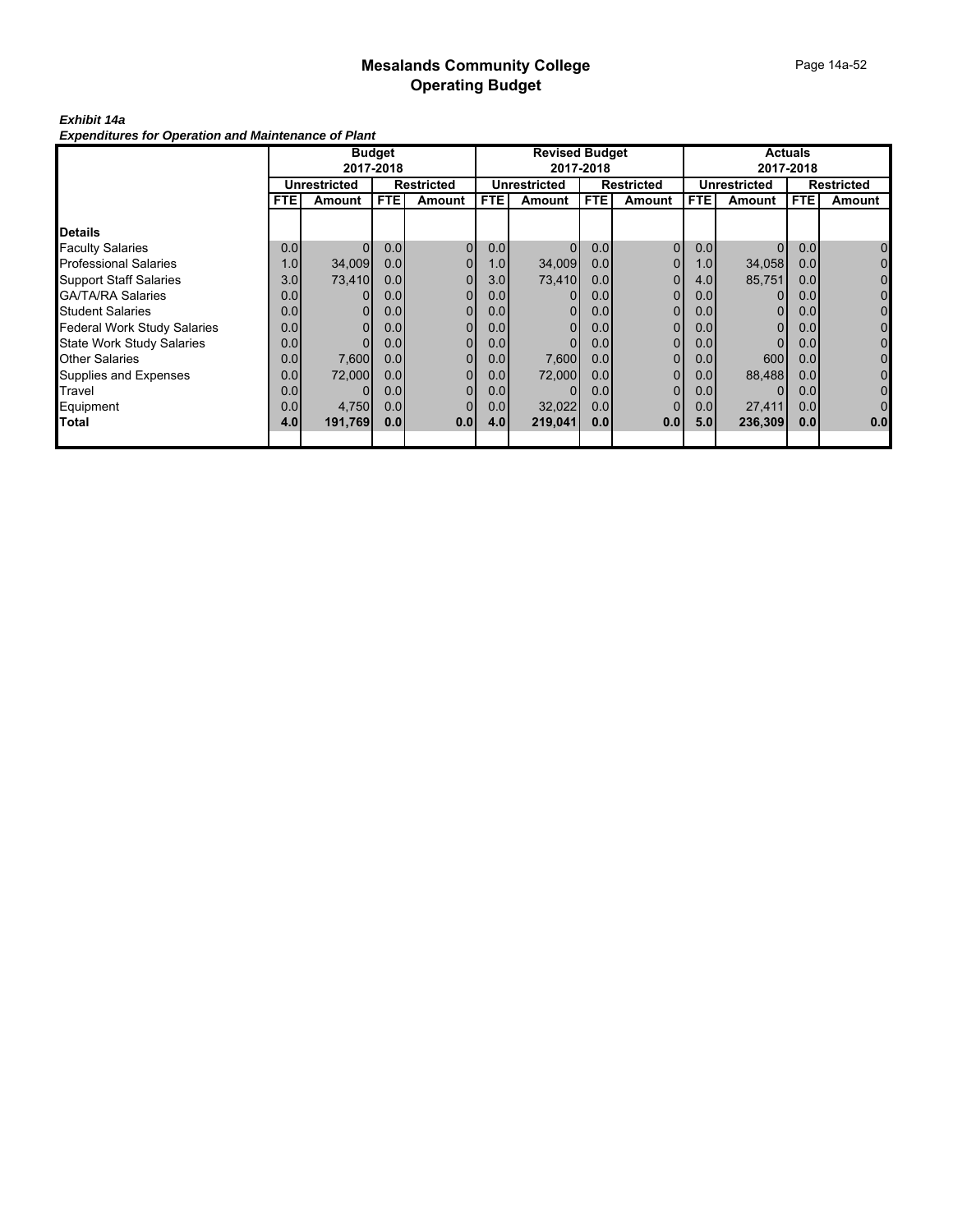#### *Exhibit 15 Student Social and Cultural Development*

|                                                                                                                                                                                                                                                                                                                                                    |                     | <b>Budget</b>                  |                     | <b>Revised Budget</b><br>2017-2018 |                     | <b>Actuals</b>                 |
|----------------------------------------------------------------------------------------------------------------------------------------------------------------------------------------------------------------------------------------------------------------------------------------------------------------------------------------------------|---------------------|--------------------------------|---------------------|------------------------------------|---------------------|--------------------------------|
|                                                                                                                                                                                                                                                                                                                                                    | <b>Unrestricted</b> | 2017-2018<br><b>Restricted</b> | <b>Unrestricted</b> | <b>Restricted</b>                  | <b>Unrestricted</b> | 2017-2018<br><b>Restricted</b> |
| <b>Revenues</b>                                                                                                                                                                                                                                                                                                                                    |                     |                                |                     |                                    |                     |                                |
| Tuition and Miscellaneous Fees<br>Federal Government Appropriations<br>State Government Appropriations<br>Local Government Appropriations<br>Federal Govt Grants and Contracts<br>State Govt Grants and Contracts<br>Local Govt Grants and Contracts<br><b>Private Gifts</b><br>Endowments, Land, Perm Fund<br>Sales and Services<br>Other Sources |                     |                                |                     |                                    |                     |                                |
| <b>Total Revenues</b>                                                                                                                                                                                                                                                                                                                              | 0                   | $\mathbf{0}$                   | $\bf{0}$            | 0                                  | 0                   | 0                              |
| <b>Beginning Balances</b>                                                                                                                                                                                                                                                                                                                          |                     |                                |                     |                                    |                     |                                |
| <b>Total Available</b>                                                                                                                                                                                                                                                                                                                             | 0                   | $\mathbf{0}$                   | $\bf{0}$            | 0                                  | $\mathbf 0$         | $\bf{0}$                       |
| <b>Expenditures</b>                                                                                                                                                                                                                                                                                                                                |                     |                                |                     |                                    |                     |                                |
| <b>Faculty Salaries</b><br><b>Professional Salaries</b><br>Support Staff Salaries<br>GA/TA/RA Salaries<br><b>Student Salaries</b><br>Federal Work Study Salaries<br>State Work Study Salaries<br>Other Salaries<br>Supplies<br>Travel<br>Equipment                                                                                                 |                     |                                |                     |                                    |                     |                                |
| <b>Total Expenditures</b>                                                                                                                                                                                                                                                                                                                          | 0                   | $\mathbf 0$                    | $\bf{0}$            | 0                                  | 0                   | $\bf{0}$                       |
| <b>Transfer To or (From)</b><br><b>Instruction and General</b>                                                                                                                                                                                                                                                                                     | 0                   | 0                              | 0                   | 0                                  | 0                   | $\mathbf 0$                    |
| <b>Ending Balance</b>                                                                                                                                                                                                                                                                                                                              | $\overline{0}$      | $\mathbf{0}$                   | $\mathbf{0}$        | $\mathbf{0}$                       | $\overline{0}$      | $\bf{0}$                       |
|                                                                                                                                                                                                                                                                                                                                                    |                     |                                |                     |                                    |                     |                                |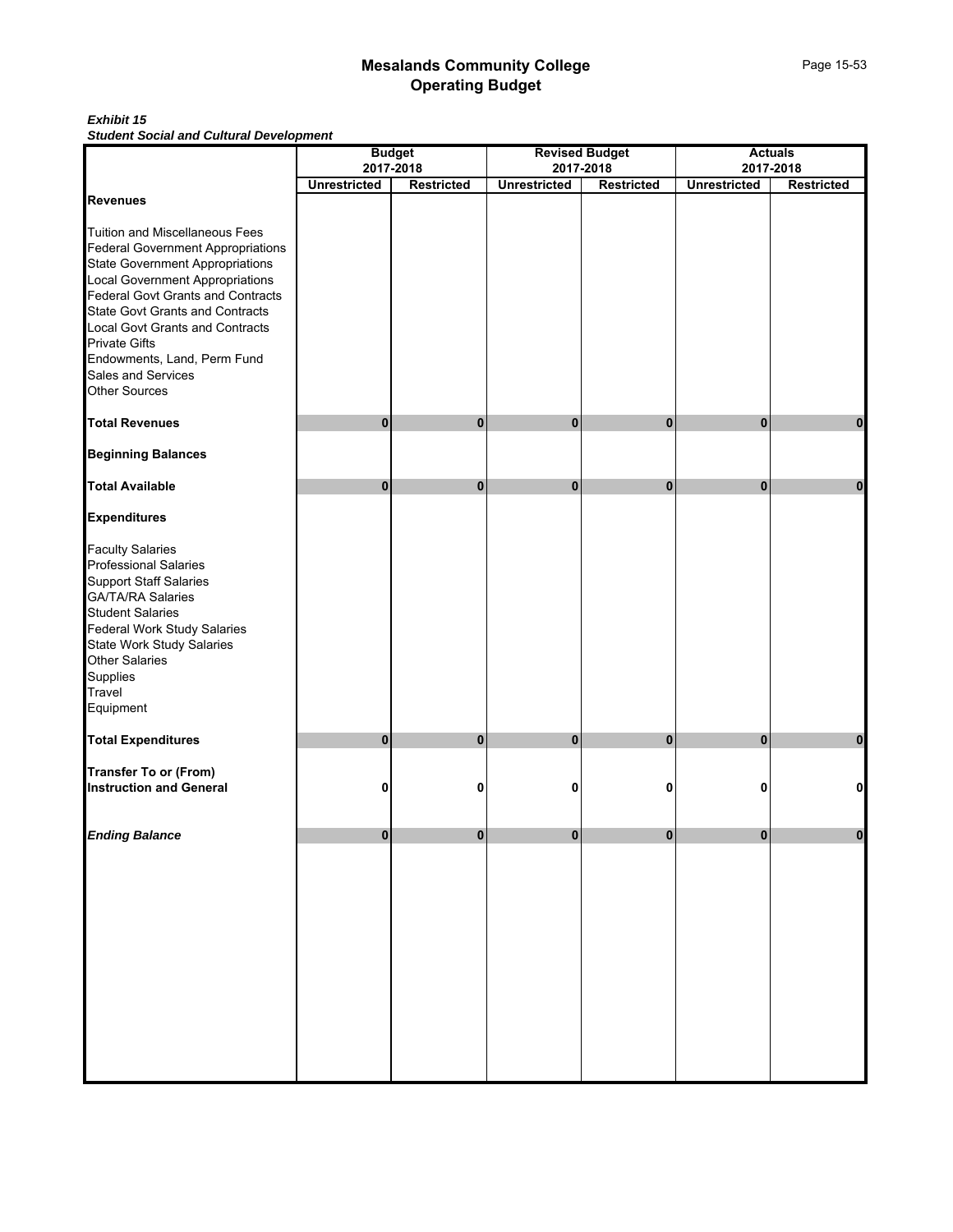|                                          | <b>Budget</b> |                     |            |                                    | <b>Revised Budget</b> |                     |            |                   | <b>Actuals</b> |                               |            |                   |
|------------------------------------------|---------------|---------------------|------------|------------------------------------|-----------------------|---------------------|------------|-------------------|----------------|-------------------------------|------------|-------------------|
|                                          |               | 2017-2018           |            |                                    |                       |                     | 2017-2018  |                   |                | 2017-2018                     |            |                   |
|                                          | <b>FTE</b>    | <b>Unrestricted</b> | <b>FTE</b> | <b>Restricted</b><br><b>Amount</b> | <b>FTE</b>            | <b>Unrestricted</b> | <b>FTE</b> | <b>Restricted</b> | <b>FTE</b>     | <b>Unrestricted</b><br>Amount | <b>FTE</b> | <b>Restricted</b> |
|                                          |               | <b>Amount</b>       |            |                                    |                       | <b>Amount</b>       |            | Amount            |                |                               |            | Amount            |
| <b>Revenues</b>                          |               |                     |            |                                    |                       |                     |            |                   |                |                               |            |                   |
| Tuition and Miscellaneous Fees           |               | 0                   |            | 0                                  |                       | 0                   |            |                   |                | 0                             |            | 0                 |
| <b>Federal Government Appropriations</b> |               |                     |            | $\overline{0}$                     |                       |                     |            |                   |                |                               |            | $\overline{0}$    |
| <b>State Government Appropriations</b>   |               | 112,900             |            | $\Omega$                           |                       | 112,900             |            |                   |                | 112,900                       |            | $\mathbf{0}$      |
| <b>Local Government Appropriations</b>   |               | 0                   |            | $\Omega$                           |                       | 0                   |            |                   |                |                               |            | $\mathbf 0$       |
| Federal Govt Grants and Contracts        |               | 0                   |            | 20,689                             |                       |                     |            | 20,689            |                |                               |            | 21,906            |
| <b>State Govt Grants and Contracts</b>   |               |                     |            | 113,311                            |                       |                     |            | 113,311           |                |                               |            | 108,395           |
| <b>Local Govt Grants and Contracts</b>   |               | $\Omega$            |            | 0                                  |                       | 0                   |            |                   |                | 0                             |            | $\mathbf 0$       |
| <b>Private Gifts</b>                     |               |                     |            | O                                  |                       |                     |            |                   |                |                               |            | $\mathbf 0$       |
| Endowments, Land, Perm Fund              |               |                     |            |                                    |                       |                     |            |                   |                |                               |            | $\mathbf 0$       |
| Sales and Services                       |               | 63,800              |            | $\Omega$                           |                       | 63,800              |            |                   |                | 45,398                        |            | $\mathbf 0$       |
| <b>Other Sources</b>                     |               | 0                   |            | $\Omega$                           |                       |                     |            |                   |                |                               |            | $\overline{0}$    |
| <b>Total Revenues</b>                    |               | 176,700             |            | 134.000                            | 0.0                   | 176,700             | 0.0        | 134,000           | 0.0            | 158,298                       |            | 130,301           |
| <b>Beginning Balances</b>                |               | 569.634             |            | $\bf{0}$                           |                       | 502,021             |            | $\mathbf{0}$      |                | 502,021                       |            | $\mathbf 0$       |
| <b>Total Available</b>                   |               | 746,334             |            | 134,000                            | 0.0                   | 678,721             | 0.0        | 134,000           | 0.0            | 660,319                       | 0.0        | 130,301           |
| <b>Expenditures</b>                      |               |                     |            |                                    |                       |                     |            |                   |                |                               |            |                   |
| <b>Faculty Salaries</b>                  | 0.0           | 0.0                 | 0.0        | 0.0                                | 0.0                   | 0.0                 | 0.0        | 0.0               | 0.0            | 0.0                           | 0.0        | 0.0               |
| <b>Professional Salaries</b>             | 0.0           | 0.0                 | 1.0        | 54329.0                            | 0.0                   | 0.0                 | 1.0        | 54329.0           | 0.0            | 0.0                           | 1.0        | 54405.8           |
| <b>Support Staff Salaries</b>            | 0.0           | 0.0                 | 1.0        | 30846.0                            | 0.0                   | 0.0                 | 1.0        | 30846.0           | 0.5            | 8131.2                        | 1.0        | 30870.4           |
| <b>GA/TA/RA Salaries</b>                 | 0.0           | 0.0                 | 0.0        | 0.0                                | 0.0                   | 0.0                 | 0.0        | 0.0               | 0.0            | 0.0                           | 0.0        | 0.0               |
| <b>Student Salaries</b>                  | 0.0           | 0.0                 | 0.0        | 0.0                                | 0.0                   | 0.0                 | 0.0        | 0.0               | 0.0            | 0.0                           | 0.0        | 0.0               |
| <b>Federal Work Study Salaries</b>       | 0.0           | 0.0                 | 0.0        | 0.0                                | 0.0                   | 0.0                 | 0.0        | 0.0               | 0.0            | 0.0                           | 0.0        | 0.0               |
| <b>State Work Study Salaries</b>         | 0.0           | 0.0                 | 0.0        | 0.0                                | 0.0                   | 0.0                 | 0.0        | 0.0               | 0.0            | 0.0                           | 0.0        | 0.0               |
| Other Salaries                           | 0.0           | 0.0                 | 0.0        | 3641.0                             | 0.0                   | 0.0                 | 0.0        | 3641.0            | 0.0            | 0.0                           | 0.0        | 0.0               |
| Supplies                                 | 0.0           | 20800.0             | 0.0        | 7633.0                             | 0.0                   | 20800.0             | 0.0        | 7633.0            | 0.0            | 15892.3                       | 0.0        | 5180.1            |
| Travel                                   | 0.0           | 500.0               | 0.0        | 3400.0                             | 0.0<br>0.0            | 500.0<br>5000.0     | 0.0<br>0.0 | 3400.0            | 0.0            | 0.0                           | 0.0        | 5404.2            |
| Equipment<br><b>Benefits</b>             | 0.0<br>0.0    | 5000.0<br>0.0       | 0.0<br>0.0 | 0.0<br>34151.0                     | 0.0                   | 0.0                 | 0.0        | 0.0<br>34151.0    | 0.0<br>0.0     | 0.0<br>2144.5                 | 0.0<br>0.0 | 0.0<br>34440.9    |
|                                          |               |                     |            |                                    |                       |                     |            |                   |                |                               |            |                   |
| <b>Total Expenditures</b>                | 0.0           | 26,300              | 2.0        | 134,000                            | 0.0                   | 26,300              | 2.0        | 134,000           | 0.5            | 26,168                        | 2.0        | 130,301           |
| <b>Transfer To or (From)</b>             |               |                     |            |                                    |                       |                     |            |                   |                |                               |            |                   |
| <b>Student Aid</b>                       |               | (70,000)            |            | 0                                  |                       | (70,000)            |            | $\mathbf{0}$      |                | (70,000)                      |            | $\mathbf 0$       |
| <b>Athletics</b>                         |               | (11,700)            |            |                                    |                       | (11,700)            |            |                   |                | (11,700)                      |            |                   |
| <b>Total Transfers</b>                   |               | (81,700)            |            |                                    |                       | (81,700)            |            |                   |                | (81,700)                      |            |                   |
| <b>Ending Balance</b>                    |               | 638,334             |            | $\mathbf 0$                        |                       | 570,721             |            | $\mathbf{0}$      |                | 552,451                       |            | $\mathbf{0}$      |
|                                          |               |                     |            |                                    |                       |                     |            |                   |                |                               |            |                   |
|                                          |               |                     |            |                                    |                       |                     |            |                   |                |                               |            |                   |
|                                          |               |                     |            |                                    |                       |                     |            |                   |                |                               |            |                   |
|                                          |               |                     |            |                                    |                       |                     |            |                   |                |                               |            |                   |
|                                          |               |                     |            |                                    |                       |                     |            |                   |                |                               |            |                   |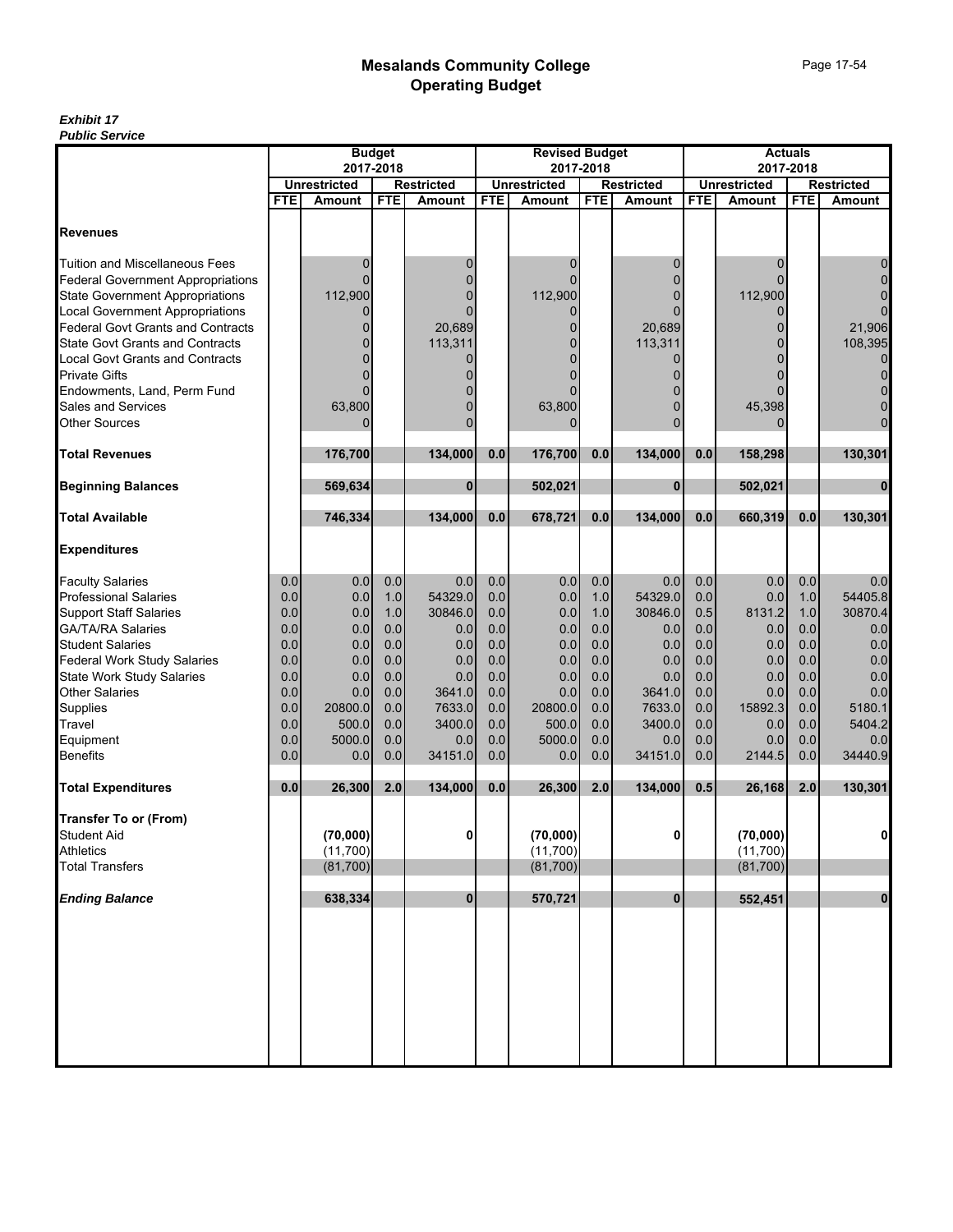|                                                                                                                                                                                                                                        | <b>Budget</b><br>2017-2018 |                     |            |                   | <b>Revised Budget</b> |                     |            |                   | <b>Actuals</b><br>2017-2018 |                     |            |                   |
|----------------------------------------------------------------------------------------------------------------------------------------------------------------------------------------------------------------------------------------|----------------------------|---------------------|------------|-------------------|-----------------------|---------------------|------------|-------------------|-----------------------------|---------------------|------------|-------------------|
|                                                                                                                                                                                                                                        |                            |                     |            |                   |                       |                     | 2017-2018  |                   |                             |                     |            |                   |
|                                                                                                                                                                                                                                        |                            | <b>Unrestricted</b> |            | <b>Restricted</b> |                       | <b>Unrestricted</b> |            | <b>Restricted</b> |                             | <b>Unrestricted</b> |            | <b>Restricted</b> |
| <b>SBDC Program Income 3760</b>                                                                                                                                                                                                        | <b>FTE</b>                 | <b>Amount</b>       | <b>FTE</b> | Amount            | <b>FTE</b>            | Amount              | <b>FTE</b> | <b>Amount</b>     | <b>FTE</b>                  | Amount              | <b>FTE</b> | <b>Amount</b>     |
| <b>Revenues</b>                                                                                                                                                                                                                        |                            |                     |            |                   |                       |                     |            |                   |                             |                     |            |                   |
| <b>Tuition and Miscellaneous Fees</b><br><b>Federal Government Appropriations</b><br>State Government Appropriations<br>Local Government Appropriations<br>Federal Govt Grants and Contracts<br><b>State Govt Grants and Contracts</b> |                            |                     |            |                   |                       |                     |            |                   |                             |                     |            |                   |
| <b>Local Govt Grants and Contracts</b><br><b>Private Gifts</b>                                                                                                                                                                         |                            |                     |            |                   |                       |                     |            |                   |                             |                     |            |                   |
| Endowments, Land, Perm Fund<br>Sales and Services<br>Other Sources                                                                                                                                                                     |                            | 800                 |            |                   |                       | 800                 |            |                   |                             | 450                 |            |                   |
| <b>Total Revenues</b>                                                                                                                                                                                                                  |                            | 800                 |            | $\bf{0}$          |                       | 800                 |            | $\bf{0}$          |                             | $\mathbf{0}$        |            | $\mathbf{0}$      |
| <b>Beginning Balances</b>                                                                                                                                                                                                              |                            | 5,314               |            |                   |                       | 4,539               |            |                   |                             | 4,539               |            |                   |
| <b>Total Available</b>                                                                                                                                                                                                                 |                            | 6,114               |            | $\bf{0}$          |                       | 5,339               |            | $\bf{0}$          |                             | 4,539               |            | 0                 |
| <b>Expenditures</b>                                                                                                                                                                                                                    |                            |                     |            |                   |                       |                     |            |                   |                             |                     |            |                   |
| <b>Faculty Salaries</b><br><b>Professional Salaries</b><br>Support Staff Salaries<br>GA/TA/RA Salaries<br>Student Salaries<br>Federal Work Study Salaries<br>State Work Study Salaries<br>Other Salaries                               |                            |                     |            |                   |                       |                     |            |                   |                             |                     |            |                   |
| Supplies<br>Travel<br>Equipment                                                                                                                                                                                                        |                            | 800                 |            |                   |                       | 800                 |            |                   |                             | 1,060               |            |                   |
| Benefits                                                                                                                                                                                                                               |                            |                     |            |                   |                       |                     |            |                   |                             |                     |            |                   |
| <b>Total Expenditures</b>                                                                                                                                                                                                              | 0.0                        | 800                 | 0.0        | $\mathbf{0}$      | 0.0                   | 800                 | 0.0        | $\bf{0}$          | $0.0\,$                     | 1,060               | 0.0        | $\bf{0}$          |
| <b>Transfer To or (From)</b><br><b>Instruction and General</b>                                                                                                                                                                         |                            |                     |            |                   |                       |                     |            |                   |                             |                     |            |                   |
| <b>Ending Balance</b>                                                                                                                                                                                                                  |                            | 6,114               |            | $\bf{0}$          |                       | 4,539               |            | $\bf{0}$          |                             | 4,539               |            | $\pmb{0}$         |
|                                                                                                                                                                                                                                        |                            |                     |            |                   |                       |                     |            |                   |                             |                     |            |                   |
|                                                                                                                                                                                                                                        |                            |                     |            |                   |                       |                     |            |                   |                             |                     |            |                   |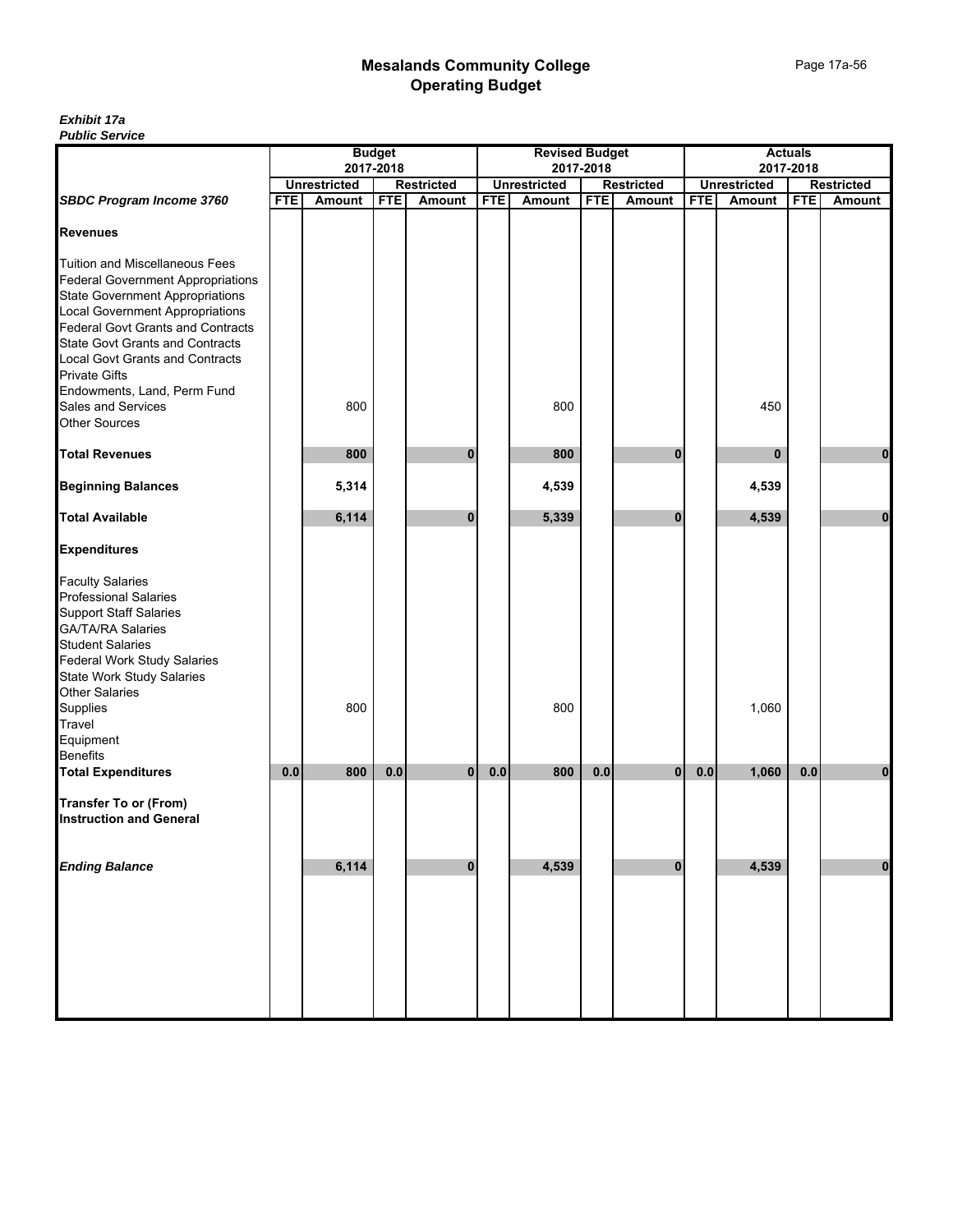|                                                                                                                                                                                                                                                                                                                                                                                | <b>Budget</b> |                     |            |                         |            | <b>Revised Budget</b> |            |                         |            | <b>Actuals</b>      |            |                   |  |  |
|--------------------------------------------------------------------------------------------------------------------------------------------------------------------------------------------------------------------------------------------------------------------------------------------------------------------------------------------------------------------------------|---------------|---------------------|------------|-------------------------|------------|-----------------------|------------|-------------------------|------------|---------------------|------------|-------------------|--|--|
|                                                                                                                                                                                                                                                                                                                                                                                | 2017-2018     |                     |            |                         |            |                       | 2017-2018  |                         |            |                     | 2017-2018  |                   |  |  |
|                                                                                                                                                                                                                                                                                                                                                                                |               | <b>Unrestricted</b> |            | <b>Restricted</b>       |            | <b>Unrestricted</b>   |            | <b>Restricted</b>       |            | <b>Unrestricted</b> |            | <b>Restricted</b> |  |  |
| Small Bus. Dev. Ctr. 2701                                                                                                                                                                                                                                                                                                                                                      | <b>FTE</b>    | <b>Amount</b>       | <b>FTE</b> | Amount                  | <b>FTE</b> | <b>Amount</b>         | <b>FTE</b> | Amount                  | <b>FTE</b> | Amount              | <b>FTE</b> | Amount            |  |  |
| <b>Revenues</b>                                                                                                                                                                                                                                                                                                                                                                |               |                     |            |                         |            |                       |            |                         |            |                     |            |                   |  |  |
| <b>Tuition and Miscellaneous Fees</b><br><b>Federal Government Appropriations</b><br>State Government Appropriations<br>Local Government Appropriations<br><b>Federal Govt Grants and Contracts</b><br>State Govt Grants and Contracts<br>Local Govt Grants and Contracts<br><b>Private Gifts</b><br>Endowments, Land, Perm Fund<br>Sales and Services<br><b>Other Sources</b> |               |                     |            | 20,689<br>113,311       |            |                       |            | 20,689<br>113,311       |            |                     |            | 21,906<br>108,395 |  |  |
| <b>Total Revenues</b>                                                                                                                                                                                                                                                                                                                                                          |               | $\bf{0}$            |            | 134,000                 |            | $\mathbf{0}$          |            | 134,000                 |            | 0                   |            | 130,301           |  |  |
|                                                                                                                                                                                                                                                                                                                                                                                |               |                     |            |                         |            |                       |            |                         |            |                     |            |                   |  |  |
| <b>Beginning Balances</b>                                                                                                                                                                                                                                                                                                                                                      |               |                     |            |                         |            |                       |            |                         |            | 0                   |            |                   |  |  |
| <b>Total Available</b>                                                                                                                                                                                                                                                                                                                                                         |               | 0                   |            | 134,000                 |            | $\mathbf{0}$          |            | 134,000                 |            | $\bf{0}$            |            | 130,301           |  |  |
| <b>Expenditures</b>                                                                                                                                                                                                                                                                                                                                                            |               |                     |            |                         |            |                       |            |                         |            |                     |            |                   |  |  |
| <b>Faculty Salaries</b><br><b>Professional Salaries</b><br>Support Staff Salaries<br>GA/TA/RA Salaries<br><b>Student Salaries</b>                                                                                                                                                                                                                                              |               |                     | 1.0<br>1.0 | 54,329<br>30,846        |            |                       | 1.0<br>1.0 | 54,329<br>30,846        |            |                     | 1.0<br>1.0 | 54,406<br>30,870  |  |  |
| Federal Work Study Salaries<br>State Work Study Salaries<br>Other Salaries<br>Supplies<br>Travel<br>Equipment                                                                                                                                                                                                                                                                  |               |                     |            | 3,641<br>7,633<br>3,400 |            |                       |            | 3,641<br>7,633<br>3,400 |            |                     |            | 5,180<br>5,404    |  |  |
| <b>Benefits</b>                                                                                                                                                                                                                                                                                                                                                                |               |                     |            | 34,151                  |            |                       |            | 34.151                  |            |                     |            | 34,441            |  |  |
| <b>Total Expenditures</b>                                                                                                                                                                                                                                                                                                                                                      | 0.0           | $\mathbf{0}$        | 2.0        | 134,000                 | 0.0        | $\mathbf{0}$          | 2.0        | 134,000                 | 0.0        | $\mathbf{0}$        | 2.0        | 130,301           |  |  |
| <b>Transfer To or (From)</b><br><b>Instruction and General</b>                                                                                                                                                                                                                                                                                                                 |               |                     |            |                         |            |                       |            |                         |            |                     |            |                   |  |  |
| <b>Ending Balance</b>                                                                                                                                                                                                                                                                                                                                                          |               | $\bf{0}$            |            | $\mathbf{0}$            |            | 0<br>$\mathbf{0}$     |            | $\bf{0}$                |            | 0                   |            | 0                 |  |  |
|                                                                                                                                                                                                                                                                                                                                                                                |               |                     |            |                         |            |                       |            |                         |            |                     |            |                   |  |  |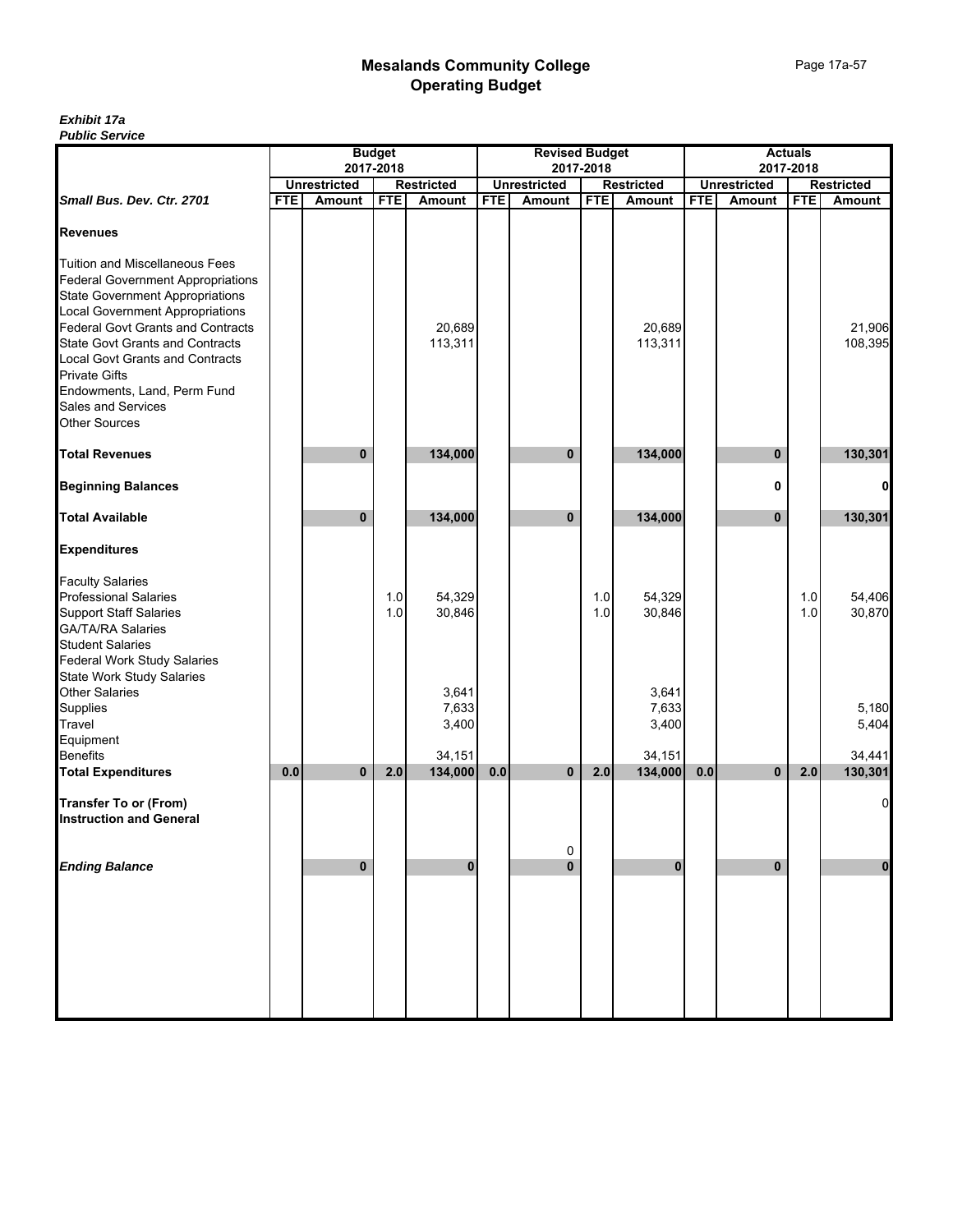|                                                                                                                                                                                                                                                                                  | <b>Budget</b><br>2017-2018 |                        |            |                   | <b>Revised Budget</b> |                        |            |                   | <b>Actuals</b> |                      |              |                   |
|----------------------------------------------------------------------------------------------------------------------------------------------------------------------------------------------------------------------------------------------------------------------------------|----------------------------|------------------------|------------|-------------------|-----------------------|------------------------|------------|-------------------|----------------|----------------------|--------------|-------------------|
|                                                                                                                                                                                                                                                                                  |                            |                        |            |                   |                       |                        | 2017-2018  |                   |                | 2017-2018            |              |                   |
|                                                                                                                                                                                                                                                                                  |                            | <b>Unrestricted</b>    |            | <b>Restricted</b> |                       | <b>Unrestricted</b>    |            | <b>Restricted</b> |                | <b>Unrestricted</b>  |              | <b>Restricted</b> |
| <b>TURBINE 3750</b>                                                                                                                                                                                                                                                              | <b>FTE</b>                 | <b>Amount</b>          | <b>FTE</b> | Amount            | <b>FTE</b>            | Amount                 | <b>FTE</b> | Amount            | <b>FTE</b>     | Amount               | <b>FTE</b>   | Amount            |
| <b>Revenues</b>                                                                                                                                                                                                                                                                  |                            |                        |            |                   |                       |                        |            |                   |                |                      |              |                   |
| <b>Tuition and Miscellaneous Fees</b><br><b>Federal Government Appropriations</b><br>State Government Appropriations<br>Local Government Appropriations<br>Federal Govt Grants and Contracts<br><b>State Govt Grants and Contracts</b><br><b>Local Govt Grants and Contracts</b> |                            | 112,900                |            |                   |                       | 112,900                |            |                   |                | 112,900              |              |                   |
| <b>Private Gifts</b><br>Endowments, Land, Perm Fund<br>Sales and Services<br>Other Sources                                                                                                                                                                                       |                            | 60,000                 |            |                   |                       | 60,000                 |            |                   |                | 32,037               |              |                   |
| <b>Total Revenues</b>                                                                                                                                                                                                                                                            |                            | 172,900                |            | $\bf{0}$          |                       | 172,900                |            | $\bf{0}$          |                | 144,937              |              | $\mathbf{0}$      |
|                                                                                                                                                                                                                                                                                  |                            |                        |            |                   |                       |                        |            |                   |                |                      |              |                   |
| <b>Beginning Balances</b>                                                                                                                                                                                                                                                        |                            | 451,221                |            |                   |                       | 375,599                |            |                   |                | 375,599              |              |                   |
| <b>Total Available</b>                                                                                                                                                                                                                                                           |                            | 624,121                |            | 0                 |                       | 548,499                |            | $\bf{0}$          |                | 520,536              |              | $\mathbf 0$       |
| <b>Expenditures</b>                                                                                                                                                                                                                                                              |                            |                        |            |                   |                       |                        |            |                   |                |                      |              |                   |
| <b>Faculty Salaries</b><br>Professional Salaries<br>Support Staff Salaries<br>GA/TA/RA Salaries<br><b>Student Salaries</b><br>Federal Work Study Salaries<br>State Work Study Salaries<br>Other Salaries                                                                         |                            |                        |            |                   |                       |                        |            |                   |                |                      |              | $\overline{0}$    |
| Supplies<br>Travel<br>Equipment<br>Benefits                                                                                                                                                                                                                                      |                            | 20,000<br>500<br>5,000 |            |                   |                       | 20,000<br>500<br>5,000 |            |                   |                | 14,833               |              |                   |
| <b>Total Expenditures</b>                                                                                                                                                                                                                                                        | 0.0                        | 25,500                 | 0.0        | $\mathbf{0}$      | 0.0                   | 25,500                 | 0.0        | $\mathbf{0}$      | 0.0            | 14,833               | 0.0          | $\mathbf{0}$      |
| <b>Transfer To or (From)</b><br><b>Student Aid</b><br><b>Athletics</b>                                                                                                                                                                                                           |                            | (70,000)<br>(11, 700)  |            |                   |                       | (70,000)<br>(11, 700)  |            |                   |                | (70,000)<br>(11,700) |              |                   |
| <b>Ending Balance</b>                                                                                                                                                                                                                                                            |                            | 516,921                |            | $\bf{0}$          | 0                     | 441,299                | $\bf{0}$   | 0                 | $\mathbf{0}$   | 424,003              | $\mathbf{0}$ | $\mathbf 0$       |
|                                                                                                                                                                                                                                                                                  |                            |                        |            |                   |                       |                        |            |                   |                |                      |              |                   |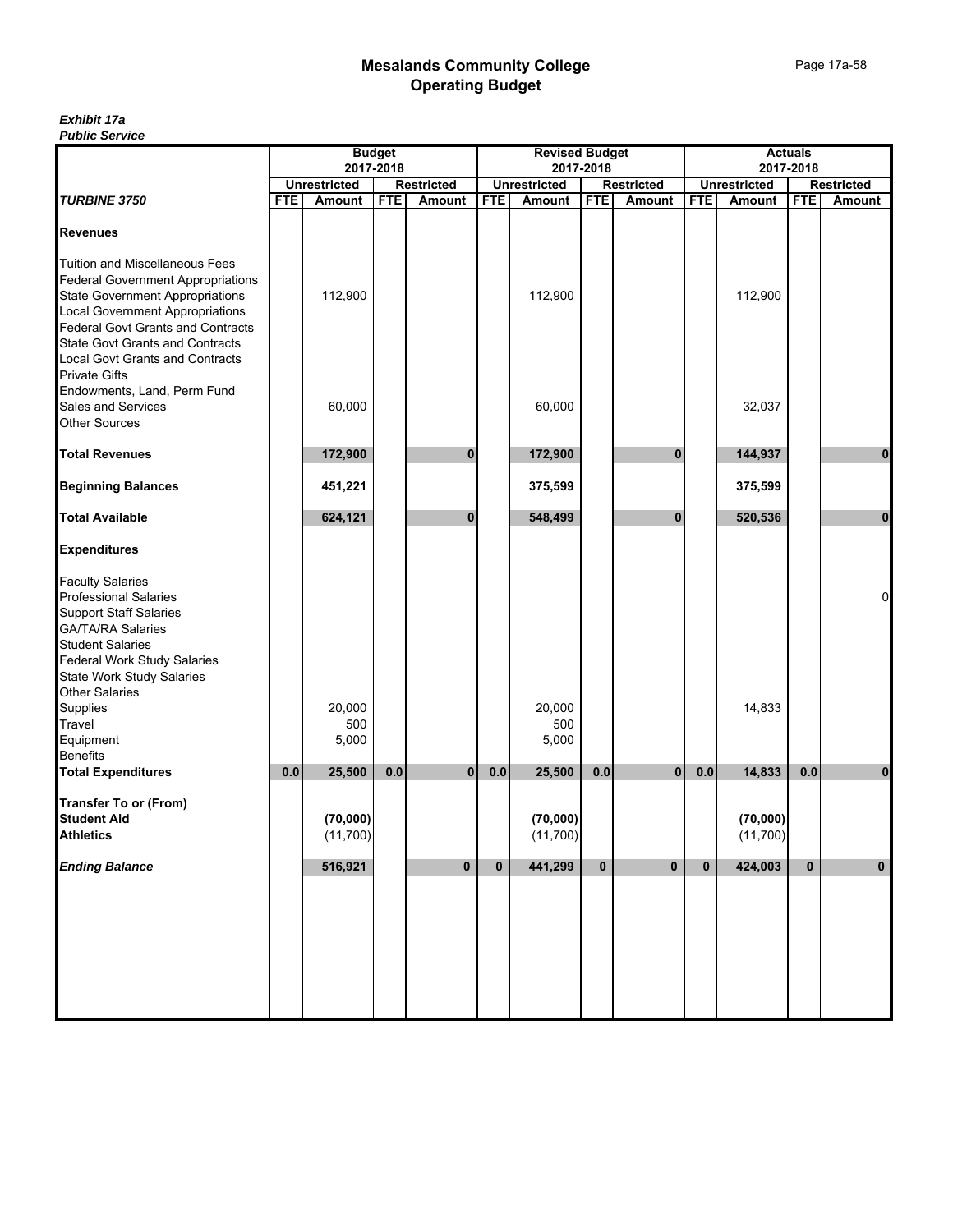|                                                                                                                                                                                                                                                                                                                                                                                | <b>Budget</b> |                     |            |                   | <b>Revised Budget</b> |                     |            |                   | <b>Actuals</b> |                     |            |                   |
|--------------------------------------------------------------------------------------------------------------------------------------------------------------------------------------------------------------------------------------------------------------------------------------------------------------------------------------------------------------------------------|---------------|---------------------|------------|-------------------|-----------------------|---------------------|------------|-------------------|----------------|---------------------|------------|-------------------|
|                                                                                                                                                                                                                                                                                                                                                                                |               |                     | 2017-2018  |                   |                       |                     | 2017-2018  |                   |                |                     | 2017-2018  |                   |
|                                                                                                                                                                                                                                                                                                                                                                                |               | <b>Unrestricted</b> |            | <b>Restricted</b> |                       | <b>Unrestricted</b> |            | <b>Restricted</b> |                | <b>Unrestricted</b> |            | <b>Restricted</b> |
| <b>College Advancement 3720</b>                                                                                                                                                                                                                                                                                                                                                | <b>FTE</b>    | <b>Amount</b>       | <b>FTE</b> | Amount            | <b>FTE</b>            | Amount              | <b>FTE</b> | Amount            | <b>FTE</b>     | Amount              | <b>FTE</b> | <b>Amount</b>     |
| <b>Revenues</b>                                                                                                                                                                                                                                                                                                                                                                |               |                     |            |                   |                       |                     |            |                   |                |                     |            |                   |
| <b>Tuition and Miscellaneous Fees</b><br><b>Federal Government Appropriations</b><br>State Government Appropriations<br>Local Government Appropriations<br>Federal Govt Grants and Contracts<br><b>State Govt Grants and Contracts</b><br><b>Local Govt Grants and Contracts</b><br><b>Private Gifts</b><br>Endowments, Land, Perm Fund<br>Sales and Services<br>Other Sources |               |                     |            |                   |                       |                     |            |                   |                | 385                 |            |                   |
| <b>Total Revenues</b>                                                                                                                                                                                                                                                                                                                                                          |               | 0                   |            | $\mathbf 0$       |                       | 0                   |            | 0                 |                | 385                 |            | 0                 |
| <b>Beginning Balances</b>                                                                                                                                                                                                                                                                                                                                                      |               | 8,607               |            |                   |                       | 9,077               |            |                   |                | 9,077               |            |                   |
| <b>Total Available</b>                                                                                                                                                                                                                                                                                                                                                         |               | 8,607               |            |                   |                       | 9,077               |            | $\bf{0}$          |                | 9,463               |            | $\bf{0}$          |
| <b>Expenditures</b>                                                                                                                                                                                                                                                                                                                                                            |               |                     |            |                   |                       |                     |            |                   |                |                     |            |                   |
| <b>Faculty Salaries</b><br>Professional Salaries<br>Support Staff Salaries<br>GA/TA/RA Salaries<br>Student Salaries<br>Federal Work Study Salaries<br>State Work Study Salaries<br>Other Salaries<br>Supplies<br>Travel<br>Equipment<br>Benefits                                                                                                                               |               | 0                   |            |                   |                       | 0                   |            |                   |                |                     |            |                   |
| <b>Total Expenditures</b>                                                                                                                                                                                                                                                                                                                                                      | 0.0           | $\bf{0}$            | 0.0        | $\mathbf{0}$      | 0.0                   | 0                   | 0.0        | $\bf{0}$          | 0.0            | $\bf{0}$            | 0.0        | 0                 |
| <b>Transfer To or (From)</b><br><b>Instruction and General</b>                                                                                                                                                                                                                                                                                                                 |               |                     |            |                   |                       |                     |            |                   |                |                     |            |                   |
| <b>Ending Balance</b>                                                                                                                                                                                                                                                                                                                                                          |               | 8,607               |            | $\bf{0}$          |                       | 9,077               |            | $\bf{0}$          |                | 9,463               |            | $\pmb{0}$         |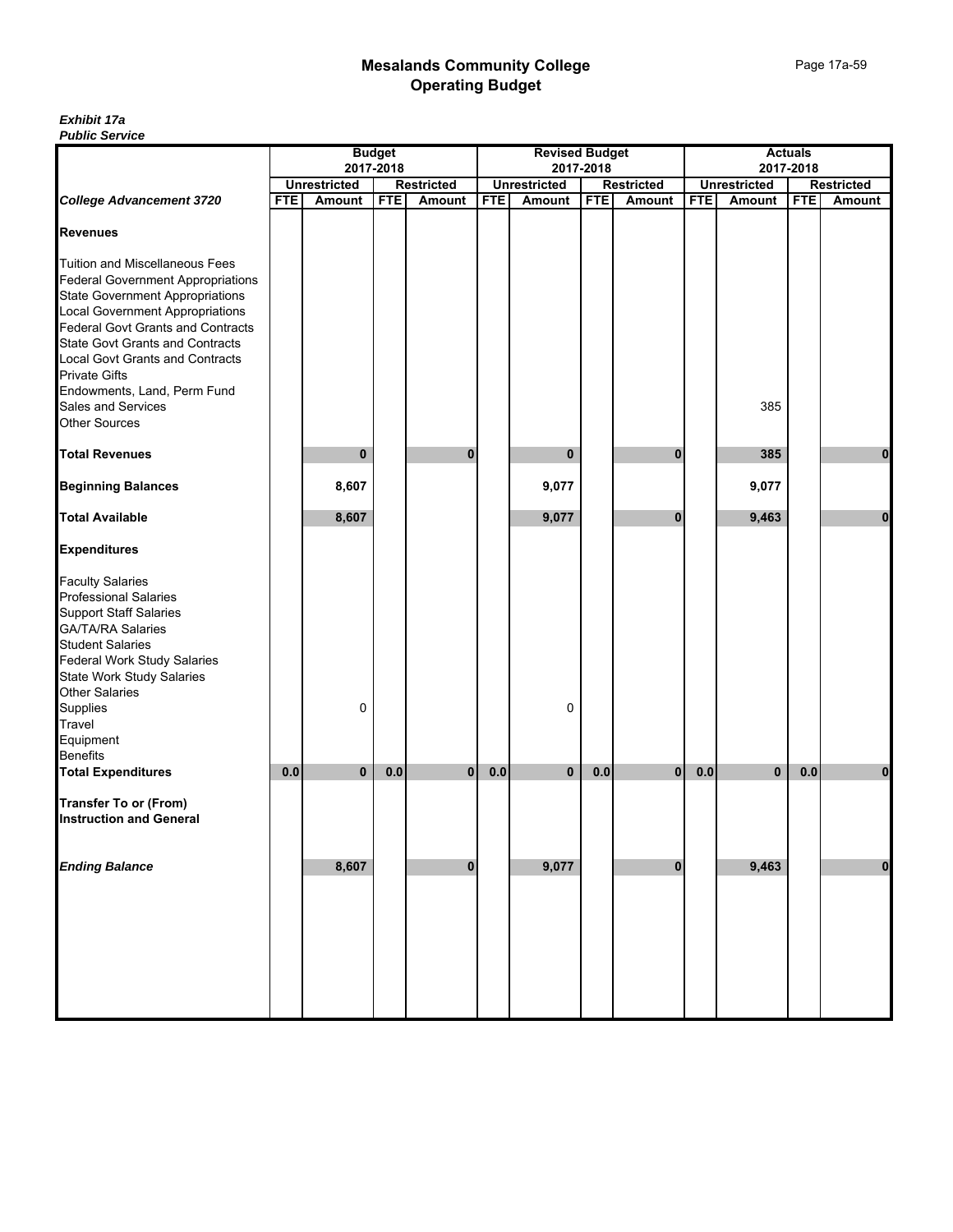| 2017-2018<br><b>Restricted</b><br><b>FTE</b><br><b>Amount</b> |
|---------------------------------------------------------------|
|                                                               |
|                                                               |
|                                                               |
|                                                               |
|                                                               |
|                                                               |
|                                                               |
| $\bf{0}$                                                      |
|                                                               |
| $\mathbf{0}$                                                  |
|                                                               |
|                                                               |
|                                                               |
|                                                               |
| 0.0<br>$\mathbf 0$                                            |
|                                                               |
| $\mathbf 0$                                                   |
|                                                               |
|                                                               |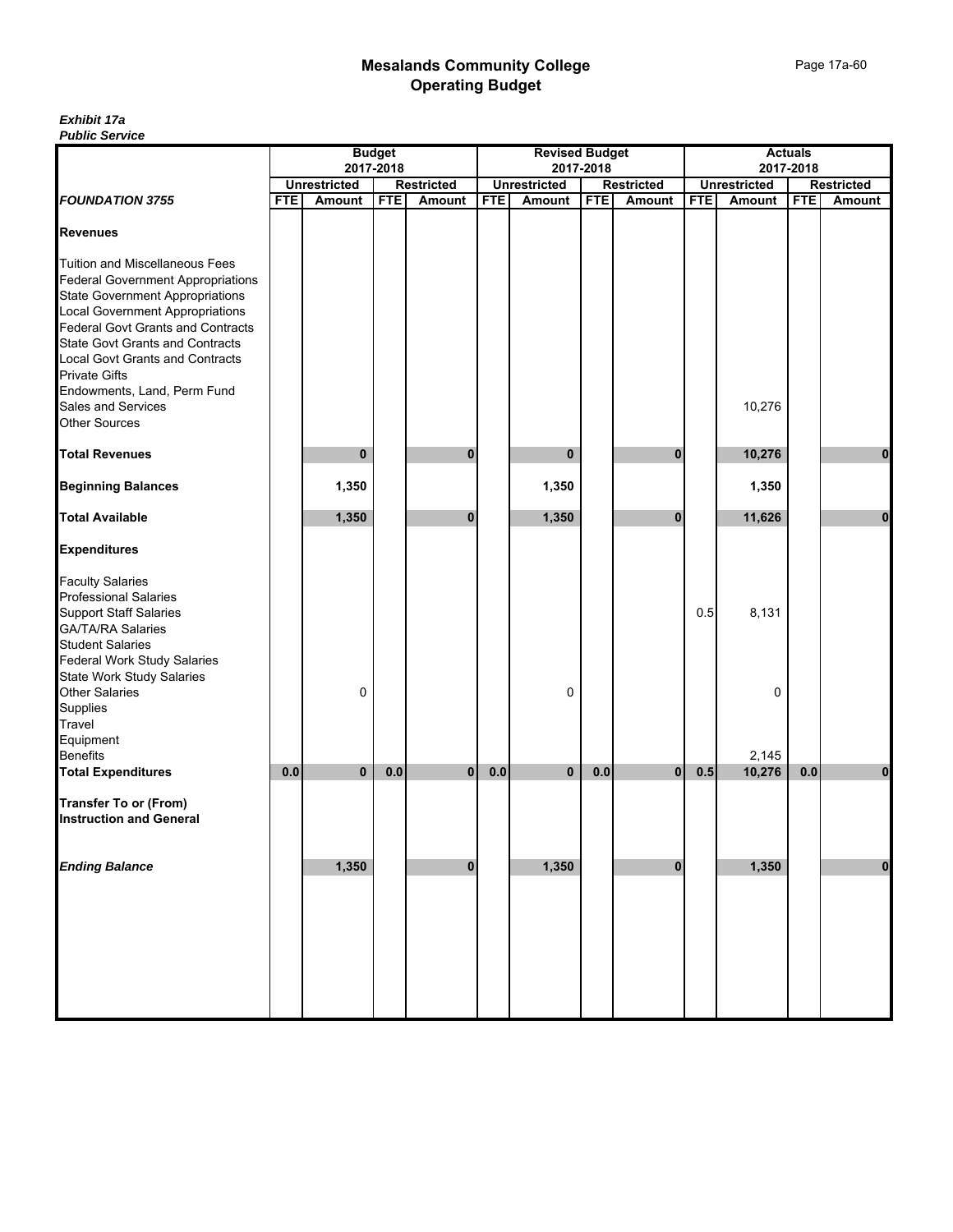| יטעו וטט טוועוט ו                                                                                       | <b>Budget</b><br>2017-2018 |                     |            |                   |            | <b>Revised Budget</b> |            |                   |            | <b>Actuals</b>      |            |                   |  |
|---------------------------------------------------------------------------------------------------------|----------------------------|---------------------|------------|-------------------|------------|-----------------------|------------|-------------------|------------|---------------------|------------|-------------------|--|
|                                                                                                         |                            |                     |            |                   |            |                       | 2017-2018  |                   |            |                     | 2017-2018  |                   |  |
|                                                                                                         |                            | <b>Unrestricted</b> |            | <b>Restricted</b> |            | <b>Unrestricted</b>   |            | <b>Restricted</b> |            | <b>Unrestricted</b> |            | <b>Restricted</b> |  |
| <b>Building Trades House 3756</b>                                                                       | <b>FTE</b>                 | Amount              | <b>FTE</b> | Amount            | <b>FTE</b> | Amount                | <b>FTE</b> | Amount            | <b>FTE</b> | Amount              | <b>FTE</b> | Amount            |  |
| <b>Revenues</b>                                                                                         |                            |                     |            |                   |            |                       |            |                   |            |                     |            |                   |  |
| Tuition and Miscellaneous Fees                                                                          |                            |                     |            |                   |            |                       |            |                   |            |                     |            |                   |  |
|                                                                                                         |                            |                     |            |                   |            |                       |            |                   |            |                     |            |                   |  |
| Federal Government Appropriations<br>State Government Appropriations<br>Local Government Appropriations |                            |                     |            |                   |            |                       |            |                   |            |                     |            |                   |  |
|                                                                                                         |                            |                     |            |                   |            |                       |            |                   |            |                     |            |                   |  |
| <b>Federal Govt Grants and Contracts</b>                                                                |                            |                     |            |                   |            |                       |            |                   |            |                     |            |                   |  |
| State Govt Grants and Contracts<br>Local Govt Grants and Contracts                                      |                            |                     |            |                   |            |                       |            |                   |            |                     |            |                   |  |
|                                                                                                         |                            |                     |            |                   |            |                       |            |                   |            |                     |            |                   |  |
| <b>Private Gifts</b>                                                                                    |                            |                     |            |                   |            |                       |            |                   |            |                     |            |                   |  |
| Endowments, Land, Perm Fund<br>Sales and Services                                                       |                            |                     |            |                   |            |                       |            |                   |            |                     |            |                   |  |
|                                                                                                         |                            | 3,000               |            |                   |            | 3,000                 |            |                   |            | 2,250               |            |                   |  |
| <b>Other Sources</b>                                                                                    |                            |                     |            |                   |            |                       |            |                   |            |                     |            |                   |  |
|                                                                                                         |                            |                     |            |                   |            |                       |            |                   |            |                     |            |                   |  |
| <b>Total Revenues</b>                                                                                   |                            | 3,000               |            | 0                 |            | 3,000                 |            | 0                 |            | 2,250               |            | $\mathbf{0}$      |  |
| <b>Beginning Balances</b>                                                                               |                            | 108,456             |            |                   |            | 111,456               |            |                   |            | 111,456             |            |                   |  |
| <b>Total Available</b>                                                                                  |                            | 111,456             |            | $\bf{0}$          |            | 114,456               |            | $\bf{0}$          |            | 113,706             |            | $\mathbf{0}$      |  |
| <b>Expenditures</b>                                                                                     |                            |                     |            |                   |            |                       |            |                   |            |                     |            |                   |  |
| <b>Faculty Salaries</b>                                                                                 |                            |                     |            |                   |            |                       |            |                   |            |                     |            |                   |  |
|                                                                                                         |                            |                     |            |                   |            |                       |            |                   |            |                     |            |                   |  |
|                                                                                                         |                            |                     |            |                   |            |                       |            |                   |            |                     |            |                   |  |
| Professional Salaries<br>Support Staff Salaries<br>GA/TA/RA Salaries                                    |                            |                     |            |                   |            |                       |            |                   |            |                     |            |                   |  |
| <b>Student Salaries</b>                                                                                 |                            |                     |            |                   |            |                       |            |                   |            |                     |            |                   |  |
|                                                                                                         |                            |                     |            |                   |            |                       |            |                   |            |                     |            |                   |  |
| Federal Work Study Salaries<br>State Work Study Salaries                                                |                            |                     |            |                   |            |                       |            |                   |            |                     |            |                   |  |
| <b>Other Salaries</b>                                                                                   |                            |                     |            |                   |            |                       |            |                   |            |                     |            |                   |  |
|                                                                                                         |                            |                     |            |                   |            |                       |            |                   |            |                     |            |                   |  |
| Supplies<br>Travel                                                                                      |                            |                     |            |                   |            |                       |            |                   |            |                     |            |                   |  |
| Equipment                                                                                               |                            |                     |            |                   |            |                       |            |                   |            |                     |            |                   |  |
| Benefits                                                                                                |                            |                     |            |                   |            |                       |            |                   |            |                     |            |                   |  |
| <b>Total Expenditures</b>                                                                               | 0.0                        | 0                   | 0.0        | $\overline{0}$    | 0.0        | $\mathbf{0}$          | 0.0        | $\mathbf{0}$      | 0.0        | $\mathbf 0$         | 0.0        | $\bf{0}$          |  |
| <b>Transfer To or (From)</b>                                                                            |                            |                     |            |                   |            |                       |            |                   |            |                     |            |                   |  |
| <b>Instruction and General</b>                                                                          |                            |                     |            |                   |            |                       |            |                   |            |                     |            |                   |  |
|                                                                                                         |                            |                     |            |                   |            |                       |            |                   |            |                     |            |                   |  |
| <b>Ending Balance</b>                                                                                   |                            | 111,456             |            | $\mathbf{0}$      |            | 114,456               |            | $\mathbf{0}$      |            | 113,706             |            | $\mathbf{0}$      |  |
|                                                                                                         |                            |                     |            |                   |            |                       |            |                   |            |                     |            |                   |  |
|                                                                                                         |                            |                     |            |                   |            |                       |            |                   |            |                     |            |                   |  |
|                                                                                                         |                            |                     |            |                   |            |                       |            |                   |            |                     |            |                   |  |
|                                                                                                         |                            |                     |            |                   |            |                       |            |                   |            |                     |            |                   |  |
|                                                                                                         |                            |                     |            |                   |            |                       |            |                   |            |                     |            |                   |  |
|                                                                                                         |                            |                     |            |                   |            |                       |            |                   |            |                     |            |                   |  |
|                                                                                                         |                            |                     |            |                   |            |                       |            |                   |            |                     |            |                   |  |
|                                                                                                         |                            |                     |            |                   |            |                       |            |                   |            |                     |            |                   |  |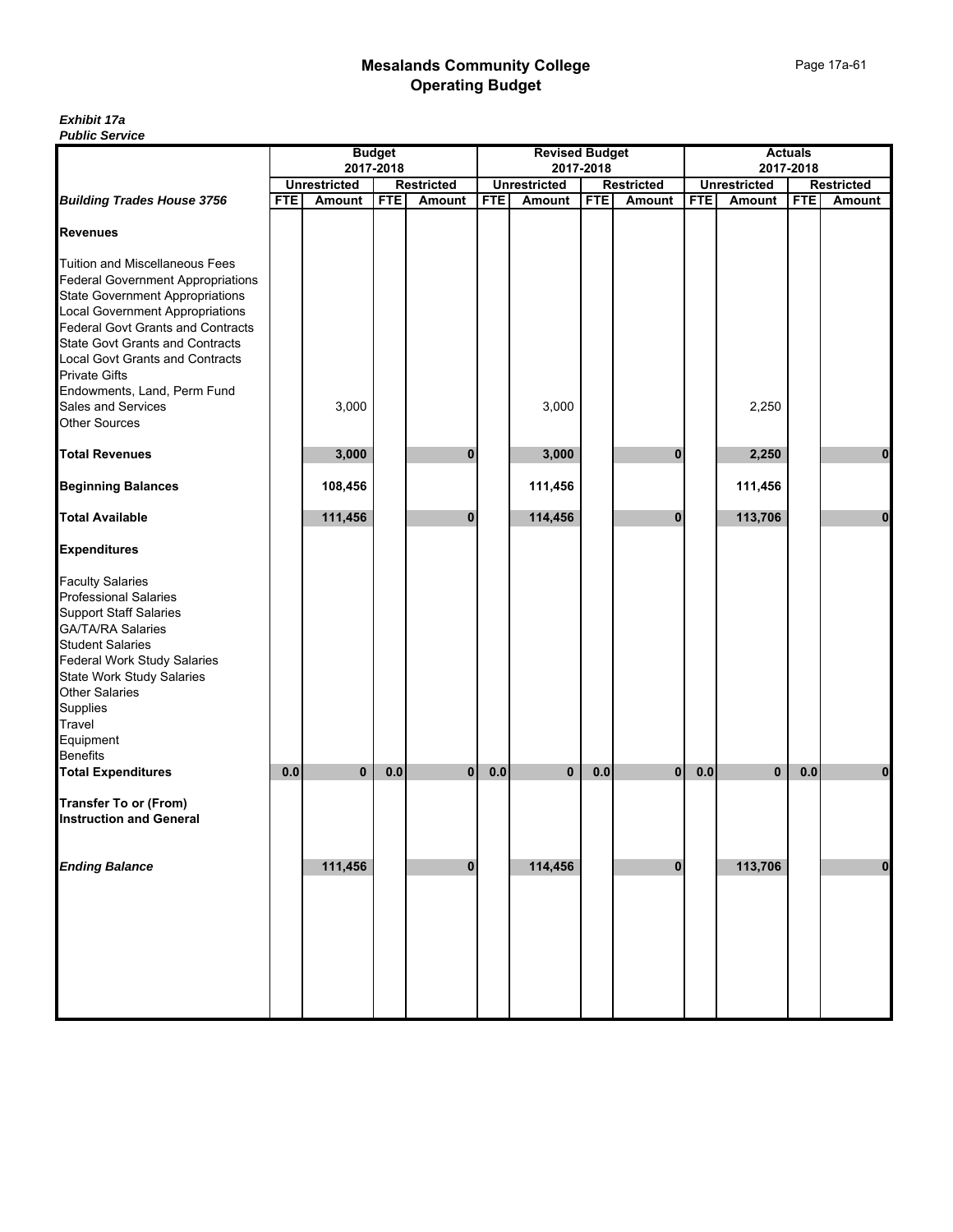|                                                                      | <b>Budget</b><br>2017-2018 |                     |            |                   | <b>Revised Budget</b> |                     |            |                   |            | <b>Actuals</b>      |            |                   |  |
|----------------------------------------------------------------------|----------------------------|---------------------|------------|-------------------|-----------------------|---------------------|------------|-------------------|------------|---------------------|------------|-------------------|--|
|                                                                      |                            |                     |            |                   |                       |                     | 2017-2018  |                   |            | 2017-2018           |            |                   |  |
|                                                                      |                            | <b>Unrestricted</b> |            | <b>Restricted</b> |                       | <b>Unrestricted</b> |            | <b>Restricted</b> |            | <b>Unrestricted</b> |            | <b>Restricted</b> |  |
|                                                                      | FTE                        | <b>Amount</b>       | <b>FTE</b> | <b>Amount</b>     | <b>FTE</b>            | Amount              | <b>FTE</b> | <b>Amount</b>     | <b>FTE</b> | <b>Amount</b>       | <b>FTE</b> | Amount            |  |
| <b>Revenues</b>                                                      |                            |                     |            |                   |                       |                     |            |                   |            |                     |            |                   |  |
| <b>Tuition and Miscellaneous Fees</b>                                |                            | 0                   |            | 0                 |                       | 0                   |            | 0                 |            | $\mathbf 0$         |            | $\mathbf 0$       |  |
| <b>Federal Government Appropriations</b>                             |                            | 0                   |            | $\overline{0}$    |                       | $\Omega$            |            |                   |            | 0                   |            | $\mathbf 0$       |  |
| <b>State Government Appropriations</b>                               |                            | 0                   |            | $\Omega$          |                       | 0                   |            |                   |            | 0                   |            | $\mathbf 0$       |  |
|                                                                      |                            | 0                   |            | $\overline{0}$    |                       | $\Omega$            |            |                   |            | 0                   |            | $\mathbf 0$       |  |
| Local Government Appropriations<br>Federal Govt Grants and Contracts |                            | 0                   |            | $\Omega$          |                       |                     |            |                   |            |                     |            | $\mathbf 0$       |  |
| <b>State Govt Grants and Contracts</b>                               |                            | 0                   |            | $\Omega$          |                       |                     |            |                   |            |                     |            | $\mathbf 0$       |  |
| <b>Local Govt Grants and Contracts</b>                               |                            | 0                   |            | $\Omega$          |                       |                     |            |                   |            | n                   |            | $\overline{0}$    |  |
| <b>Private Gifts</b>                                                 |                            | 0                   |            | 0                 |                       |                     |            |                   |            | 0                   |            | $\pmb{0}$         |  |
| Endowments, Land, Perm Fund                                          |                            | 0                   |            | $\Omega$          |                       |                     |            |                   |            |                     |            | $\mathbf 0$       |  |
| Sales and Services                                                   |                            | 1,700               |            | $\Omega$          |                       | 1,700               |            |                   |            | 155                 |            | $\mathbf 0$       |  |
| <b>Other Sources</b>                                                 |                            | $\Omega$            |            | $\overline{0}$    |                       |                     |            | $\Omega$          |            | $\Omega$            |            | $\mathbf 0$       |  |
|                                                                      |                            |                     |            |                   |                       |                     |            |                   |            |                     |            |                   |  |
| <b>Total Revenues</b>                                                |                            | 1,700               |            | 0                 | 0.0                   | 1,700               | 0.0        | $\mathbf 0$       | 0.0        | 155                 |            | $\mathbf{0}$      |  |
| <b>Beginning Balances</b>                                            |                            | 548,356             |            | $\mathbf 0$       |                       | 512,037             |            | $\overline{0}$    |            | 512,037             |            | $\mathbf 0$       |  |
| <b>Total Available</b>                                               |                            | 550,056             |            | 0                 | 0.0                   | 513,737             | 0.0        | $\mathbf{0}$      | 0.0        | 512,192             | 0.0        | $\bf{0}$          |  |
| <b>Expenditures</b>                                                  |                            |                     |            |                   |                       |                     |            |                   |            |                     |            |                   |  |
| <b>Faculty Salaries</b>                                              | 0.0                        | $\overline{0}$      | 0.0        | $\mathbf 0$       | 0.0                   | $\mathbf{0}$        | 0.0        | $\overline{0}$    | 0.0        | $\mathbf{0}$        | 0.0        | $\boldsymbol{0}$  |  |
| Professional Salaries                                                | 1.0                        | 71,500              | 0.0        | $\mathbf 0$       | 1.0                   | 71,500              | 0.0        | $\mathbf 0$       | 3.0        | 134,407             | 0.0        | $\pmb{0}$         |  |
| <b>Support Staff Salaries</b>                                        | 2.0                        | 93,011              | 0.0        | $\mathbf 0$       | 2.0                   | 93,011              | 0.0        | $\mathbf 0$       | 0.5        | 20,375              | 0.0        | $\pmb{0}$         |  |
| <b>GA/TA/RA Salaries</b>                                             | 0.0                        | 0                   | 0.0        | $\overline{0}$    | 0.0                   | 0                   | 0.0        | $\mathbf 0$       | 0.0        | 0                   | 0.0        | $\mathbf 0$       |  |
| <b>Student Salaries</b>                                              | 0.0                        | $\mathbf{0}$        | 0.0        | $\mathbf 0$       | 0.0                   | 0                   | 0.0        | $\mathbf 0$       | 0.0        | $\mathbf 0$         | 0.0        | $\mathbf 0$       |  |
| <b>Federal Work Study Salaries</b>                                   | 0.0                        | $\Omega$            | 0.0        | $\overline{0}$    | 0.0                   | 0                   | 0.0        | $\overline{0}$    | 0.0        | $\Omega$            | 0.0        | $\mathbf 0$       |  |
| <b>State Work Study Salaries</b>                                     | 0.0                        | $\Omega$            | 0.0        | $\overline{0}$    | 0.0                   | $\mathbf 0$         | 0.0        | $\overline{0}$    | 0.0        | $\Omega$            | 0.0        | $\mathbf 0$       |  |
| <b>Other Salaries</b>                                                | 0.0                        | 900                 | 0.0        | $\mathbf 0$       | 0.0                   | 900                 | 0.0        | 0                 | 0.0        | $\Omega$            | 0.0        | $\pmb{0}$         |  |
| Supplies                                                             | 0.0                        | 167,000             | 0.0        | $\overline{0}$    | 0.0                   | 167,000             | 0.0        | $\mathbf 0$       | 0.0        | 173,715             | 0.0        | $\pmb{0}$         |  |
| Travel                                                               | 0.0                        | 2,500               | 0.0        | $\overline{0}$    | 0.0                   | 2,500               | 0.0        | $\overline{0}$    | 0.0        | 4,694               | 0.0        | $\pmb{0}$         |  |
| Equipment                                                            | 0.0                        | $\overline{0}$      | 0.0        | $\overline{0}$    | 0.0                   | $\Omega$            | 0.0        | 0                 | 0.0        | $\Omega$            | 0.0        | $\mathbf 0$       |  |
| <b>Benefits</b>                                                      | 0.0                        | 48,779              | 0.0        | $\overline{0}$    | 0.0                   | 48,779              | 0.0        | $\overline{0}$    | 0.0        | 48,950              | 0.0        | $\mathbf 0$       |  |
| <b>Total Expenditures</b>                                            | 3.0                        | 383,690             | 0.0        | $\mathbf{0}$      | 3.0                   | 383,690             | 0.0        | $\mathbf{0}$      | 3.5        | 382,142             | 0.0        | $\bf{0}$          |  |
| <b>Internal Department Charges</b>                                   |                            |                     |            |                   |                       |                     |            |                   |            |                     |            |                   |  |
| Instruction                                                          |                            | 175,000             |            | 0                 |                       | 175,000             |            | $\mathbf{0}$      |            | 175,000             |            | $\mathbf 0$       |  |
| Academic Support                                                     |                            | 60,200              |            | $\overline{0}$    |                       | 60,200              |            | $\Omega$          |            | 60,200              |            | $\overline{0}$    |  |
| <b>Student Services</b>                                              |                            | 60,200              |            | 0                 |                       | 60,200              |            | 0                 |            | 60,200              |            | $\mathbf 0$       |  |
| Institutional Support                                                |                            | 60,200              |            | $\overline{0}$    |                       | 60,200              |            |                   |            | 86,800              |            | $\mathbf 0$       |  |
| Operation & Maintenance of Plant                                     |                            | 22,500              |            | $\overline{0}$    |                       | 22,500              |            |                   |            |                     |            | $\mathbf 0$       |  |
| <b>Total Charges</b>                                                 |                            | 378,100             |            | $\mathbf{0}$      |                       | 378,100             |            |                   |            | 382,200             |            | $\mathbf 0$       |  |
| <b>Expenses Net of</b>                                               |                            |                     |            |                   |                       |                     |            |                   |            |                     |            |                   |  |
| <b>Internal Department Charges</b>                                   |                            | 5,590               |            | 0                 |                       | 5,590               |            | $\bf{0}$          |            | (58)                |            | $\boldsymbol{0}$  |  |
| <b>Ending Balance</b>                                                |                            | 544,466             |            | $\bf{0}$          |                       | 508,147             |            | $\bf{0}$          |            | 512,251             |            | $\mathbf 0$       |  |
|                                                                      |                            |                     |            |                   |                       |                     |            |                   |            |                     |            |                   |  |
|                                                                      |                            |                     |            |                   |                       |                     |            |                   |            |                     |            |                   |  |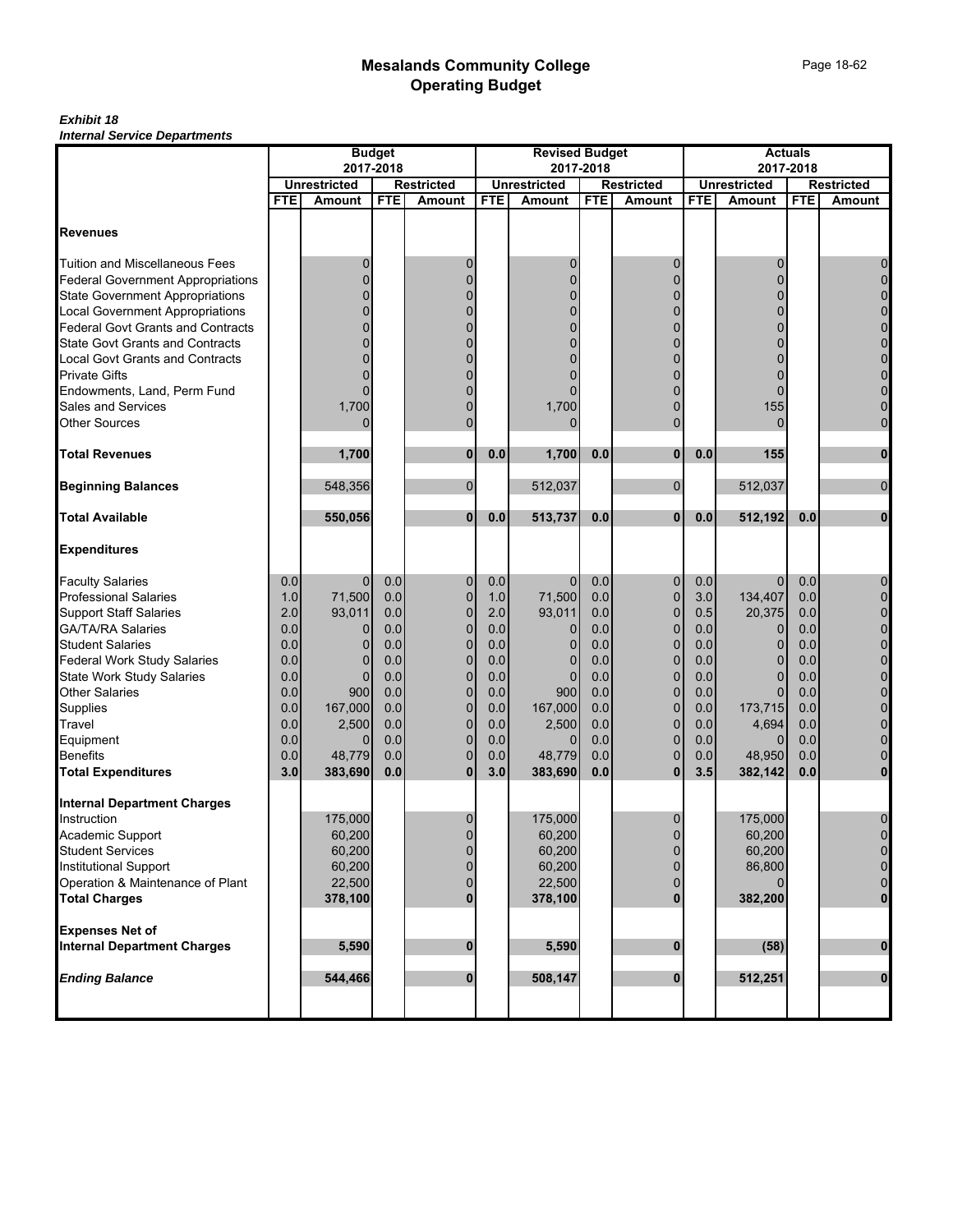|                                                                      |            |                                      | <b>Budget</b> |                             |            | <b>Revised Budget</b> |            |                             |            |                     | <b>Actuals</b> |                   |
|----------------------------------------------------------------------|------------|--------------------------------------|---------------|-----------------------------|------------|-----------------------|------------|-----------------------------|------------|---------------------|----------------|-------------------|
|                                                                      |            |                                      | 2017-2018     |                             |            |                       | 2017-2018  |                             |            |                     | 2017-2018      |                   |
|                                                                      |            | <b>Unrestricted</b><br><b>Amount</b> | <b>FTE</b>    | <b>Restricted</b><br>Amount | <b>FTE</b> | <b>Unrestricted</b>   | <b>FTE</b> | <b>Restricted</b><br>Amount | <b>FTE</b> | <b>Unrestricted</b> | <b>FTE</b>     | <b>Restricted</b> |
| Equipment Leases 3810<br>Copier                                      | <b>FTE</b> |                                      |               |                             |            | Amount                |            |                             |            | <b>Amount</b>       |                | Amount            |
| Revenues                                                             |            |                                      |               |                             |            |                       |            |                             |            |                     |                |                   |
|                                                                      |            |                                      |               |                             |            |                       |            |                             |            |                     |                |                   |
| <b>Tuition and Miscellaneous Fees</b>                                |            |                                      |               |                             |            |                       |            |                             |            |                     |                |                   |
| <b>Federal Government Appropriations</b>                             |            |                                      |               |                             |            |                       |            |                             |            |                     |                |                   |
| <b>State Government Appropriations</b>                               |            |                                      |               |                             |            |                       |            |                             |            |                     |                |                   |
|                                                                      |            |                                      |               |                             |            |                       |            |                             |            |                     |                |                   |
| Local Government Appropriations<br>Federal Govt Grants and Contracts |            |                                      |               |                             |            |                       |            |                             |            |                     |                |                   |
| <b>State Govt Grants and Contracts</b>                               |            |                                      |               |                             |            |                       |            |                             |            |                     |                |                   |
| <b>Local Govt Grants and Contracts</b>                               |            |                                      |               |                             |            |                       |            |                             |            |                     |                |                   |
| <b>Private Gifts</b>                                                 |            |                                      |               |                             |            |                       |            |                             |            |                     |                |                   |
| Endowments, Land, Perm Fund                                          |            |                                      |               |                             |            |                       |            |                             |            |                     |                |                   |
| Sales and Services                                                   |            | 200                                  |               |                             |            | 200                   |            |                             |            | 118                 |                |                   |
| <b>Other Sources</b>                                                 |            |                                      |               |                             |            |                       |            |                             |            |                     |                |                   |
|                                                                      |            |                                      |               |                             |            |                       |            |                             |            |                     |                |                   |
| <b>Total Revenues</b>                                                |            | 200                                  |               | O                           |            | 200                   |            | $\bf{0}$                    |            | 118                 |                | 0                 |
|                                                                      |            |                                      |               |                             |            |                       |            |                             |            |                     |                |                   |
| <b>Beginning Balances</b>                                            |            | 53,559                               |               |                             |            | 53,941                |            |                             |            | 53,941              |                |                   |
| <b>Total Available</b>                                               |            | 53,759                               |               | $\bf{0}$                    |            | 54,141                |            | $\bf{0}$                    |            | 54,059              |                | $\mathbf{0}$      |
| <b>Expenditures</b>                                                  |            |                                      |               |                             |            |                       |            |                             |            |                     |                |                   |
|                                                                      |            |                                      |               |                             |            |                       |            |                             |            |                     |                |                   |
| <b>Faculty Salaries<br/>Professional Salaries</b>                    |            |                                      |               |                             |            |                       |            |                             |            |                     |                |                   |
| <b>Support Staff Salaries</b>                                        |            |                                      |               |                             |            |                       |            |                             |            |                     |                |                   |
|                                                                      |            |                                      |               |                             |            |                       |            |                             |            |                     |                |                   |
| GA/TA/RA Salaries<br>Student Salaries                                |            |                                      |               |                             |            |                       |            |                             |            |                     |                |                   |
| <b>Federal Work Study Salaries</b>                                   |            |                                      |               |                             |            |                       |            |                             |            |                     |                |                   |
| <b>State Work Study Salaries</b>                                     |            |                                      |               |                             |            |                       |            |                             |            |                     |                |                   |
| <b>Other Salaries</b>                                                |            |                                      |               |                             |            |                       |            |                             |            |                     |                |                   |
| Supplies                                                             |            | 2,000                                |               |                             |            | 2,000                 |            |                             |            | (1, 286)            |                |                   |
| Travel                                                               |            |                                      |               |                             |            |                       |            |                             |            |                     |                |                   |
| Equipment                                                            |            |                                      |               |                             |            |                       |            |                             |            |                     |                |                   |
| Benefits                                                             |            |                                      |               |                             |            |                       |            |                             |            |                     |                |                   |
| <b>Total Expenditures</b>                                            | 0.0        | 2,000                                | 0.0           | $\bf{0}$                    | 0.0        | 2,000                 | 0.0        | $\bf{0}$                    | 0.0        | (1, 286)            | 0.0            | 0                 |
|                                                                      |            |                                      |               |                             |            |                       |            |                             |            |                     |                |                   |
| <b>Internal Department Charges</b>                                   |            |                                      |               |                             |            |                       |            |                             |            |                     |                |                   |
| Instruction                                                          |            | 2,500                                |               |                             |            | 2,500                 |            |                             |            | 0                   |                |                   |
| Academic Support                                                     |            | 2,500                                |               |                             |            | 2,500                 |            |                             |            | 0                   |                |                   |
| Student Services                                                     |            | 2,500                                |               |                             |            | 2,500                 |            |                             |            | 0                   |                |                   |
| Institutional Support                                                |            | 2,500                                |               |                             |            | 2,500                 |            |                             |            | 0                   |                |                   |
| Operation & Maintenance of Plant                                     |            | 0                                    |               |                             |            | 0                     |            |                             |            | 0                   |                |                   |
| <b>Total Charges</b>                                                 |            | 10,000                               |               | $\bf{0}$                    |            | 10,000                |            | $\bf{0}$                    |            | $\bf{0}$            |                | $\bf{0}$          |
|                                                                      |            |                                      |               |                             |            |                       |            |                             |            |                     |                |                   |
|                                                                      |            |                                      |               |                             |            |                       |            |                             |            |                     |                |                   |
| <b>Expenses Net</b>                                                  |            |                                      |               |                             |            |                       |            |                             |            |                     |                |                   |
| of Internal Department Charges                                       |            | (8,000)                              |               | 0                           |            | (8,000)               |            | $\bf{0}$                    |            | (1, 286)            |                | $\bf{0}$          |
|                                                                      |            |                                      |               |                             |            |                       |            |                             |            |                     |                |                   |
| <b>Ending Balance</b>                                                |            | 61,759                               |               | $\bf{0}$                    |            | 62,141                |            | $\bf{0}$                    |            | 55,345              |                | $\pmb{0}$         |
|                                                                      |            |                                      |               |                             |            |                       |            |                             |            |                     |                |                   |
|                                                                      |            |                                      |               |                             |            |                       |            |                             |            |                     |                |                   |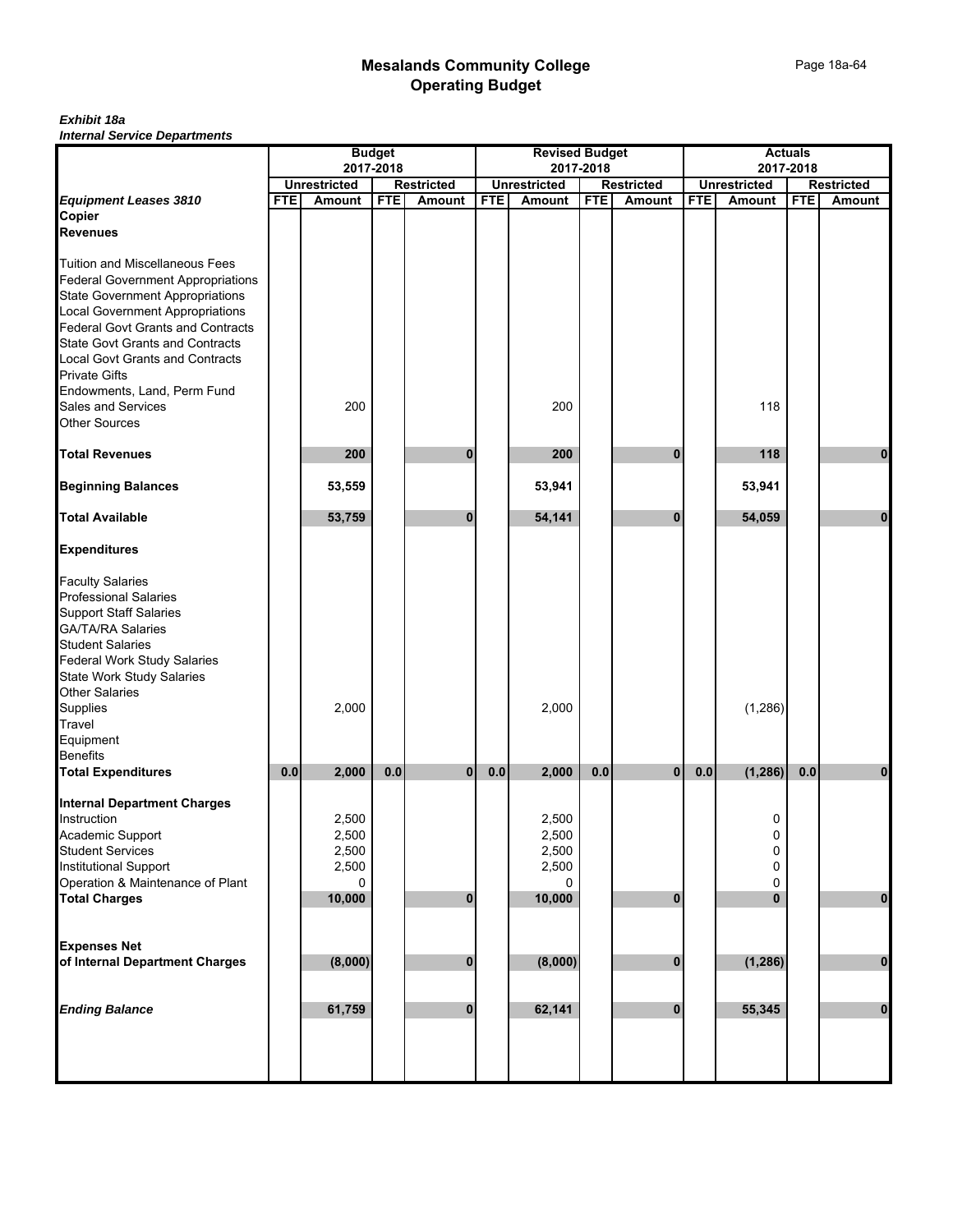|                                                                      |            |                                  | <b>Budget</b> |                                    |            | <b>Revised Budget</b> |            |                                    |            | <b>Actuals</b>                   |            |                                    |
|----------------------------------------------------------------------|------------|----------------------------------|---------------|------------------------------------|------------|-----------------------|------------|------------------------------------|------------|----------------------------------|------------|------------------------------------|
|                                                                      |            | 2017-2018<br><b>Unrestricted</b> |               |                                    |            | <b>Unrestricted</b>   | 2017-2018  |                                    |            | 2017-2018<br><b>Unrestricted</b> |            |                                    |
| <b>Auto Services 3820</b>                                            | <b>FTE</b> | Amount                           | <b>FTE</b>    | <b>Restricted</b><br><b>Amount</b> | <b>FTE</b> | Amount                | <b>FTE</b> | <b>Restricted</b><br><b>Amount</b> | <b>FTE</b> | <b>Amount</b>                    | <b>FTE</b> | <b>Restricted</b><br><b>Amount</b> |
|                                                                      |            |                                  |               |                                    |            |                       |            |                                    |            |                                  |            |                                    |
| <b>Revenues</b>                                                      |            |                                  |               |                                    |            |                       |            |                                    |            |                                  |            |                                    |
| Tuition and Miscellaneous Fees                                       |            |                                  |               |                                    |            |                       |            |                                    |            |                                  |            |                                    |
| <b>Federal Government Appropriations</b>                             |            |                                  |               |                                    |            |                       |            |                                    |            |                                  |            |                                    |
| <b>State Government Appropriations</b>                               |            |                                  |               |                                    |            |                       |            |                                    |            |                                  |            |                                    |
|                                                                      |            |                                  |               |                                    |            |                       |            |                                    |            |                                  |            |                                    |
| Local Government Appropriations<br>Federal Govt Grants and Contracts |            |                                  |               |                                    |            |                       |            |                                    |            |                                  |            |                                    |
| <b>State Govt Grants and Contracts</b>                               |            |                                  |               |                                    |            |                       |            |                                    |            |                                  |            |                                    |
|                                                                      |            |                                  |               |                                    |            |                       |            |                                    |            |                                  |            |                                    |
| <b>Local Govt Grants and Contracts</b><br><b>Private Gifts</b>       |            |                                  |               |                                    |            |                       |            |                                    |            |                                  |            |                                    |
| Endowments, Land, Perm Fund                                          |            |                                  |               |                                    |            |                       |            |                                    |            |                                  |            |                                    |
| Sales and Services                                                   |            |                                  |               |                                    |            |                       |            |                                    |            |                                  |            |                                    |
| <b>Other Sources</b>                                                 |            |                                  |               |                                    |            |                       |            |                                    |            |                                  |            |                                    |
| <b>Total Revenues</b>                                                |            | $\mathbf{0}$                     |               | 0                                  |            | $\bf{0}$              |            | $\bf{0}$                           |            | $\bf{0}$                         |            | $\mathbf 0$                        |
|                                                                      |            |                                  |               |                                    |            |                       |            |                                    |            |                                  |            |                                    |
| <b>Beginning Balances</b>                                            |            | 121,636                          |               |                                    |            | 121,875               |            |                                    |            | 121,875                          |            |                                    |
| <b>Total Available</b>                                               |            | 121,636                          |               | 0                                  |            | 121,875               |            | $\bf{0}$                           |            | 121,875                          |            | $\mathbf{0}$                       |
| <b>Expenditures</b>                                                  |            |                                  |               |                                    |            |                       |            |                                    |            |                                  |            |                                    |
|                                                                      |            |                                  |               |                                    |            |                       |            |                                    |            |                                  |            |                                    |
| <b>Faculty Salaries<br/>Professional Salaries</b>                    |            |                                  |               |                                    |            |                       |            |                                    |            |                                  |            |                                    |
| <b>Support Staff Salaries</b>                                        |            |                                  |               |                                    |            |                       |            |                                    |            |                                  |            |                                    |
|                                                                      |            |                                  |               |                                    |            |                       |            |                                    |            |                                  |            |                                    |
| GA/TA/RA Salaries<br>Student Salaries                                |            |                                  |               |                                    |            |                       |            |                                    |            |                                  |            |                                    |
| <b>Federal Work Study Salaries</b>                                   |            |                                  |               |                                    |            |                       |            |                                    |            |                                  |            |                                    |
| <b>State Work Study Salaries</b>                                     |            |                                  |               |                                    |            |                       |            |                                    |            |                                  |            |                                    |
|                                                                      |            |                                  |               |                                    |            |                       |            |                                    |            |                                  |            |                                    |
| Other Salaries<br>Supplies                                           |            | 15,000                           |               |                                    |            | 15,000                |            |                                    |            | 2,784                            |            |                                    |
| Travel                                                               |            |                                  |               |                                    |            |                       |            |                                    |            | 146                              |            |                                    |
| Equipment                                                            |            |                                  |               |                                    |            |                       |            |                                    |            |                                  |            |                                    |
| <b>Benefits</b>                                                      |            |                                  |               |                                    |            |                       |            |                                    |            |                                  |            |                                    |
| <b>Total Expenditures</b>                                            | 0.0        | 15,000                           | 0.0           | $\mathbf{0}$                       | 0.0        | 15,000                | 0.0        | $\mathbf{0}$                       | 0.0        | 2,930                            | 0.0        | $\bf{0}$                           |
|                                                                      |            |                                  |               |                                    |            |                       |            |                                    |            |                                  |            |                                    |
| <b>Internal Department Charges</b>                                   |            |                                  |               |                                    |            |                       |            |                                    |            |                                  |            |                                    |
| Instruction                                                          |            | 5,000                            |               |                                    |            | 5,000                 |            |                                    |            | 3,000                            |            |                                    |
| Academic Support                                                     |            | 2,500                            |               |                                    |            | 2,500                 |            |                                    |            | 0                                |            |                                    |
| Student Services                                                     |            | 2,500                            |               |                                    |            | 2,500                 |            |                                    |            | 0                                |            |                                    |
| <b>Institutional Support</b>                                         |            | 2,500                            |               |                                    |            | 2,500                 |            |                                    |            | 0                                |            |                                    |
| Operation & Maintenance of Plant                                     |            | 2,500                            |               |                                    |            | 2,500                 |            |                                    |            | 0                                |            |                                    |
| <b>Total Charges</b>                                                 |            | 15,000                           |               | $\mathbf{0}$                       |            | 15,000                |            | $\overline{0}$                     |            | 3,000                            |            | $\mathbf 0$                        |
|                                                                      |            |                                  |               |                                    |            |                       |            |                                    |            |                                  |            |                                    |
| <b>Expenses Net of</b>                                               |            |                                  |               |                                    |            |                       |            |                                    |            |                                  |            |                                    |
| <b>Internal Department Charges</b>                                   |            | $\mathbf 0$                      |               | 0                                  |            | $\bf{0}$              |            | $\bf{0}$                           |            | (70)                             |            | $\pmb{0}$                          |
|                                                                      |            |                                  |               |                                    |            |                       |            |                                    |            |                                  |            |                                    |
| <b>Ending Balance</b>                                                |            | 121,636                          |               | $\bf{0}$                           |            | 121,875               |            | $\bf{0}$                           |            | 121,945                          |            | $\bf{0}$                           |
|                                                                      |            |                                  |               |                                    |            |                       |            |                                    |            |                                  |            |                                    |
|                                                                      |            |                                  |               |                                    |            |                       |            |                                    |            |                                  |            |                                    |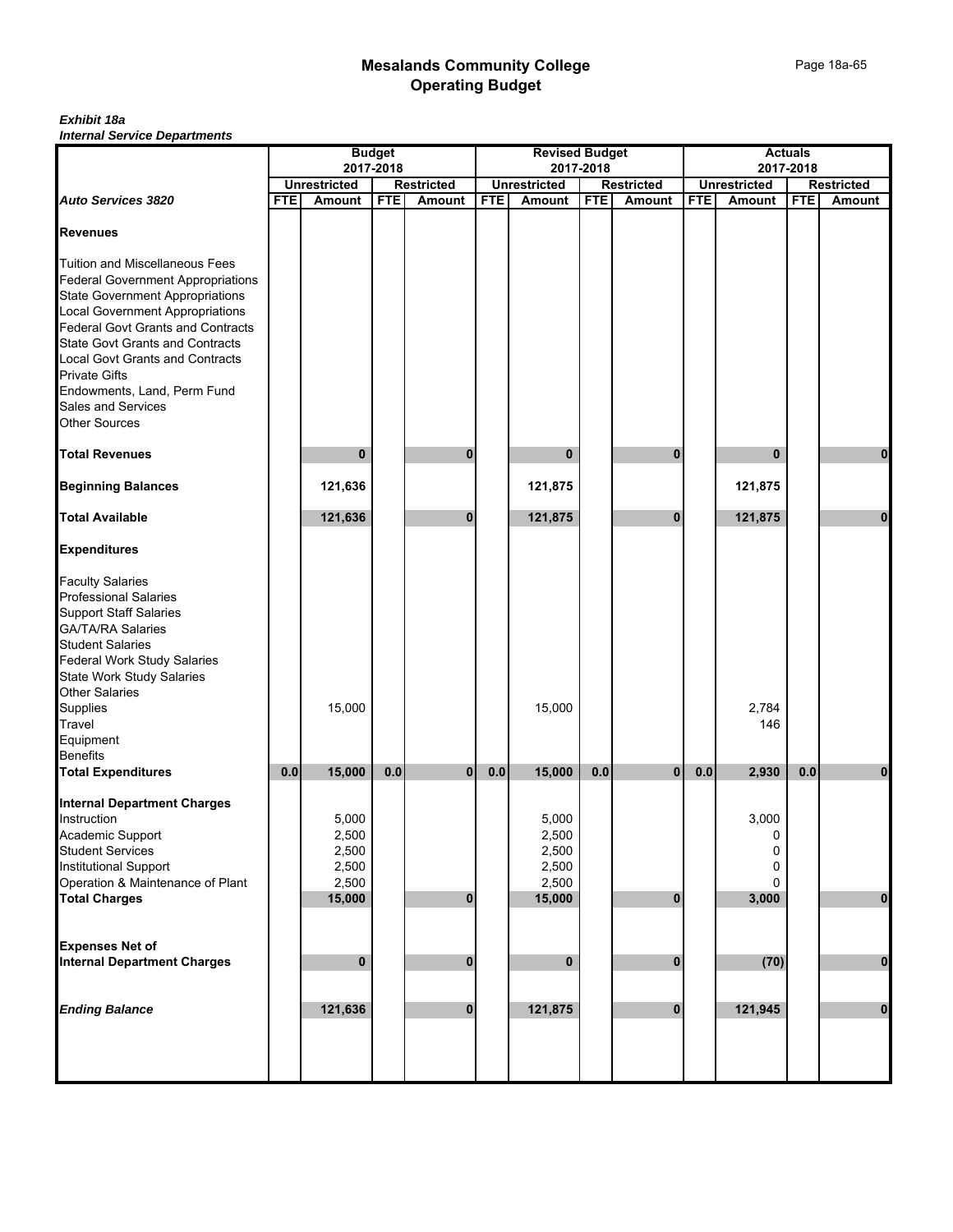|                                                                                    | <b>Budget</b><br><b>Revised Budget</b><br><b>Actuals</b><br>2017-2018<br>2017-2018<br>2017-2018<br><b>Unrestricted</b><br><b>Restricted</b><br><b>Unrestricted</b><br><b>Restricted</b><br><b>Unrestricted</b><br><b>Restricted</b> |         |            |          |            |         |            |              |            |        |            |               |
|------------------------------------------------------------------------------------|-------------------------------------------------------------------------------------------------------------------------------------------------------------------------------------------------------------------------------------|---------|------------|----------|------------|---------|------------|--------------|------------|--------|------------|---------------|
|                                                                                    |                                                                                                                                                                                                                                     |         |            |          |            |         |            |              |            |        |            |               |
| <b>Mail Services3830</b>                                                           | <b>FTE</b>                                                                                                                                                                                                                          | Amount  | <b>FTE</b> | Amount   | <b>FTE</b> | Amount  | <b>FTE</b> | Amount       | <b>FTE</b> | Amount | <b>FTE</b> | <b>Amount</b> |
|                                                                                    |                                                                                                                                                                                                                                     |         |            |          |            |         |            |              |            |        |            |               |
| <b>Revenues</b>                                                                    |                                                                                                                                                                                                                                     |         |            |          |            |         |            |              |            |        |            |               |
|                                                                                    |                                                                                                                                                                                                                                     |         |            |          |            |         |            |              |            |        |            |               |
| <b>Tuition and Miscellaneous Fees</b>                                              |                                                                                                                                                                                                                                     |         |            |          |            |         |            |              |            |        |            |               |
| <b>Federal Government Appropriations</b>                                           |                                                                                                                                                                                                                                     |         |            |          |            |         |            |              |            |        |            |               |
| <b>State Government Appropriations</b>                                             |                                                                                                                                                                                                                                     |         |            |          |            |         |            |              |            |        |            |               |
| <b>Local Government Appropriations</b>                                             |                                                                                                                                                                                                                                     |         |            |          |            |         |            |              |            |        |            |               |
| <b>Federal Govt Grants and Contracts</b><br><b>State Govt Grants and Contracts</b> |                                                                                                                                                                                                                                     |         |            |          |            |         |            |              |            |        |            |               |
| <b>Local Govt Grants and Contracts</b>                                             |                                                                                                                                                                                                                                     |         |            |          |            |         |            |              |            |        |            |               |
|                                                                                    |                                                                                                                                                                                                                                     |         |            |          |            |         |            |              |            |        |            |               |
| <b>Private Gifts</b>                                                               |                                                                                                                                                                                                                                     |         |            |          |            |         |            |              |            |        |            |               |
| Endowments, Land, Perm Fund<br>Sales and Services                                  |                                                                                                                                                                                                                                     | 500     |            |          |            | 500     |            |              |            | 38     |            |               |
| <b>Other Sources</b>                                                               |                                                                                                                                                                                                                                     |         |            |          |            |         |            |              |            |        |            |               |
|                                                                                    |                                                                                                                                                                                                                                     |         |            |          |            |         |            |              |            |        |            |               |
| <b>Total Revenues</b>                                                              |                                                                                                                                                                                                                                     | 500     |            | 0        |            | 500     |            | $\bf{0}$     |            | 38     |            | 0             |
|                                                                                    |                                                                                                                                                                                                                                     |         |            |          |            |         |            |              |            |        |            |               |
| <b>Beginning Balances</b>                                                          |                                                                                                                                                                                                                                     | 73,424  |            |          |            | 73,947  |            |              |            | 73,947 |            |               |
| <b>Total Available</b>                                                             |                                                                                                                                                                                                                                     | 73,924  |            | 0        |            | 74,447  |            | $\mathbf{0}$ |            | 73,985 |            | $\mathbf{0}$  |
| <b>Expenditures</b>                                                                |                                                                                                                                                                                                                                     |         |            |          |            |         |            |              |            |        |            |               |
| <b>Faculty Salaries</b>                                                            |                                                                                                                                                                                                                                     |         |            |          |            |         |            |              |            |        |            |               |
| <b>Professional Salaries</b>                                                       |                                                                                                                                                                                                                                     |         |            |          |            |         |            |              |            |        |            |               |
| <b>Support Staff Salaries</b>                                                      |                                                                                                                                                                                                                                     |         |            |          |            |         |            |              |            |        |            |               |
| <b>GA/TA/RA Salaries</b>                                                           |                                                                                                                                                                                                                                     |         |            |          |            |         |            |              |            |        |            |               |
| <b>Student Salaries</b>                                                            |                                                                                                                                                                                                                                     |         |            |          |            |         |            |              |            |        |            |               |
| <b>Federal Work Study Salaries</b>                                                 |                                                                                                                                                                                                                                     |         |            |          |            |         |            |              |            |        |            |               |
| <b>State Work Study Salaries</b>                                                   |                                                                                                                                                                                                                                     |         |            |          |            |         |            |              |            |        |            |               |
| Other Salaries                                                                     |                                                                                                                                                                                                                                     |         |            |          |            |         |            |              |            |        |            |               |
| Supplies                                                                           |                                                                                                                                                                                                                                     | 15,000  |            |          |            | 15,000  |            |              |            | 2,788  |            |               |
| Travel                                                                             |                                                                                                                                                                                                                                     |         |            |          |            |         |            |              |            |        |            |               |
| Equipment                                                                          |                                                                                                                                                                                                                                     |         |            |          |            |         |            |              |            |        |            |               |
| <b>Benefits</b>                                                                    |                                                                                                                                                                                                                                     |         |            |          |            |         |            |              |            |        |            |               |
| <b>Total Expenditures</b>                                                          | 0.0                                                                                                                                                                                                                                 | 15,000  | 0.0        | 0        | 0.0        | 15,000  | 0.0        | $\bf{0}$     | 0.0        | 2,788  | 0.0        | 0             |
| <b>Internal Department Charges</b>                                                 |                                                                                                                                                                                                                                     |         |            |          |            |         |            |              |            |        |            |               |
| Instruction                                                                        |                                                                                                                                                                                                                                     | 7,500   |            |          |            | 7,500   |            |              |            | 3,000  |            |               |
| Academic Support                                                                   |                                                                                                                                                                                                                                     | 4,500   |            |          |            | 4,500   |            |              |            | 0      |            |               |
| <b>Student Services</b>                                                            |                                                                                                                                                                                                                                     | 4,500   |            |          |            | 4,500   |            |              |            | 0      |            |               |
| Institutional Support                                                              |                                                                                                                                                                                                                                     | 4,500   |            |          |            | 4,500   |            |              |            | 0      |            |               |
| Operation & Maintenance of Plant                                                   |                                                                                                                                                                                                                                     |         |            |          |            |         |            |              |            |        |            |               |
| <b>Total Charges</b>                                                               |                                                                                                                                                                                                                                     | 21,000  |            | $\bf{0}$ |            | 21,000  |            | $\bf{0}$     |            | 3,000  |            | $\pmb{0}$     |
|                                                                                    |                                                                                                                                                                                                                                     |         |            |          |            |         |            |              |            |        |            |               |
| <b>Expenses Net of</b>                                                             |                                                                                                                                                                                                                                     |         |            |          |            |         |            |              |            |        |            |               |
| <b>Internal Department Charges</b>                                                 |                                                                                                                                                                                                                                     | (6,000) |            | $\bf{0}$ |            | (6,000) |            | $\mathbf{0}$ |            | (212)  |            | $\bf{0}$      |
|                                                                                    |                                                                                                                                                                                                                                     |         |            |          |            |         |            |              |            |        |            |               |
| <b>Ending Balance</b>                                                              |                                                                                                                                                                                                                                     | 79,924  |            | $\bf{0}$ |            | 80,447  |            | $\bf{0}$     |            | 74,197 |            | $\mathbf 0$   |
|                                                                                    |                                                                                                                                                                                                                                     |         |            |          |            |         |            |              |            |        |            |               |
|                                                                                    |                                                                                                                                                                                                                                     |         |            |          |            |         |            |              |            |        |            |               |
|                                                                                    |                                                                                                                                                                                                                                     |         |            |          |            |         |            |              |            |        |            |               |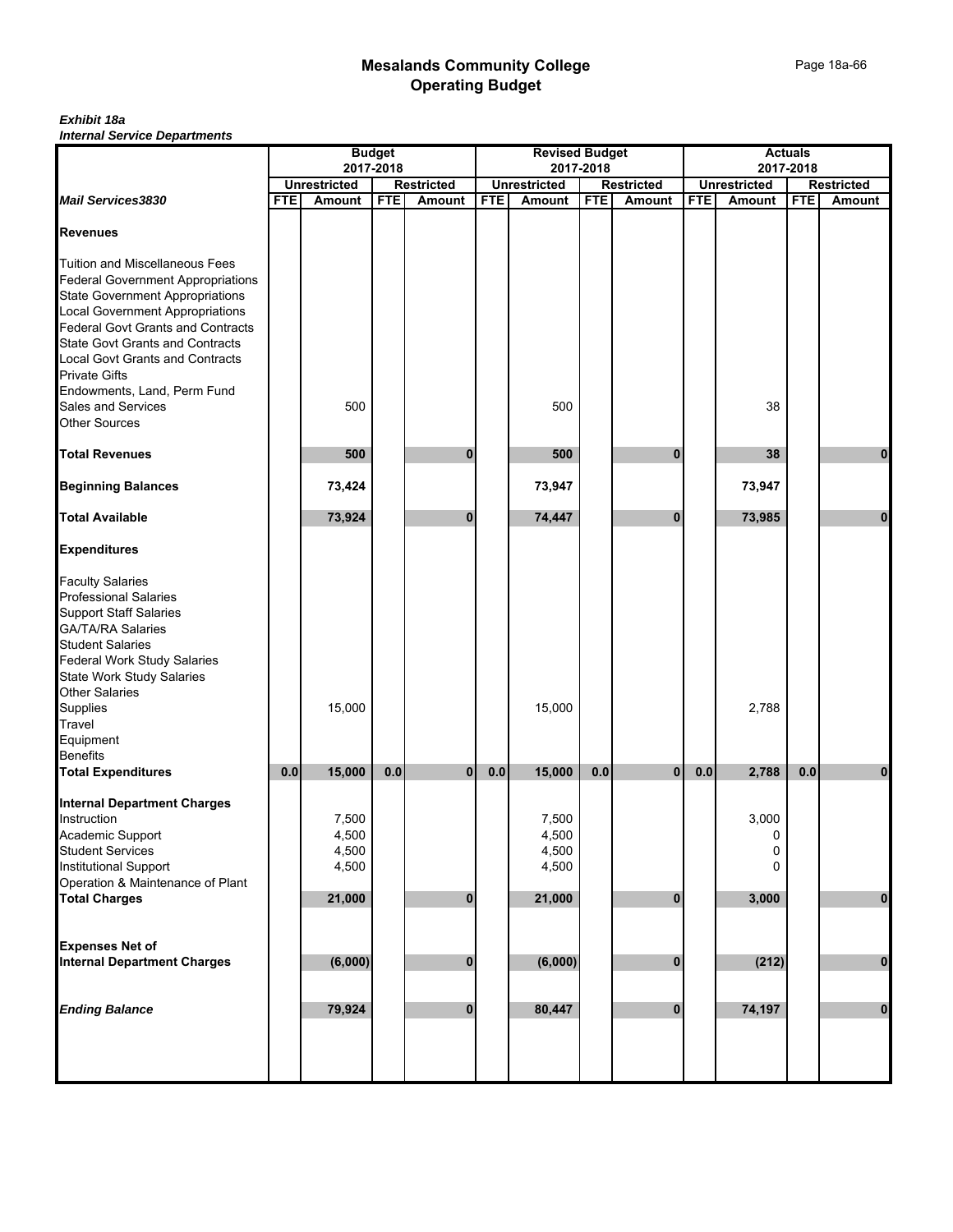|                                                                                    |            |                     | <b>Budget</b> |                   |            | <b>Revised Budget</b> |            |                   |            |                     | <b>Actuals</b> |                   |
|------------------------------------------------------------------------------------|------------|---------------------|---------------|-------------------|------------|-----------------------|------------|-------------------|------------|---------------------|----------------|-------------------|
|                                                                                    |            | <b>Unrestricted</b> | 2017-2018     | <b>Restricted</b> |            | <b>Unrestricted</b>   | 2017-2018  | <b>Restricted</b> |            | <b>Unrestricted</b> | 2017-2018      | <b>Restricted</b> |
| <b>Computer Services 3840</b>                                                      | <b>FTE</b> | <b>Amount</b>       | <b>FTE</b>    | Amount            | <b>FTE</b> | Amount                | <b>FTE</b> | <b>Amount</b>     | <b>FTE</b> | <b>Amount</b>       | <b>FTE</b>     | <b>Amount</b>     |
| <b>Revenues</b>                                                                    |            |                     |               |                   |            |                       |            |                   |            |                     |                |                   |
| <b>Tuition and Miscellaneous Fees</b>                                              |            |                     |               |                   |            |                       |            |                   |            |                     |                |                   |
| <b>Federal Government Appropriations</b><br><b>State Government Appropriations</b> |            |                     |               |                   |            |                       |            |                   |            |                     |                |                   |
|                                                                                    |            |                     |               |                   |            |                       |            |                   |            |                     |                |                   |
| Local Government Appropriations<br>Federal Govt Grants and Contracts               |            |                     |               |                   |            |                       |            |                   |            |                     |                |                   |
| <b>State Govt Grants and Contracts</b>                                             |            |                     |               |                   |            |                       |            |                   |            |                     |                |                   |
| <b>Local Govt Grants and Contracts</b>                                             |            |                     |               |                   |            |                       |            |                   |            |                     |                |                   |
| <b>Private Gifts</b>                                                               |            |                     |               |                   |            |                       |            |                   |            |                     |                |                   |
| Endowments, Land, Perm Fund                                                        |            |                     |               |                   |            |                       |            |                   |            |                     |                |                   |
| Sales and Services<br><b>Other Sources</b>                                         |            |                     |               |                   |            |                       |            |                   |            |                     |                |                   |
| <b>Total Revenues</b>                                                              |            |                     |               | $\bf{0}$          |            |                       |            |                   |            |                     |                |                   |
|                                                                                    |            | $\bf{0}$            |               |                   |            | 0                     |            | $\bf{0}$          |            | 0                   |                | 0                 |
| <b>Beginning Balances</b>                                                          |            | 158,976             |               |                   |            | 128,912               |            |                   |            | 128,912             |                |                   |
| <b>Total Available</b>                                                             |            | 158,976             |               | $\bf{0}$          |            | 128,912               |            | $\bf{0}$          |            | 128,912             |                | $\mathbf{0}$      |
| <b>Expenditures</b>                                                                |            |                     |               |                   |            |                       |            |                   |            |                     |                |                   |
| <b>Faculty Salaries</b>                                                            |            |                     |               |                   |            |                       |            |                   |            |                     |                |                   |
| <b>Professional Salaries</b>                                                       | 1.0        | 71,500              |               |                   | 1.0        | 71,500                |            |                   | 3.0        | 134,407             |                |                   |
| <b>Support Staff Salaries</b>                                                      | 2.0        | 93,011              |               |                   | 2.0        | 93,011                |            |                   | 0.5        | 20,375              |                |                   |
| GA/TA/RA Salaries<br>Student Salaries                                              |            |                     |               |                   |            |                       |            |                   |            |                     |                |                   |
|                                                                                    |            |                     |               |                   |            |                       |            |                   |            |                     |                |                   |
| <b>Federal Work Study Salaries</b><br><b>State Work Study Salaries</b>             |            |                     |               |                   |            |                       |            |                   |            |                     |                |                   |
| Other Salaries                                                                     |            | 900                 |               |                   |            | 900                   |            |                   |            |                     |                |                   |
| Supplies                                                                           |            | 90,000              |               |                   |            | 90,000                |            |                   |            | 124,522             |                |                   |
| Travel<br>Equipment                                                                |            | 2,500               |               |                   |            | 2,500                 |            |                   |            | 4,548               |                |                   |
|                                                                                    |            |                     |               |                   |            |                       |            |                   |            |                     |                |                   |
| Benefits                                                                           | 3.0        | 48,779              | 0.0           | $\mathbf{0}$      | 3.0        | 48,779                | 0.0        |                   | 3.5        | 48,950              | 0.0            |                   |
| <b>Total Expenditures</b>                                                          |            | 306,690             |               |                   |            | 306,690               |            | $\bf{0}$          |            | 332,803             |                | $\bf{0}$          |
| <b>Internal Department Charges</b>                                                 |            |                     |               |                   |            |                       |            |                   |            |                     |                |                   |
| Instruction                                                                        |            | 145,000             |               |                   |            | 145,000               |            |                   |            | 154,000             |                |                   |
| Academic Support                                                                   |            | 40,700              |               |                   |            | 40,700                |            |                   |            | 50,200              |                |                   |
| <b>Student Services</b>                                                            |            | 40,700              |               |                   |            | 40,700                |            |                   |            | 50,200              |                |                   |
| Institutional Support<br>Operation & Maintenance of Plant                          |            | 40,700<br>20,000    |               |                   |            | 40,700<br>20,000      |            |                   |            | 76,800<br>$\Omega$  |                |                   |
| <b>Total Charges</b>                                                               |            | 225,000             |               | $\mathbf 0$       |            | 287,100               |            | $\mathbf{0}$      |            | 331,200             |                | $\pmb{0}$         |
|                                                                                    |            |                     |               |                   |            |                       |            |                   |            |                     |                |                   |
| <b>Expenses Net of</b>                                                             |            |                     |               |                   |            |                       |            |                   |            |                     |                |                   |
| <b>Internal Department Charges</b>                                                 |            | 81,690              |               | 0                 |            | 19,590                |            | $\mathbf{0}$      |            | 1,603               |                | $\pmb{0}$         |
|                                                                                    |            |                     |               |                   |            |                       |            |                   |            |                     |                |                   |
| <b>Ending Balance</b>                                                              |            | 77,286              |               | $\bf{0}$          |            | 109,322               |            | $\mathbf{0}$      |            | 127,309             |                | $\pmb{0}$         |
|                                                                                    |            |                     |               |                   |            |                       |            |                   |            |                     |                |                   |
|                                                                                    |            |                     |               |                   |            |                       |            |                   |            |                     |                |                   |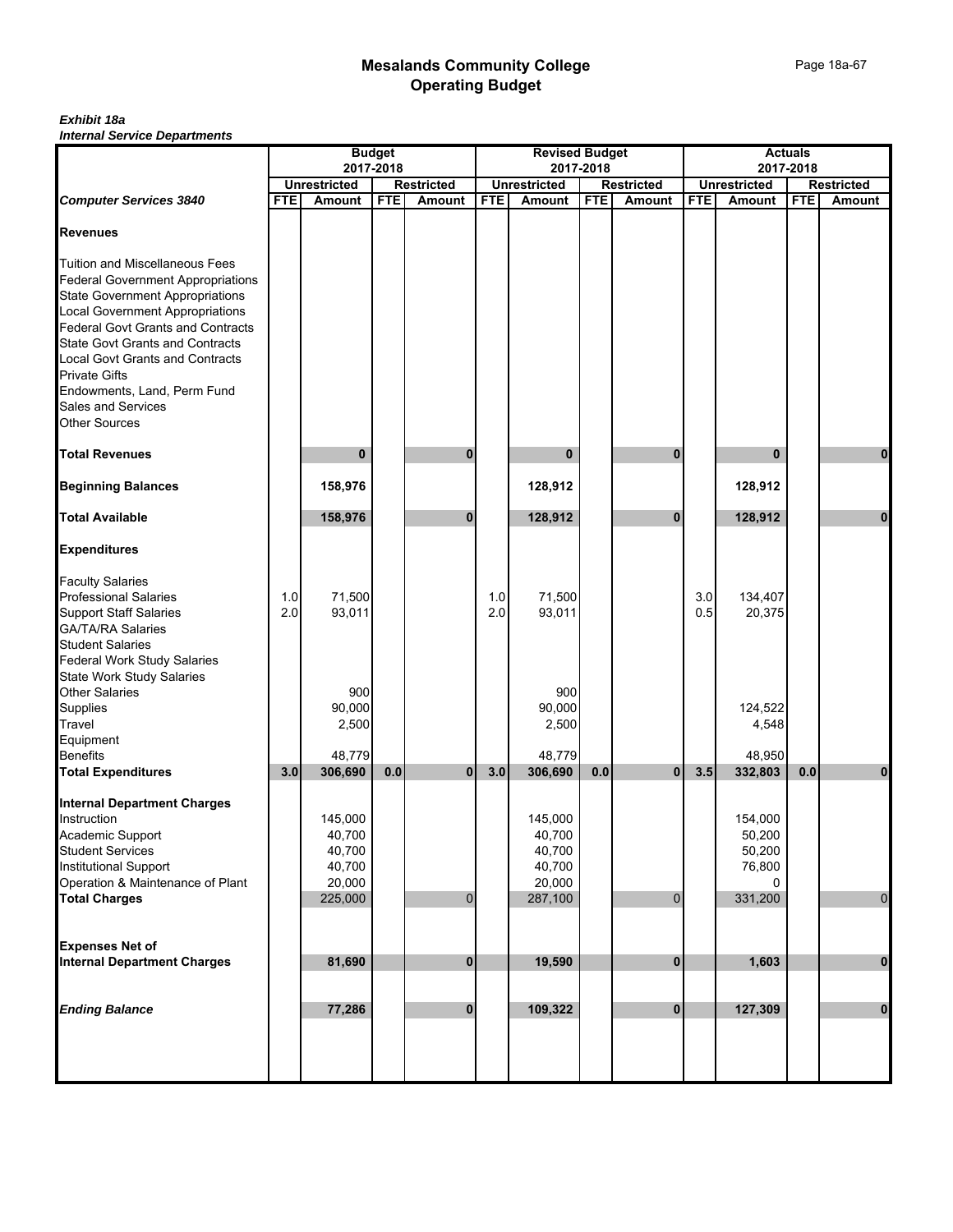|                                                                                   | <b>Revised Budget</b><br><b>Budget</b><br>2017-2018<br>2017-2018 |                     |            |                   |            |                     |            | <b>Actuals</b>    |            |                     |            |                   |
|-----------------------------------------------------------------------------------|------------------------------------------------------------------|---------------------|------------|-------------------|------------|---------------------|------------|-------------------|------------|---------------------|------------|-------------------|
|                                                                                   |                                                                  |                     |            |                   |            |                     |            |                   |            |                     | 2017-2018  |                   |
|                                                                                   |                                                                  | <b>Unrestricted</b> |            | <b>Restricted</b> |            | <b>Unrestricted</b> |            | <b>Restricted</b> |            | <b>Unrestricted</b> |            | <b>Restricted</b> |
| <b>Telephone Service 3850</b>                                                     | <b>FTE</b>                                                       | <b>Amount</b>       | <b>FTE</b> | Amount            | <b>FTE</b> | Amount              | <b>FTE</b> | Amount            | <b>FTE</b> | <b>Amount</b>       | <b>FTE</b> | Amount            |
| <b>Revenues</b>                                                                   |                                                                  |                     |            |                   |            |                     |            |                   |            |                     |            |                   |
| <b>Tuition and Miscellaneous Fees</b><br><b>Federal Government Appropriations</b> |                                                                  |                     |            |                   |            |                     |            |                   |            |                     |            |                   |
| <b>State Government Appropriations</b>                                            |                                                                  |                     |            |                   |            |                     |            |                   |            |                     |            |                   |
|                                                                                   |                                                                  |                     |            |                   |            |                     |            |                   |            |                     |            |                   |
| Local Government Appropriations<br>Federal Govt Grants and Contracts              |                                                                  |                     |            |                   |            |                     |            |                   |            |                     |            |                   |
| <b>State Govt Grants and Contracts</b>                                            |                                                                  |                     |            |                   |            |                     |            |                   |            |                     |            |                   |
| <b>Local Govt Grants and Contracts</b>                                            |                                                                  |                     |            |                   |            |                     |            |                   |            |                     |            |                   |
| <b>Private Gifts</b>                                                              |                                                                  |                     |            |                   |            |                     |            |                   |            |                     |            |                   |
| Endowments, Land, Perm Fund                                                       |                                                                  |                     |            |                   |            |                     |            |                   |            |                     |            |                   |
| Sales and Services                                                                |                                                                  | 1,000               |            |                   |            | 1,000               |            |                   |            |                     |            |                   |
| <b>Other Sources</b>                                                              |                                                                  |                     |            |                   |            |                     |            |                   |            |                     |            |                   |
| <b>Total Revenues</b>                                                             |                                                                  | 1,000               |            | O                 |            | 1,000               |            | $\bf{0}$          |            | 0                   |            | 0                 |
| <b>Beginning Balances</b>                                                         |                                                                  | 140,761             |            |                   |            | 133,362             |            |                   |            | 133,362             |            |                   |
| <b>Total Available</b>                                                            |                                                                  | 141,761             |            | $\bf{0}$          |            | 134,362             |            | $\bf{0}$          |            | 133,362             |            | $\bf{0}$          |
| <b>Expenditures</b>                                                               |                                                                  |                     |            |                   |            |                     |            |                   |            |                     |            |                   |
|                                                                                   |                                                                  |                     |            |                   |            |                     |            |                   |            |                     |            |                   |
| <b>Faculty Salaries<br/>Professional Salaries</b>                                 |                                                                  |                     |            |                   |            |                     |            |                   |            |                     |            |                   |
| <b>Support Staff Salaries</b>                                                     |                                                                  |                     |            |                   |            |                     |            |                   |            |                     |            |                   |
|                                                                                   |                                                                  |                     |            |                   |            |                     |            |                   |            |                     |            |                   |
| GA/TA/RA Salaries<br>Student Salaries                                             |                                                                  |                     |            |                   |            |                     |            |                   |            |                     |            |                   |
| <b>Federal Work Study Salaries</b>                                                |                                                                  |                     |            |                   |            |                     |            |                   |            |                     |            |                   |
| <b>State Work Study Salaries</b>                                                  |                                                                  |                     |            |                   |            |                     |            |                   |            |                     |            |                   |
| <b>Other Salaries</b>                                                             |                                                                  |                     |            |                   |            |                     |            |                   |            |                     |            |                   |
| Supplies                                                                          |                                                                  | 45,000              |            |                   |            | 45,000              |            |                   |            | 44,907              |            |                   |
| Travel                                                                            |                                                                  |                     |            |                   |            |                     |            |                   |            |                     |            |                   |
| Equipment                                                                         |                                                                  |                     |            |                   |            |                     |            |                   |            |                     |            |                   |
| Benefits                                                                          |                                                                  |                     |            |                   |            |                     |            |                   |            |                     |            |                   |
| <b>Total Expenditures</b>                                                         | 0.0                                                              | 45,000              | 0.0        | $\bf{0}$          | 0.0        | 45,000              | 0.0        | $\bf{0}$          | 0.0        | 44,907              | 0.0        | 0                 |
|                                                                                   |                                                                  |                     |            |                   |            |                     |            |                   |            |                     |            |                   |
| <b>Internal Department Charges</b>                                                |                                                                  |                     |            |                   |            |                     |            |                   |            |                     |            |                   |
| Instruction                                                                       |                                                                  | 15,000              |            |                   |            | 15,000              |            |                   |            | 15,000              |            |                   |
| Academic Support                                                                  |                                                                  | 10,000              |            |                   |            | 10,000              |            |                   |            | 10,000              |            |                   |
| <b>Student Services</b>                                                           |                                                                  | 10,000              |            |                   |            | 10,000              |            |                   |            | 10,000              |            |                   |
| <b>Institutional Support</b>                                                      |                                                                  | 10,000              |            |                   |            | 10,000              |            |                   |            | 10,000              |            |                   |
| Operation & Maintenance of Plant                                                  |                                                                  |                     |            |                   |            |                     |            |                   |            |                     |            |                   |
| <b>Total Charges</b>                                                              |                                                                  | 45,000              |            | $\overline{0}$    |            | 45,000              |            | $\overline{0}$    |            | 45,000              |            | $\mathbf 0$       |
|                                                                                   |                                                                  |                     |            |                   |            |                     |            |                   |            |                     |            |                   |
| <b>Expenses Net of</b>                                                            |                                                                  |                     |            |                   |            |                     |            |                   |            |                     |            |                   |
| <b>Internal Department Charges</b>                                                |                                                                  | $\bf{0}$            |            | 0                 |            | $\bf{0}$            |            | $\mathbf{0}$      |            | (93)                |            | $\pmb{0}$         |
|                                                                                   |                                                                  |                     |            |                   |            |                     |            |                   |            |                     |            |                   |
| <b>Ending Balance</b>                                                             |                                                                  | 141,761             |            | $\bf{0}$          |            | 134,362             |            | $\mathbf{0}$      |            | 133,455             |            | $\pmb{0}$         |
|                                                                                   |                                                                  |                     |            |                   |            |                     |            |                   |            |                     |            |                   |
|                                                                                   |                                                                  |                     |            |                   |            |                     |            |                   |            |                     |            |                   |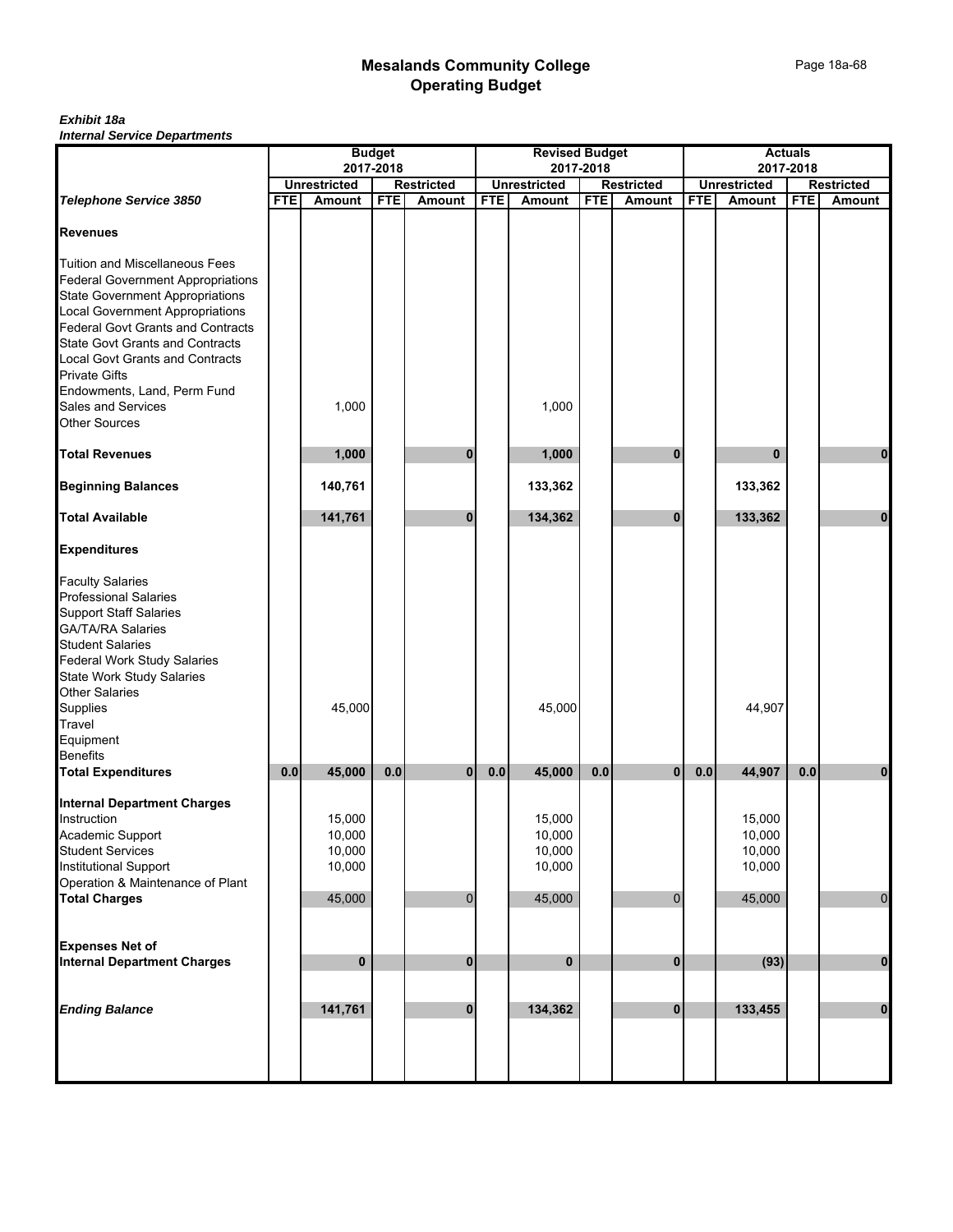#### *Exhibit 19*

*Student Aid, Grants, and Stipends*

|                                                                |                     | <b>Budget</b>                  |                     | <b>Revised Budget</b>          |                     | <b>Actuals</b>                 |
|----------------------------------------------------------------|---------------------|--------------------------------|---------------------|--------------------------------|---------------------|--------------------------------|
|                                                                | <b>Unrestricted</b> | 2017-2018<br><b>Restricted</b> | <b>Unrestricted</b> | 2017-2018<br><b>Restricted</b> | <b>Unrestricted</b> | 2017-2018<br><b>Restricted</b> |
| <b>Revenues</b>                                                |                     |                                |                     |                                |                     |                                |
|                                                                |                     |                                |                     |                                |                     |                                |
| <b>Tuition and Miscellaneous Fees</b>                          |                     |                                |                     |                                |                     |                                |
|                                                                |                     |                                |                     |                                |                     |                                |
| <b>Federal Government Appropriations</b>                       |                     |                                |                     |                                |                     |                                |
| Pell Grants 2901                                               |                     | 750,000                        |                     | 750,000                        |                     | 755,085                        |
| Federal Work Study 2904                                        |                     | 24,891                         |                     | 24,891                         |                     | 27,133                         |
| Federal Direct Loans 2907<br>Fed Direct Loan Unsubsidized 2908 |                     | 25,000                         |                     | 25,000                         |                     | 41,049<br>12,130               |
| Veterans Administration 2906                                   |                     | 19,500                         |                     | 19,500                         |                     | 16,299                         |
| SEOG Grants 2903                                               |                     | 19,747                         |                     | 19,747                         |                     | 19,747                         |
| <b>Total Federal Govt Appropriations</b>                       | 0                   | 839,138                        |                     | 839,138                        | 0                   | 871,443                        |
|                                                                |                     |                                |                     |                                |                     |                                |
| <b>State Government Appropriations</b>                         |                     |                                |                     |                                |                     |                                |
| NM 3% Grants 3910                                              |                     |                                |                     |                                |                     |                                |
| NM Lottery 2921                                                |                     | 40,000                         |                     | 40,000                         |                     | 17,281                         |
| NM Work Study 2922                                             |                     | 28,866                         |                     | 28,866                         |                     | 19,446                         |
| State Student Incentives 2923                                  |                     | 48,648<br>3,333                |                     | 48,648<br>3,333                |                     | 32,255                         |
| NM Scholars Appropriation 2924<br>Legislative Endowment 2925   |                     | 1,290                          |                     | 1,290                          |                     | 1,107                          |
| Vietnam Vets 2926                                              |                     | 4,000                          |                     | 4,000                          |                     |                                |
| College Affordability 2927                                     |                     | 11,037                         |                     | 11,037                         |                     | 8,528                          |
| NM Div Voc Rehab or WIA                                        |                     |                                |                     |                                |                     | 15,015                         |
| <b>Total State Govt Appropriations</b>                         | 0                   | 137,174                        | 0                   | 137,174                        | 0                   | 93,632                         |
|                                                                |                     |                                |                     |                                |                     |                                |
| <b>Local Government Appropriations</b>                         |                     |                                |                     |                                |                     |                                |
| <b>Local Govt Grants and Contracts</b>                         |                     |                                |                     |                                |                     |                                |
| <b>Private Gifts</b>                                           |                     | 100,000                        |                     | 100,000                        |                     | 22,762                         |
| Endowments, Land, Perm Fund<br>Sales and Services              |                     |                                |                     |                                |                     |                                |
| <b>Total Revenues</b>                                          | $\bf{0}$            | 1,076,312                      | $\bf{0}$            | 1,076,312                      | $\bf{0}$            | 987,837                        |
|                                                                |                     |                                |                     |                                |                     |                                |
| <b>Beginning Balances</b>                                      | 162,913             |                                | 215,585             |                                | 215,585             | $\mathbf{0}$                   |
| <b>Total Available</b>                                         | 162,913             | 1,076,312                      | 215,585             | 1,076,312                      | 215,585             | 987,837                        |
| <b>Expenditures</b>                                            |                     |                                |                     |                                |                     |                                |
| General Internal Scholarships 3921                             | 40,000              |                                | 40,000              |                                | 16,668              |                                |
| Pell Grants 2901                                               |                     | 750,000                        |                     | 750,000                        |                     | 735,995                        |
| Federal Work Study 2904<br>SEOG Grants 2903                    |                     | 24,891                         |                     | 24,891                         |                     | 24,382                         |
| NM 3% Grants 3910                                              | 28,000              | 19,747                         | 28,000              | 19,747                         | 17,604              | 19,747                         |
| NM Lottery 2921                                                |                     | 40,000                         |                     | 40,000                         |                     | 16,848                         |
| NM Work Study 2922                                             |                     | 28,866                         |                     | 28,866                         |                     | 26,607                         |
| State Student Incentives 2923                                  |                     | 48,648                         |                     | 48,648                         |                     | 32,255                         |
| NM Scholars Appropriation 2924                                 |                     | 3,333                          |                     | 3,333                          |                     | $\mathbf 0$                    |
| Legislative Endowment 2925                                     |                     | 1,290                          |                     | 1,290                          |                     | 1,107                          |
| Veterans Administration 2906                                   |                     | 19,500                         |                     | 19,500                         |                     | 11,746                         |
| Vietnam Vets 2926                                              |                     | 4,000                          |                     | 4,000                          |                     |                                |
| College Affordability 2927<br>New Mexico DVR or WIA 2928       |                     | 11,037                         |                     | 11,037                         |                     | 8,528<br>8,715                 |
|                                                                |                     |                                |                     |                                |                     |                                |
| Mesalands Scholarships 3924<br>Presidential Scholarships 3925  | 3,500<br>4,000      |                                | 3,500<br>4,000      |                                | 3,500               |                                |
| Stampede Scholarships 3927                                     | 45,000              |                                | 45,000              |                                | 14,400              |                                |
| Program Scholarships 3928                                      | 9,000               |                                | 9,000               |                                |                     |                                |
| Private Scholarships 2930                                      |                     | 100,000                        |                     | 100,000                        |                     | 31,637                         |
| Fed. Direct Loans Subsidized 2907                              |                     | 25,000                         |                     | 25,000                         |                     | 41,049                         |
| Fed. Direct Loans Unsubsidized 2908                            |                     |                                |                     |                                |                     | 12,130                         |
| <b>Total Expenditures</b>                                      | 129,500             | 1,076,312                      | 129,500             | 1,076,312                      | 52,172              | 970,746                        |
| <b>Transfer To or (From)</b>                                   |                     |                                |                     |                                |                     |                                |
| <b>Instruction and General</b>                                 | (82, 800)           | 0                              | (64, 500)           | 0                              | (82, 800)           | 0                              |
| <b>Public Service</b>                                          | (70,000)            |                                | (70,000)            |                                | (51, 700)           |                                |
| <b>Total Transfers</b>                                         | 134,500             |                                | 134,500             |                                | 134,500             |                                |
| <b>Ending Balance</b>                                          | 186,213             | $\mathbf 0$                    | 220,585             | $\bf{0}$                       | 297,913             | 17,091                         |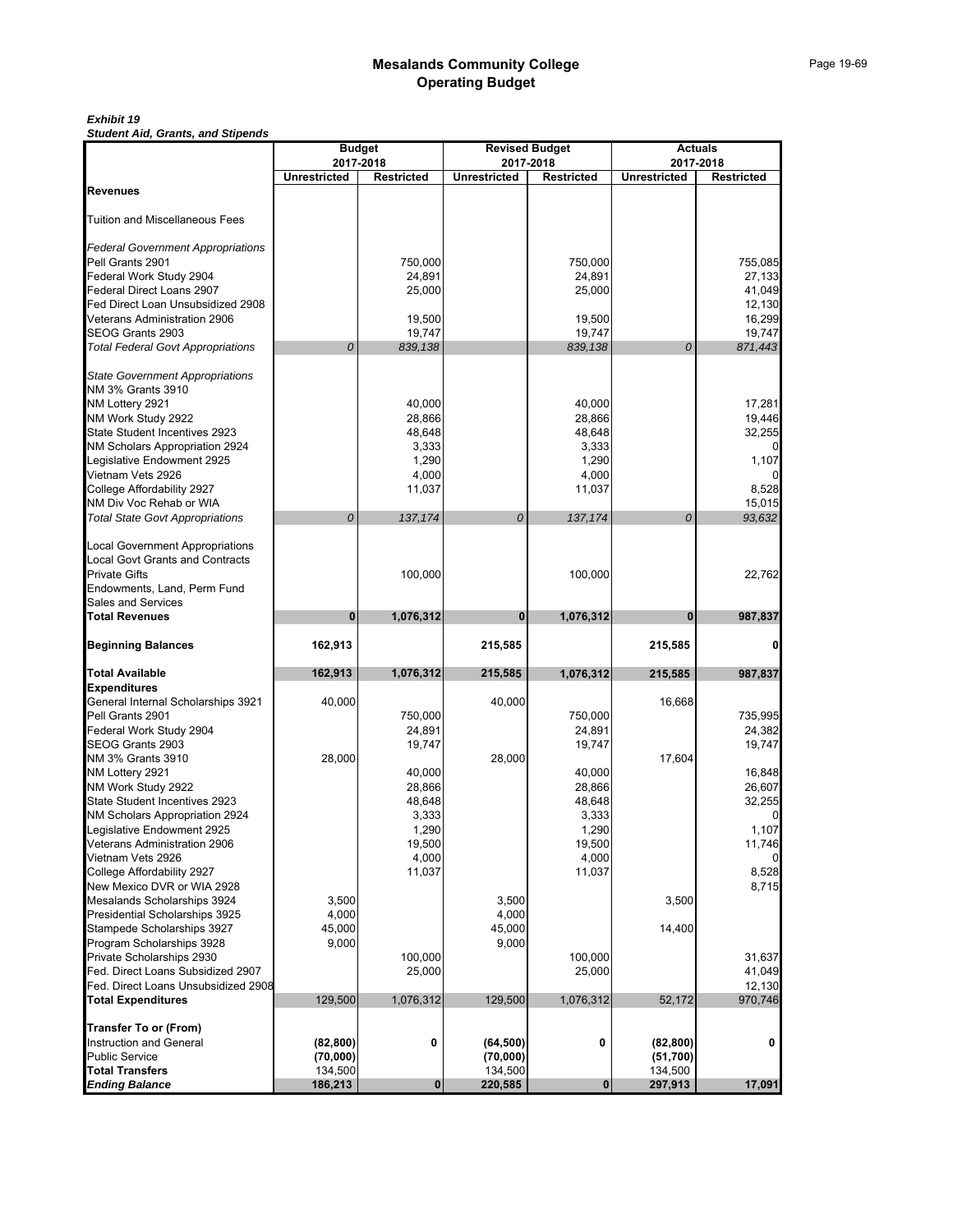#### *Exhibit 20 Auxiliary Enterprises*

|                                           |            |                         | <b>Budget</b> |                            |            | <b>Revised Budget</b> |            |                             |            |                         | <b>Actuals</b> |                               |
|-------------------------------------------|------------|-------------------------|---------------|----------------------------|------------|-----------------------|------------|-----------------------------|------------|-------------------------|----------------|-------------------------------|
|                                           |            | 2017-2018               |               |                            |            |                       | 2017-2018  |                             |            |                         | 2017-2018      |                               |
|                                           |            | <b>Unrestricted</b>     |               | <b>Restricted</b>          |            | <b>Unrestricted</b>   |            | <b>Restricted</b>           |            | <b>Unrestricted</b>     |                | <b>Restricted</b>             |
|                                           | <b>FTE</b> | <b>Amount</b>           | <b>FTE</b>    | <b>Amount</b>              | <b>FTE</b> | Amount                | <b>FTE</b> | Amount                      | <b>FTE</b> | <b>Amount</b>           | <b>FTE</b>     | <b>Amount</b>                 |
| <b>Revenues</b>                           |            |                         |               |                            |            |                       |            |                             |            |                         |                |                               |
| <b>Tuition and Miscellaneous Fees</b>     |            | 0                       |               | 0                          |            | 0                     |            | 0                           |            | 0                       |                | 0                             |
| <b>Federal Government Appropriations</b>  |            | $\Omega$                |               | $\overline{0}$             |            | 0                     |            | $\Omega$                    |            | 0                       |                | $\mathbf 0$                   |
| <b>State Government Appropriations</b>    |            |                         |               | $\Omega$                   |            | 0                     |            |                             |            | 0                       |                | $\mathbf 0$                   |
| <b>Local Government Appropriations</b>    |            | $\Omega$                |               | $\Omega$                   |            | 0                     |            | $\Omega$                    |            | 0                       |                | $\pmb{0}$                     |
| <b>Federal Govt Grants and Contracts</b>  |            |                         |               | $\Omega$                   |            | 0                     |            | $\Omega$                    |            | $\Omega$                |                | $\mathbf 0$                   |
| <b>State Govt Grants and Contracts</b>    |            | 0                       |               | $\Omega$                   |            | 0                     |            | $\Omega$                    |            | 0                       |                | $\mathbf 0$                   |
| Local Govt Grants and Contracts           |            |                         |               | $\Omega$                   |            |                       |            | $\Omega$                    |            | $\Omega$                |                | $\mathbf 0$                   |
| <b>Private Gifts</b>                      |            | 0                       |               | O                          |            |                       |            | $\Omega$                    |            | 0                       |                | $\mathbf 0$                   |
| Endowments, Land, Perm Fund               |            | 0                       |               | $\Omega$                   |            |                       |            | $\Omega$                    |            |                         |                | $\mathbf 0$                   |
| <b>Sales and Services</b>                 |            | 369,732                 |               | $\Omega$                   |            | 369,732               |            | $\Omega$                    |            | 249,291                 |                | $\mathbf 0$                   |
| <b>Other Sources</b>                      |            | $\Omega$                |               | $\overline{0}$             |            | $\Omega$              |            | $\mathbf{0}$                |            | 0                       |                | $\mathbf 0$                   |
| <b>Total Revenues</b>                     |            | 369,732                 |               | 0                          |            | 369,732               |            | $\bf{0}$                    |            | 249,291                 |                | 0                             |
| <b>Beginning Balances</b>                 |            | 240,522                 |               | $\bf{0}$                   |            | 246,462               |            | $\bf{0}$                    |            | 216,948                 |                | $\bf{0}$                      |
| <b>Total Available</b>                    |            | 505,522                 |               | $\bf{0}$                   |            | 511,462               |            | $\bf{0}$                    |            | 466,239                 |                | $\bf{0}$                      |
| <b>Expenditures</b>                       |            |                         |               |                            |            |                       |            |                             |            |                         |                |                               |
| <b>Faculty Salaries</b>                   | 0.0        | $\overline{0}$          | 0.0           | 0                          | 0.0        | $\mathbf 0$           | 0.0        | $\mathbf 0$                 | 0.0        | $\overline{0}$          | 0.0            | 0                             |
| <b>Professional Salaries</b>              | 1.5        | 54,564                  | 0.0           | $\mathbf 0$                | 1.5        | 54,564                | 0.0        | $\mathbf 0$                 | 1.5        | 54,595                  | 0.0            | $\pmb{0}$                     |
| <b>Support Staff Salaries</b>             | 0.0        | $\Omega$                | 0.0           | $\mathbf 0$                | 0.0        | $\Omega$              | 0.0        | $\mathbf 0$                 | 0.0        | 0                       | 0.0            | $\mathbf 0$                   |
| <b>GA/TA/RA Salaries</b>                  | 0.0        | $\overline{0}$          | 0.0           | $\pmb{0}$                  | 0.0        | $\Omega$              | 0.0        | $\mathbf 0$                 | 0.0        | $\overline{0}$          | 0.0            | $\pmb{0}$                     |
| <b>Student Salaries</b>                   | 0.0        | 5,300                   | 0.0           | $\mathbf 0$                | 0.0        | 5,300                 | 0.0        | $\mathbf 0$                 | 0.0        | $\overline{0}$          | 0.0            | $\overline{0}$                |
| <b>Federal Work Study Salaries</b>        | 0.0        | $\overline{0}$          | 0.0           | $\mathbf 0$                | 0.0        | 0                     | 0.0        | $\mathbf 0$                 | 0.0        | $\overline{0}$          | 0.0            | $\mathbf 0$                   |
| <b>State Work Study Salaries</b>          | 0.0        | $\Omega$                | 0.0           | $\mathbf 0$                | 0.0        | $\Omega$              | 0.0        | $\mathbf 0$                 | 0.0        | $\overline{0}$          | 0.0            | $\mathbf 0$                   |
| Other Salaries                            | 0.0        | 5,616                   | 0.0           | $\mathbf 0$                | 0.0        | 5,616                 | 0.0        | $\mathbf 0$                 | $0.0\,$    | $\overline{0}$          | 0.0            | $\mathbf 0$                   |
| Supplies<br>Travel                        | 0.0        | 267,549                 | 0.0<br>0.0    | $\mathbf 0$<br>$\mathbf 0$ | 0.0<br>0.0 | 297,330               | 0.0<br>0.0 | $\mathbf{0}$<br>$\mathbf 0$ | 0.0<br>0.0 | 220,735                 | 0.0<br>0.0     | $\mathbf 0$<br>$\overline{0}$ |
|                                           | 0.0<br>0.0 | 1,000<br>$\overline{0}$ | 0.0           | $\pmb{0}$                  | 0.0        | 1,000<br>$\mathbf 0$  | 0.0        | $\mathbf 0$                 | 0.0        | 1,002<br>$\overline{0}$ | 0.0            | $\mathbf 0$                   |
| Equipment<br><b>Benefits</b>              | 0.0        | 26,190                  | 0.0           | $\overline{0}$             | 0.0        | 26,190                | 0.0        | $\mathbf{0}$                | 0.0        | 28,025                  | 0.0            | $\mathbf 0$                   |
| <b>Total Expenditures</b>                 | 1.5        | 360,219                 | 0.0           | $\mathbf{0}$               | 1.5        | 390,000               | 0.0        | $\mathbf{0}$                | 1.5        | 304,357                 | 0.0            | $\bf{0}$                      |
|                                           |            |                         |               |                            |            |                       |            |                             |            |                         |                |                               |
| Transfer to or (From)<br><b>Athletics</b> |            | 0                       |               | 0                          |            | 0                     |            | $\bf{0}$                    |            | 0                       |                | 0                             |
|                                           |            |                         |               |                            |            |                       |            |                             |            |                         |                |                               |
|                                           |            |                         |               |                            |            |                       |            |                             |            |                         |                |                               |
|                                           |            |                         |               |                            |            |                       |            |                             |            |                         |                |                               |
| <b>Ending Balance</b>                     |            | 145,303                 |               | 0                          |            | 121,462               |            | $\bf{0}$                    |            | 161,882                 |                | $\bf{0}$                      |
|                                           |            |                         |               |                            |            |                       |            |                             |            |                         |                |                               |
|                                           |            |                         |               |                            |            |                       |            |                             |            |                         |                |                               |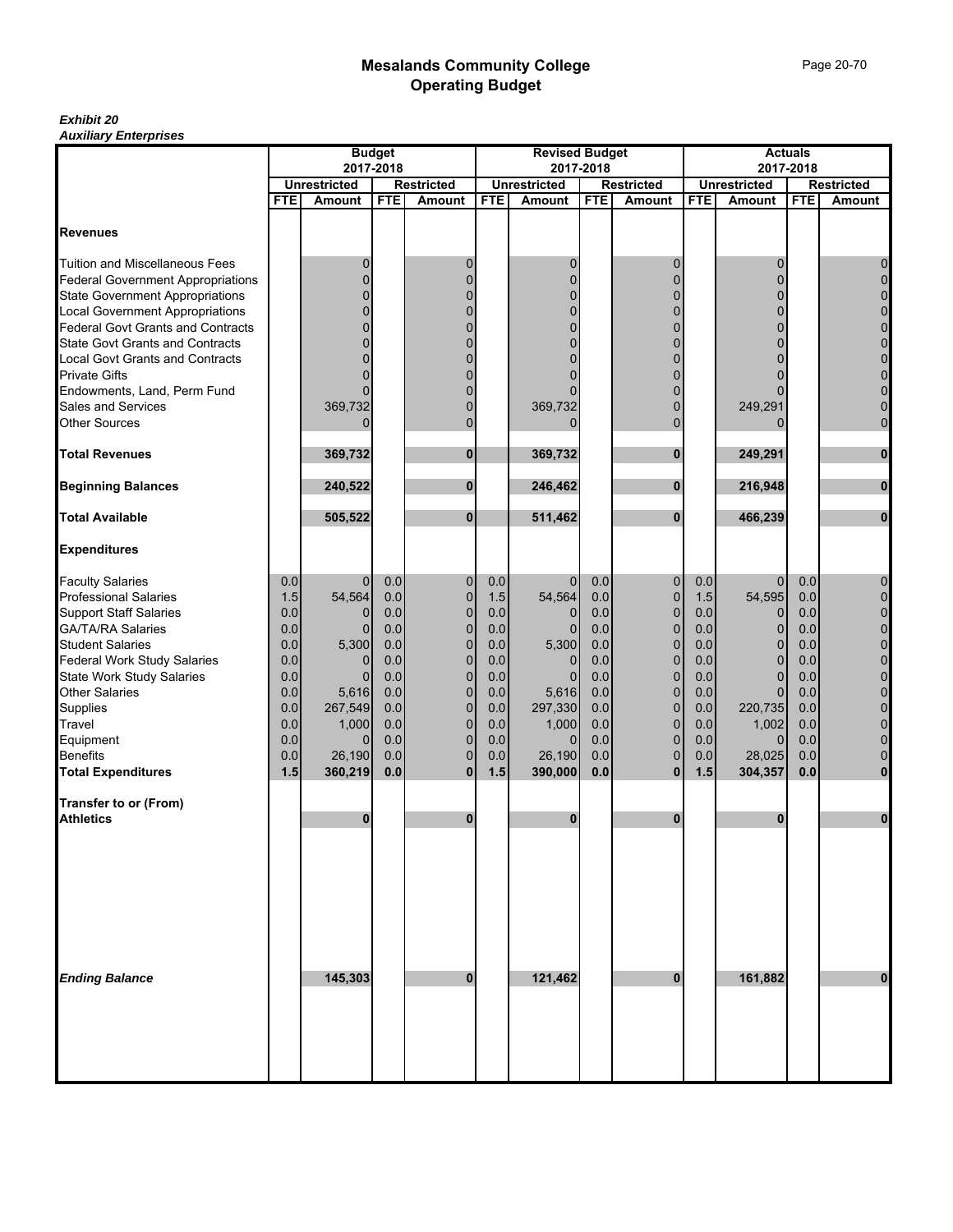*Exhibit 20a Auxiliary Enterprises*

|                                                                      | <b>Budget</b><br>2017-2018<br><b>Unrestricted</b><br><b>Restricted</b> |               |            |                | <b>Revised Budget</b><br>2017-2018 |                                      |            |                   |            |                     | <b>Actuals</b> |                   |  |
|----------------------------------------------------------------------|------------------------------------------------------------------------|---------------|------------|----------------|------------------------------------|--------------------------------------|------------|-------------------|------------|---------------------|----------------|-------------------|--|
|                                                                      |                                                                        |               |            |                |                                    |                                      |            |                   |            |                     | 2017-2018      |                   |  |
| Bookstore3010                                                        |                                                                        | <b>Amount</b> | <b>FTE</b> |                | <b>FTE</b>                         | <b>Unrestricted</b><br><b>Amount</b> | <b>FTE</b> | <b>Restricted</b> |            | <b>Unrestricted</b> |                | <b>Restricted</b> |  |
|                                                                      | <b>FTE</b>                                                             |               |            | <b>Amount</b>  |                                    |                                      |            | Amount            | <b>FTE</b> | <b>Amount</b>       | <b>FTE</b>     | Amount            |  |
| <b>Revenues</b>                                                      |                                                                        |               |            |                |                                    |                                      |            |                   |            |                     |                |                   |  |
| Tuition and Miscellaneous Fees                                       |                                                                        |               |            |                |                                    |                                      |            |                   |            |                     |                |                   |  |
| <b>Federal Government Appropriations</b>                             |                                                                        |               |            |                |                                    |                                      |            |                   |            |                     |                |                   |  |
| <b>State Government Appropriations</b>                               |                                                                        |               |            |                |                                    |                                      |            |                   |            |                     |                |                   |  |
| Local Government Appropriations<br>Federal Govt Grants and Contracts |                                                                        |               |            |                |                                    |                                      |            |                   |            |                     |                |                   |  |
|                                                                      |                                                                        |               |            |                |                                    |                                      |            |                   |            |                     |                |                   |  |
| <b>State Govt Grants and Contracts</b>                               |                                                                        |               |            |                |                                    |                                      |            |                   |            |                     |                |                   |  |
| Local Govt Grants and Contracts                                      |                                                                        |               |            |                |                                    |                                      |            |                   |            |                     |                |                   |  |
| <b>Private Gifts</b><br>Endowments, Land, Perm Fund                  |                                                                        |               |            |                |                                    |                                      |            |                   |            |                     |                |                   |  |
| Sales and Services                                                   |                                                                        | 210,000       |            |                |                                    | 210,000                              |            |                   |            | 159,557             |                |                   |  |
| <b>Other Sources</b>                                                 |                                                                        |               |            |                |                                    |                                      |            |                   |            |                     |                |                   |  |
|                                                                      |                                                                        |               |            |                |                                    |                                      |            |                   |            |                     |                |                   |  |
| <b>Total Revenues</b>                                                |                                                                        | 210,000       |            | 0              |                                    | 210,000                              |            | 0                 |            | 159,557             |                | 0                 |  |
| <b>Beginning Balances</b>                                            |                                                                        | 151,180       |            |                |                                    | 139,872                              |            |                   |            | 139,872             |                |                   |  |
| <b>Total Available</b>                                               |                                                                        | 361,180       |            | $\bf{0}$       |                                    | 349,872                              |            | $\bf{0}$          |            | 299,428             |                | $\bf{0}$          |  |
| <b>Expenditures</b>                                                  |                                                                        |               |            |                |                                    |                                      |            |                   |            |                     |                |                   |  |
|                                                                      |                                                                        |               |            |                |                                    |                                      |            |                   |            |                     |                |                   |  |
| <b>Faculty Salaries<br/>Professional Salaries</b>                    | 1.0                                                                    | 37,814        |            |                | 1.0                                | 37,814                               |            |                   | 1.0        | 37,843              |                |                   |  |
| <b>Support Staff Salaries</b>                                        |                                                                        |               |            |                |                                    |                                      |            |                   |            |                     |                |                   |  |
| GA/TA/RA Salaries<br>Student Salaries                                |                                                                        |               |            |                |                                    |                                      |            |                   |            |                     |                |                   |  |
|                                                                      |                                                                        |               |            |                |                                    |                                      |            |                   |            |                     |                |                   |  |
| Federal Work Study Salaries                                          |                                                                        |               |            |                |                                    |                                      |            |                   |            |                     |                |                   |  |
| <b>State Work Study Salaries</b>                                     |                                                                        |               |            |                |                                    |                                      |            |                   |            |                     |                |                   |  |
| Other Salaries<br>Supplies                                           |                                                                        | 145,000       |            |                |                                    | 145,000                              |            |                   |            | 126,996             |                |                   |  |
| Travel                                                               |                                                                        | 1,000         |            |                |                                    | 1,000                                |            |                   |            | 1,002               |                |                   |  |
| Equipment                                                            |                                                                        |               |            |                |                                    |                                      |            |                   |            |                     |                |                   |  |
| Benefits                                                             |                                                                        | 19,587        |            |                |                                    | 19,587                               |            |                   |            | 21,417              |                |                   |  |
| <b>Total Expenditures</b>                                            | 1.0                                                                    | 203,401       | $0.0\,$    | $\overline{0}$ | 1.0                                | 203,401                              | 0.0        | $\mathbf{0}$      | $1.0$      | 187,259             | 0.0            | 0                 |  |
|                                                                      |                                                                        |               |            |                |                                    |                                      |            |                   |            |                     |                |                   |  |
| <b>Transfers To or (From)</b><br><b>Athletics</b>                    |                                                                        |               |            | 0              |                                    | 0                                    |            | 0                 |            | n                   |                | 0                 |  |
|                                                                      |                                                                        |               |            |                |                                    |                                      |            |                   |            |                     |                |                   |  |
|                                                                      |                                                                        |               |            |                |                                    |                                      |            |                   |            |                     |                |                   |  |
|                                                                      |                                                                        |               |            |                |                                    |                                      |            |                   |            |                     |                |                   |  |
|                                                                      |                                                                        |               |            |                |                                    |                                      |            |                   |            |                     |                |                   |  |
|                                                                      |                                                                        |               |            |                |                                    |                                      |            |                   |            |                     |                |                   |  |
|                                                                      |                                                                        |               |            |                |                                    |                                      |            |                   |            |                     |                |                   |  |
|                                                                      |                                                                        |               |            |                |                                    |                                      |            |                   |            |                     |                |                   |  |
|                                                                      |                                                                        |               |            |                |                                    |                                      |            |                   |            |                     |                |                   |  |
| <b>Ending Balance</b>                                                |                                                                        | 157,779       |            | $\mathbf 0$    |                                    | 146,471                              |            | $\bf{0}$          |            | 112,170             |                | $\bf{0}$          |  |
|                                                                      |                                                                        |               |            |                |                                    |                                      |            |                   |            |                     |                |                   |  |
|                                                                      |                                                                        |               |            |                |                                    |                                      |            |                   |            |                     |                |                   |  |
|                                                                      |                                                                        |               |            |                |                                    |                                      |            |                   |            |                     |                |                   |  |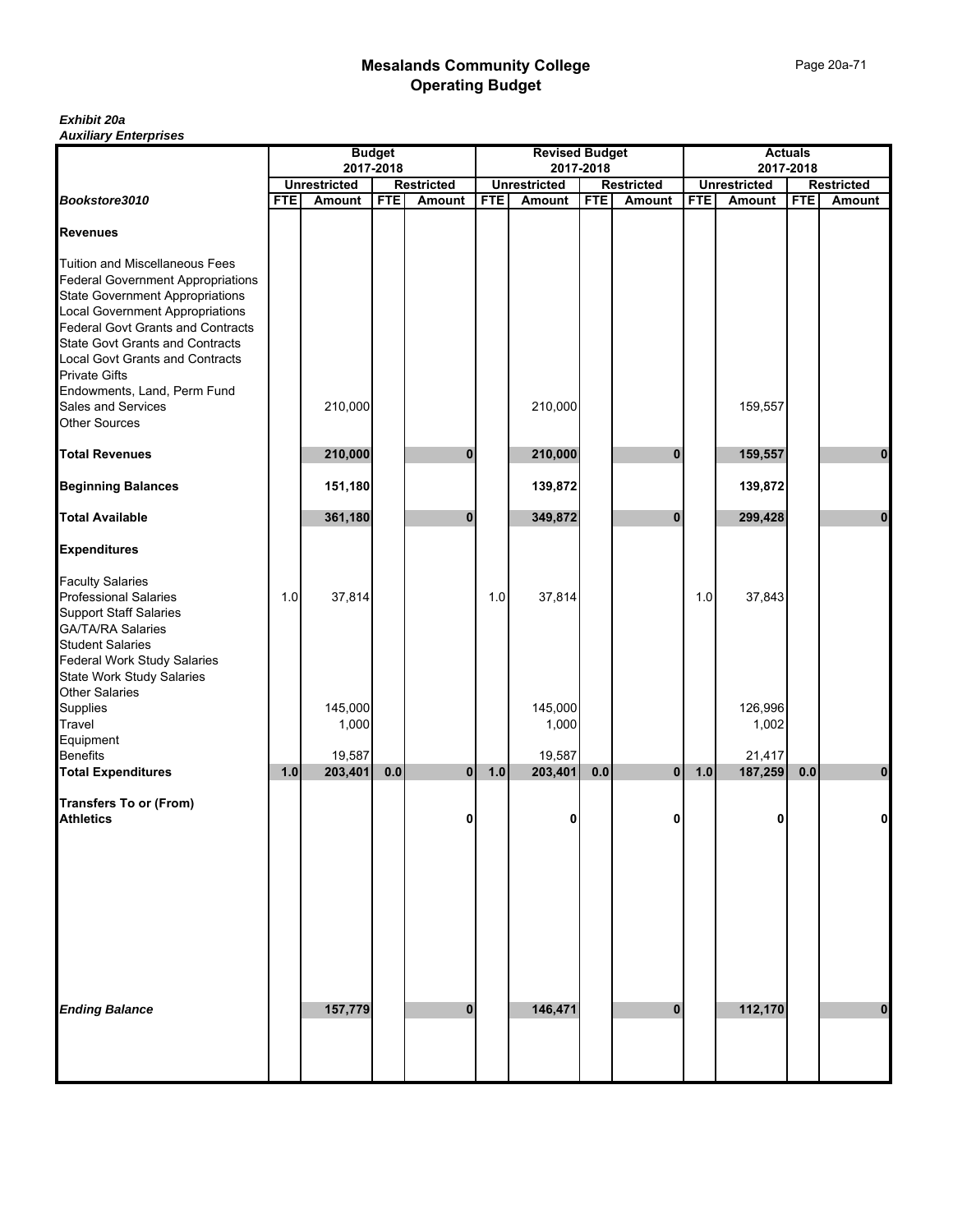#### *Exhibit 20a Auxiliary Enterprises*

|                                          |            |                     | <b>Budget</b> |                   |            | <b>Revised Budget</b> |            |                   |            |                     | <b>Actuals</b> |                   |
|------------------------------------------|------------|---------------------|---------------|-------------------|------------|-----------------------|------------|-------------------|------------|---------------------|----------------|-------------------|
|                                          |            |                     | 2017-2018     |                   |            |                       | 2017-2018  |                   |            | 2017-2018           |                |                   |
|                                          |            | <b>Unrestricted</b> |               | <b>Restricted</b> |            | <b>Unrestricted</b>   |            | <b>Restricted</b> |            | <b>Unrestricted</b> |                | <b>Restricted</b> |
| <b>Central Services 3020</b>             | <b>FTE</b> | <b>Amount</b>       | <b>FTE</b>    | <b>Amount</b>     | <b>FTE</b> | Amount                | <b>FTE</b> | <b>Amount</b>     | <b>FTE</b> | Amount              | <b>FTE</b>     | Amount            |
| <b>Revenues</b>                          |            |                     |               |                   |            |                       |            |                   |            |                     |                |                   |
| <b>Tuition and Miscellaneous Fees</b>    |            |                     |               |                   |            |                       |            |                   |            |                     |                |                   |
| <b>Federal Government Appropriations</b> |            |                     |               |                   |            |                       |            |                   |            |                     |                |                   |
| <b>State Government Appropriations</b>   |            |                     |               |                   |            |                       |            |                   |            |                     |                |                   |
| <b>Local Government Appropriations</b>   |            |                     |               |                   |            |                       |            |                   |            |                     |                |                   |
| <b>Federal Govt Grants and Contracts</b> |            |                     |               |                   |            |                       |            |                   |            |                     |                |                   |
| <b>State Govt Grants and Contracts</b>   |            |                     |               |                   |            |                       |            |                   |            |                     |                |                   |
| Local Govt Grants and Contracts          |            |                     |               |                   |            |                       |            |                   |            |                     |                |                   |
| <b>Private Gifts</b>                     |            |                     |               |                   |            |                       |            |                   |            |                     |                |                   |
| Endowments, Land, Perm Fund              |            |                     |               |                   |            |                       |            |                   |            |                     |                |                   |
| Sales and Services                       |            | 0                   |               |                   |            | 0                     |            |                   |            |                     |                |                   |
| <b>Other Sources</b>                     |            |                     |               |                   |            |                       |            |                   |            |                     |                |                   |
|                                          |            |                     |               |                   |            |                       |            |                   |            |                     |                |                   |
| <b>Total Revenues</b>                    |            | 0                   |               | O                 |            |                       |            |                   |            | $\bf{0}$            |                |                   |
|                                          |            |                     |               |                   |            | 0                     |            | 0                 |            |                     |                | 0                 |
| <b>Beginning Balances</b>                |            | 24,999              |               |                   |            | 15,473                |            |                   |            | 15,473              |                |                   |
| <b>Total Available</b>                   |            | 24,999              |               | $\bf{0}$          |            | 15,473                |            | $\bf{0}$          |            | 15,473              |                | $\bf{0}$          |
| <b>Expenditures</b>                      |            |                     |               |                   |            |                       |            |                   |            |                     |                |                   |
| <b>Faculty Salaries</b>                  |            |                     |               |                   |            |                       |            |                   |            |                     |                |                   |
| <b>Professional Salaries</b>             |            |                     |               |                   |            |                       |            |                   |            |                     |                |                   |
| <b>Support Staff Salaries</b>            |            |                     |               |                   |            |                       |            |                   |            |                     |                |                   |
| <b>GA/TA/RA Salaries</b>                 |            |                     |               |                   |            |                       |            |                   |            |                     |                |                   |
|                                          |            |                     |               |                   |            |                       |            |                   |            |                     |                |                   |
| <b>Student Salaries</b>                  |            |                     |               |                   |            |                       |            |                   |            |                     |                |                   |
| <b>Federal Work Study Salaries</b>       |            |                     |               |                   |            |                       |            |                   |            |                     |                |                   |
| <b>State Work Study Salaries</b>         |            |                     |               |                   |            |                       |            |                   |            |                     |                |                   |
| <b>Other Salaries</b>                    |            |                     |               |                   |            |                       |            |                   |            |                     |                |                   |
| Supplies                                 |            | 0                   |               |                   |            | 0                     |            |                   |            | 0                   |                |                   |
| Travel                                   |            |                     |               |                   |            |                       |            |                   |            |                     |                |                   |
| Equipment                                |            |                     |               |                   |            |                       |            |                   |            |                     |                |                   |
| <b>Benefits</b>                          |            |                     |               |                   |            |                       |            |                   |            |                     |                |                   |
| <b>Total Expenditures</b>                | 0.0        | 0                   | 0.0           | $\mathbf 0$       | 0.0        | 0                     | 0.0        | $\bf{0}$          | 0.0        | 0                   | 0.0            | 0                 |
|                                          |            |                     |               |                   |            | $\mathbf 0$           |            |                   |            |                     |                |                   |
| <b>Transfers To or (From)</b>            |            |                     |               |                   |            |                       |            |                   |            |                     |                |                   |
| <b>Plant Capital Outlay</b>              |            | 0                   |               | 0                 |            | 0                     |            | 0                 |            |                     |                |                   |
|                                          |            |                     |               |                   |            |                       |            |                   |            |                     |                |                   |
|                                          |            |                     |               |                   |            |                       |            |                   |            |                     |                |                   |
|                                          |            |                     |               |                   |            |                       |            |                   |            |                     |                |                   |
|                                          |            |                     |               |                   |            |                       |            |                   |            |                     |                |                   |
|                                          |            |                     |               |                   |            |                       |            |                   |            |                     |                |                   |
|                                          |            |                     |               |                   |            |                       |            |                   |            |                     |                |                   |
|                                          |            |                     |               |                   |            |                       |            |                   |            |                     |                |                   |
|                                          |            |                     |               |                   |            |                       |            |                   |            |                     |                |                   |
|                                          |            |                     |               |                   |            |                       |            |                   |            |                     |                |                   |
|                                          |            |                     |               |                   |            |                       |            |                   |            |                     |                |                   |
|                                          |            |                     |               |                   |            |                       |            |                   |            |                     |                |                   |
| <b>Ending Balance</b>                    |            | 24,999              |               | $\mathbf{0}$      |            | 15,473                |            | $\mathbf 0$       |            | 15,473              |                | $\mathbf 0$       |
|                                          |            |                     |               |                   |            |                       |            |                   |            |                     |                |                   |
|                                          |            |                     |               |                   |            |                       |            |                   |            |                     |                |                   |
|                                          |            |                     |               |                   |            |                       |            |                   |            |                     |                |                   |
|                                          |            |                     |               |                   |            |                       |            |                   |            |                     |                |                   |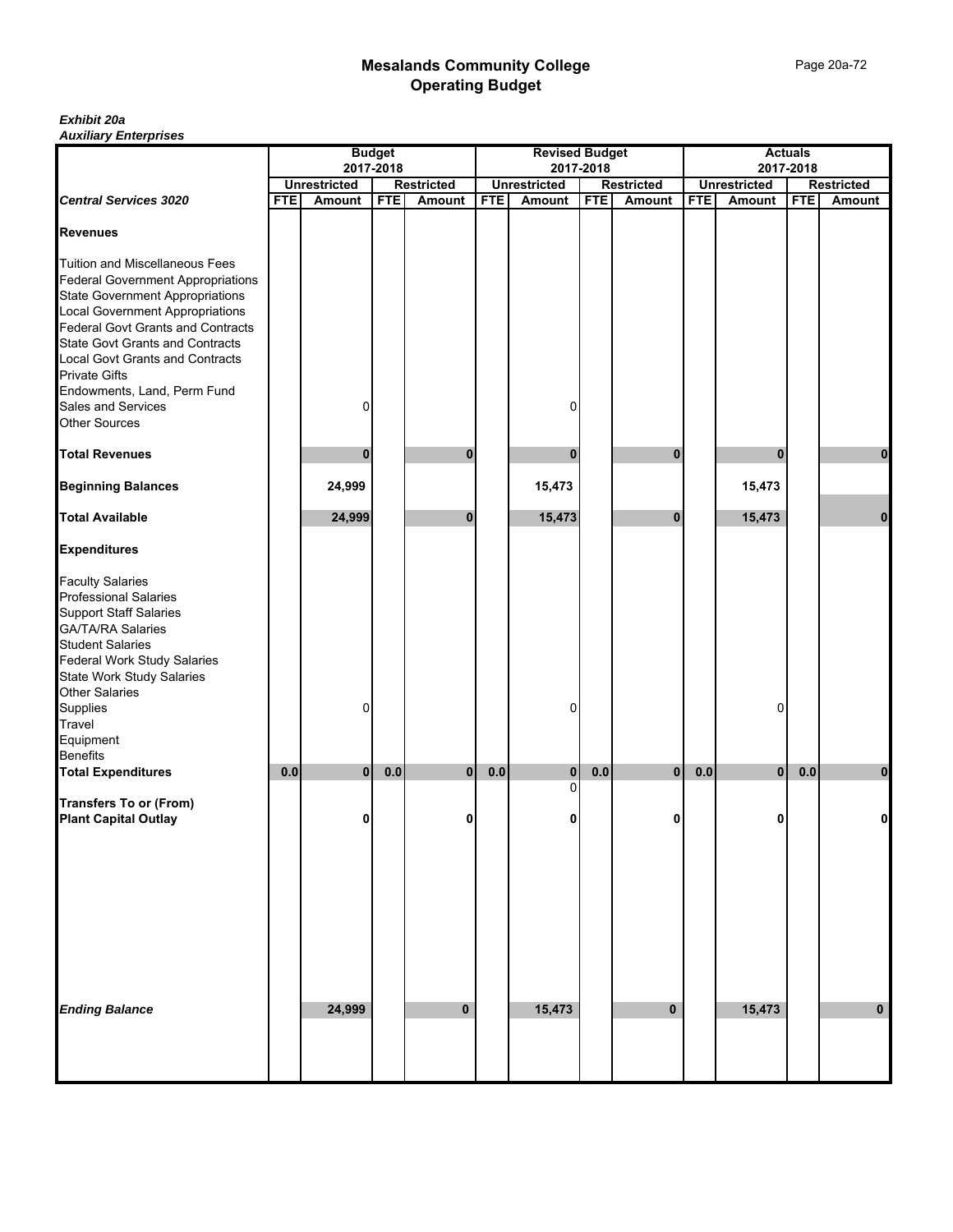#### *Exhibit 20a Auxiliary Enterprises*

|                                          |            |                                      | <b>Budget</b> |                                    |            | <b>Revised Budget</b>         |            |                                    |            |                               | <b>Actuals</b> |                                    |
|------------------------------------------|------------|--------------------------------------|---------------|------------------------------------|------------|-------------------------------|------------|------------------------------------|------------|-------------------------------|----------------|------------------------------------|
|                                          |            | 2017-2018                            |               |                                    |            |                               | 2017-2018  |                                    |            |                               | 2017-2018      |                                    |
| Museum Shop 3030                         | <b>FTE</b> | <b>Unrestricted</b><br><b>Amount</b> | <b>FTE</b>    | <b>Restricted</b><br><b>Amount</b> | <b>FTE</b> | <b>Unrestricted</b><br>Amount | <b>FTE</b> | <b>Restricted</b><br><b>Amount</b> | <b>FTE</b> | <b>Unrestricted</b><br>Amount | <b>FTE</b>     | <b>Restricted</b><br><b>Amount</b> |
|                                          |            |                                      |               |                                    |            |                               |            |                                    |            |                               |                |                                    |
| <b>Revenues</b>                          |            |                                      |               |                                    |            |                               |            |                                    |            |                               |                |                                    |
| <b>Tuition and Miscellaneous Fees</b>    |            |                                      |               |                                    |            |                               |            |                                    |            |                               |                |                                    |
| <b>Federal Government Appropriations</b> |            |                                      |               |                                    |            |                               |            |                                    |            |                               |                |                                    |
| <b>State Government Appropriations</b>   |            |                                      |               |                                    |            |                               |            |                                    |            |                               |                |                                    |
| <b>Local Government Appropriations</b>   |            |                                      |               |                                    |            |                               |            |                                    |            |                               |                |                                    |
| <b>Federal Govt Grants and Contracts</b> |            |                                      |               |                                    |            |                               |            |                                    |            |                               |                |                                    |
| <b>State Govt Grants and Contracts</b>   |            |                                      |               |                                    |            |                               |            |                                    |            |                               |                |                                    |
| <b>Local Govt Grants and Contracts</b>   |            |                                      |               |                                    |            |                               |            |                                    |            |                               |                |                                    |
| <b>Private Gifts</b>                     |            |                                      |               |                                    |            |                               |            |                                    |            |                               |                |                                    |
| Endowments, Land, Perm Fund              |            |                                      |               |                                    |            |                               |            |                                    |            |                               |                |                                    |
| Sales and Services                       |            | 55,000                               |               |                                    |            | 55,000                        |            |                                    |            | 66,091                        |                |                                    |
| <b>Other Sources</b>                     |            |                                      |               |                                    |            |                               |            |                                    |            |                               |                |                                    |
| <b>Total Revenues</b>                    |            | 55,000                               |               | 0                                  |            | 55,000                        |            | $\bf{0}$                           |            | 66,091                        |                | $\mathbf{0}$                       |
| <b>Beginning Balances</b>                |            | 64,343                               |               |                                    |            | 91,118                        |            |                                    |            | 91,118                        |                |                                    |
| <b>Total Available</b>                   |            | 119,343                              |               | 0                                  |            | 146,118                       |            | $\bf{0}$                           |            | 157,209                       |                | $\bf{0}$                           |
|                                          |            |                                      |               |                                    |            |                               |            |                                    |            |                               |                |                                    |
| <b>Expenditures</b>                      |            |                                      |               |                                    |            |                               |            |                                    |            |                               |                |                                    |
| <b>Faculty Salaries</b>                  |            |                                      |               |                                    |            |                               |            |                                    |            |                               |                |                                    |
| <b>Professional Salaries</b>             | 0.5        | 16,750                               |               |                                    | 0.5        | 16,750                        |            |                                    | 0.5        | 16,752                        |                |                                    |
| <b>Support Staff Salaries</b>            |            |                                      |               |                                    |            |                               |            |                                    |            |                               |                |                                    |
| <b>GA/TA/RA Salaries</b>                 |            |                                      |               |                                    |            |                               |            |                                    |            |                               |                |                                    |
| <b>Student Salaries</b>                  |            |                                      |               |                                    |            |                               |            |                                    |            |                               |                |                                    |
| Federal Work Study Salaries              |            |                                      |               |                                    |            |                               |            |                                    |            |                               |                |                                    |
| <b>State Work Study Salaries</b>         |            |                                      |               |                                    |            |                               |            |                                    |            |                               |                |                                    |
| <b>Other Salaries</b>                    |            |                                      |               |                                    |            |                               |            |                                    |            |                               |                |                                    |
| Supplies                                 |            | 29,000                               |               |                                    |            | 29,000                        |            |                                    |            | 41,824                        |                |                                    |
| Travel                                   |            |                                      |               |                                    |            |                               |            |                                    |            |                               |                |                                    |
| Equipment                                |            |                                      |               |                                    |            |                               |            |                                    |            |                               |                |                                    |
| <b>Benefits</b>                          |            | 6,603                                |               |                                    |            | 6,603                         |            |                                    |            | 6,608                         |                |                                    |
| <b>Total Expenditures</b>                | 0.5        | 52,353                               | $0.0\,$       | 0                                  | 0.5        | 52,353                        | 0.0        | $\bf{0}$                           | 0.5        | 65,184                        | 0.0            | $\boldsymbol{0}$                   |
| <b>Transfers To or (From)</b>            |            |                                      |               |                                    |            |                               |            |                                    |            |                               |                |                                    |
| <b>Plant Capital Outlay</b>              |            | 0                                    |               | 0                                  |            | 0                             |            | 0                                  |            | 0                             |                | $\mathbf 0$                        |
|                                          |            |                                      |               |                                    |            |                               |            |                                    |            |                               |                |                                    |
|                                          |            |                                      |               |                                    |            |                               |            |                                    |            |                               |                |                                    |
|                                          |            |                                      |               |                                    |            |                               |            |                                    |            |                               |                |                                    |
|                                          |            |                                      |               |                                    |            |                               |            |                                    |            |                               |                |                                    |
|                                          |            |                                      |               |                                    |            |                               |            |                                    |            |                               |                |                                    |
|                                          |            |                                      |               |                                    |            |                               |            |                                    |            |                               |                |                                    |
|                                          |            |                                      |               |                                    |            |                               |            |                                    |            |                               |                |                                    |
|                                          |            |                                      |               |                                    |            |                               |            |                                    |            |                               |                |                                    |
| <b>Ending Balance</b>                    |            | 66,990                               |               | $\bf{0}$                           |            | 93,765                        |            | 0                                  |            | 92,025                        |                | $\bf{0}$                           |
|                                          |            |                                      |               |                                    |            |                               |            |                                    |            |                               |                |                                    |
|                                          |            |                                      |               |                                    |            |                               |            |                                    |            |                               |                |                                    |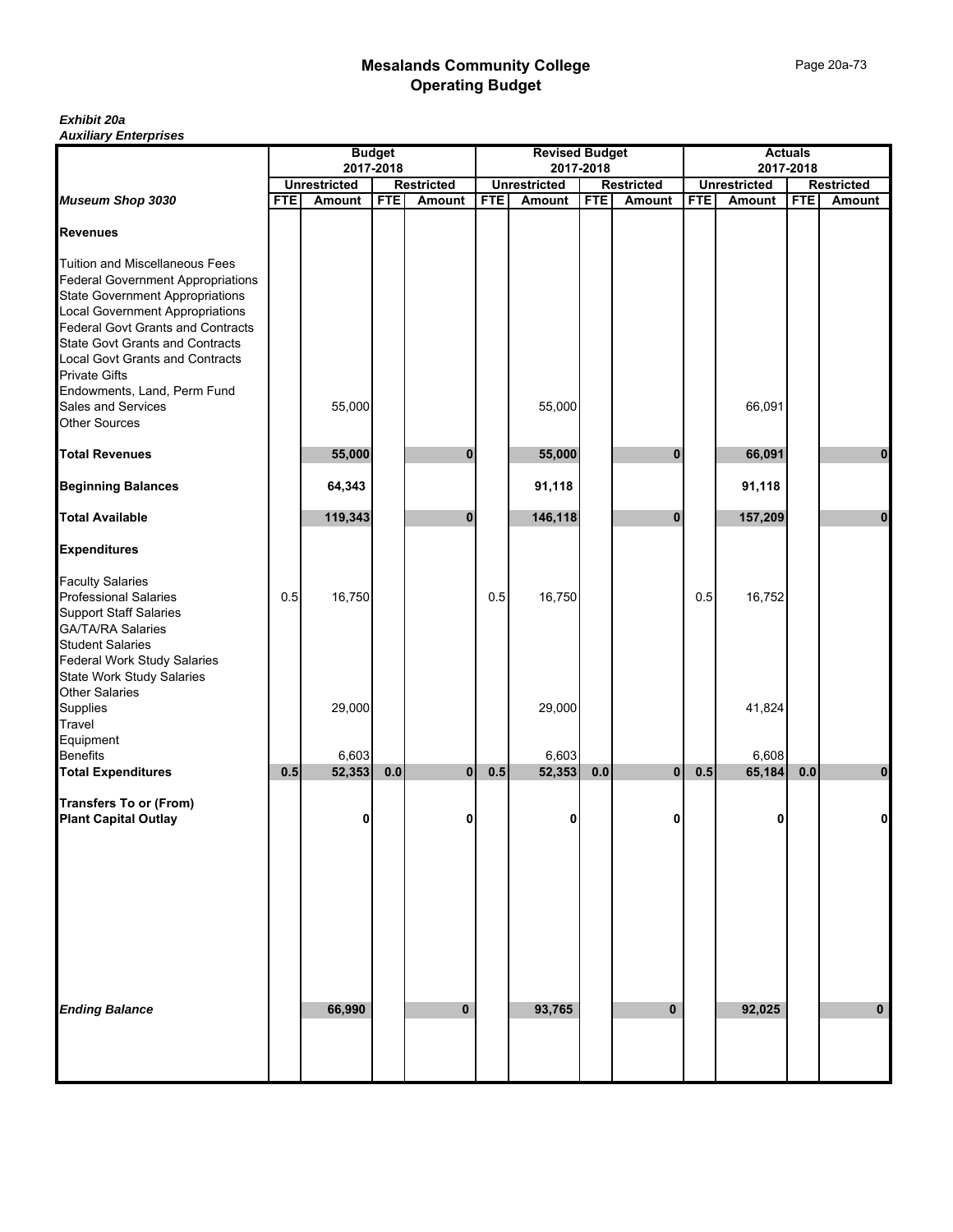#### *Exhibit 21 Intercollegiate Athletics*

|                                          |            |                                      | <b>Budget</b> |                                    |                                                       | <b>Revised Budget</b> |            |               |            | <b>Actuals</b>                |            |                                    |
|------------------------------------------|------------|--------------------------------------|---------------|------------------------------------|-------------------------------------------------------|-----------------------|------------|---------------|------------|-------------------------------|------------|------------------------------------|
|                                          |            | 2017-2018                            |               |                                    | 2017-2018<br><b>Unrestricted</b><br><b>Restricted</b> |                       |            |               | 2017-2018  |                               |            |                                    |
|                                          | <b>FTE</b> | <b>Unrestricted</b><br><b>Amount</b> | <b>FTE</b>    | <b>Restricted</b><br><b>Amount</b> | <b>FTE</b>                                            | Amount                | <b>FTE</b> | <b>Amount</b> | <b>FTE</b> | <b>Unrestricted</b><br>Amount | <b>FTE</b> | <b>Restricted</b><br><b>Amount</b> |
|                                          |            |                                      |               |                                    |                                                       |                       |            |               |            |                               |            |                                    |
| <b>Revenues</b>                          |            |                                      |               |                                    |                                                       |                       |            |               |            |                               |            |                                    |
| <b>Tuition and Miscellaneous Fees</b>    |            | 0                                    |               | 0                                  |                                                       | $\Omega$              |            | 0             |            | 0                             |            | 0                                  |
| <b>Federal Government Appropriations</b> |            | ŋ                                    |               | $\overline{0}$                     |                                                       |                       |            | $\Omega$      |            | $\Omega$                      |            | $\mathbf 0$                        |
| <b>State Government Appropriations</b>   |            | 137,700                              |               | $\Omega$                           |                                                       | 137,700               |            | $\Omega$      |            | 137,700                       |            | $\overline{0}$                     |
| <b>Local Government Appropriations</b>   |            | O                                    |               | 0                                  |                                                       | 0                     |            | $\Omega$      |            | 0                             |            | $\mathbf 0$                        |
| <b>Federal Govt Grants and Contracts</b> |            |                                      |               | $\Omega$                           |                                                       |                       |            | $\Omega$      |            |                               |            | $\mathbf 0$                        |
| <b>State Govt Grants and Contracts</b>   |            |                                      |               |                                    |                                                       |                       |            |               |            |                               |            | $\mathbf 0$                        |
| Local Govt Grants and Contracts          |            |                                      |               | 0                                  |                                                       |                       |            | $\Omega$      |            |                               |            | $\mathbf 0$                        |
| <b>Private Gifts</b>                     |            |                                      |               |                                    |                                                       |                       |            |               |            |                               |            | $\mathbf 0$                        |
| Endowments, Land, Perm Fund              |            |                                      |               | $\Omega$                           |                                                       |                       |            | $\Omega$      |            |                               |            | $\mathbf 0$                        |
| Sales and Services                       |            | 28,000                               |               | $\Omega$                           |                                                       | 28,000                |            | $\Omega$      |            | 9,326                         |            | $\mathbf 0$                        |
| <b>Other Sources</b>                     |            | 0                                    |               | $\Omega$                           |                                                       | 0                     |            | $\Omega$      |            | 0                             |            | $\mathbf 0$                        |
| <b>Total Revenues</b>                    |            | 165,700                              |               | 0                                  |                                                       | 165,700               |            | $\bf{0}$      |            | 147,026                       |            | 0                                  |
| <b>Beginning Balances</b>                |            | (226, 046)                           |               | $\bf{0}$                           |                                                       | (269, 523)            |            | $\bf{0}$      |            | (269, 523)                    |            | $\bf{0}$                           |
| <b>Total Available</b>                   |            | (60, 346)                            |               | $\bf{0}$                           |                                                       | (103, 823)            |            | $\bf{0}$      |            | (122, 498)                    |            | $\mathbf{0}$                       |
| <b>Expenditures</b>                      |            |                                      |               |                                    |                                                       |                       |            |               |            |                               |            |                                    |
| <b>Faculty Salaries</b>                  | 0.0        | $\mathbf{0}$                         | 0.0           | 0                                  | 0.0                                                   | $\mathbf 0$           | 0.0        | $\mathbf 0$   | 0.0        | 28,269                        | 0.0        | 0                                  |
| <b>Professional Salaries</b>             | 0.0        | 23,000                               | 0.0           | $\pmb{0}$                          | 0.0                                                   | 30,000                | 0.0        | $\mathbf 0$   | 0.0        | $\mathbf{0}$                  | 0.0        | $\mathbf 0$                        |
| <b>Support Staff Salaries</b>            | 0.0        | 0                                    | 0.0           | $\overline{0}$                     | 0.0                                                   | 0                     | 0.0        | $\mathbf 0$   | 0.0        | $\overline{0}$                | 0.0        | $\mathbf{0}$                       |
| <b>GA/TA/RA Salaries</b>                 | 0.0        | $\overline{0}$                       | 0.0           | $\mathbf 0$                        | 0.0                                                   | 0                     | 0.0        | $\mathbf 0$   | 0.0        | $\overline{0}$                | 0.0        | $\mathbf 0$                        |
| <b>Student Salaries</b>                  | 0.0        | $\Omega$                             | 0.0           | $\overline{0}$                     | 0.0                                                   | $\Omega$              | 0.0        | $\mathbf 0$   | 0.0        | 0                             | 0.0        | $\mathbf 0$                        |
| <b>Federal Work Study Salaries</b>       | 0.0        | $\Omega$                             | 0.0           | $\overline{0}$                     | 0.0                                                   | 0                     | 0.0        | $\Omega$      | 0.0        | $\Omega$                      | 0.0        | $\mathbf 0$                        |
| <b>State Work Study Salaries</b>         | 0.0        | $\overline{0}$                       | 0.0           | $\mathbf 0$                        | 0.0                                                   | $\mathbf 0$           | 0.0        | $\mathbf{0}$  | 0.0        | $\overline{0}$                | 0.0        | $\mathbf 0$                        |
| <b>Other Salaries</b>                    | 0.0        | $\Omega$                             | 0.0           | $\overline{0}$                     | 0.0                                                   | $\Omega$              | 0.0        | $\mathbf 0$   | 0.0        | $\Omega$                      | 0.0        | $\mathbf 0$                        |
| Supplies                                 | 0.0        | 108,000                              | 0.0           | $\overline{0}$                     | 0.0                                                   | 108,000               | 0.0        | $\mathbf 0$   | 0.0        | 67,707                        | 0.0        | $\mathbf 0$                        |
| Travel                                   | 0.0        | 20,000                               | 0.0           | $\mathbf 0$                        | 0.0                                                   | 20,000                | 0.0        | $\mathbf{0}$  | 0.0        | 27,703                        | 0.0        | $\mathbf{0}$                       |
| Equipment                                | 0.0        | $\Omega$                             | 0.0           | $\mathbf 0$                        | 0.0                                                   | $\Omega$              | 0.0        | $\mathbf 0$   | 0.0        | 0                             | 0.0        | $\pmb{0}$                          |
| <b>Benefits</b>                          | 0.0        | 6,917                                | 0.0           | $\pmb{0}$                          | 0.0                                                   | 10,000                | 0.0        | $\mathbf{0}$  | 0.0        | 7,268                         | 0.0        | $\mathbf 0$                        |
| <b>Total Expenditures</b>                | 0.0        | 157,917                              | $0.0\,$       | 0                                  | 0.0                                                   | 168,000               | 0.0        | $\bf{0}$      | $0.0\,$    | 130,947                       | 0.0        | $\bf{0}$                           |
| <b>Transfer from Public Service</b>      |            | 30,000                               |               | 0                                  |                                                       | 30.000                |            | 0             |            | 30,000                        |            | 0                                  |
| Transfer from I&G                        |            | 15,000                               |               | $\mathbf 0$                        |                                                       | 15,000                |            | 0             |            | 15,000                        |            | $\pmb{0}$                          |
| <b>Transfer from Auxiliaries</b>         |            | 0                                    |               | 0                                  |                                                       | 0                     |            | 0             |            | 0                             |            | 0                                  |
| <b>Total Transfers</b>                   |            | 45,000                               | 0             | $\mathbf 0$                        | 0                                                     | 45,000                | 0          | 0             | 0          | 45,000                        | 0          | 0                                  |
| <b>Ending Balance</b>                    |            | (173, 263)                           |               | $\bf{0}$                           |                                                       | (226, 823)            |            | $\bf{0}$      |            | (208, 444)                    |            | $\bf{0}$                           |
|                                          |            |                                      |               |                                    |                                                       |                       |            |               |            |                               |            |                                    |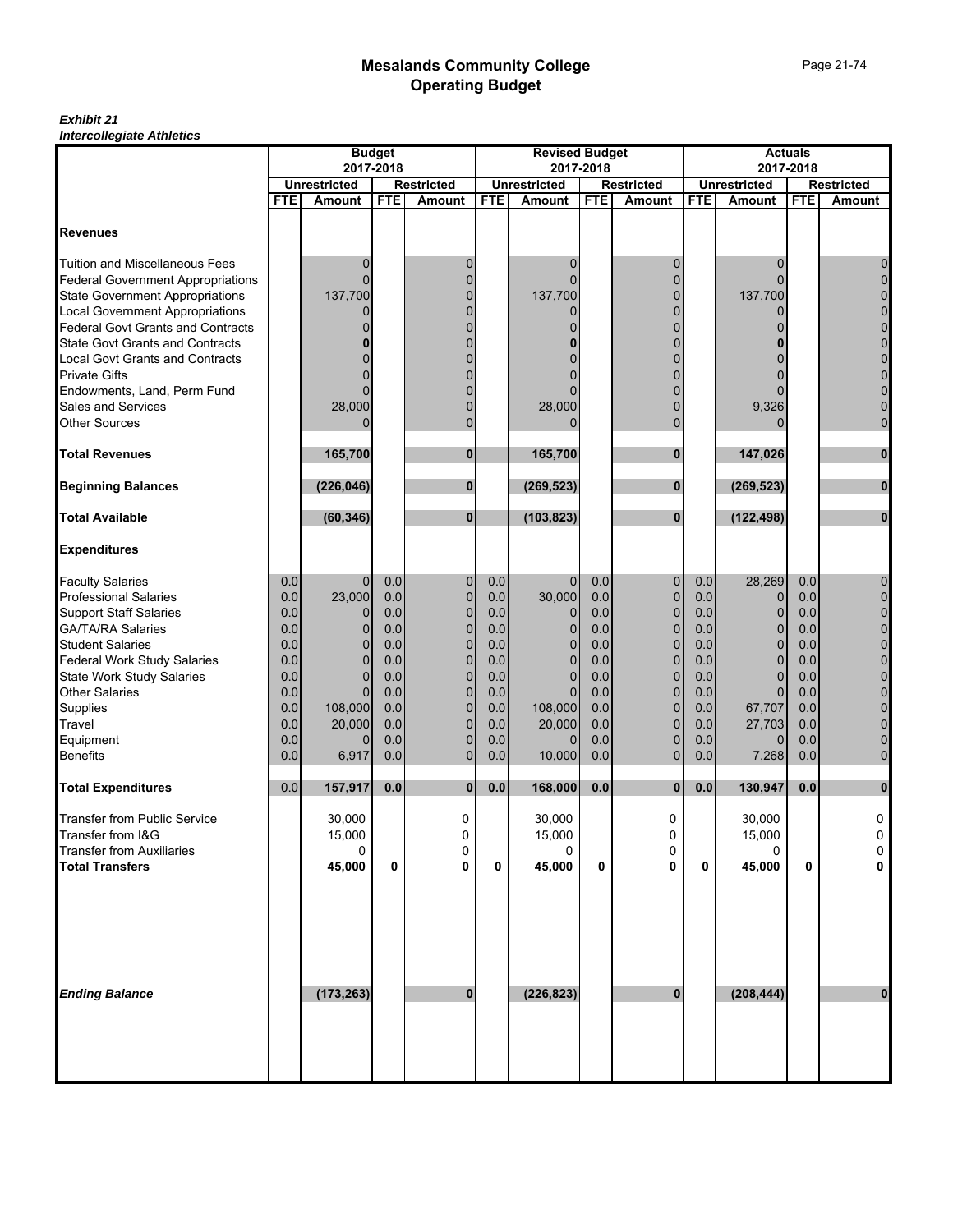#### *Exhibit 21a Intercollegiate Athletics*

|                                                                                    | <b>Budget</b> |                                      |            | <b>Revised Budget</b>              |            |                               |            | <b>Actuals</b>                     |            |                               |            |                             |
|------------------------------------------------------------------------------------|---------------|--------------------------------------|------------|------------------------------------|------------|-------------------------------|------------|------------------------------------|------------|-------------------------------|------------|-----------------------------|
|                                                                                    |               | 2017-2018                            |            |                                    |            |                               | 2017-2018  |                                    |            | 2017-2018                     |            |                             |
| <b>Rodeo 3110</b>                                                                  | <b>FTE</b>    | <b>Unrestricted</b><br><b>Amount</b> | <b>FTE</b> | <b>Restricted</b><br><b>Amount</b> | <b>FTE</b> | <b>Unrestricted</b><br>Amount | <b>FTE</b> | <b>Restricted</b><br><b>Amount</b> | <b>FTE</b> | <b>Unrestricted</b><br>Amount | <b>FTE</b> | <b>Restricted</b><br>Amount |
|                                                                                    |               |                                      |            |                                    |            |                               |            |                                    |            |                               |            |                             |
| <b>Revenues</b>                                                                    |               |                                      |            |                                    |            |                               |            |                                    |            |                               |            |                             |
| <b>Tuition and Miscellaneous Fees</b>                                              |               |                                      |            |                                    |            |                               |            |                                    |            |                               |            |                             |
| <b>Federal Government Appropriations</b>                                           |               |                                      |            |                                    |            |                               |            |                                    |            |                               |            |                             |
| <b>State Government Appropriations</b>                                             |               | 137,700                              |            |                                    |            | 137,700                       |            |                                    |            | 137,700                       |            |                             |
| <b>Local Government Appropriations</b><br><b>Federal Govt Grants and Contracts</b> |               |                                      |            |                                    |            |                               |            |                                    |            |                               |            |                             |
| <b>State Govt Grants and Contracts</b>                                             |               |                                      |            |                                    |            |                               |            |                                    |            |                               |            |                             |
| <b>Local Govt Grants and Contracts</b>                                             |               |                                      |            |                                    |            |                               |            |                                    |            |                               |            |                             |
| <b>Private Gifts</b>                                                               |               |                                      |            |                                    |            |                               |            |                                    |            |                               |            |                             |
| Endowments, Land, Perm Fund                                                        |               |                                      |            |                                    |            |                               |            |                                    |            |                               |            |                             |
| <b>Sales and Services</b>                                                          |               |                                      |            |                                    |            |                               |            |                                    |            |                               |            |                             |
| <b>Other Sources</b>                                                               |               |                                      |            |                                    |            |                               |            |                                    |            |                               |            |                             |
| <b>Total Revenues</b>                                                              |               | 137,700                              |            | 0                                  |            | 137,700                       |            | $\bf{0}$                           |            | 137,700                       |            | 0                           |
| <b>Beginning Balances</b>                                                          |               | (226, 046)                           |            |                                    |            | (227, 073)                    |            |                                    |            | (227, 073)                    |            |                             |
| <b>Total Available</b>                                                             |               | (88, 346)                            |            | $\bf{0}$                           |            | (89, 373)                     |            | $\bf{0}$                           |            | (89, 373)                     |            | $\bf{0}$                    |
| <b>Expenditures</b>                                                                |               |                                      |            |                                    |            |                               |            |                                    |            |                               |            |                             |
| <b>Faculty Salaries</b>                                                            |               |                                      |            |                                    |            |                               |            |                                    |            | 28,269                        |            |                             |
| <b>Professional Salaries</b>                                                       |               | 23,000                               |            |                                    |            | 30,000                        |            |                                    |            |                               |            |                             |
| <b>Support Staff Salaries</b>                                                      |               |                                      |            |                                    |            |                               |            |                                    |            |                               |            |                             |
| <b>GA/TA/RA Salaries</b>                                                           |               |                                      |            |                                    |            |                               |            |                                    |            |                               |            |                             |
| <b>Student Salaries</b>                                                            |               |                                      |            |                                    |            |                               |            |                                    |            |                               |            |                             |
| <b>Federal Work Study Salaries</b>                                                 |               |                                      |            |                                    |            |                               |            |                                    |            |                               |            |                             |
| <b>State Work Study Salaries</b>                                                   |               |                                      |            |                                    |            |                               |            |                                    |            |                               |            |                             |
| <b>Other Salaries</b><br>Supplies                                                  |               | 81,000                               |            |                                    |            | 81,000                        |            |                                    |            | 41,356                        |            |                             |
| Travel                                                                             |               | 20,000                               |            |                                    |            | 20,000                        |            |                                    |            | 27,703                        |            |                             |
| Equipment                                                                          |               |                                      |            |                                    |            |                               |            |                                    |            |                               |            |                             |
| <b>Benefits</b>                                                                    |               | 6,917                                |            |                                    |            | 10,000                        |            |                                    |            | 7,268                         |            |                             |
| <b>Total Expenditures</b>                                                          | 0.0           | 130,917                              | $0.0\,$    | $\mathbf{0}$                       | 0.0        | 141,000                       | $0.0\,$    | $\overline{0}$                     | $0.0\,$    | 104,596                       | 0.0        | $\bf{0}$                    |
| <b>Transfer from Public Service</b>                                                |               | 30,000                               |            |                                    |            | 30,000                        |            |                                    |            | 30,000                        |            |                             |
| Transfer from I&G                                                                  |               | 15,000                               |            |                                    |            | 15,000                        |            |                                    |            | 15,000                        |            |                             |
| <b>Transfer from Auxiliaries</b>                                                   |               |                                      |            |                                    |            |                               |            |                                    |            |                               |            |                             |
| <b>Total Transfers</b>                                                             |               | 45,000                               |            |                                    |            | 45,000                        |            |                                    |            | 45,000                        |            |                             |
|                                                                                    |               |                                      |            |                                    |            |                               |            |                                    |            |                               |            |                             |
| <b>Ending Balance</b>                                                              |               | (174, 263)                           |            | $\bf{0}$                           |            | (185, 373)                    |            | $\bf{0}$                           |            | (148, 969)                    |            | $\bf{0}$                    |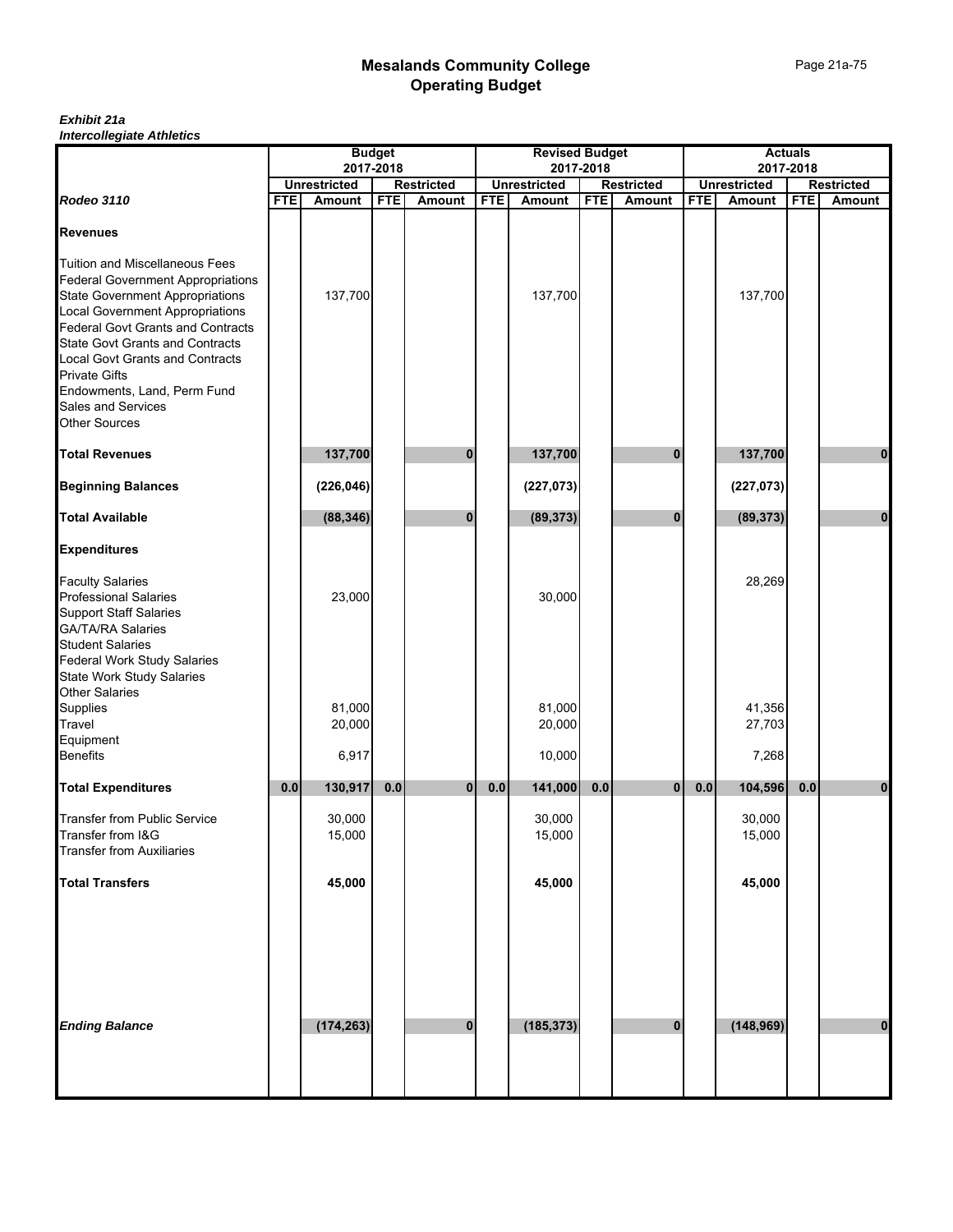#### *Exhibit 21a Intercollegiate Athletics*

|                                                                                                                                                                                                                                             | <b>Budget</b> |                     |            |                   | <b>Revised Budget</b> |                     |            |                   | <b>Actuals</b> |                     |            |                   |
|---------------------------------------------------------------------------------------------------------------------------------------------------------------------------------------------------------------------------------------------|---------------|---------------------|------------|-------------------|-----------------------|---------------------|------------|-------------------|----------------|---------------------|------------|-------------------|
|                                                                                                                                                                                                                                             |               |                     | 2017-2018  |                   |                       |                     | 2017-2018  |                   |                |                     | 2017-2018  |                   |
|                                                                                                                                                                                                                                             |               | <b>Unrestricted</b> |            | <b>Restricted</b> |                       | <b>Unrestricted</b> |            | <b>Restricted</b> |                | <b>Unrestricted</b> |            | <b>Restricted</b> |
|                                                                                                                                                                                                                                             | <b>FTE</b>    | <b>Amount</b>       | <b>FTE</b> | Amount            | <b>FTE</b>            | <b>Amount</b>       | <b>FTE</b> | <b>Amount</b>     | <b>FTE</b>     | <b>Amount</b>       | <b>FTE</b> | Amount            |
| Regional Collegiate Rodeo 3125<br><b>Revenues</b>                                                                                                                                                                                           |               |                     |            |                   |                       |                     |            |                   |                |                     |            |                   |
| <b>Tuition and Miscellaneous Fees</b><br><b>Federal Government Appropriations</b><br><b>State Government Appropriations</b><br><b>Local Government Appropriations</b>                                                                       |               | 0                   |            |                   |                       | 0                   |            |                   |                | 0                   |            |                   |
| <b>Federal Govt Grants and Contracts</b><br><b>State Govt Grants and Contracts</b><br><b>Local Govt Grants and Contracts</b><br><b>Private Gifts</b><br>Endowments, Land, Perm Fund                                                         |               | 0<br>0              |            |                   |                       | 0                   |            |                   |                | 0<br>0              |            |                   |
| <b>Sales and Services</b><br><b>Other Sources</b>                                                                                                                                                                                           |               | 28,000              |            |                   |                       | 28,000              |            |                   |                | 9,326               |            |                   |
| <b>Total Revenues</b>                                                                                                                                                                                                                       |               | 28,000              |            | 0                 |                       | 28,000              |            | 0                 |                | 9,326               |            | 0                 |
| <b>Beginning Balances</b>                                                                                                                                                                                                                   |               | $-22,236$           |            |                   |                       | (42, 450)           |            |                   |                | (42, 450)           |            |                   |
| <b>Total Available</b>                                                                                                                                                                                                                      |               | 5,764               |            | ŋ                 |                       | $-14,450$           |            | n                 |                | $-33,124$           |            | $\bf{0}$          |
| <b>Expenditures</b>                                                                                                                                                                                                                         |               |                     |            |                   |                       |                     |            |                   |                |                     |            |                   |
| <b>Faculty Salaries</b><br><b>Professional Salaries</b><br><b>Support Staff Salaries</b><br><b>GA/TA/RA Salaries</b><br><b>Student Salaries</b><br>Federal Work Study Salaries<br><b>State Work Study Salaries</b><br><b>Other Salaries</b> |               |                     |            |                   |                       |                     |            |                   |                |                     |            |                   |
| <b>Supplies</b><br>Travel<br>Equipment<br><b>Benefits</b>                                                                                                                                                                                   |               | 27,000<br>1,000     |            |                   |                       | 27,000              |            |                   |                | 26,351<br>n         |            |                   |
| <b>Total Expenditures</b>                                                                                                                                                                                                                   | 0.0           | 28,000              | $0.0$      | $\bf{0}$          | 0.0                   | 27,000              | 0.0        | 0                 | 0.0            | 26,351              | 0.0        | 0                 |
| <b>Transfer from Public Service</b><br>Transfer from I&G<br><b>Transfer from Auxiliaries</b>                                                                                                                                                |               |                     |            |                   |                       |                     |            |                   |                |                     |            |                   |
| <b>Total Transfers</b>                                                                                                                                                                                                                      |               | 0                   |            |                   |                       | 0                   |            |                   |                | 0                   |            |                   |
| <b>Ending Balance</b>                                                                                                                                                                                                                       |               | $-22,236$           |            | 0                 |                       | $-41,450$           |            | $\bf{0}$          |                | $-59,475$           |            | $\bf{0}$          |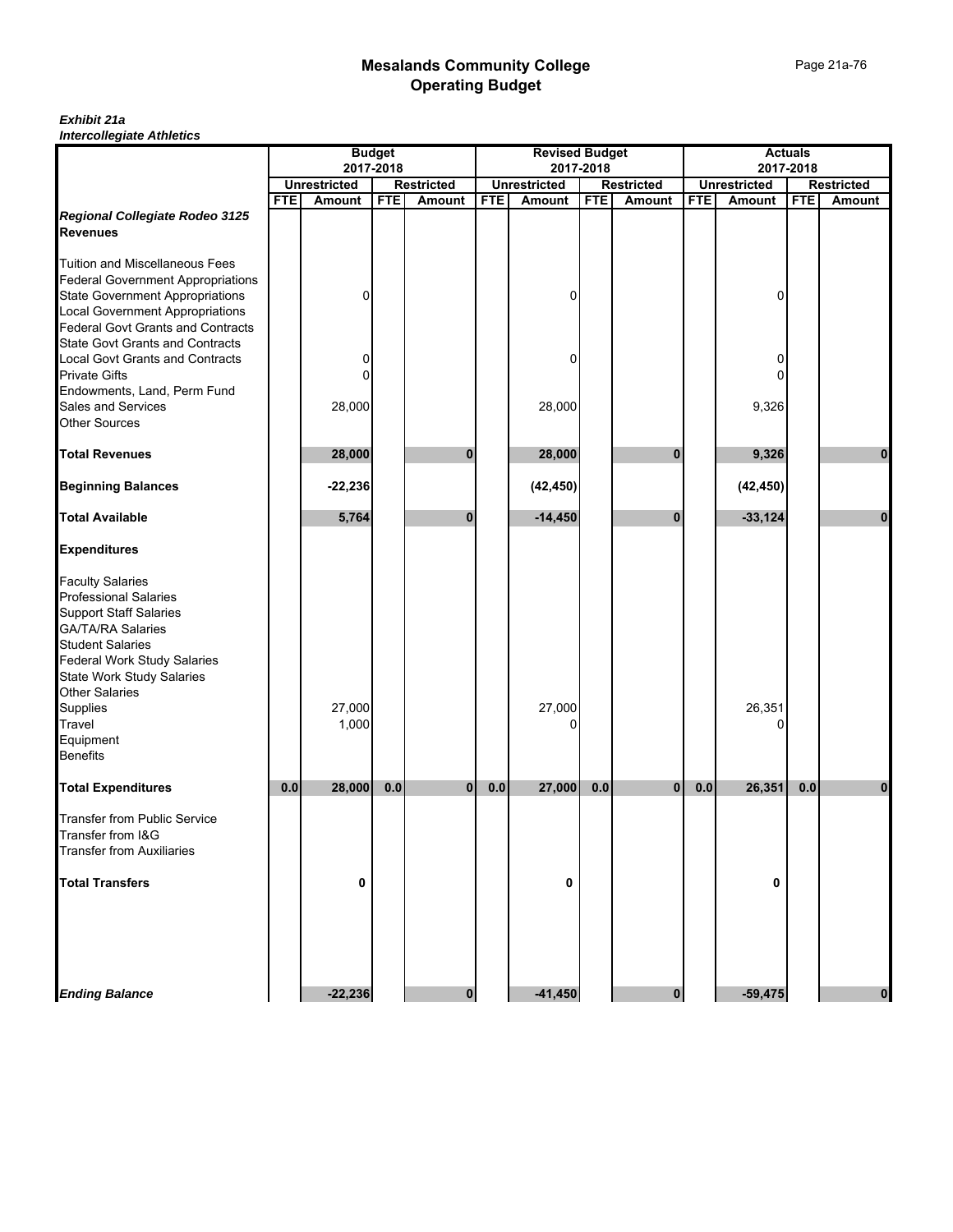#### *Exhibit I Capital Outlay*

|                                       | <b>Budget</b> | <b>Revised Budget</b> | <b>Actuals</b> |
|---------------------------------------|---------------|-----------------------|----------------|
|                                       | 2017-2018     | 2017-2018             | 2017-2018      |
| <b>Revenues</b>                       |               |                       |                |
|                                       |               |                       |                |
| <b>State Appropriation</b>            | 0             | 0                     | $\mathbf 0$    |
| <b>State General Obligation Bonds</b> | 2,106,614     | 2,106,614             | 79,361         |
| State Severance Tax Bonds             | 155,000       | 155,000               | 322,940        |
| <b>Student Fees</b>                   | 53,112        | 53,112                | 47,607         |
| Interest on Investments               | 0             | 0                     | $\mathbf{0}$   |
|                                       |               |                       |                |
| <b>Total Revenues</b>                 | 2,314,726     | 2,314,726             | 449,908        |
| <b>Beginning Balance</b>              | 118,329       | 291,298               | 291,298        |
|                                       |               |                       |                |
| <b>Total Available</b>                | 2,433,055     | 2,606,024             | 741,206        |
| <b>Expenditures</b>                   |               |                       |                |
| Master Plan Phase I                   | 2,250,000     | 2,250,000             | 394,236        |
| <b>NAWRTC</b>                         | 0             | 0                     | 0              |
| <b>Minor Projects</b>                 | $\Omega$      | $\Omega$              | $\mathbf{0}$   |
| Computer/Technology Equipment         | 50,000        | 50,000                | 8,065          |
| Residence Halls                       | 0             | 0                     | 0              |
| <b>GOB for Library Collection</b>     | 6,614         | 6,614                 |                |
| <b>Total Expenditures</b>             | 2,306,614     | 2,306,614             | 402,301        |
|                                       |               |                       |                |
| <b>Transfers</b>                      |               |                       |                |
| Instruction and General               | 0             | $\mathbf 0$           | 0              |
| <b>Student Social and Cultural</b>    | $\mathbf 0$   | 0                     | 0              |
| Research                              | $\mathbf 0$   | 0                     | 0              |
| <b>Public Service</b>                 | $\mathbf 0$   | 0                     | 0              |
| <b>Internal Service Departments</b>   | $\mathbf 0$   | 0                     | 0              |
| Student Aid, Grants, Stipends         | $\mathbf 0$   | 0                     | 0              |
| <b>Auxiliary Enterprises</b>          | $\mathbf 0$   | 0                     | 0              |
| Intercollegiate Athletics             | $\mathbf 0$   | 0                     | $\bf{0}$       |
| <b>Independent Operations</b>         | $\mathbf 0$   | $\mathbf 0$           | 0              |
| Renewals and Replacements             | 0             | 0                     | 0              |
| Retirement of Indebtedness            | 0             | 0                     | $\pmb{0}$      |
| <b>Total Net Transfers</b>            | $\bf{0}$      | $\mathbf{0}$          | 0              |
|                                       |               |                       |                |
| <b>Ending Balance</b>                 | 126,441       | 299,410               | 338,905        |
|                                       |               |                       |                |
|                                       |               |                       |                |
|                                       |               |                       |                |
|                                       |               |                       |                |
|                                       |               |                       |                |
|                                       |               |                       |                |
|                                       |               |                       |                |
|                                       |               |                       |                |
|                                       |               |                       |                |
|                                       |               |                       |                |
|                                       |               |                       |                |
|                                       |               |                       |                |
|                                       |               |                       |                |
|                                       |               |                       |                |
|                                       |               |                       |                |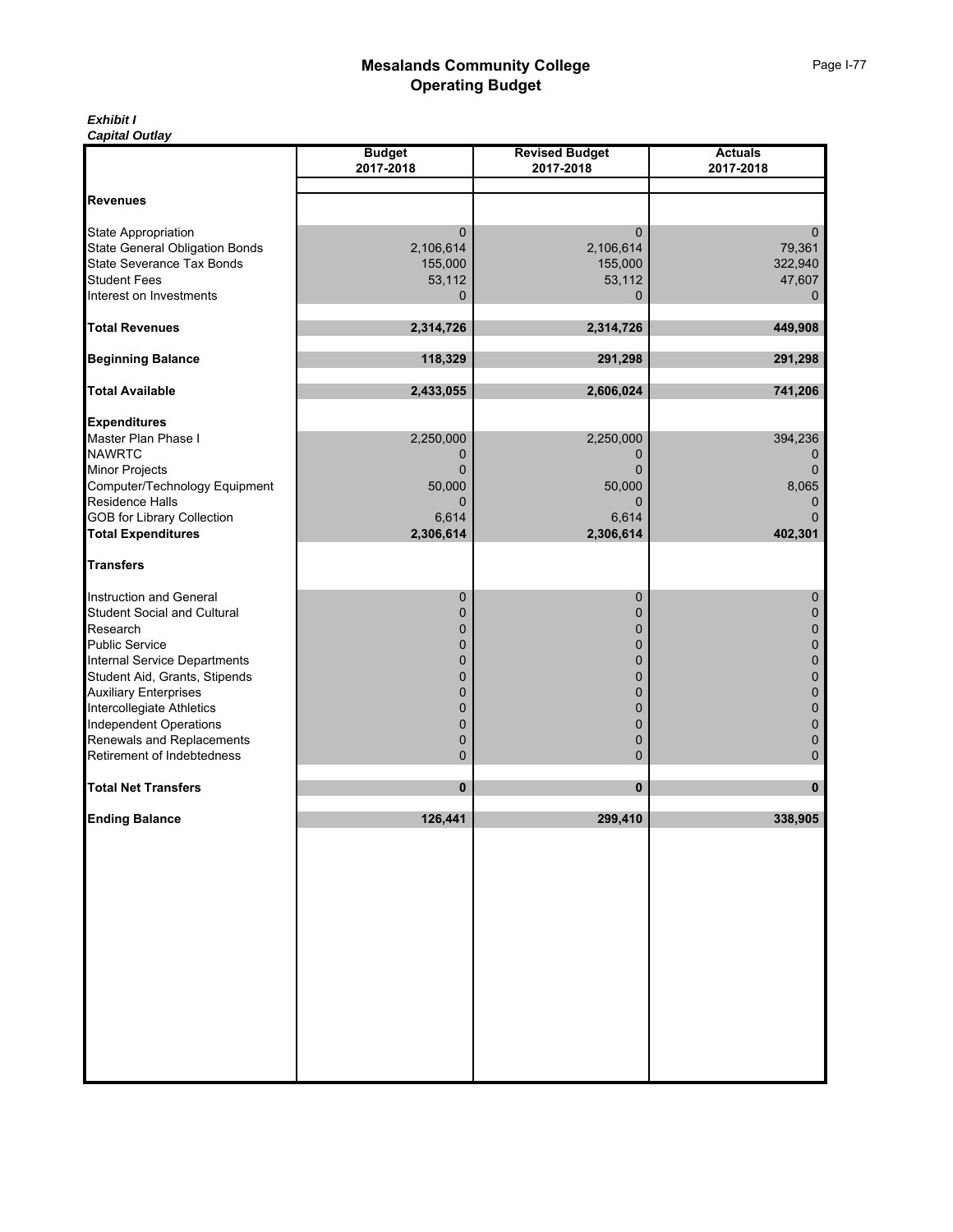*Capital Outlay*

| <b>Allocated</b><br>Master Plan, Phase I & II & III                                                                                                                                                                                                                                                             | <b>Budget</b><br>2017-2018 | <b>Revised Budget</b><br>2017-2018 | <b>Actuals</b><br>2017-2018 |
|-----------------------------------------------------------------------------------------------------------------------------------------------------------------------------------------------------------------------------------------------------------------------------------------------------------------|----------------------------|------------------------------------|-----------------------------|
| <b>Revenues</b>                                                                                                                                                                                                                                                                                                 |                            |                                    |                             |
| State Appropriation<br>General Obligation Bonds<br>State Severance Tax Bonds<br><b>Student Fees</b><br>Interest on Investments                                                                                                                                                                                  | 2,100,000<br>150,000       | 2,100,000<br>150,000               | 79,361<br>314,876           |
| <b>Total Revenues</b>                                                                                                                                                                                                                                                                                           | 2,250,000                  | 2,250,000                          | 394,236                     |
| <b>Beginning Balance</b>                                                                                                                                                                                                                                                                                        | 0                          | 0                                  | 0                           |
| <b>Total Available</b>                                                                                                                                                                                                                                                                                          | 2,250,000                  | 2,250,000                          | 394,236                     |
| <b>Expenditures</b><br>Master Plan<br>Moveable Equipment<br>Architectural/Engineering Fees                                                                                                                                                                                                                      | 2,250,000                  | 2,250,000                          | 383,085<br>11,152           |
| <b>Total Expenditures</b>                                                                                                                                                                                                                                                                                       | 2,250,000                  | 2,250,000                          | 394,236                     |
| <b>Transfers</b>                                                                                                                                                                                                                                                                                                |                            |                                    |                             |
| Instruction and General<br><b>Student Social and Cultural</b><br>Research<br>Public Service<br>Internal Service Departments<br>Student Aid, Grants, Stipends<br><b>Auxiliary Enterprises<br/>Intercollegiate Athletics</b><br>Independent Operations<br>Renewals and Replacements<br>Retirement of Indebtedness |                            |                                    |                             |
| <b>Total Net Transfers</b>                                                                                                                                                                                                                                                                                      | 0                          | 0                                  | 0                           |
| <b>Ending Balance, Allocated</b>                                                                                                                                                                                                                                                                                | 0                          | $\pmb{0}$                          | 0                           |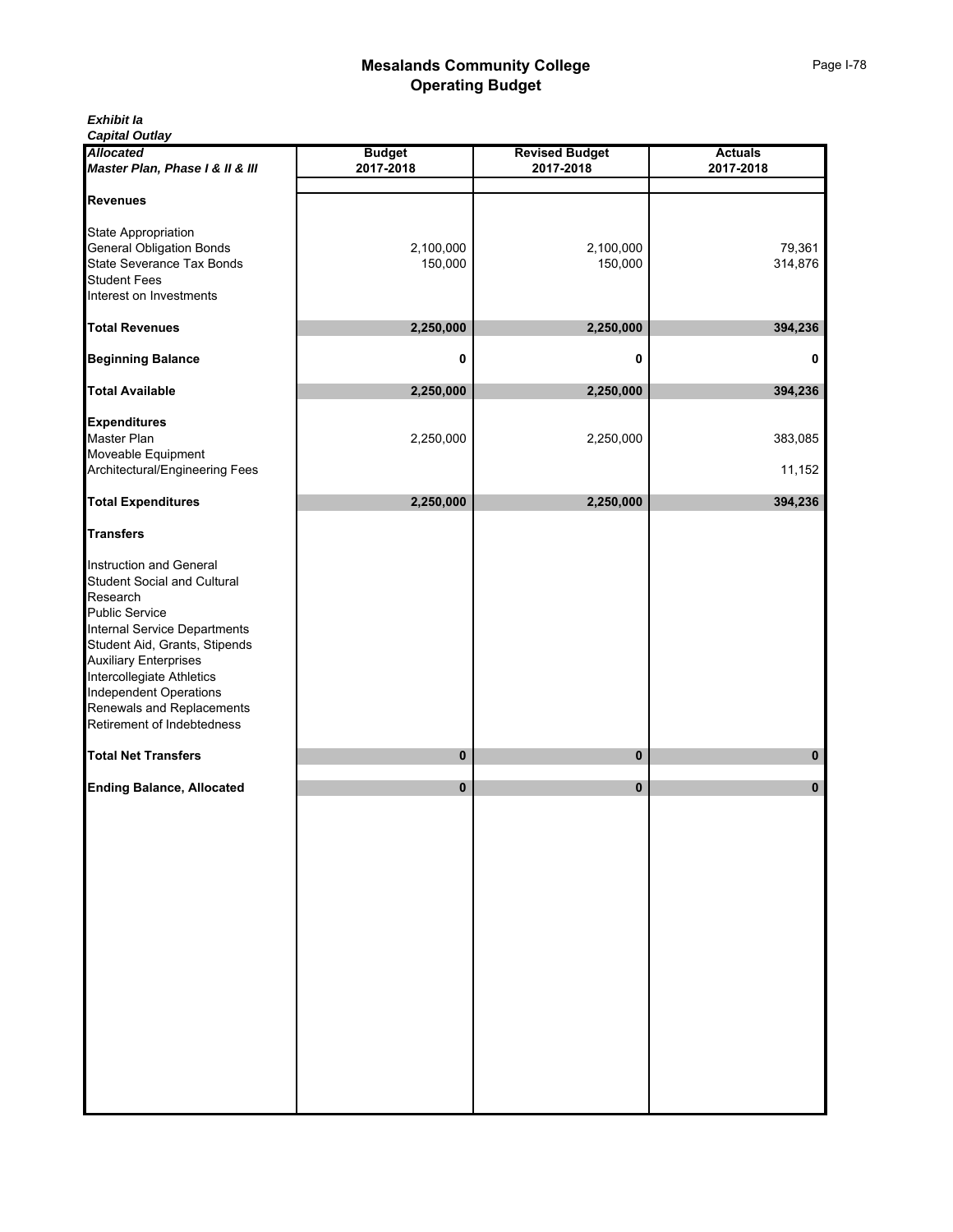| Exhibit la |  |
|------------|--|
|------------|--|

*Capital Outlay*

| <b>Unallocated</b><br>Computer/Technology Equip.                                                                                                                                                                                                                                                                | <b>Budget</b><br>2017-2018 | <b>Revised Budget</b><br>2017-2018 | <b>Actuals</b><br>2017-2018 |
|-----------------------------------------------------------------------------------------------------------------------------------------------------------------------------------------------------------------------------------------------------------------------------------------------------------------|----------------------------|------------------------------------|-----------------------------|
| <b>Revenues</b>                                                                                                                                                                                                                                                                                                 |                            |                                    |                             |
| State Appropriation<br>General Obligation<br><b>General Obligation Bonds</b><br>State Severance Tax Bonds<br><b>Student Fees</b><br>Interest on Investments                                                                                                                                                     | 5,000<br>53,112            | 5,000<br>53,112                    | 8,065<br>47,607             |
| <b>Total Revenues</b>                                                                                                                                                                                                                                                                                           | 58,112                     | 58,112                             | 55,672                      |
| <b>Beginning Balance</b>                                                                                                                                                                                                                                                                                        | 118,329                    | 291,298                            | 291,298                     |
| <b>Total Available</b>                                                                                                                                                                                                                                                                                          | 176,441                    | 349,410                            | 346,970                     |
| <b>Expenditures</b><br><b>Construction Contract</b><br>Moveable Equipment<br>Architectural/Engineering Fees                                                                                                                                                                                                     | 50,000                     | 50,000                             | 8,065                       |
| <b>Total Expenditures</b>                                                                                                                                                                                                                                                                                       | 50,000                     | 50,000                             | 8,065                       |
| <b>Transfers</b>                                                                                                                                                                                                                                                                                                |                            |                                    |                             |
| Instruction and General<br><b>Student Social and Cultural</b><br>Research<br>Public Service<br>Internal Service Departments<br>Student Aid, Grants, Stipends<br><b>Auxiliary Enterprises<br/>Intercollegiate Athletics</b><br>Independent Operations<br>Renewals and Replacements<br>Retirement of Indebtedness |                            |                                    |                             |
| <b>Total Net Transfers</b>                                                                                                                                                                                                                                                                                      | $\pmb{0}$                  | 0                                  | 0                           |
| <b>Ending Balance, Unallocated</b>                                                                                                                                                                                                                                                                              | 126,441                    | 299,410                            | 338,905                     |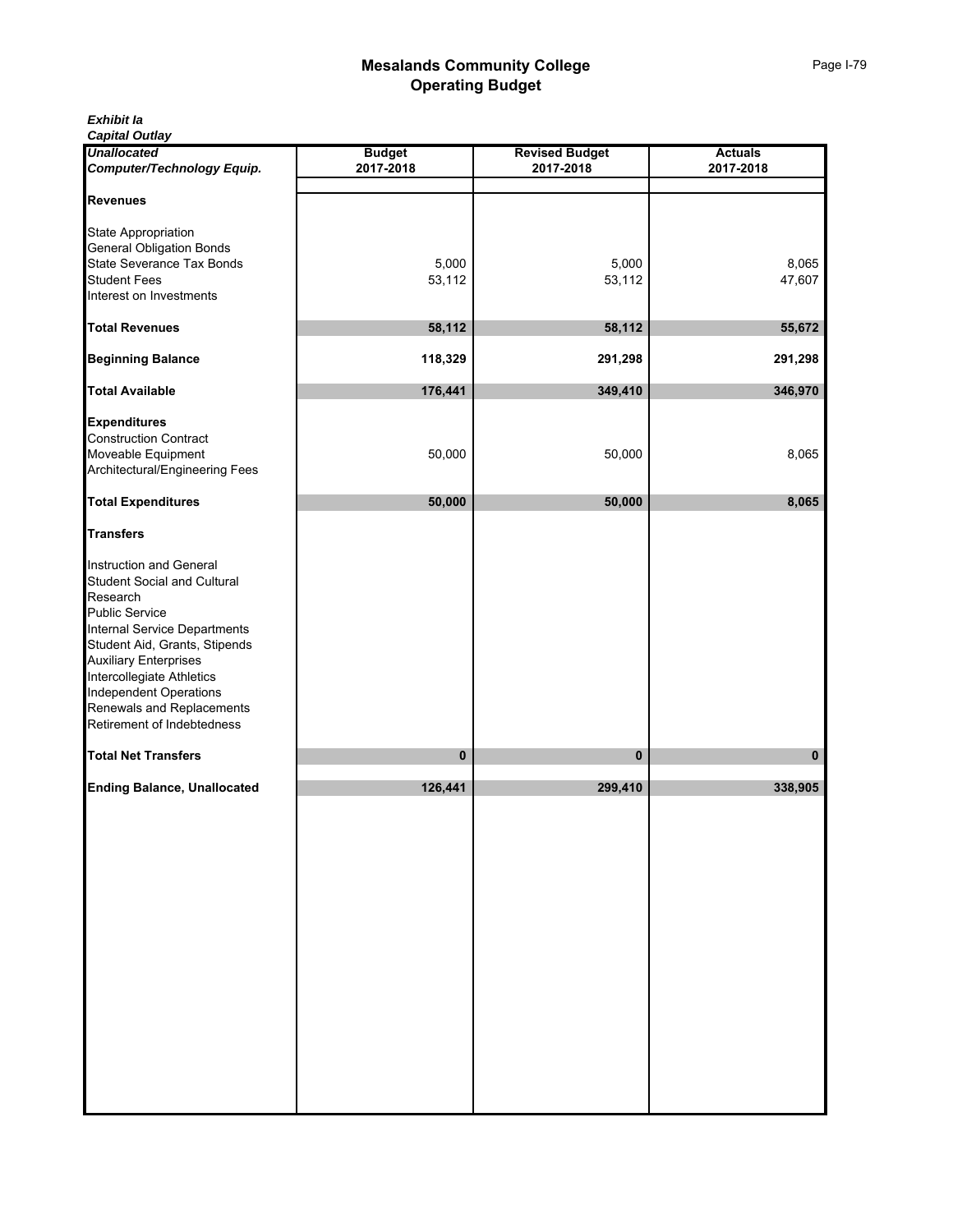*Exhibit Ia*

*Capital Outlay*

| <b>Unallocated</b>                 | <b>Budget</b> | <b>Revised Budget</b> | <b>Actuals</b> |
|------------------------------------|---------------|-----------------------|----------------|
| <b>GOB for Library Collection</b>  | 2017-2018     | 2017-2018             | 2017-2018      |
|                                    |               |                       |                |
| <b>Revenues</b>                    |               |                       |                |
|                                    |               |                       |                |
| State Appropriation                |               |                       |                |
| <b>General Obligation Bonds</b>    | 6,614         | 6,614                 | 0              |
| State Severance Tax Bonds          |               |                       |                |
| <b>Student Fees</b>                |               |                       |                |
| Interest on Investments            |               |                       |                |
|                                    |               |                       |                |
| <b>Total Revenues</b>              | 6,614         | 6,614                 | 0              |
|                                    |               |                       |                |
| <b>Beginning Balance</b>           | 0             | 0                     | 0              |
|                                    |               |                       |                |
| <b>Total Available</b>             | 6,614         | 6,614                 | $\mathbf 0$    |
|                                    |               |                       |                |
| <b>Expenditures</b>                |               |                       |                |
| <b>Construction Contract</b>       |               |                       |                |
| Moveable Equipment                 |               |                       |                |
| Architectural/Engineering Fees     |               |                       |                |
| <b>Library Collection</b>          | 6,614         | 6,614                 | 0              |
| <b>Total Expenditures</b>          | 6,614         | 6,614                 | $\bf{0}$       |
|                                    |               |                       |                |
| <b>Transfers</b>                   |               |                       |                |
|                                    |               |                       |                |
| Instruction and General            |               |                       |                |
| <b>Student Social and Cultural</b> |               |                       |                |
| Research                           |               |                       |                |
| <b>Public Service</b>              |               |                       |                |
| Internal Service Departments       |               |                       |                |
| Student Aid, Grants, Stipends      |               |                       |                |
| <b>Auxiliary Enterprises</b>       |               |                       |                |
| Intercollegiate Athletics          |               |                       |                |
| <b>Independent Operations</b>      |               |                       |                |
| Renewals and Replacements          |               |                       |                |
| Retirement of Indebtedness         |               |                       |                |
|                                    |               |                       |                |
| <b>Total Net Transfers</b>         | $\pmb{0}$     | $\pmb{0}$             | 0              |
| <b>Ending Balance, Unallocated</b> | $\pmb{0}$     | $\pmb{0}$             | $\bf{0}$       |
|                                    |               |                       |                |
|                                    |               |                       |                |
|                                    |               |                       |                |
|                                    |               |                       |                |
|                                    |               |                       |                |
|                                    |               |                       |                |
|                                    |               |                       |                |
|                                    |               |                       |                |
|                                    |               |                       |                |
|                                    |               |                       |                |
|                                    |               |                       |                |
|                                    |               |                       |                |
|                                    |               |                       |                |
|                                    |               |                       |                |
|                                    |               |                       |                |
|                                    |               |                       |                |
|                                    |               |                       |                |
|                                    |               |                       |                |
|                                    |               |                       |                |
|                                    |               |                       |                |
|                                    |               |                       |                |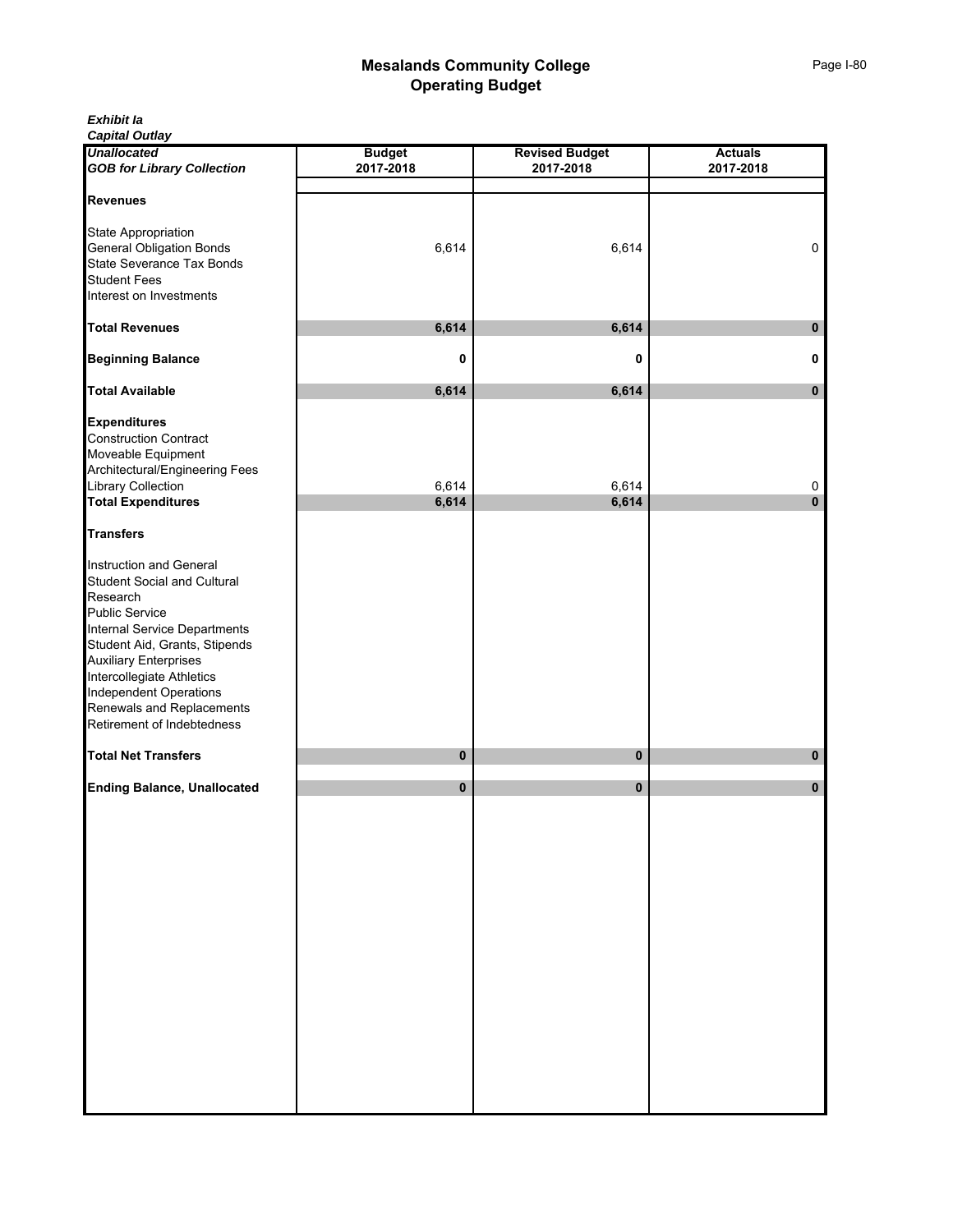#### *Exhibit II Renewals and Replacements*

|                                                                                                                                                                                                                                                                                                                              | <b>Budget</b><br>2017-2018                                        | <b>Revised Budget</b><br>2017-2018                                   | <b>Actuals</b><br>2017-2018                                                                                                 |
|------------------------------------------------------------------------------------------------------------------------------------------------------------------------------------------------------------------------------------------------------------------------------------------------------------------------------|-------------------------------------------------------------------|----------------------------------------------------------------------|-----------------------------------------------------------------------------------------------------------------------------|
|                                                                                                                                                                                                                                                                                                                              |                                                                   |                                                                      |                                                                                                                             |
| <b>Revenues</b>                                                                                                                                                                                                                                                                                                              |                                                                   |                                                                      |                                                                                                                             |
| State Appropriation<br><b>State General Obligation Bonds</b><br>State Severance Tax Bonds<br><b>Institutional Bonds</b>                                                                                                                                                                                                      | $\pmb{0}$<br>0<br>0<br>0                                          | $\pmb{0}$<br>$\mathbf 0$<br>$\pmb{0}$<br>0                           | $\pmb{0}$<br>0<br>$\pmb{0}$                                                                                                 |
| Interest on Investments                                                                                                                                                                                                                                                                                                      | 0                                                                 | 0                                                                    | 0                                                                                                                           |
| <b>Total Revenues</b>                                                                                                                                                                                                                                                                                                        | $\pmb{0}$                                                         | $\pmb{0}$                                                            | $\pmb{0}$                                                                                                                   |
| <b>Beginning Balance</b>                                                                                                                                                                                                                                                                                                     | 367,437                                                           | 423,068                                                              | 423,068                                                                                                                     |
| <b>Total Available</b>                                                                                                                                                                                                                                                                                                       | 367,437                                                           | 423,068                                                              | 423,068                                                                                                                     |
| <b>Expenditures</b>                                                                                                                                                                                                                                                                                                          |                                                                   |                                                                      |                                                                                                                             |
| <b>Building Renewal</b><br>Equipment Replacement                                                                                                                                                                                                                                                                             | 5,000<br>0                                                        | 5,000<br>$\Omega$                                                    | 5,000<br>$\Omega$                                                                                                           |
| <b>Total Expenditures</b>                                                                                                                                                                                                                                                                                                    | 5,000                                                             | 5,000                                                                | 5,000                                                                                                                       |
| <b>Transfers</b>                                                                                                                                                                                                                                                                                                             |                                                                   |                                                                      |                                                                                                                             |
| Instruction and General - In<br><b>Student Social and Cultural</b><br>Research<br><b>Public Service</b><br>Internal Service Departments<br>Student Aid, Grants, Stipends<br><b>Auxiliary Enterprises</b><br>Intercollegiate Athletics<br><b>Independent Operations</b><br>Capital Outlay<br>Retirement of Indebtedness - Out | 5,000<br>0<br>0<br>0<br>0<br>0<br>$\mathbf 0$<br>0<br>0<br>0<br>0 | 5,000<br>0<br>0<br>0<br>0<br>0<br>0<br>0<br>0<br>0<br>$\overline{0}$ | 5,000<br>0<br>$\pmb{0}$<br>$\pmb{0}$<br>$\pmb{0}$<br>$\pmb{0}$<br>$\mathbf 0$<br>$\pmb{0}$<br>$\pmb{0}$<br>0<br>$\mathbf 0$ |
| <b>Total Net Transfers</b>                                                                                                                                                                                                                                                                                                   | 5,000                                                             | 5,000                                                                | 5,000                                                                                                                       |
| <b>Ending Balance</b>                                                                                                                                                                                                                                                                                                        | 367,437                                                           | 423,068                                                              | 423,068                                                                                                                     |
|                                                                                                                                                                                                                                                                                                                              |                                                                   |                                                                      |                                                                                                                             |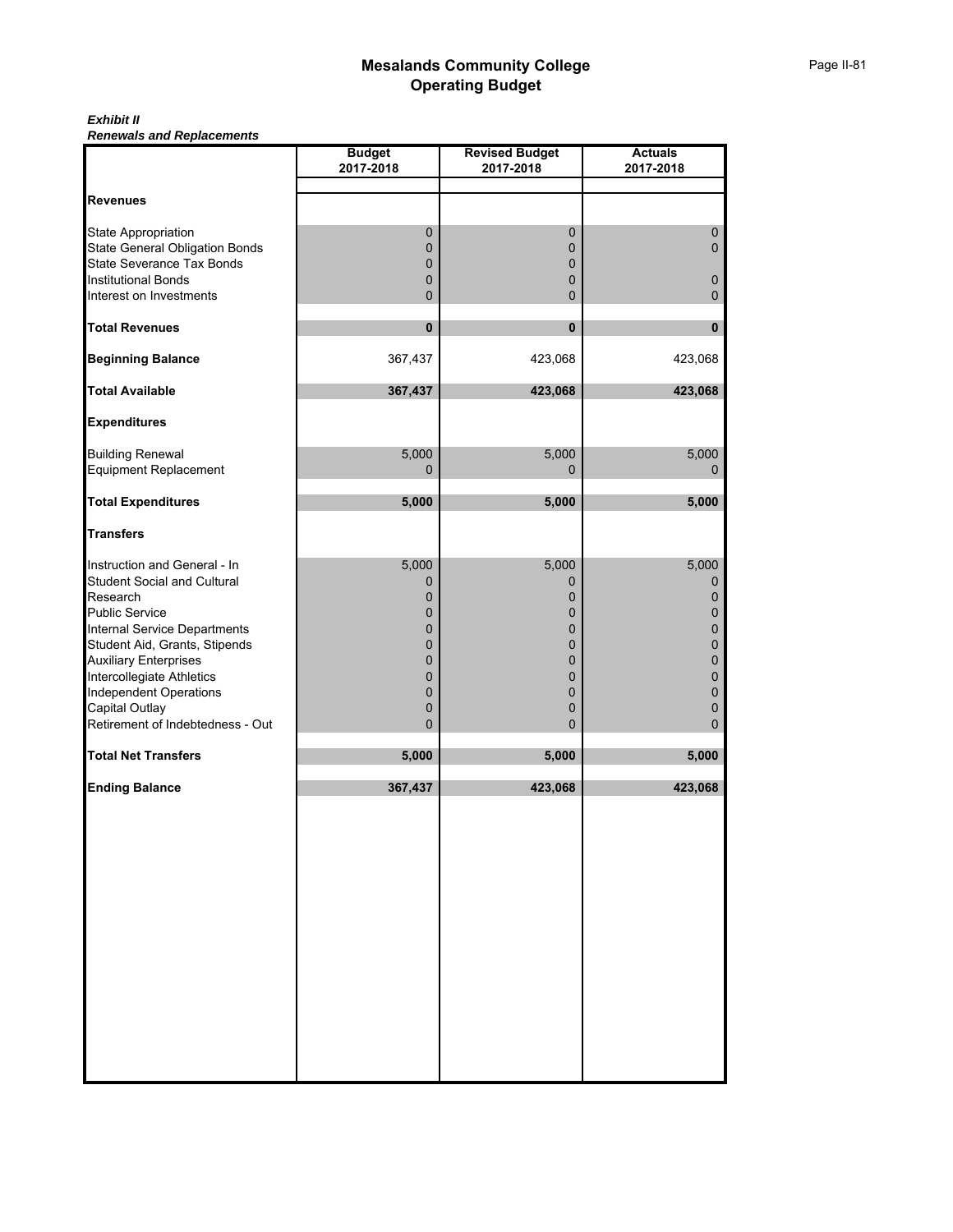#### *Exhibit IIa Renewals and Replacements*

| <b>Building R &amp; R</b>                                                                                                                                                                                                                                                                                                    | <b>Budget</b><br>2017-2018 | <b>Revised Budget</b><br>2017-2018 | <b>Actuals</b><br>2017-2018 |
|------------------------------------------------------------------------------------------------------------------------------------------------------------------------------------------------------------------------------------------------------------------------------------------------------------------------------|----------------------------|------------------------------------|-----------------------------|
| <b>Revenues</b>                                                                                                                                                                                                                                                                                                              |                            |                                    |                             |
| State Appropriation<br><b>State General Obligation Bonds</b><br>State Severance Tax Bonds<br><b>Institutional Bonds</b><br>Interest on Investments                                                                                                                                                                           |                            |                                    |                             |
| <b>Total Revenues</b>                                                                                                                                                                                                                                                                                                        | $\bf{0}$                   | $\bf{0}$                           | $\mathbf{0}$                |
| <b>Beginning Balance</b>                                                                                                                                                                                                                                                                                                     | 186,395                    | 214,210                            | 214,210                     |
| <b>Total Available</b>                                                                                                                                                                                                                                                                                                       | 186,395                    | 214,210                            | 214,210                     |
| <b>Expenditures</b><br>Miscellaneous<br><b>ADA</b><br><b>Boiler</b>                                                                                                                                                                                                                                                          | 5,000                      | 5,000                              | 5,000                       |
| <b>Total Expenditures</b>                                                                                                                                                                                                                                                                                                    | 5,000                      | 5,000                              | 5,000                       |
| <b>Transfers</b>                                                                                                                                                                                                                                                                                                             |                            |                                    |                             |
| Instruction and General - In<br><b>Student Social and Cultural</b><br>Research<br><b>Public Service</b><br>Internal Service Departments<br>Student Aid, Grants, Stipends<br><b>Auxiliary Enterprises</b><br>Intercollegiate Athletics<br><b>Independent Operations</b><br>Capital Outlay<br>Retirement of Indebtedness - Out | 5,000                      | 5,000                              | 5,000                       |
| <b>Total Net Transfers</b>                                                                                                                                                                                                                                                                                                   | 5,000                      | 5,000                              | 5,000                       |
| <b>Ending Balance</b>                                                                                                                                                                                                                                                                                                        | 186,395                    | 214,210                            | 214,210                     |
|                                                                                                                                                                                                                                                                                                                              |                            |                                    |                             |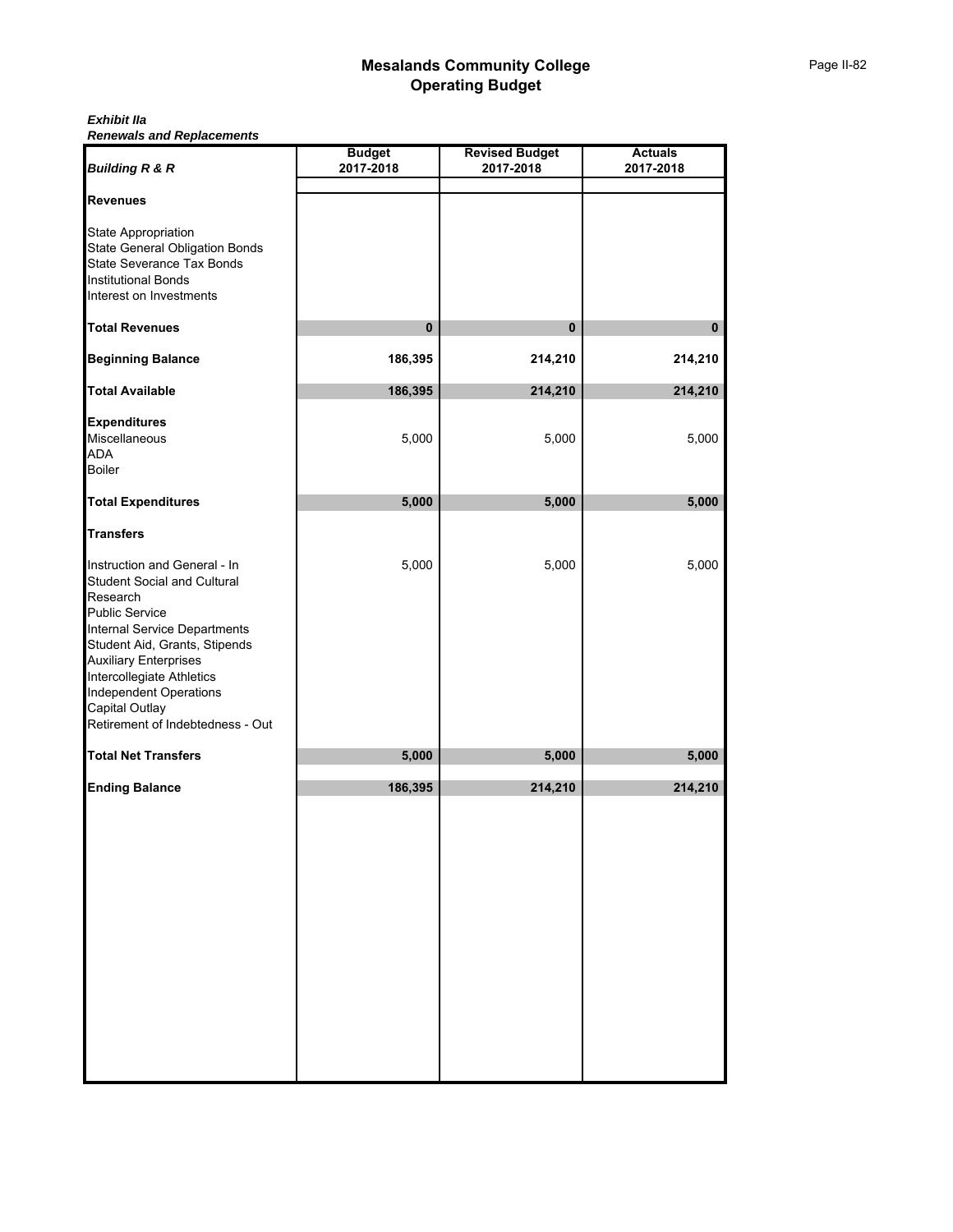#### *Exhibit IIa Renewals and Replacements*

| Equipment R & R                                                                                                                                                                                                                                                                                                                   | <b>Budget</b><br>2017-2018 | <b>Revised Budget</b><br>2017-2018 | <b>Actuals</b><br>2017-2018 |
|-----------------------------------------------------------------------------------------------------------------------------------------------------------------------------------------------------------------------------------------------------------------------------------------------------------------------------------|----------------------------|------------------------------------|-----------------------------|
| <b>Revenues</b>                                                                                                                                                                                                                                                                                                                   |                            |                                    |                             |
| State Appropriation<br><b>State General Obligation Bonds</b><br>State Severance Tax Bonds<br><b>Institutional Bonds</b><br>Interest on Investments                                                                                                                                                                                |                            |                                    |                             |
| <b>Total Revenues</b>                                                                                                                                                                                                                                                                                                             | $\pmb{0}$                  | $\bf{0}$                           | $\mathbf 0$                 |
| <b>Beginning Balance</b>                                                                                                                                                                                                                                                                                                          | 181,042                    | 208,857                            | 208,857                     |
| <b>Total Available</b>                                                                                                                                                                                                                                                                                                            | 181,042                    | 208,857                            | 208,857                     |
| <b>Expenditures</b>                                                                                                                                                                                                                                                                                                               |                            |                                    |                             |
| Equipment Replacement                                                                                                                                                                                                                                                                                                             | 0                          | 0                                  | 0                           |
| <b>Total Expenditures</b>                                                                                                                                                                                                                                                                                                         | $\bf{0}$                   | 0                                  | $\bf{0}$                    |
| <b>Transfers</b>                                                                                                                                                                                                                                                                                                                  |                            |                                    |                             |
| Instruction and General - In<br><b>Student Social and Cultural</b><br>Research<br><b>Public Service</b><br>Internal Service Departments<br>Student Aid, Grants, Stipends<br><b>Auxiliary Enterprises</b><br>Intercollegiate Athletics<br><b>Independent Operations</b><br>Renewals and Replacements<br>Retirement of Indebtedness | $\mathbf 0$                | 0                                  | 0                           |
| <b>Total Net Transfers</b>                                                                                                                                                                                                                                                                                                        | $\pmb{0}$                  | $\mathbf 0$                        | $\mathbf{0}$                |
| <b>Ending Balance, Allocated</b>                                                                                                                                                                                                                                                                                                  | 181,042                    | 208,857                            | 208,857                     |
|                                                                                                                                                                                                                                                                                                                                   |                            |                                    |                             |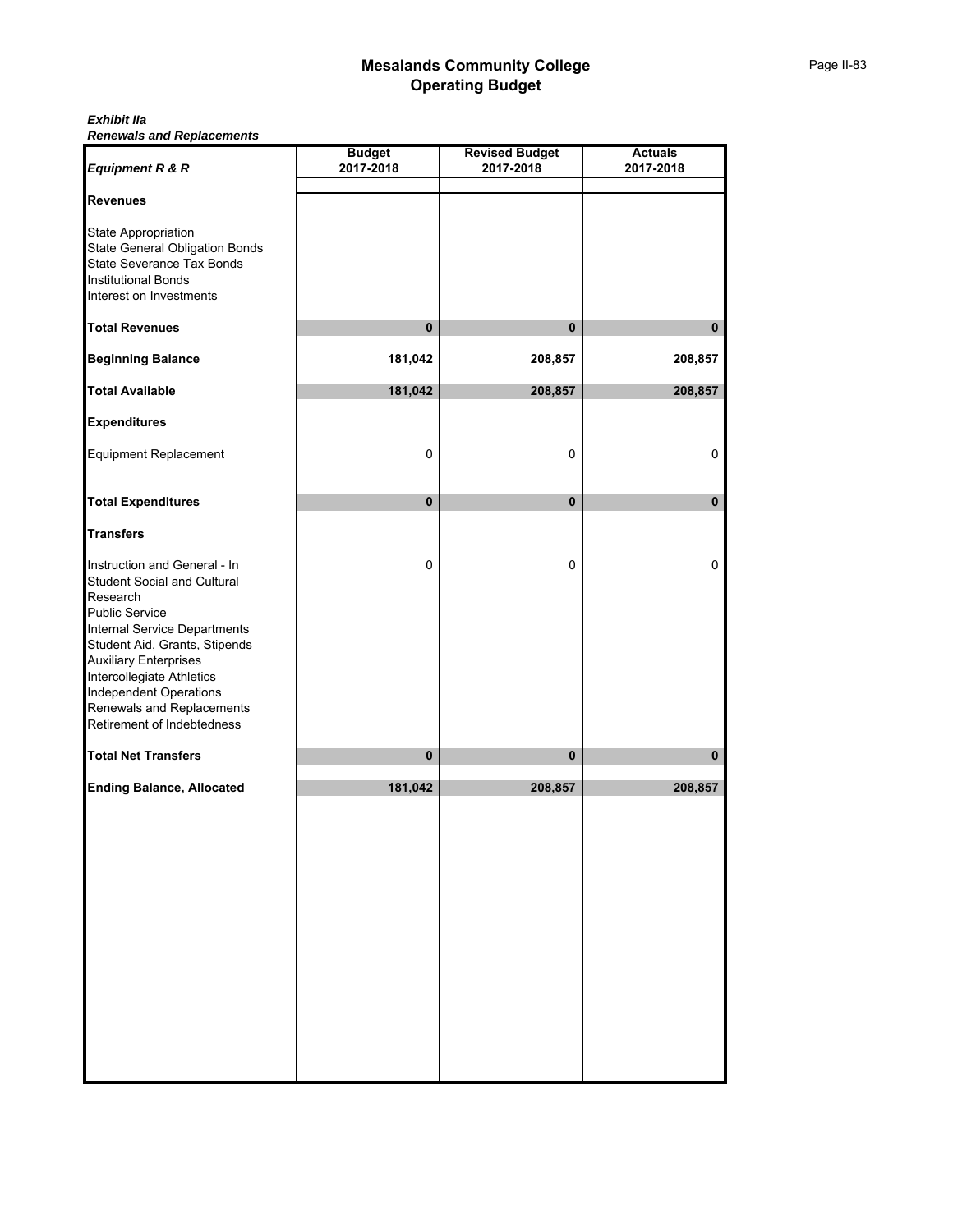*Exhibit III Retirement of Indebtedness*

|                                                               | <b>Budget</b> | <b>Revised Budget</b> | <b>Actuals</b> |
|---------------------------------------------------------------|---------------|-----------------------|----------------|
|                                                               | 2017-2018     | 2017-2018             | 2017-2018      |
| <b>Revenues</b>                                               |               |                       |                |
|                                                               |               |                       |                |
| <b>Required Student Fees</b><br>Interest Income               |               |                       |                |
| Other                                                         | $\pmb{0}$     | $\mathbf 0$           | 0              |
|                                                               |               |                       |                |
|                                                               |               |                       |                |
| <b>Total Revenues</b>                                         | $\pmb{0}$     | $\pmb{0}$             | $\pmb{0}$      |
| <b>Beginning Balance</b>                                      | 0             | 0                     | 0              |
| <b>Total Available</b>                                        | $\mathbf 0$   | $\pmb{0}$             | $\pmb{0}$      |
| <b>Expenditures</b>                                           |               |                       |                |
| Retirement of Principle                                       | $\pmb{0}$     | $\pmb{0}$             | 0              |
| Payment of Interest                                           |               |                       |                |
| Service Charges/Issuing Costs                                 |               |                       |                |
| Lease/Purchase Agreements                                     | $\mathbf 0$   | $\pmb{0}$             |                |
| <b>Total Expenditures</b>                                     |               |                       | 0              |
| <b>Transfers</b>                                              |               |                       |                |
| Instruction and General                                       |               |                       |                |
| <b>Student Social and Cultural</b>                            |               |                       |                |
| Research                                                      |               |                       |                |
| <b>Public Service</b>                                         |               |                       |                |
| Internal Service Departments<br>Student Aid, Grants, Stipends |               |                       |                |
| <b>Auxiliary Enterprises</b>                                  |               |                       |                |
| Intercollegiate Athletics                                     |               |                       |                |
| <b>Independent Operations</b>                                 |               |                       |                |
| Capital Outlay                                                |               |                       |                |
| Renewals and Replacements - In                                | 0             | $\pmb{0}$             | 0              |
| <b>Total Net Transfers</b>                                    | $\mathbf 0$   | $\pmb{0}$             | $\pmb{0}$      |
| <b>Ending Balance</b>                                         | $\pmb{0}$     | $\bf{0}$              | $\bf{0}$       |
|                                                               |               |                       |                |
|                                                               |               |                       |                |
|                                                               |               |                       |                |
|                                                               |               |                       |                |
|                                                               |               |                       |                |
|                                                               |               |                       |                |
|                                                               |               |                       |                |
|                                                               |               |                       |                |
|                                                               |               |                       |                |
|                                                               |               |                       |                |
|                                                               |               |                       |                |
|                                                               |               |                       |                |
|                                                               |               |                       |                |
|                                                               |               |                       |                |
|                                                               |               |                       |                |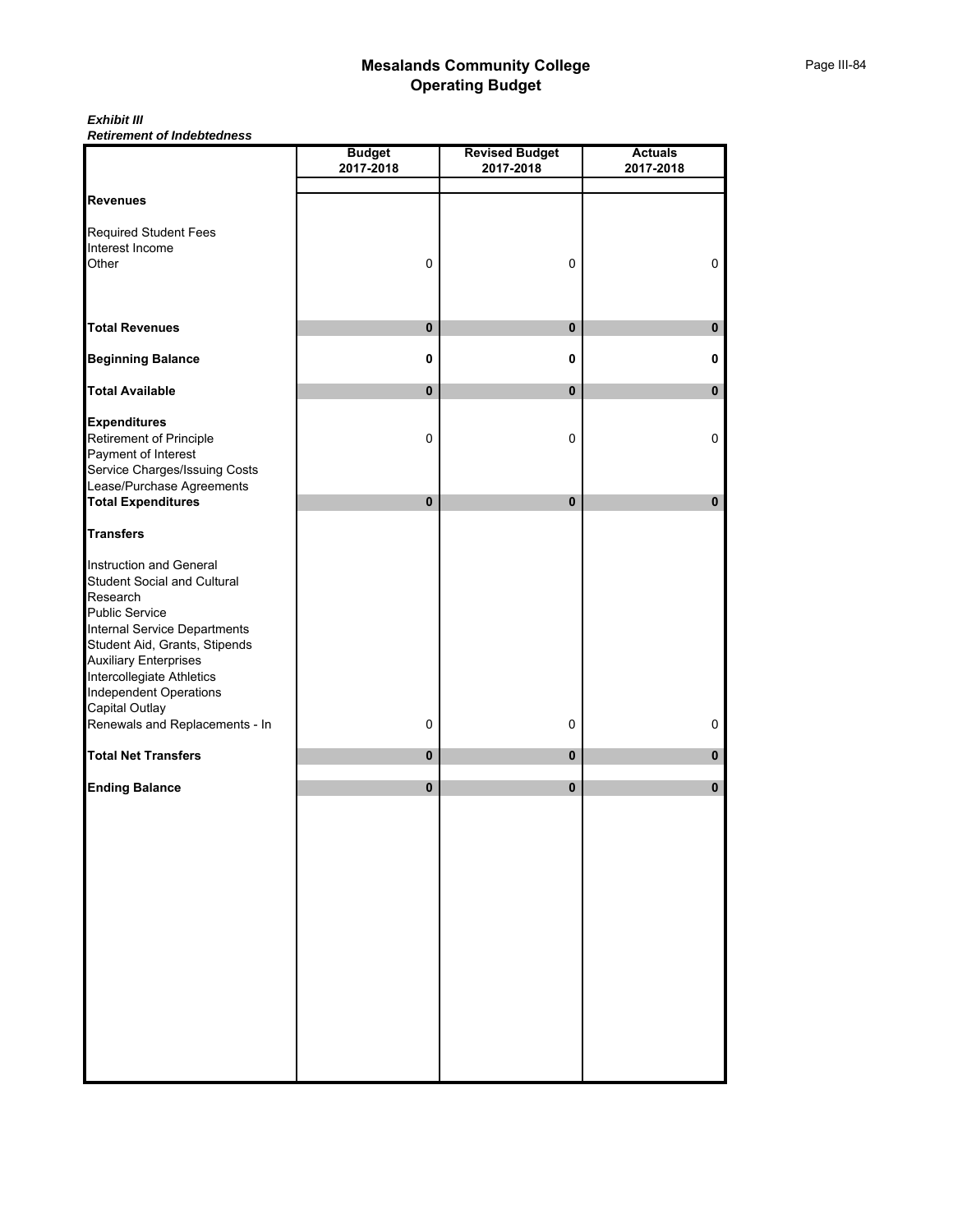#### *Exhibit a*

*Summary of Current Funds Revenue by Source*

| Summary or Current Funds Revenue by Source | <b>Budget</b>       |                   |                                    |                   |                     | <b>Actuals</b>    |  |  |
|--------------------------------------------|---------------------|-------------------|------------------------------------|-------------------|---------------------|-------------------|--|--|
|                                            | 2017-2018           |                   | <b>Revised Budget</b><br>2017-2018 |                   | 2017-2018           |                   |  |  |
|                                            | <b>Unrestricted</b> | <b>Restricted</b> | <b>Unrestricted</b>                |                   | <b>Unrestricted</b> |                   |  |  |
|                                            |                     |                   |                                    | <b>Restricted</b> |                     | <b>Restricted</b> |  |  |
| <b>Tuition and Fees</b>                    |                     |                   |                                    |                   |                     |                   |  |  |
|                                            |                     |                   |                                    |                   |                     |                   |  |  |
| Instruction and General                    | 699,185             | 0                 | 699,185                            | $\mathbf 0$       | 822,609             |                   |  |  |
| <b>Student Social and Cultural</b>         | $\Omega$            | 0                 | $\Omega$                           | $\Omega$          | $\Omega$            |                   |  |  |
| Research                                   | O                   | 0                 | 0                                  | 0                 | $\Omega$            |                   |  |  |
| Public Service                             |                     |                   |                                    |                   |                     |                   |  |  |
| Internal Service Departments               |                     |                   |                                    |                   |                     |                   |  |  |
| Student Aid, Grants, Stipends              |                     |                   |                                    |                   |                     |                   |  |  |
| <b>Auxiliary Enterprises</b>               |                     |                   |                                    |                   |                     |                   |  |  |
| Intercollegiate Athletics                  | 0                   | 0                 | 0                                  | 0                 | 0                   |                   |  |  |
| <b>Independent Operations</b>              |                     |                   |                                    | 0                 |                     |                   |  |  |
| <b>Total Tuition and Fees</b>              | 699,185             | $\bf{0}$          | 699,185                            | $\bf{0}$          | 822,609             | $\bf{0}$          |  |  |
| <b>Federal Govt Appropriation</b>          |                     |                   |                                    |                   |                     |                   |  |  |
| <b>Instruction and General</b>             | 0                   | 0                 | 0                                  | 0                 | 0                   |                   |  |  |
| <b>Student Social and Cultural</b>         | $\Omega$            | 0                 | $\Omega$                           | 0                 | $\Omega$            |                   |  |  |
|                                            | 0                   | 0                 | 0                                  | 0                 | 0                   |                   |  |  |
| Research                                   |                     |                   |                                    |                   |                     |                   |  |  |
| <b>Public Service</b>                      |                     | 0                 | 0                                  | 0                 | 0                   |                   |  |  |
| Internal Service Departments               |                     |                   |                                    |                   |                     |                   |  |  |
| Student Aid, Grants, Stipends              |                     | 839,138           |                                    | 839,138           |                     | 871,443           |  |  |
| <b>Auxiliary Enterprises</b>               |                     |                   | 0                                  | 0                 | $\Omega$            |                   |  |  |
| Intercollegiate Athletics                  |                     |                   | 0                                  |                   | 0                   |                   |  |  |
| <b>Independent Operations</b>              |                     |                   |                                    |                   |                     |                   |  |  |
| <b>Total Federal Govt Appropriation</b>    | 0                   | 839,138           | $\bf{0}$                           | 839,138           | $\bf{0}$            | 871,443           |  |  |
| <b>State Govt Appropriation</b>            |                     |                   |                                    |                   |                     |                   |  |  |
| <b>Instruction and General</b>             | 3,864,200           | 0                 | 3,864,200                          | 0                 | 3,864,200           |                   |  |  |
| <b>Student Social and Cultural</b>         | 0                   | 0                 | $\Omega$                           | 0                 |                     |                   |  |  |
| Research                                   | 0                   | 0                 | 0                                  | 0                 | 0                   |                   |  |  |
| <b>Public Service</b>                      | 112,900             |                   | 112,900                            |                   | 112,900             |                   |  |  |
| <b>Internal Service Departments</b>        |                     |                   |                                    |                   |                     |                   |  |  |
| Student Aid, Grants, Stipends              |                     | 137,174           |                                    | 137,174           |                     | 93,632            |  |  |
| <b>Auxiliary Enterprises</b>               |                     |                   |                                    | 0                 |                     |                   |  |  |
| Intercollegiate Athletics                  |                     |                   |                                    |                   |                     |                   |  |  |
|                                            |                     |                   | 137,700                            | 0                 | 137,700             |                   |  |  |
| <b>Independent Operations</b>              |                     |                   |                                    |                   |                     |                   |  |  |
| <b>Total State Govt Appropriation</b>      | 3,977,100           | 137,174           | 4,114,800                          | 137,174           | 4,114,800           | 93,632            |  |  |
| <b>Local Govt Appropriation</b>            |                     |                   |                                    |                   |                     |                   |  |  |
| <b>Instruction and General</b>             | 270,000             | 0                 | 270,000                            | $\mathbf{0}$      | 278,939             |                   |  |  |
| <b>Student Social and Cultural</b>         | $\Omega$            | $\Omega$          |                                    | 0                 |                     |                   |  |  |
| Research                                   | 0                   | 0                 | 0                                  | 0                 | 0                   | 0                 |  |  |
| <b>Public Service</b>                      |                     |                   |                                    |                   |                     |                   |  |  |
| <b>Internal Service Departments</b>        |                     |                   |                                    |                   |                     |                   |  |  |
| Student Aid, Grants, Stipends              | 0                   |                   | 0                                  | 0                 |                     |                   |  |  |
| <b>Auxiliary Enterprises</b>               | 0                   |                   | $\Omega$                           | $\Omega$          |                     |                   |  |  |
| Intercollegiate Athletics                  | 0                   |                   |                                    | 0                 | ŋ                   |                   |  |  |
| <b>Independent Operations</b>              | 0                   |                   |                                    | 0                 |                     |                   |  |  |
|                                            |                     |                   |                                    |                   |                     |                   |  |  |
| <b>Local Govt Appropriation</b>            | 270,000             | 0                 | 270,000                            | $\mathbf{0}$      | 278,939             | $\bf{0}$          |  |  |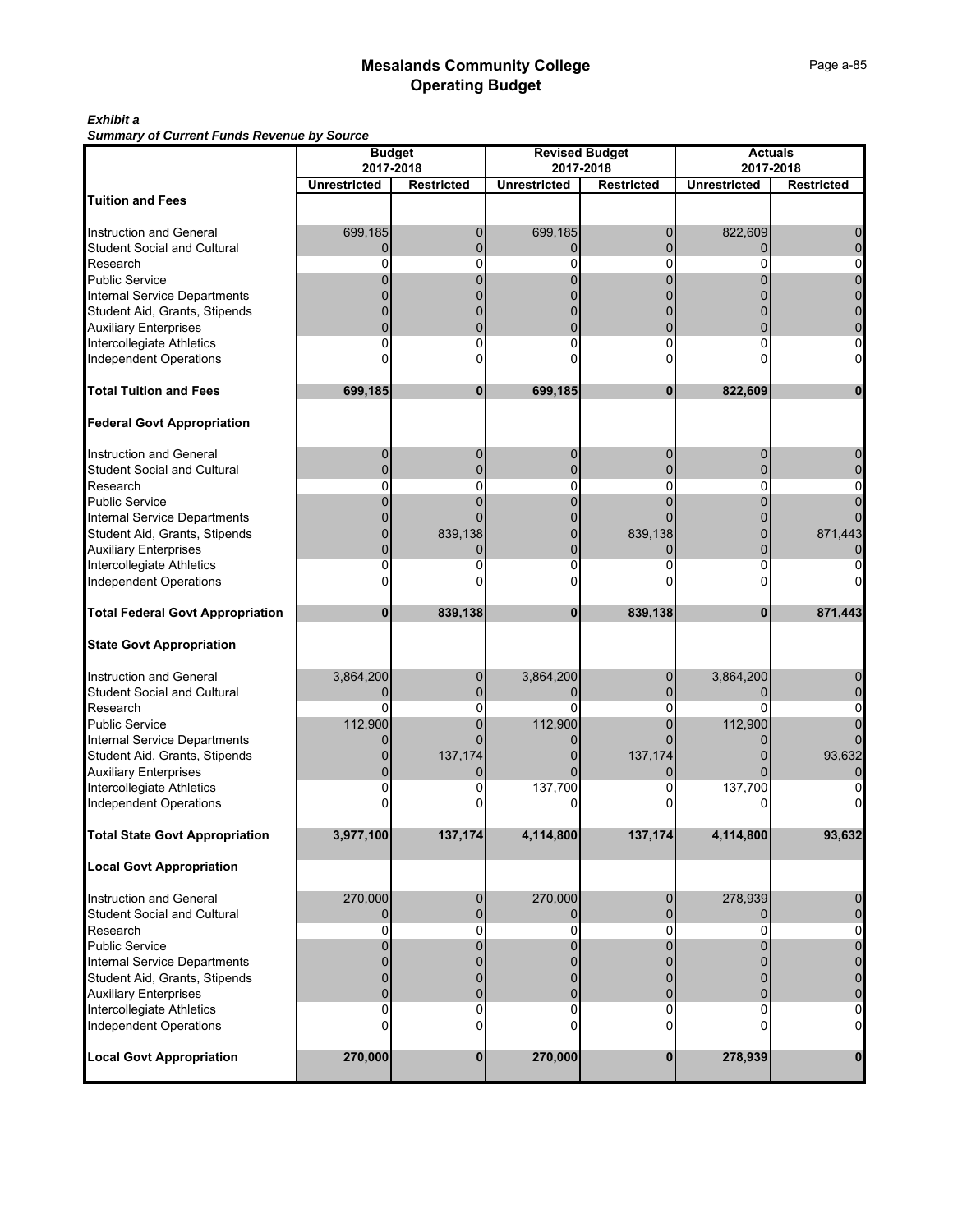### *Exhibit a*

*Summary of Current Funds Revenue by Source*

|                                                           | Summary or Current runds Revenue by Source<br><b>Budget</b> |                   |                     |                                    | <b>Actuals</b>      |                   |  |  |
|-----------------------------------------------------------|-------------------------------------------------------------|-------------------|---------------------|------------------------------------|---------------------|-------------------|--|--|
|                                                           | 2017-2018                                                   |                   |                     | <b>Revised Budget</b><br>2017-2018 | 2017-2018           |                   |  |  |
|                                                           | <b>Unrestricted</b>                                         | <b>Restricted</b> | <b>Unrestricted</b> | <b>Restricted</b>                  | <b>Unrestricted</b> | <b>Restricted</b> |  |  |
| <b>Federal Govt Grants &amp; Contracts</b>                |                                                             |                   |                     |                                    |                     |                   |  |  |
|                                                           |                                                             |                   |                     |                                    |                     |                   |  |  |
| Instruction and General                                   | 0                                                           | 141,672           | $\mathbf 0$         | 185,884                            | 0                   | 155,799           |  |  |
| <b>Student Social and Cultural</b>                        | $\Omega$                                                    | 0                 | 0                   |                                    | $\Omega$            |                   |  |  |
| Research                                                  | O                                                           | ŋ                 | 0                   | n                                  | $\Omega$            |                   |  |  |
| <b>Public Service</b>                                     |                                                             | 20,689            | 0                   | 20,689                             | O                   | 21,906            |  |  |
| Internal Service Departments                              |                                                             |                   |                     |                                    |                     |                   |  |  |
| Student Aid, Grants, Stipends                             |                                                             | 839,138           |                     | 839,138                            |                     | 871,443           |  |  |
| <b>Auxiliary Enterprises</b><br>Intercollegiate Athletics | O                                                           |                   | 0                   |                                    | 0                   |                   |  |  |
| <b>Independent Operations</b>                             |                                                             |                   |                     |                                    |                     |                   |  |  |
|                                                           |                                                             |                   |                     |                                    |                     |                   |  |  |
| <b>Total Fed Govt Grants &amp; Contract</b>               | $\bf{0}$                                                    | 1,001,499         | $\bf{0}$            | 1,045,711                          | $\bf{0}$            | 1,049,148         |  |  |
|                                                           |                                                             |                   |                     |                                    |                     |                   |  |  |
| <b>State Govt Grants &amp; Contracts</b>                  |                                                             |                   |                     |                                    |                     |                   |  |  |
|                                                           |                                                             |                   |                     |                                    |                     |                   |  |  |
| Instruction and General                                   | 0                                                           | 105,658           | 0                   | 105,658                            | 0                   | 96,799            |  |  |
| <b>Student Social and Cultural</b>                        | $\Omega$                                                    | 0                 | 0                   | $\Omega$                           | $\Omega$            |                   |  |  |
| Research                                                  | 0                                                           | O                 | 0                   | O                                  | 0                   |                   |  |  |
| <b>Public Service</b>                                     | 0                                                           | 113,311           | 0                   | 113,311                            | 0                   | 108,395           |  |  |
| Internal Service Departments                              |                                                             |                   |                     |                                    |                     |                   |  |  |
| Student Aid, Grants, Stipends                             |                                                             | 137,174           |                     | 137,174                            |                     | 93,632            |  |  |
| <b>Auxiliary Enterprises</b>                              |                                                             |                   | 0                   |                                    |                     |                   |  |  |
| Intercollegiate Athletics<br>Independent Operations       |                                                             |                   | 0<br>n              |                                    | 0                   |                   |  |  |
|                                                           |                                                             |                   |                     |                                    |                     |                   |  |  |
| <b>Total State Govt Grants &amp; Contr</b>                | $\bf{0}$                                                    | 356,143           | 0                   | 356,143                            | $\bf{0}$            | 298,827           |  |  |
|                                                           |                                                             |                   |                     |                                    |                     |                   |  |  |
| <b>Local Govt Grants &amp; Contracts</b>                  |                                                             |                   |                     |                                    |                     |                   |  |  |
| <b>Instruction and General</b>                            | 0                                                           | 0                 | 0                   | O                                  | 0                   | 4,268             |  |  |
| <b>Student Social and Cultural</b>                        | 0                                                           |                   | 0                   |                                    | 0                   |                   |  |  |
| Research                                                  | 0                                                           | 0                 | 0                   | 0                                  | 0                   |                   |  |  |
| <b>Public Service</b>                                     |                                                             |                   |                     |                                    |                     |                   |  |  |
| <b>Internal Service Departments</b>                       |                                                             |                   |                     |                                    |                     |                   |  |  |
| Student Aid, Grants, Stipends                             |                                                             |                   |                     |                                    |                     |                   |  |  |
| <b>Auxiliary Enterprises</b>                              |                                                             |                   | 0                   |                                    |                     |                   |  |  |
| Intercollegiate Athletics                                 |                                                             |                   |                     | 0                                  |                     |                   |  |  |
| <b>Independent Operations</b>                             |                                                             |                   |                     |                                    |                     |                   |  |  |
| <b>Total Local Govt Grants &amp; Contr</b>                |                                                             |                   |                     |                                    |                     | 4 268             |  |  |
| <b>Private Gifts</b>                                      |                                                             |                   |                     |                                    |                     |                   |  |  |
|                                                           |                                                             |                   |                     |                                    |                     |                   |  |  |
| Instruction and General                                   | 0                                                           | 0                 | $\mathbf 0$         | $\mathbf 0$                        | 0                   |                   |  |  |
| <b>Student Social and Cultural</b>                        | $\Omega$                                                    |                   | 0                   | 0                                  | $\Omega$            |                   |  |  |
| Research                                                  | 0                                                           | 0                 | 0                   | 0                                  | 0                   |                   |  |  |
| <b>Public Service</b>                                     | 0                                                           |                   |                     |                                    |                     |                   |  |  |
| <b>Internal Service Departments</b>                       |                                                             |                   |                     |                                    |                     |                   |  |  |
| Student Aid, Grants, Stipends                             | 0                                                           | 100,000           | 0                   | 100,000                            | 0                   | 22,762            |  |  |
| <b>Auxiliary Enterprises</b>                              | $\mathbf 0$                                                 |                   | 0                   |                                    | $\Omega$            |                   |  |  |
| Intercollegiate Athletics                                 | 0                                                           |                   | 0                   | 0                                  | $\Omega$            |                   |  |  |
| <b>Independent Operations</b>                             | 0                                                           |                   | 0                   | 0                                  | 0                   |                   |  |  |
| <b>Total Private Gifts</b>                                | $\mathbf 0$                                                 | 100,000           | $\bf{0}$            | 100,000                            | 0                   | 22,762            |  |  |
|                                                           |                                                             |                   |                     |                                    |                     |                   |  |  |
|                                                           |                                                             |                   |                     |                                    |                     |                   |  |  |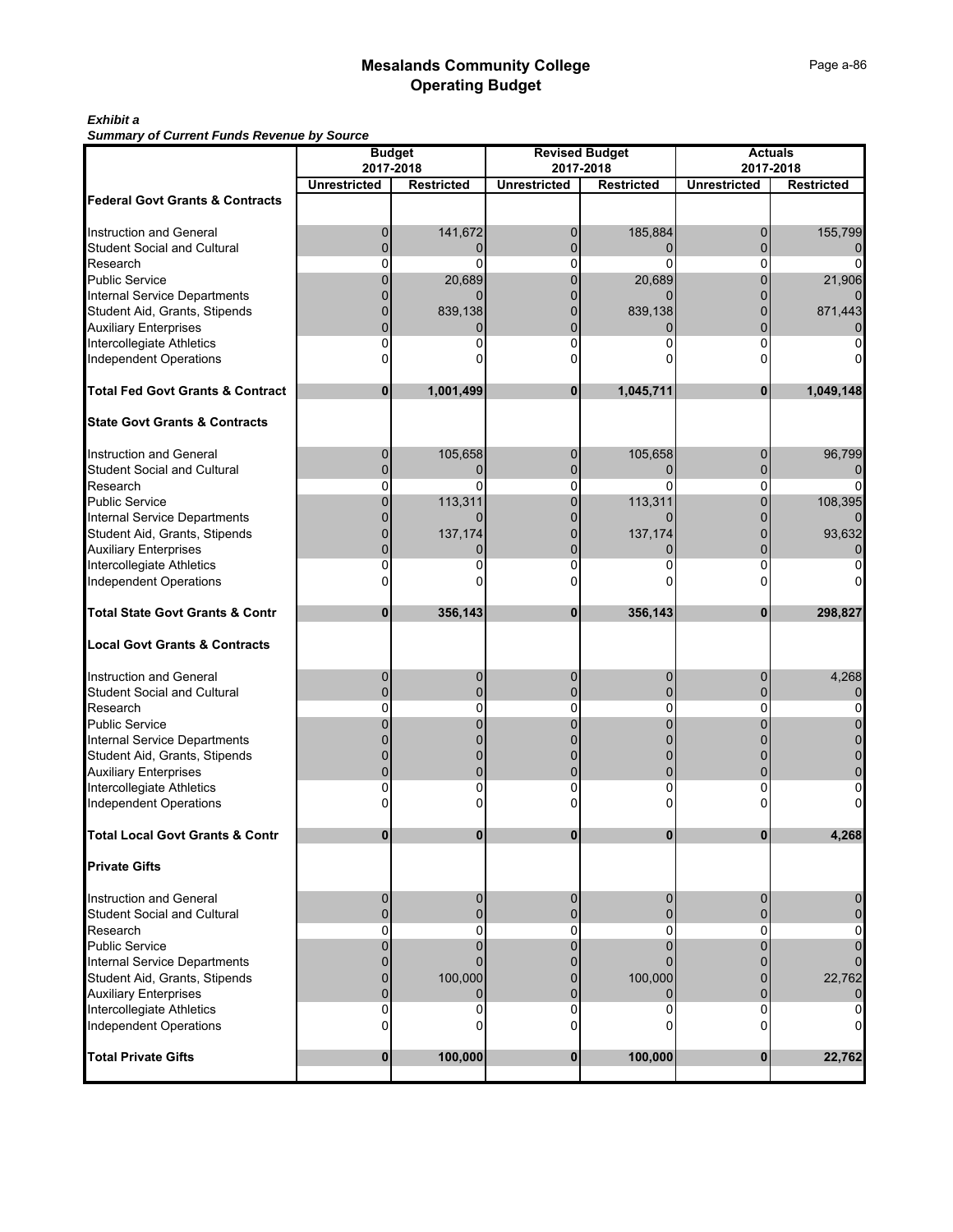### *Exhibit a*

*Summary of Current Funds Revenue by Source*

|                                                               | <b>Budget</b>       |                                |                     | <b>Revised Budget</b>          | <b>Actuals</b><br>2017-2018 |                   |  |  |
|---------------------------------------------------------------|---------------------|--------------------------------|---------------------|--------------------------------|-----------------------------|-------------------|--|--|
|                                                               | <b>Unrestricted</b> | 2017-2018<br><b>Restricted</b> | <b>Unrestricted</b> | 2017-2018<br><b>Restricted</b> | <b>Unrestricted</b>         | <b>Restricted</b> |  |  |
| <b>Endowments, Land, Perm Fund</b>                            |                     |                                |                     |                                |                             |                   |  |  |
|                                                               |                     |                                |                     |                                |                             |                   |  |  |
| Instruction and General                                       | 0                   | 0                              | 0                   | 0                              | 0                           |                   |  |  |
| <b>Student Social and Cultural</b>                            | $\mathbf 0$         | $\Omega$                       | $\mathbf 0$         | 0                              | 0                           |                   |  |  |
| Research                                                      | $\Omega$            | $\mathbf{0}$                   | $\mathbf{0}$        | 0                              | 0                           | 0                 |  |  |
| <b>Public Service</b>                                         | $\Omega$            | $\Omega$                       | $\Omega$            | 0                              | $\Omega$                    | 0                 |  |  |
| Internal Service Departments<br>Student Aid, Grants, Stipends | 0                   | 0                              | 0                   | 0                              | 0                           | 0                 |  |  |
|                                                               | 0                   | 0                              | 0                   |                                |                             |                   |  |  |
| <b>Auxiliary Enterprises</b>                                  | 0                   |                                | 0                   |                                |                             |                   |  |  |
| Intercollegiate Athletics                                     | $\Omega$            | $\Omega$                       | $\Omega$            | 0                              | 0                           | 0                 |  |  |
| <b>Independent Operations</b>                                 | $\Omega$            | $\Omega$                       | $\mathbf{0}$        | 0                              | 0                           | $\overline{0}$    |  |  |
| <b>Total Endow, Land, Perm Fund</b>                           | 0                   | 0                              | 0                   | 0                              | 0                           | 0                 |  |  |
| <b>Sales and Service</b>                                      |                     |                                |                     |                                |                             |                   |  |  |
| Instruction and General                                       | 0                   | 0                              | 0                   | 0                              | 0                           | 0                 |  |  |
| <b>Student Social and Cultural</b>                            | $\Omega$            | $\mathbf{0}$                   | $\Omega$            | 0                              | 0                           | 0                 |  |  |
| Research                                                      | $\Omega$            | $\Omega$                       | $\Omega$            | 0                              | 0                           | 0                 |  |  |
| <b>Public Service</b>                                         | 63,800              | $\mathbf{0}$                   | 63,800              | 0                              | 45,398                      | $\overline{0}$    |  |  |
| Internal Service Departments                                  | 1,700               | 0                              | 1,700               |                                | 155                         |                   |  |  |
| Student Aid, Grants, Stipends                                 | $\Omega$            | 0                              | $\Omega$            |                                |                             |                   |  |  |
| <b>Auxiliary Enterprises</b>                                  | 369,732             | 0                              | 369,732             |                                | 249,291                     |                   |  |  |
| Intercollegiate Athletics                                     | 0                   | 0                              | 0                   | 0                              | 0                           | 0                 |  |  |
| Independent Operations                                        | O                   | n                              |                     | 0                              |                             | 0                 |  |  |
| <b>Total Sales and Service</b>                                | 435,232             | $\bf{0}$                       | 435,232             | $\bf{0}$                       | 294,845                     | $\mathbf{0}$      |  |  |
| <b>Other Sources</b>                                          |                     |                                |                     |                                |                             |                   |  |  |
| Instruction and General                                       | 73,281              | 0                              | 73,281              | 0                              | 92,878                      |                   |  |  |
| <b>Student Social and Cultural</b>                            | $\Omega$            | $\Omega$                       | 0                   | 0                              | 0                           |                   |  |  |
| Research                                                      | 0                   | 0                              | 0                   | 0                              | 0                           | 0                 |  |  |
| <b>Public Service</b>                                         |                     | 0                              | O                   | 0                              |                             |                   |  |  |
| Internal Service Departments                                  |                     | $\Omega$                       |                     |                                |                             |                   |  |  |
| Student Aid, Grants, Stipends                                 | 0                   | 100,000                        | 0                   | 100,000                        |                             | 22,762            |  |  |
| <b>Auxiliary Enterprises</b>                                  | 0                   | $\Omega$                       | 0                   | 0                              | 0                           |                   |  |  |
| Intercollegiate Athletics                                     |                     |                                | 0                   |                                | 0                           |                   |  |  |
| <b>Independent Operations</b>                                 |                     |                                |                     |                                |                             |                   |  |  |
| <b>Total Other Sources</b>                                    | 73,281              | 100,000                        | 73,281              | 100,000                        | 92,878                      | 22,762            |  |  |
| <b>Total Current Funds Revenue</b>                            |                     |                                |                     |                                |                             |                   |  |  |
| Instruction and General                                       | 4,906,666           | 247,330                        | 4,906,666           | 291,542                        | 5,058,625                   | 256,866           |  |  |
| Student Social and Cultural                                   |                     |                                |                     |                                |                             |                   |  |  |
| Research                                                      | $\Omega$            |                                | $\Omega$            | 0                              | $\Omega$                    |                   |  |  |
| <b>Public Service</b>                                         | 176,700             | 134,000                        | 176,700             | 134,000                        | 158,298                     | 130,301           |  |  |
| Internal Service Departments                                  | 1,700               |                                | 1,700               |                                | 155                         |                   |  |  |
| Student Aid, Grants, Stipends                                 | $\Omega$            | 2,152,624                      | $\Omega$            | 2,152,624                      | <sup>0</sup>                | 1,975,675         |  |  |
| <b>Auxiliary Enterprises</b>                                  | 369,732             |                                | 369,732             |                                | 249,291                     |                   |  |  |
| Intercollegiate Athletics                                     | $\Omega$            |                                | 137,700             |                                | 137,700                     |                   |  |  |
| <b>Independent Operations</b>                                 | $\Omega$            | <sup>0</sup>                   |                     |                                |                             |                   |  |  |
| <b>Grand Total</b>                                            | 5,454,798           | 2,533,954                      | 5,592,498           | 2,578,166                      | 5,604,070                   | 2,362,842         |  |  |
|                                                               |                     |                                |                     |                                |                             |                   |  |  |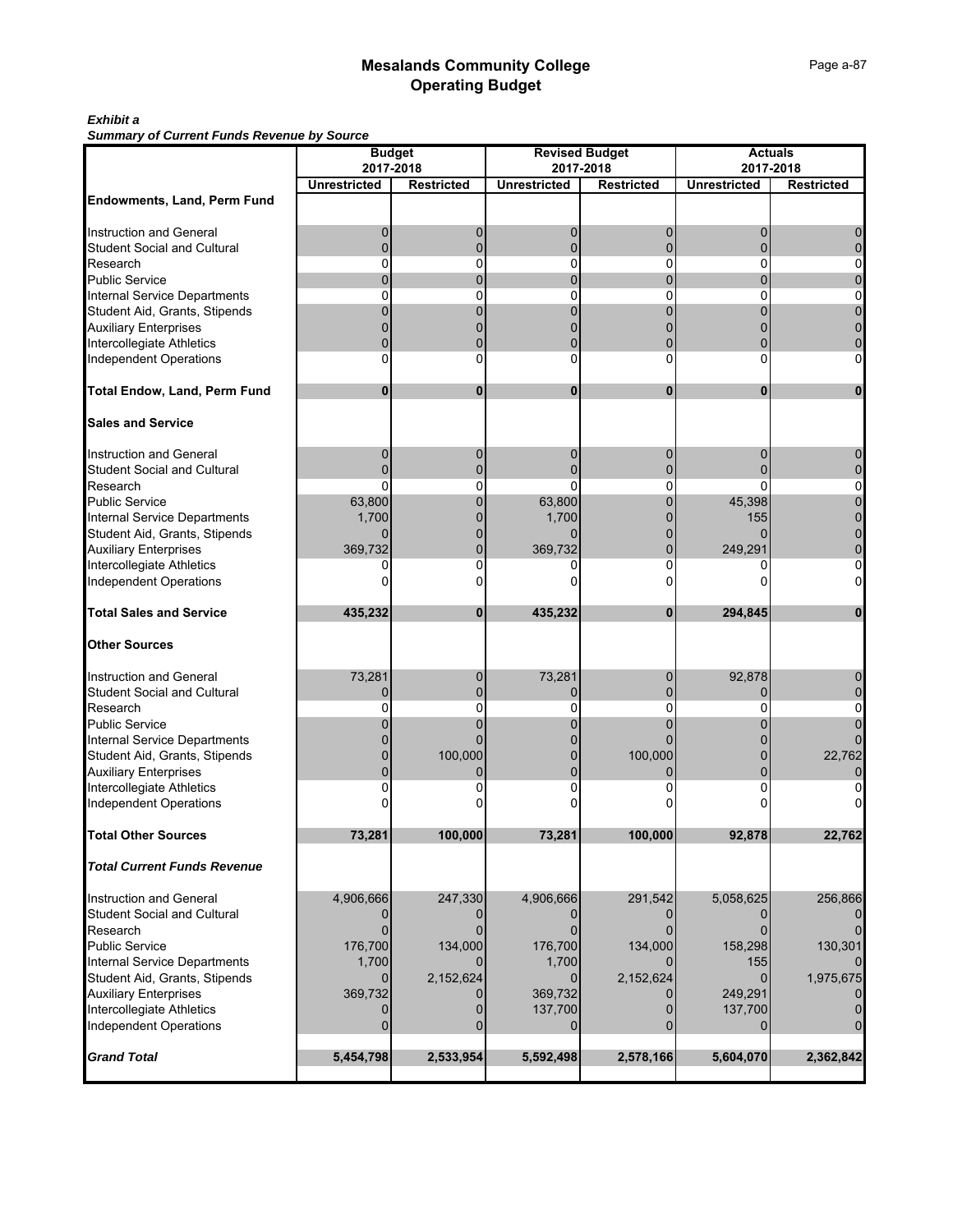#### *Exhibit b Summary of Salaries in All Current Funds*

|                                     | <b>Budget</b> |                                      |            | <b>Revised Budget</b>              |            |                                      |            | <b>Actuals</b>              |            |                               |            |                             |
|-------------------------------------|---------------|--------------------------------------|------------|------------------------------------|------------|--------------------------------------|------------|-----------------------------|------------|-------------------------------|------------|-----------------------------|
|                                     |               | 2017-2018                            |            |                                    |            | 2017-2018                            |            |                             |            | 2017-2018                     |            |                             |
| <b>Faculty Salaries</b>             | <b>FTE</b>    | <b>Unrestricted</b><br><b>Amount</b> | <b>FTE</b> | <b>Restricted</b><br><b>Amount</b> | <b>FTE</b> | <b>Unrestricted</b><br><b>Amount</b> | <b>FTE</b> | Restricted<br><b>Amount</b> | <b>FTE</b> | <b>Unrestricted</b><br>Amount | <b>FTE</b> | <b>Restricted</b><br>Amount |
|                                     |               |                                      |            |                                    |            |                                      |            |                             |            |                               |            |                             |
| Instruction                         | 24.6          | 1,144,325                            | 1.5        | 27,734                             | 24.6       | 1,144,325                            | 1.5        | 37,730                      | 22.5       | 1,144,214                     | 1.0        | 31,916                      |
| Academic Support                    | 0.0           |                                      | 0.0        | 0                                  | 0.0        | 0                                    | 0.0        | 0                           | 0.0        | 0                             | 0.0        | 0                           |
| <b>Student Services</b>             | 0.0           | $\mathbf 0$                          | 0.0        | 0                                  | 0.0        | 0                                    | 0.0        | 0                           | 0.0        | 0                             | 0.0        | $\overline{0}$              |
| <b>Institutional Support</b>        | 0.0           | $\Omega$                             | 0.0        | 0                                  | 0.0        | 0                                    | 0.0        | $\overline{0}$              | 0.0        | $\overline{0}$                | 0.0        | $\overline{0}$              |
| Operation and Maintenance of Plant  | 0.0           | $\Omega$                             | 0.0        | 0                                  | 0.0        | 0                                    | 0.0        | $\overline{0}$              | 0.0        | $\overline{0}$                | 0.0        | $\overline{0}$              |
| <b>Student Social and Cultural</b>  | 0.0           | $\overline{0}$                       | 0.0        | 0                                  | 0.0        | 0                                    | 0.0        | $\mathbf 0$                 | 0.0        | $\mathbf 0$                   | 0.0        | 0                           |
| <b>Public Service</b>               | 0.0           | $\Omega$                             | 0.0        | $\Omega$                           | 0.0        | $\Omega$                             | 0.0        | 0                           | 0.0        | $\overline{0}$                | 0.0        | $\overline{0}$              |
|                                     | 0.0           | $\Omega$                             | 0.0        | $\Omega$                           | 0.0        | $\Omega$                             |            | $\overline{0}$              |            | $\overline{0}$                | 0.0        |                             |
| <b>Internal Service</b>             |               |                                      |            | $\Omega$                           |            |                                      | 0.0        | $\Omega$                    | 0.0        | $\overline{0}$                |            | 0<br>$\overline{0}$         |
| <b>Auxiliary Enterprises</b>        | 0.0           | $\Omega$                             | 0.0        |                                    | 0.0        | $\Omega$                             | 0.0        |                             | 0.0        |                               | 0.0        |                             |
| <b>Total Faculty Salaries</b>       | 24.6          | 1,144,325                            | 1.5        | 27,734                             | 24.6       | 1,144,325                            | 1.5        | 37,730                      | 22.5       | 1,144,214                     | 1.0        | 31,916                      |
| <b>Professional Salaries</b>        |               |                                      |            |                                    |            |                                      |            |                             |            |                               |            |                             |
| Instruction                         | 2.5           | 107,525                              | 2.6        | 64,793                             | 2.5        | 107,525                              | 2.0        | 54,510                      | 2.5        | 96,055                        | 2.1        | 68,648                      |
| Academic Support                    | 4.8           | 244,849                              | 0.0        | 0                                  | 4.8        | 244,849                              | 0.0        | $\mathbf{0}$                | 5.3        | 223,809                       | 0.0        | 0                           |
| <b>Student Services</b>             | 6.0           | 313,115                              | 0.0        | $\Omega$                           | 6.0        | 313,115                              | 0.0        | $\mathbf{0}$                | 6.0        | 313,414                       | 0.0        | $\overline{0}$              |
| <b>Institutional Support</b>        | 7.0           | 477,215                              | 0.0        | 0                                  | 7.0        | 477,215                              | 0.0        | $\overline{0}$              | 6.5        | 436,319                       | 0.0        | 0                           |
| Operation and Maintenance of Plant  | 1.0           | 34,009                               | 0.0        | $\overline{0}$                     | 1.0        | 34,009                               | 0.0        | $\overline{0}$              | 1.0        | 34,058                        | 0.0        | $\overline{0}$              |
| <b>Student Social and Cultural</b>  | 0.0           | 0                                    | 0.0        | 0                                  | 0.0        | $\Omega$                             | 0.0        | $\Omega$                    | 0.0        | 0                             | 0.0        | $\overline{0}$              |
| <b>Public Service</b>               | 0.0           | $\Omega$                             | 1.0        | 54,329                             | 0.0        | $\Omega$                             | 1.0        | 54,329                      | 0.0        | $\overline{0}$                | 1.0        | 54,406                      |
| <b>Internal Service</b>             | 1.0           | 71,500                               | 0.0        | 0                                  | 1.0        | 71,500                               | 0.0        | $\Omega$                    | 3.0        | 134,407                       | 0.0        | 0                           |
| <b>Auxiliary Enterprises</b>        | 1.5           | 54,564                               | 0.0        | $\Omega$                           | 1.5        | 54,564                               | 0.0        | $\overline{0}$              | 1.5        | 54,595                        | 0.0        | $\overline{0}$              |
|                                     |               |                                      |            |                                    |            |                                      |            |                             |            |                               |            |                             |
| <b>Total Professional Salaries</b>  | 23.8          | 1,302,777                            | 3.6        | 119,122                            | 23.8       | 1,302,777                            | 3.0        | 108,839                     | 25.8       | 1,292,657                     | 3.1        | 123,054                     |
| <b>Support Staff Salaries</b>       |               |                                      |            |                                    |            |                                      |            |                             |            |                               |            |                             |
| Instruction                         | 1.0           | 10,000                               | 1.8        | 46,366                             | 1.0        | 10,000                               | 2.4        | 61,448                      | 1.5        | 11,547                        | 1.7        | 44,380                      |
| Academic Support                    | 3.5           | 86,181                               | 0.0        | 0                                  | 3.5        | 86,181                               | 0.0        | 0                           | 3.0        | 97,760                        | 0.0        | 0                           |
| <b>Student Services</b>             | 3.5           | 96,491                               | 0.0        | 0                                  | 3.5        | 96,491                               | 0.0        | 0                           | 3.5        | 88,080                        | 0.0        | $\overline{0}$              |
| <b>Institutional Support</b>        | 5.0           | 178,072                              | 0.0        | $\mathbf{0}$                       | 5.0        | 178,072                              | 0.0        | $\overline{0}$              | 5.5        | 190,042                       | 0.0        | $\overline{0}$              |
| Operation and Maintenance of Plant  | 3.0           | 73,410                               | 0.0        | 0                                  | 3.0        | 73,410                               | 0.0        | $\overline{0}$              | 4.0        | 85,751                        | 0.0        | $\overline{0}$              |
| <b>Student Social and Cultural</b>  | 0.0           | 0                                    | 0.0        | 0                                  | 0.0        | 0                                    | 0.0        | $\Omega$                    | 0.0        | $\Omega$                      | 0.0        | 0                           |
| <b>Public Service</b>               | 0.0           | $\Omega$                             | 1.0        | 30,846                             | 0.0        | $\Omega$                             | 1.0        | 30,846                      | 0.5        | 8,131                         | 1.0        | 30,870                      |
| <b>Internal Service</b>             | 2.0           | 93,011                               | 0.0        | 0                                  | 2.0        | 93,011                               | 0.0        | $\mathbf{0}$                | 0.5        | 20,375                        | 0.0        | 0                           |
| <b>Auxiliary Enterprises</b>        | 0.0           | <sup>0</sup>                         | 0.0        | $\Omega$                           | 0.0        | 0                                    | 0.0        | 0                           | 0.0        | 0                             | 0.0        | $\overline{0}$              |
| <b>Total Support Staff Salaries</b> | 18.0          | 537,165                              | 2.8        | 77,212                             | 18.0       | 537,165                              | 3.4        | 92,294                      | 18.5       | 501,686                       | 2.7        | 75,250                      |
| <b>GA/TA/RA Salaries</b>            |               |                                      |            |                                    |            |                                      |            |                             |            |                               |            |                             |
| Instruction                         | 0.0           | $\mathbf{0}$                         | 0.0        | 0                                  | 0.0        | 0                                    | 0.0        | $\mathbf 0$                 | 0.0        | $\mathbf 0$                   | 0.0        |                             |
| Academic Support                    | 0.0           | $\Omega$                             | 0.0        | $\overline{0}$                     | 0.0        | $\overline{0}$                       | 0.0        | $\overline{0}$              | 0.0        | $\mathbf 0$                   | 0.0        | 0<br>$\mathbf 0$            |
| <b>Student Services</b>             | 0.0           | $\Omega$                             | 0.0        | $\mathbf{0}$                       | 0.0        |                                      | 0.0        | $\overline{0}$              | 0.0        | $\mathbf 0$                   | 0.0        |                             |
|                                     |               |                                      |            |                                    |            | 0                                    |            |                             |            |                               |            | $\mathbf 0$                 |
| <b>Institutional Support</b>        | 0.0           | $\overline{0}$                       | 0.0        | 0                                  | 0.0        | 0                                    | 0.0        | $\overline{0}$              | 0.0        | $\overline{0}$                | 0.0        | $\mathbf 0$                 |
| Operation and Maintenance of Plant  | 0.0           | $\Omega$                             | 0.0        | $\mathbf{0}$                       | 0.0        | $\mathbf{0}$                         | 0.0        | $\overline{0}$              | 0.0        | $\pmb{0}$                     | 0.0        | $\mathbf 0$                 |
| Student Social and Cultural         | 0.0           | $\Omega$                             | 0.0        | $\Omega$                           | 0.0        | $\Omega$                             | 0.0        | 0                           | 0.0        | $\mathbf{0}$                  | 0.0        | 0                           |
| <b>Public Service</b>               | 0.0           | $\overline{0}$                       | 0.0        | $\mathbf{0}$                       | 0.0        | $\mathbf{0}$                         | 0.0        | $\overline{0}$              | 0.0        | $\overline{0}$                | 0.0        | $\overline{0}$              |
| <b>Internal Service</b>             | 0.0           | $\overline{0}$                       | 0.0        | 0                                  | 0.0        | 0                                    | 0.0        | $\mathbf{0}$                | 0.0        | $\mathbf 0$                   | 0.0        | $\overline{0}$              |
| <b>Auxiliary Enterprises</b>        | 0.0           | $\Omega$                             | 0.0        | $\mathbf{0}$                       | 0.0        | $\overline{0}$                       | 0.0        | $\overline{0}$              | 0.0        | $\overline{0}$                | 0.0        | $\overline{0}$              |
| <b>Total GA/TA/RA Salaries</b>      | 0.0           | $\mathbf{0}$                         | 0.0        | $\mathbf{0}$                       | 0.0        | $\mathbf{0}$                         | 0.0        | $\mathbf{0}$                | 0.0        | $\mathbf{0}$                  | 0.0        | $\mathbf{0}$                |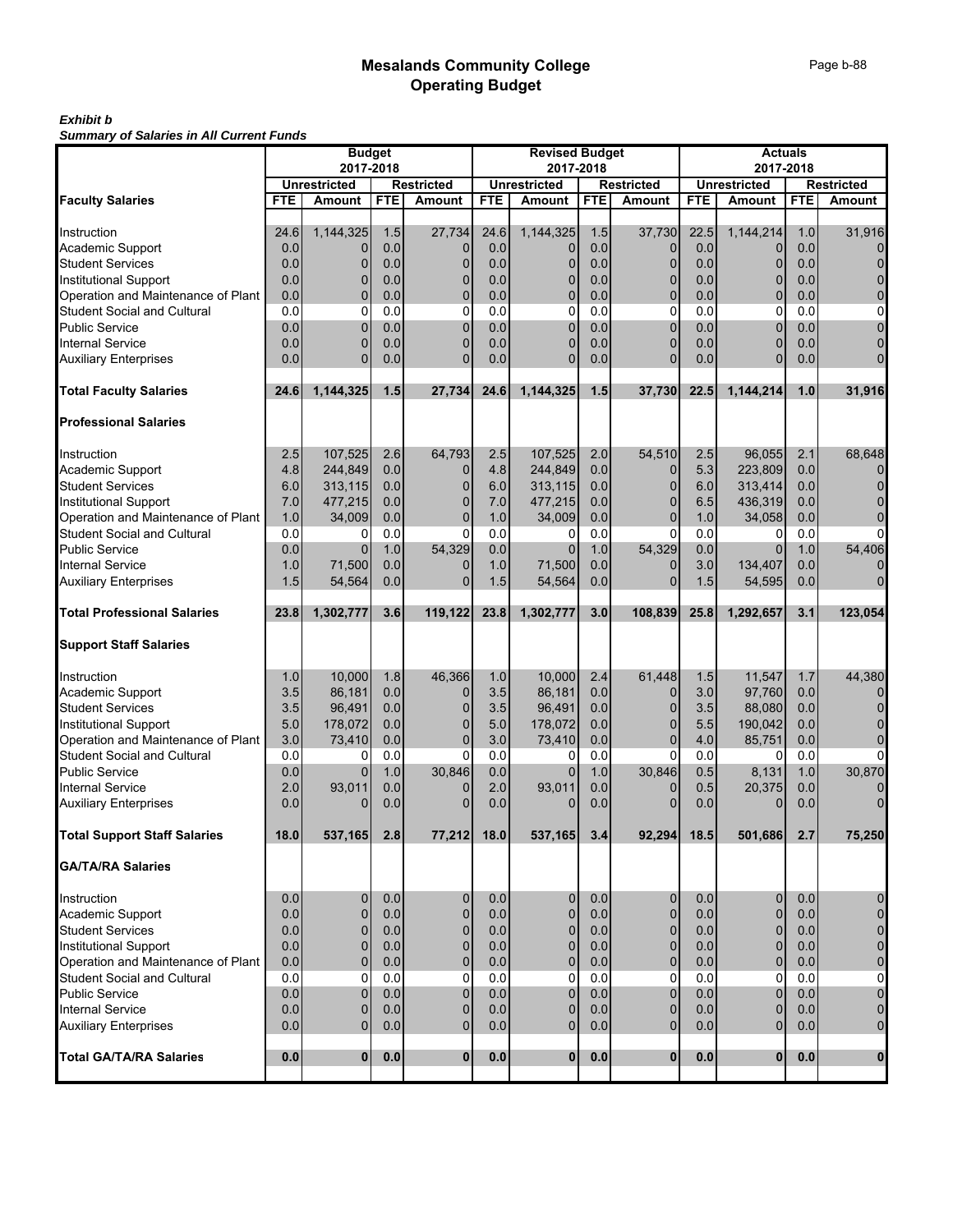#### *Exhibit b Summary of Salaries in All Current Funds*

|                                        |            | <b>Budget</b>       |            |                   |            | <b>Revised Budget</b> |                  |                   |            | <b>Actuals</b>      |            |                   |
|----------------------------------------|------------|---------------------|------------|-------------------|------------|-----------------------|------------------|-------------------|------------|---------------------|------------|-------------------|
|                                        |            | 2017-2018           |            |                   |            | 2017-2018             |                  |                   |            | 2017-2018           |            |                   |
|                                        |            | <b>Unrestricted</b> |            | <b>Restricted</b> |            | <b>Unrestricted</b>   |                  | <b>Restricted</b> |            | <b>Unrestricted</b> |            | <b>Restricted</b> |
| <b>Student Salaries</b>                | <b>FTE</b> | <b>Amount</b>       | <b>FTE</b> | <b>Amount</b>     | <b>FTE</b> | <b>Amount</b>         | <b>FTE</b>       | Amount            | <b>FTE</b> | Amount              | <b>FTE</b> | Amount            |
|                                        |            |                     |            |                   |            |                       |                  |                   |            |                     |            |                   |
| Instruction                            | 0.0        | $\mathbf{0}$        | 0.0        | $\mathbf 0$       | 0.0        | $\mathbf{0}$          | 0.0              | $\mathbf 0$       | 0.0        | $\overline{0}$      | 0.0        | $\overline{0}$    |
| Academic Support                       | 0.0        | $\mathbf 0$         | 0.0        | 0                 | 0.0        | 0                     | 0.0              | $\overline{0}$    | 0.0        | $\overline{0}$      | 0.0        | 0                 |
| <b>Student Services</b>                | 0.0        | $\mathbf{0}$        | 0.0        | 0                 | 0.0        | 0                     | 0.0              | 0                 | 0.0        | 0                   | 0.0        | $\overline{0}$    |
| <b>Institutional Support</b>           | 0.0        | $\Omega$            | 0.0        | 0                 | 0.0        | $\Omega$              | 0.0              | $\mathbf{0}$      | 0.0        | $\mathbf 0$         | 0.0        | 0                 |
| Operation and Maintenance of Plant     | 0.0        | $\Omega$            | 0.0        | 0                 | 0.0        | $\Omega$              | 0.0              | $\Omega$          | 0.0        | $\overline{0}$      | 0.0        | 0                 |
| <b>Student Social and Cultural</b>     | 0.0        | $\Omega$            | 0.0        | 0                 | 0.0        | 0                     | 0.0              | $\mathbf 0$       | 0.0        | $\mathbf 0$         | 0.0        | $\overline{0}$    |
| <b>Public Service</b>                  | 0.0        | $\Omega$            | 0.0        | 0                 | 0.0        | 0                     | 0.0              | $\overline{0}$    | 0.0        | $\mathbf{0}$        | 0.0        | $\overline{0}$    |
| <b>Internal Service</b>                | 0.0        | $\Omega$            | 0.0        | $\mathbf 0$       | 0.0        | $\Omega$              | 0.0              | $\overline{0}$    | 0.0        | $\overline{0}$      | 0.0        | 0                 |
| <b>Auxiliary Enterprises</b>           | 0.0        | 5,300               | 0.0        | $\Omega$          | 0.0        | 5,300                 | 0.0              | $\Omega$          | 0.0        | $\overline{0}$      | 0.0        | $\overline{0}$    |
| <b>Total Student Salaries</b>          | 0.0        | 5,300               | 0.0        | $\bf{0}$          | 0.0        | 5,300                 | 0.0              | $\bf{0}$          | 0.0        | $\mathbf{0}$        | 0.0        | $\mathbf{0}$      |
| <b>Federal Work Study Salaries</b>     |            |                     |            |                   |            |                       |                  |                   |            |                     |            |                   |
| Instruction                            | 0.0        | $\Omega$            | 0.0        | $\mathbf 0$       | 0.0        | 0                     | 0.0              | $\mathbf{0}$      | 0.0        | $\mathbf 0$         | 0.0        | 0                 |
| Academic Support                       | 0.0        | $\Omega$            | 0.0        | $\mathbf{0}$      | 0.0        | $\mathbf{0}$          | 0.0              | $\overline{0}$    | 0.0        | $\overline{0}$      | 0.0        | $\overline{0}$    |
| <b>Student Services</b>                | 0.0        | 10,000              | 0.0        | $\mathbf 0$       | 0.0        | 10,000                | 0.0              | $\overline{0}$    | 0.0        | 5,493               | 0.0        | $\overline{0}$    |
| <b>Institutional Support</b>           | 0.0        |                     | 0.0        | $\mathbf 0$       | 0.0        | 0                     | 0.0              | $\overline{0}$    | 0.0        | 0                   | 0.0        | $\overline{0}$    |
| Operation and Maintenance of Plant     | 0.0        | $\overline{0}$      | 0.0        | $\mathbf{0}$      | 0.0        | $\mathbf{0}$          | 0.0              | $\overline{0}$    | 0.0        | $\mathbf 0$         | 0.0        | $\mathbf 0$       |
| <b>Student Social and Cultural</b>     | 0.0        | $\overline{0}$      | 0.0        | 0                 | 0.0        | 0                     | 0.0              | 0                 | 0.0        | $\mathbf 0$         | 0.0        | 0                 |
| <b>Public Service</b>                  | 0.0        | $\Omega$            | 0.0        | $\overline{0}$    | 0.0        | $\Omega$              | 0.0              | $\overline{0}$    | 0.0        | $\overline{0}$      | 0.0        | $\overline{0}$    |
| <b>Internal Service</b>                | 0.0        | $\mathbf 0$         | 0.0        | 0                 | 0.0        | 0                     | 0.0              | $\overline{0}$    | 0.0        | $\overline{0}$      | 0.0        | 0                 |
|                                        | 0.0        | $\Omega$            | 0.0        | $\Omega$          | 0.0        | $\Omega$              | 0.0              | $\overline{0}$    | 0.0        | $\overline{0}$      | 0.0        | $\overline{0}$    |
| <b>Auxiliary Enterprises</b>           |            |                     |            |                   |            |                       |                  |                   |            |                     |            |                   |
| <b>Total Federal Work Study</b>        | 0.0        | 10,000              | 0.0        | $\bf{0}$          | 0.0        | 10,000                | 0.0              | $\bf{0}$          | 0.0        | 5,493               | 0.0        | $\mathbf 0$       |
| <b>State Work Study Salaries</b>       |            |                     |            |                   |            |                       |                  |                   |            |                     |            |                   |
|                                        |            |                     |            |                   |            |                       |                  |                   |            |                     |            |                   |
| Instruction                            | 0.0        | $\mathbf{0}$        | 0.0        | 0                 | 0.0        | 0                     | 0.0              | $\mathbf{0}$      | 0.0        | 0                   | 0.0        | 0                 |
| Academic Support                       | 0.0        | $\Omega$            | 0.0        | 0                 | 0.0        | $\Omega$              | 0.0              | $\mathbf{0}$      | 0.0        | 0                   | 0.0        | $\mathbf 0$       |
| <b>Student Services</b>                | 0.0        | 7,600               | 0.0        | 0                 | 0.0        | 7,600                 | 0.0              | $\overline{0}$    | 0.0        | 6,513               | 0.0        | $\overline{0}$    |
| <b>Institutional Support</b>           | 0.0        | $\Omega$            | 0.0        | $\overline{0}$    | 0.0        | 0                     | 0.0              | $\overline{0}$    | 0.0        | $\mathbf 0$         | 0.0        | $\mathbf 0$       |
| Operation and Maintenance of Plant     | 0.0        | $\overline{0}$      | 0.0        | $\overline{0}$    | 0.0        | 0                     | 0.0              | $\overline{0}$    | 0.0        | 0                   | 0.0        | $\mathbf 0$       |
| <b>Student Social and Cultural</b>     | 0.0        | $\Omega$            | 0.0        | $\Omega$          | 0.0        | 0                     | 0.0              | 0                 | 0.0        | $\mathbf 0$         | 0.0        | 0                 |
| <b>Public Service</b>                  | 0.0        | $\mathbf 0$         | 0.0        | $\mathbf 0$       | 0.0        | 0                     | 0.0              | $\Omega$          | 0.0        | $\overline{0}$      | 0.0        | $\mathbf 0$       |
| <b>Internal Service</b>                | 0.0        | $\mathbf{0}$        | 0.0        | 0                 | 0.0        | 0                     | 0.0              | $\mathbf{0}$      | 0.0        | $\overline{0}$      | 0.0        | $\mathbf 0$       |
| <b>Auxiliary Enterprises</b>           | 0.0        | $\Omega$            | 0.0        | $\mathbf 0$       | 0.0        | $\Omega$              | 0.0              | $\Omega$          | 0.0        | $\overline{0}$      | 0.0        | $\overline{0}$    |
| <b>Total State Work Study Salaries</b> | 0.0        | 7,600               | 0.0        | $\mathbf{0}$      | 0.0        | 7,600                 | 0.0              | $\mathbf{0}$      | 0.0        | 6,513               | 0.0        | $\mathbf{0}$      |
| <b>Other Salaries</b>                  |            |                     |            |                   |            |                       |                  |                   |            |                     |            |                   |
| Instruction                            | 0.0        | 7.346               | 0.0        | 3,230             | 0.0        | 7,346                 | 0.0              | $\mathbf 0$       | 0.0        | 8,891               | 0.0        | $\overline{0}$    |
| Academic Support                       | 0.0        | 2,500               | 0.0        | 0                 | 0.0        | 2,500                 | 0.0              | $\overline{0}$    | 0.0        | 2,500               | 0.0        | $\mathbf 0$       |
| <b>Student Services</b>                | 0.0        | 13,270              | 0.0        | $\mathbf 0$       | 0.0        | 13,270                | 0.0              | $\overline{0}$    | 0.0        | 1,500               | 0.0        | $\mathbf 0$       |
| <b>Institutional Support</b>           | 0.0        | 15,482              | 0.0        | $\overline{0}$    | 0.0        | 15,482                | 0.0              | $\overline{0}$    | 0.0        | 49,011              | 0.0        | $\mathbf 0$       |
| Operation and Maintenance of Plant     | 0.0        | 7,600               | 0.0        | 0                 | 0.0        | 7,600                 | 0.0              | $\overline{0}$    | 0.0        | 600                 | 0.0        | $\bf{0}$          |
| <b>Student Social and Cultural</b>     | 0.0        | $\Omega$            | 0.0        | $\Omega$          | 0.0        | 0                     | 0.0 <sub>l</sub> | 0                 | 0.0        | $\Omega$            | 0.0        | $\overline{0}$    |
| <b>Public Service</b>                  | 0.0        | $\overline{0}$      | 0.0        | 3,641             | 0.0        | $\mathbf{0}$          | 0.0              | 3,641             | 0.0        | $\overline{0}$      | 0.0        | $\mathbf 0$       |
| <b>Internal Service</b>                | 0.0        | 900                 | 0.0        | 0                 | 0.0        | 900                   | 0.0              | $\mathbf{0}$      | 0.0        | 0                   | 0.0        | $\mathbf 0$       |
| <b>Auxiliary Enterprises</b>           | 0.0        | 5,616               | 0.0        | $\Omega$          | 0.0        | 5,616                 | 0.0              | $\Omega$          | 0.0        | $\overline{0}$      | 0.0        | $\overline{0}$    |
|                                        |            |                     |            |                   |            |                       |                  |                   |            |                     |            |                   |
| <b>Total Other Salaries</b>            | 0.0        | 52,714              | 0.0        | 6,871             | 0.0        | 52,714                | 0.0              | 3,641             | 0.0        | 62,501              | 0.0        | $\overline{0}$    |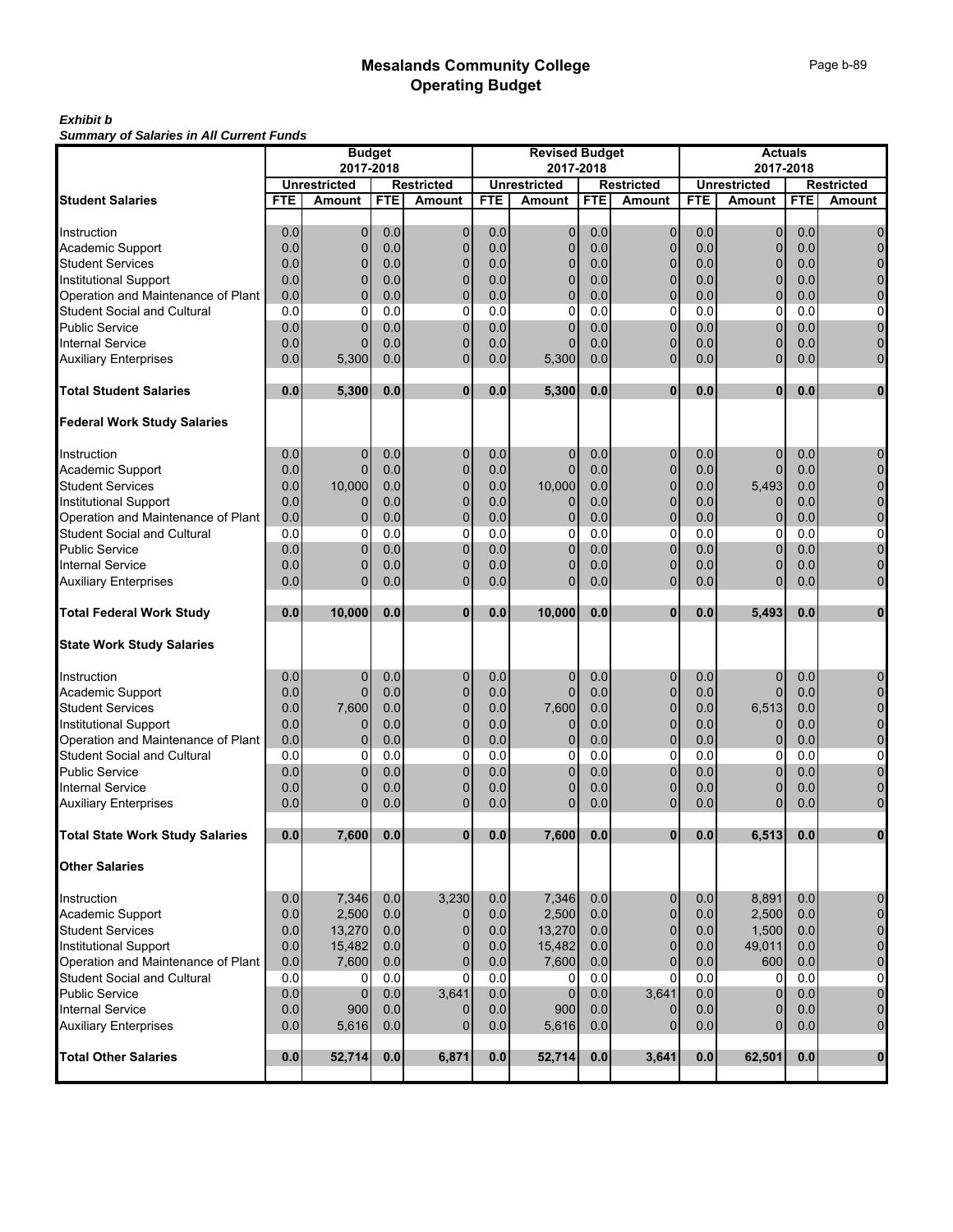# *Exhibit b*

| <b>Summary of Salary in All Current Funds</b> |
|-----------------------------------------------|
|-----------------------------------------------|

|                                     | <b>Budget</b>    |              |                  | <b>Revised Budget</b> |                  |              |                  | <b>Actuals</b>    |            |                     |                  |                   |
|-------------------------------------|------------------|--------------|------------------|-----------------------|------------------|--------------|------------------|-------------------|------------|---------------------|------------------|-------------------|
|                                     | 2017-2018        |              |                  | 2017-2018             |                  |              |                  | 2017-2018         |            |                     |                  |                   |
|                                     |                  | Unrestricted |                  | <b>Restricted</b>     |                  | Unrestricted |                  | <b>Restricted</b> |            | <b>Unrestricted</b> |                  | <b>Restricted</b> |
|                                     | FTE.             | Amount       | FTE.             | <b>Amount</b>         | <b>FTE</b>       | Amount       | FTE.             | Amount            | <b>FTE</b> | Amount              | FTE.             | Amount            |
| <b>Total Current Funds Salaries</b> |                  |              |                  |                       |                  |              |                  |                   |            |                     |                  |                   |
| Instruction                         | 28.1             | 1,269,196    | 5.9              | 142,123               | 28.1             | 1,269,196    | 5.9              | 153,688           | 26.5       | 1,260,707           | 4.8              | 144,943           |
| Academic Support                    | 8.3              | 333,530      | 0.0 <sub>l</sub> |                       | 8.3              | 333,530      | 0.0              |                   | 8.3        | 324.069             | 0.0 <sub>l</sub> | $\overline{0}$    |
| <b>Student Services</b>             | 9.5              | 440.476      | 0.0              |                       | 9.5              | 440,476      | 0.0              |                   | 9.5        | 414,999             | 0.0 <sub>l</sub> | $\overline{0}$    |
| Institutional Support               | 12.0             | 670.769      | 0.0 <sub>l</sub> | $\Omega$              | 12.0             | 670.769      | 0.0              | 0                 | 12.0       | 675.371             | 0.0 <sub>l</sub> | $\overline{0}$    |
| Operation and Maintenance of Plant  | 4.0              | 115,019      | 0.0 <sub>l</sub> |                       | 4.0              | 115,019      | 0.0              |                   | 5.0        | 120,409             | 0.0 <sub>l</sub> | $\overline{0}$    |
| <b>Student Social and Cultural</b>  | 0.0              |              | 0.0              |                       | 0.0              |              | 0.0              |                   | 0.0        |                     | 0.0              | $\Omega$          |
| <b>Public Service</b>               | 0.0 <sub>l</sub> |              | 2.0              | 88.816                | 0.0 <sub>l</sub> |              | 2.0              | 88.816            | 0.5        | 8,131               | 2.0              | 85.276            |
| <b>Internal Service</b>             | 3.0              | 165,411      | 0.0              |                       | 3.0              | 165,411      | 0.0              |                   | 3.5        | 154,783             | 0.0              | $\overline{0}$    |
| <b>Auxiliary Enterprises</b>        | 1.5              | 65.480       | 0.0 <sub>l</sub> | 01                    | 1.5              | 65.480       | 0.0 <sub>l</sub> |                   | 1.5        | 54,595              | 0.0 <sub>l</sub> | $\overline{0}$    |
| <b>Grand Total</b>                  | 66.4             | 3,059,881    | 7.9              | 230,939               | 66.4             | 3,059,881    | 7.9              | 242,504           | 66.8       | 3,013,064           | 6.8              | 230,220           |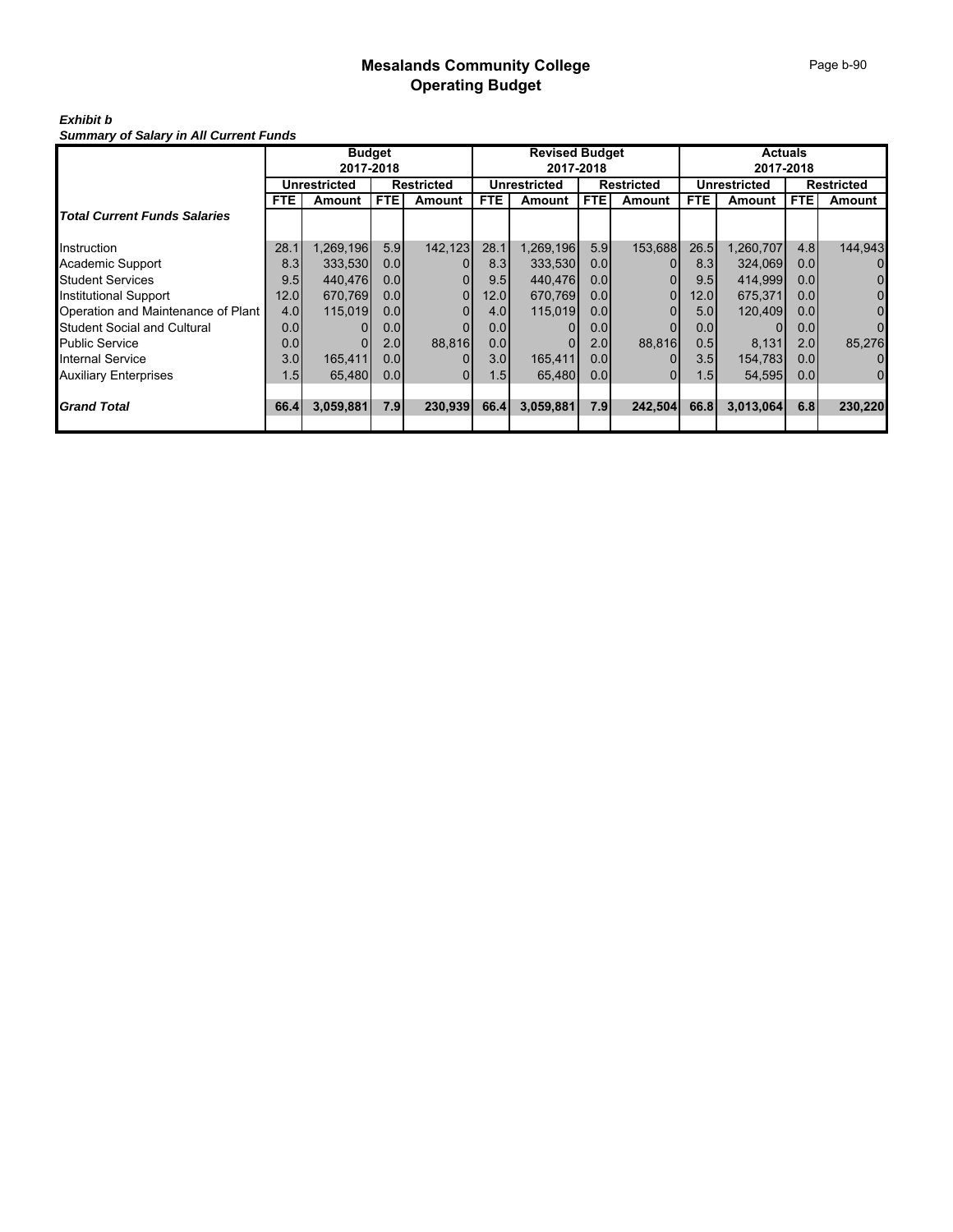*Exhibit c Proposed Salary Increases*

|                                     | Proposed Percentage Salary Increase |
|-------------------------------------|-------------------------------------|
| <b>Returning Faculty</b>            | 2.0%                                |
| <b>Adjunct Faculty</b>              | $0.0\%$                             |
| <b>Returning Professional Staff</b> | 2.0%                                |
| <b>Returning Support Staff</b>      | 2.0%                                |
| <b>Adjunct Instructors</b>          | $0.0\%$                             |
| <b>Students</b>                     |                                     |
| <b>Benefit Increases</b>            | 3.0%                                |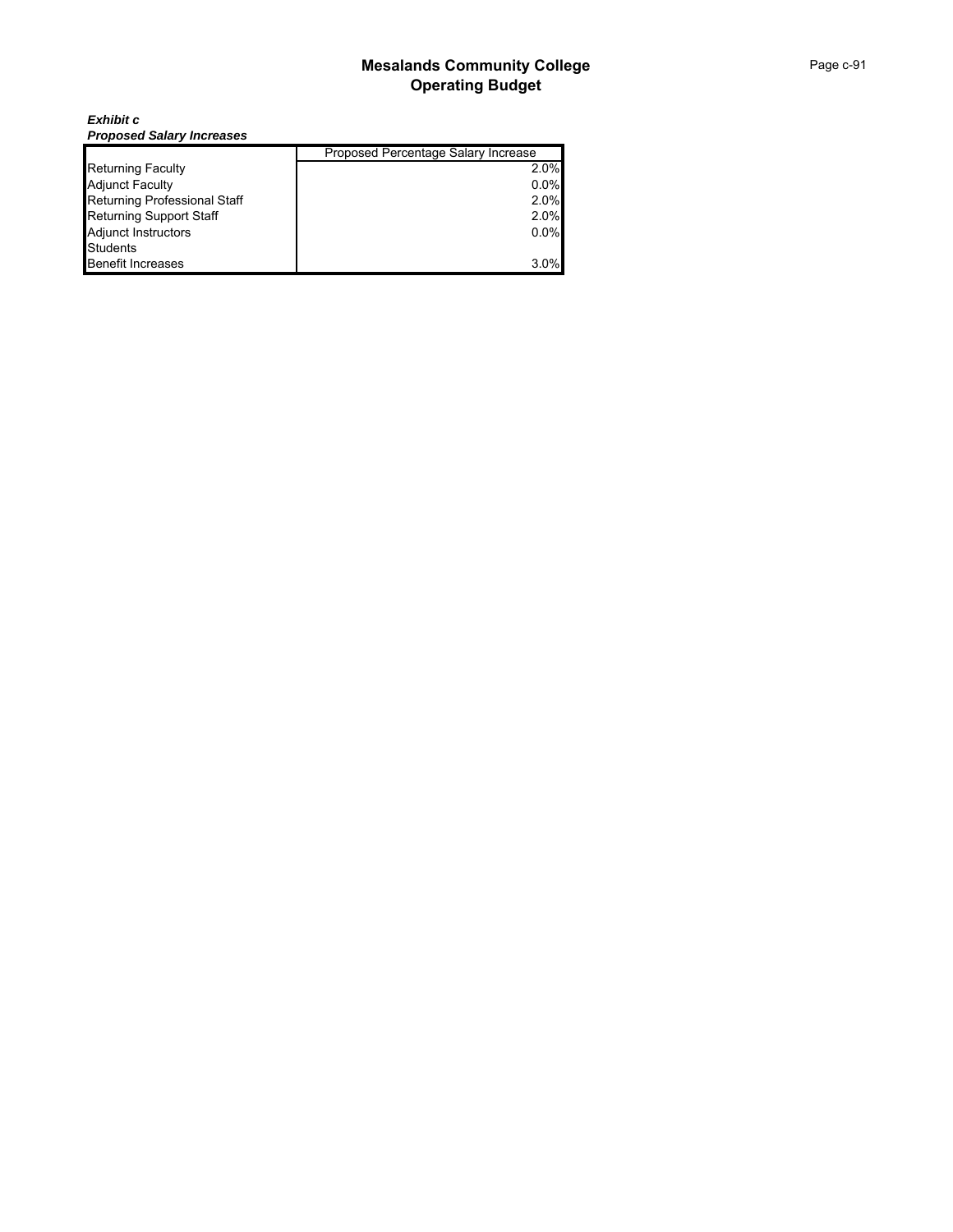#### *Exhibit d*

*Tuition, Summer Session, Required Fees, Revenue from Fees and Board Rates*

|                                                                | <b>Budget</b>       | <b>Revised Budget</b> | <b>Actuals</b>      |
|----------------------------------------------------------------|---------------------|-----------------------|---------------------|
|                                                                | 2017-2018           | 2017-2018             | 2017-2018           |
|                                                                |                     |                       |                     |
|                                                                |                     |                       |                     |
| <b>Undergraduate Tuition</b>                                   |                     |                       |                     |
| Part-time Students (Hourly Rate)                               |                     |                       |                     |
| <b>Resident In-District</b>                                    | \$58.00             | \$58.00               | \$58.00             |
| <b>Resident Out-of-District</b>                                | \$58.00             | \$58.00               | \$58.00             |
| Non-Resident                                                   | \$104.00            | \$104.00              | \$104.00            |
|                                                                |                     |                       |                     |
| Full-time Students (Per Semester)                              |                     |                       |                     |
| <b>Resident In-District</b>                                    | \$696.00            | \$696.00              | \$696.00            |
| <b>Resident Out-of-District</b>                                | \$696.00            | \$696.00              | \$696.00            |
| Non-Resident                                                   | \$1,248.00          | \$1,248.00            | \$1,248.00          |
|                                                                |                     |                       |                     |
| Summer Session (Hourly Rate)                                   |                     |                       |                     |
| <b>Resident In-District</b><br><b>Resident Out-of-District</b> | \$58.00<br>\$104.00 | \$58.00<br>\$104.00   | \$58.00<br>\$104.00 |
|                                                                |                     |                       |                     |
|                                                                |                     |                       |                     |
| <b>Required Student Fees</b>                                   |                     |                       |                     |
| <b>Full-time Students</b>                                      | \$210.00            | \$210.00              | \$210.00            |
| Part-time Students                                             | \$120.00            | \$120.00              | \$120.00            |
| Non-Resident                                                   | \$210.00            | \$210.00              | \$210.00            |
|                                                                |                     |                       |                     |
|                                                                |                     |                       |                     |
| <b>Total Tuition and Required Fees</b>                         |                     |                       |                     |
| Full-time Undergraduate                                        |                     |                       |                     |
| Resident In-District                                           | \$906.00            | \$906.00              | \$906.00            |
| <b>Resident Out-of-District</b>                                | \$906.00            | \$906.00              | \$906.00            |
| Non-Resident                                                   | \$1,458.00          | \$1,458.00            | \$1,458.00          |
|                                                                |                     |                       |                     |
|                                                                |                     |                       |                     |
|                                                                |                     |                       |                     |
|                                                                |                     |                       |                     |
|                                                                |                     |                       |                     |
|                                                                |                     |                       |                     |
|                                                                |                     |                       |                     |
|                                                                |                     |                       |                     |
|                                                                |                     |                       |                     |
|                                                                |                     |                       |                     |
|                                                                |                     |                       |                     |
|                                                                |                     |                       |                     |
|                                                                |                     |                       |                     |
|                                                                |                     |                       |                     |
|                                                                |                     |                       |                     |
|                                                                |                     |                       |                     |
|                                                                |                     |                       |                     |
|                                                                |                     |                       |                     |
|                                                                |                     |                       |                     |
|                                                                |                     |                       |                     |
|                                                                |                     |                       |                     |
|                                                                |                     |                       |                     |
|                                                                |                     |                       |                     |
|                                                                |                     |                       |                     |
|                                                                |                     |                       |                     |